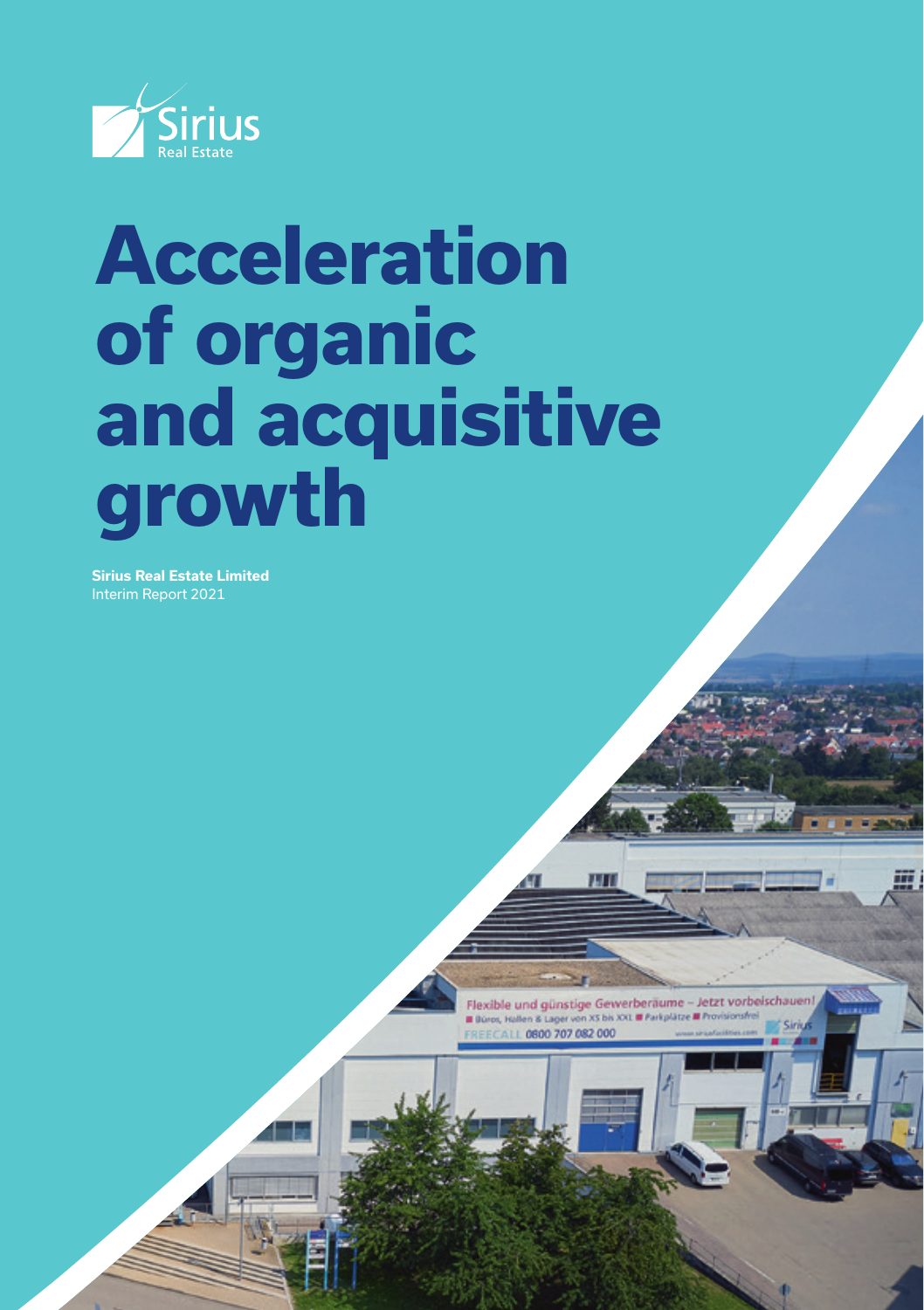# **Strong balance sheet and inaugural bond supporting growth**

Sirius Real Estate Limited is a real estate company with a portfolio of 71 business parks owned or managed across Germany, providing a combination of conventional and flexible workspace.

#### **Contents**

#### **[Overview](#page-2-0)**

- 1 [Our highlights](#page-2-0)
- 2 [Business update](#page-3-0)
- 13 [Statement of Directors'](#page-14-0)  [responsibilities](#page-14-0)



#### **[Financial statements](#page-15-0)**

- 14 [Independent review report](#page-15-0)
- 15 [Consolidated statement of](#page-16-0)  [comprehensive income](#page-16-0)
- 16 [Consolidated statement of](#page-17-0)  [financial position](#page-17-0)
- 17 [Consolidated statement of changes](#page-18-0)  [in equity](#page-18-0)
- 18 [Consolidated statement of cash flow](#page-19-0)
- 19 [Notes forming part of the financial](#page-20-0)  [statements](#page-20-0)
- 50 [Business analysis](#page-51-0)
- 51 [Annex 1 non-IFRS measures](#page-52-0)
- 57 [Glossary of terms](#page-58-0)
- 59 [Corporate directory](#page-60-0)
- 60 [Notes](#page-61-0)
- > For more information, please visit **[www.sirius-real-estate.com](http://www.sirius-real-estate.com)**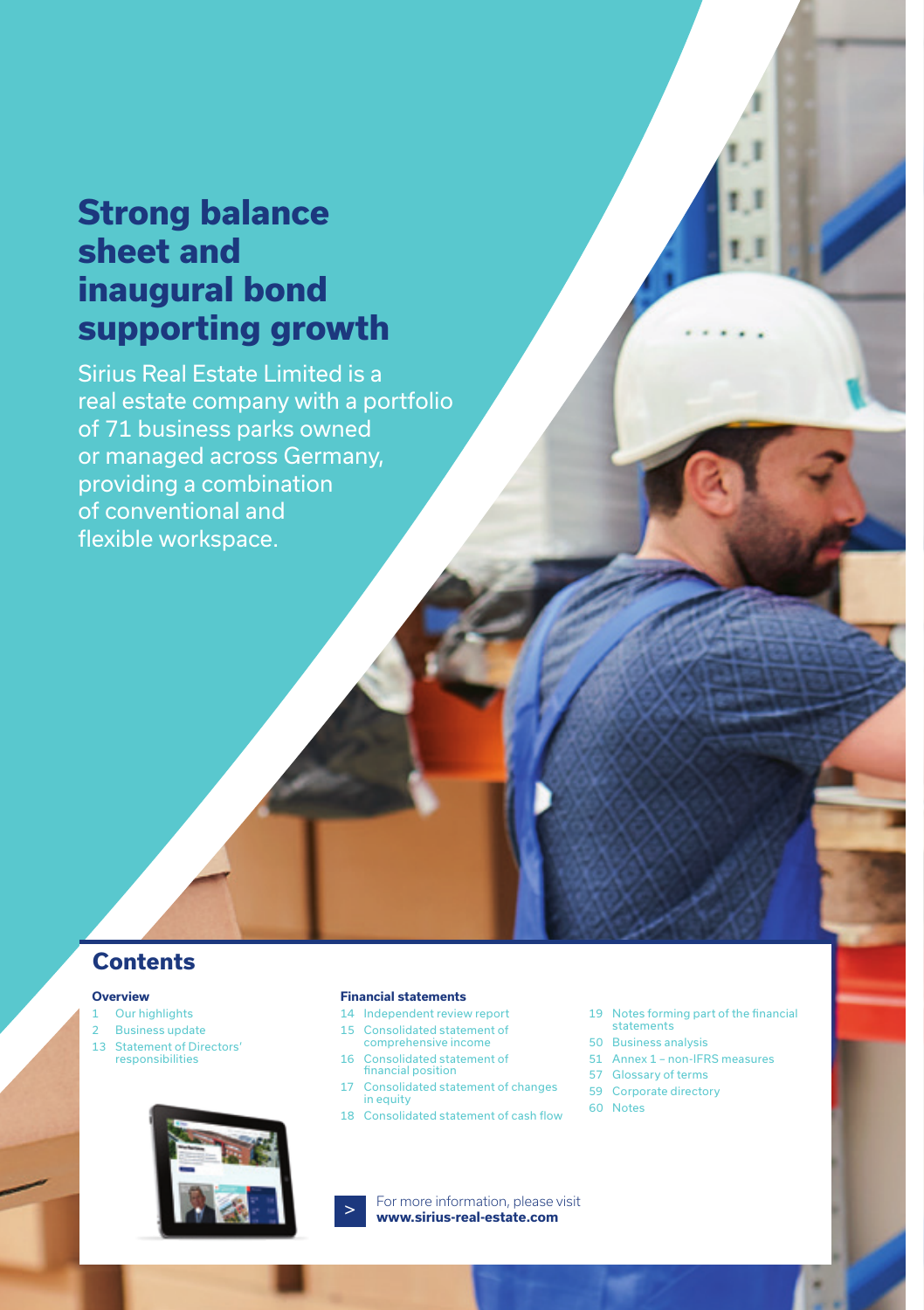#### <span id="page-2-0"></span>OUR HIGHLIGHTS

# **Strong organic growth, inaugural bond issuance and progress on acquisitions**

#### **FFO growth and dividend increase**

- $\blacktriangleright$  13.4% growth in funds from operations<sup>1</sup> to €33.0 million (30 September 2020: €29.1 million)
- ▶ Profit before tax up 25.7% in the six month period to €78.2 million (30 September 2020: €62.2 million)
- ▶ 12.1%<sup>2</sup> increase in dividend per share to 2.04c (30 September 2020: 1.82c)

#### **Valuation growth**

- ▶ NAV per share increased 4.9% to 92.62c (31 March 2021: 88.31c) with adjusted NAV³ per share increasing by 5.3% to 98.80c (31 March 2021: 93.79c)
- ▶ Increase in owned investment property to €1,428.5 million (31 March 2021: €1,347.2 million) including 4.6% like-for-like

#### **Inaugural bond issuance**

- ▶ Completion of €400.0 million oversubscribed corporate bond issuance in June 2021 attracting a coupon of 1.125% until maturity in June 2026
- ▶ Repayment of €170.7 million of secured debt and increase in book value of unencumbered properties to €944.1 million (31 March 2021: €245.5 million)
- ▶ Weighted average cost of debt reduced to 1.2% (31 March 2021: 1.5%) and weighted average term of debt extended to 3.7 years (31 March 2021: 2.7 years)
- ▶ Net LTV of 36.8% (31 March 2021: 31.4%), including unrestricted cash balance of €172.7 million (31 March 2021: €49.3 million)

#### **Progress on acquisitions**

- valuation growth <br>
→ €153.8 million deployed or committed to eight on balance sheet acquisitions including one land parcel
	- ▶ Two acquisition and one land parcel assets completed in the period amounting to €20.2 million
	- ▶ Six acquisition assets notarised in the period and expected to complete in the second half of the financial year amounting to €133.6 million
	- ▶ Completion of the €79.9 million Augsburg asset acquisition within the Titanium venture with AXA IM Alts

### **€78.2m 25.7%**

Profit before tax

 **11.5%** Total revenue

**€88.4m**

**€33.0m 13.4%**

Funds from operations<sup>1</sup>

2020 5.45

| 2021                                                  |      | 78.2 | 2021                                                                 |      | 88.4 | 2021                                                            | 33.0 |
|-------------------------------------------------------|------|------|----------------------------------------------------------------------|------|------|-----------------------------------------------------------------|------|
| 2020                                                  | 62.2 |      | 2020                                                                 | 79.3 |      | 2020                                                            | 29.1 |
| €99.7m<br>$\land$ 11.8%<br>Total annualised rent roll |      |      | 2.04C per share<br>$\uparrow$ 12.1% <sup>2</sup><br>Interim dividend |      |      | 6.44C per share<br>$\uparrow$ 18.2%<br>Basic earnings per share |      |
| 2021                                                  |      | 99.7 | 2021                                                                 |      | 2.04 | 2021                                                            | 6.44 |

2020 1.82

1 See [note 24](#page-48-0) of the Interim Report 2021. 2020 89.2

2 Interim dividend representing 65% of FFO (30 September 2020: 65% of FFO).

3 See [note 11](#page-33-0) of the Interim Report 2021.

# Financial statements **Financial statements**

**Overview**

Overvie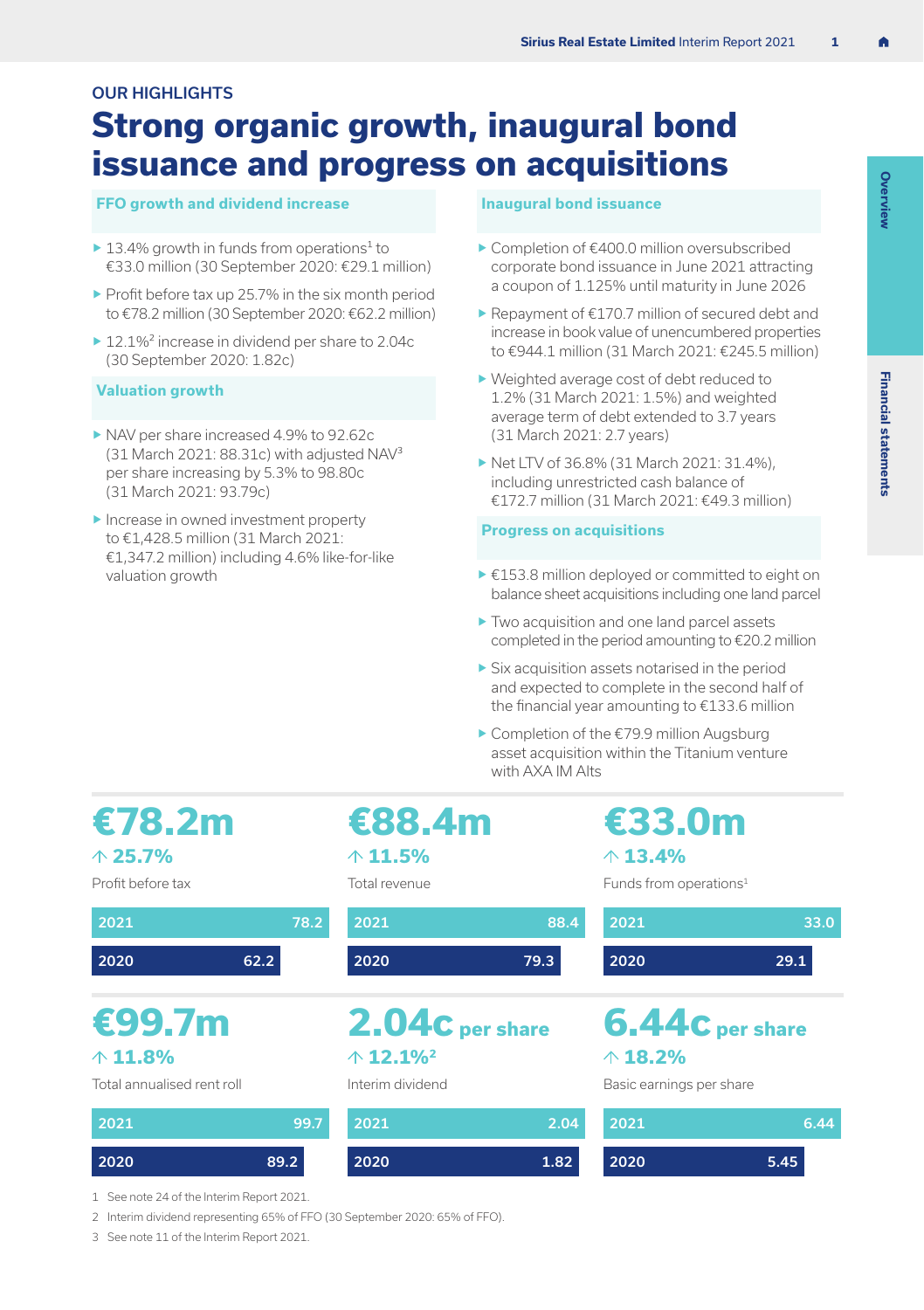#### <span id="page-3-0"></span>BUSINESS UPDATE

# **Strong organic and acquisitive growth**

**"Sirius continues to deliver strong FFO growth through a combination of organic and acquisitive growth whilst benefitting from a strong balance sheet."**

#### **In summary:**

- ▶ Positive trading momentum in the first half of the financial year
- ▶ Profit before tax of €78.2 million (30 September 2020: €62.2 million)
- ▶ 13.4% increase in funds from operations ("FFO") to €33.0 million (30 September 2020: €29.1 million)
- ▶ Dividend of 2.04c per share declared, 1.5 times covered by FFO (30 September 2020: 1.82c)
- ▶ Completion of €400.0 million inaugural unsecured bond issuance
- ▶ €153.9 million of acquisitions completed or notarised in the period

#### **Overview**

Sirius has had a positive six month trading period with strong organic growth with revenue increasing 11.5% to €88.4 million (30 September 2020: €79.3 million) resulting in a 2.5% increase in like-for-like annualised rent roll, a 13.4% increase in FFO to €33.0 million (30 September 2020: €29.1 million) and a 4.6% like-for-like uplift in the valuation of its investment property.

The period under review saw the successful completion of the Company's inaugural bond issuance with a €400.0 million placing transforming the Company's balance sheet and increasing the amount of unencumbered assets to €944.1 million. The issuance also resulted in a reduction in the average cost of debt to 1.2% (31 March 2021: 1.5%) and an increase in average debt maturity to 3.7 years (31 March 2021: 2.7 years). The Company made good progress in the deployment of funds generated from the issuance with the acquisition of two assets and one land parcel completing within the period for €20.2 million and the acquisition of six assets notarised for completion after the period end amounting to €133.6 million.

The Company has declared a dividend in respect of the six months ended 30 September 2021 of 2.04c per share representing 65% of FFO. This is a 12.1% increase on the 1.82c declared in relation to the same period in the prior year.

Looking forward, the Company is confident it can continue to grow FFO organically through its intensive asset management initiatives and through acquisitions, as assets that were recently acquired or notarised for completion are integrated into the operating platform in the second half of the financial year.

#### **Financial performance**

The Company reported a profit before tax for the six month period of €78.2 million (30 September 2020: €62.2 million) including €51.4 million of gains (30 September 2020: €33.5 million) from owned property revaluations (net of capex and adjustments in relation to lease incentives and broker fees). Total revenue, which comprises rent, fee income from Titanium, other income from investment properties and service charge income, increased by 11.5% to €88.4 million (30 September 2020: €79.3 million).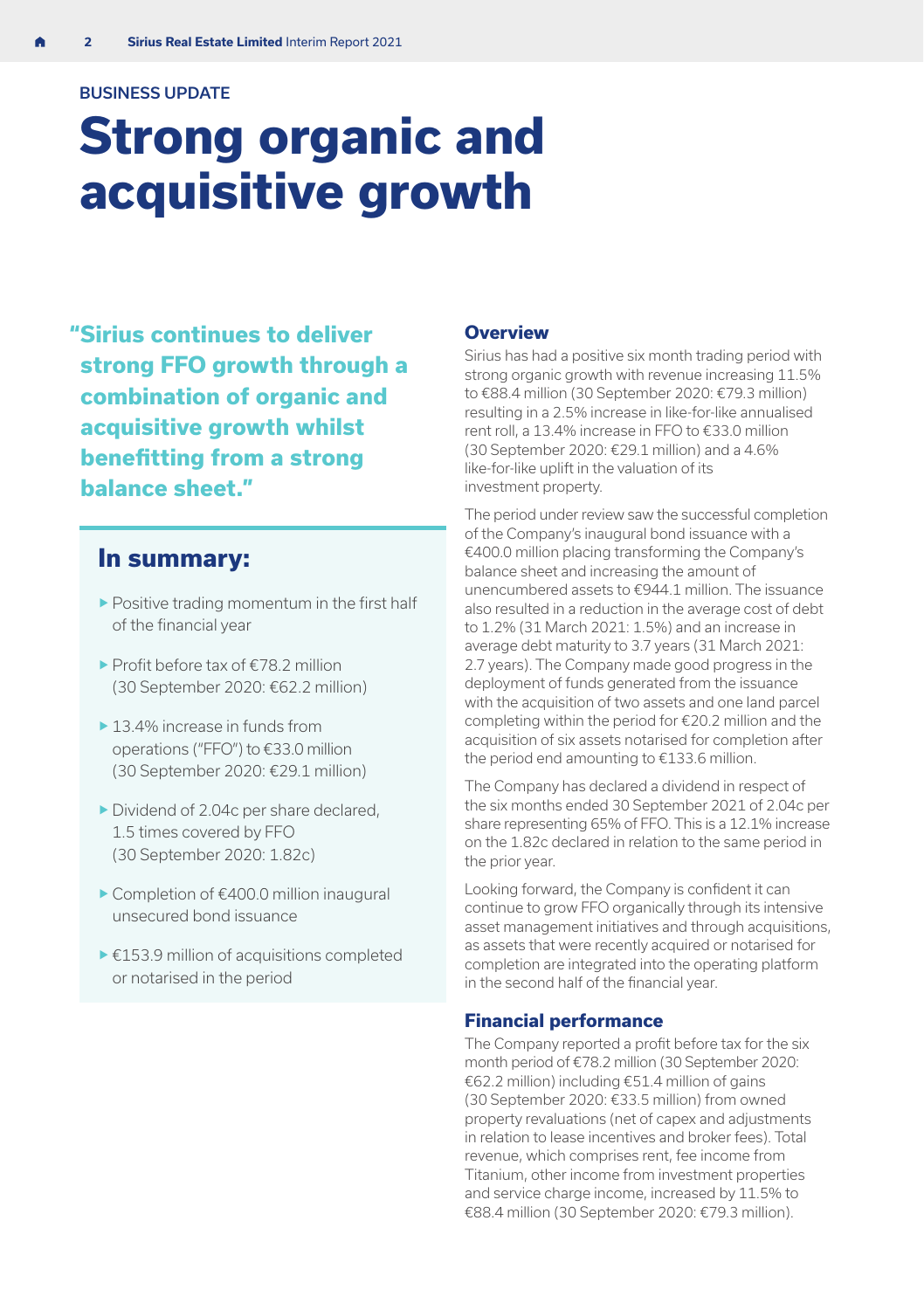FFO for the six months grew to €33.0 million (3.14c per share) compared to €29.1 million (2.80c per share) for the same period in the prior year, an increase of 12.1% on a per share basis, which feeds through to the increase in dividend pay-out. Basic earnings of €67.7 million and 6.44c per share increased by 18.2% on a per share basis from 5.45c reflecting the increases in valuations, organic growth and the impact of acquisitions compared to the same period in the prior year. Similarly, adjusted EPS, which excludes valuation movements as well as exceptional items, increased 7.3% to 2.93c per share from 2.73c reflecting the positive year on year operational development. The following table sets out the key earnings per share metrics:

|                            | 30 Sept 2021<br>earnings<br>€000 | 30 Sept 2021<br>no. of shares | 30 Sept 2021<br>cents<br>per share | 30 Sept 2020<br>earnings<br>€000 | 30 Sept 2020<br>no. of shares | 30 Sept 2020<br>cents<br>per share | Change % |
|----------------------------|----------------------------------|-------------------------------|------------------------------------|----------------------------------|-------------------------------|------------------------------------|----------|
| <b>Basic EPS</b>           |                                  | 67,738 1,052,600,936          | 6.44                               | 56,549                           | 1,037,394,967                 | 5.45                               | 18.2%    |
| <b>Diluted EPS</b>         |                                  | 67,738 1,070,514,305          | 6.33                               | 56,549                           | 1,053,039,717                 | 5.37                               | 17.9%    |
| Adjusted EPS               |                                  | 30,862 1,052,600,936          | 2.93                               | 28,322                           | 1,037,394,967                 | 2.73                               | 7.3%     |
| Basic<br><b>FPRA FPS</b>   |                                  | 32,550 1,052,600,936          | 3.09                               | 28,326                           | 1,037,394,967                 | 2.73                               | 13.2%    |
| Diluted<br><b>FPRA FPS</b> |                                  | 32,550 1,070,514,305          | 3.04                               | 28,326                           | 1,053,039,717                 | 2.69                               | 13.0%    |

#### **Table 1: Earnings per share**

The Directors have chosen to disclose EPRA earnings, which are widely used alternative metrics to their IFRS equivalents (further details on EPRA best practice recommendations can be found at [www.epra.com\)](http://www.epra.com). Refer to [note 2\(c\)](#page-20-0) for further information.

As the investment market continued to open up, the Company was able to deploy or commit a total of €153.9 million on acquisitions. Due to the timing of completions the impact from acquisitions in the six month period to 30 September 2021 was not material; however, based on estimated completion dates of notarised assets the contribution for the second half of the financial year is expected to be more significant.

Net asset value per share ("NAV") grew by 4.9% to 92.62c (31 March 2021: 88.31c) in the period whilst adjusted net asset value per share ("adjusted NAV") increased by 5.3% to 98.80c (31 March 2021: 93.79c). EPRA net tangible assets ("EPRA NTA") per share increased by 5.1% to 97.02c (31 March 2021: 92.29c) with the main driver of these increases attributable to valuation uplift more than offsetting the dividend paid to shareholders in the period. The valuation metrics are described in more detail below and the movement in net asset value per share in the period can be seen in the following table:

#### **Table 2: Net assets per share**

|                                                        | cents per share |
|--------------------------------------------------------|-----------------|
| NAV as at 31 March 2021                                | 88.31           |
| Profit after tax                                       | 2.89            |
| Gain on revaluation of investment properties           | 4.86            |
| Deferred tax charge                                    | (0.82)          |
| Scrip and cash dividend paid                           | (2.08)          |
| Adjusting items                                        | (0.54)          |
| NAV per share as at 30 September 2021                  | 92.62           |
| Deferred tax and adjustments to financial derivatives* | 6.18            |
| Adjusted NAV per share as at 30 September 2021         | 98.80           |
| EPRA adjustments*                                      | (1.78)          |
| EPRA NTA per share as at 30 September 2021             | 97.02           |

\* See [note 11](#page-33-0) of the Interim Report.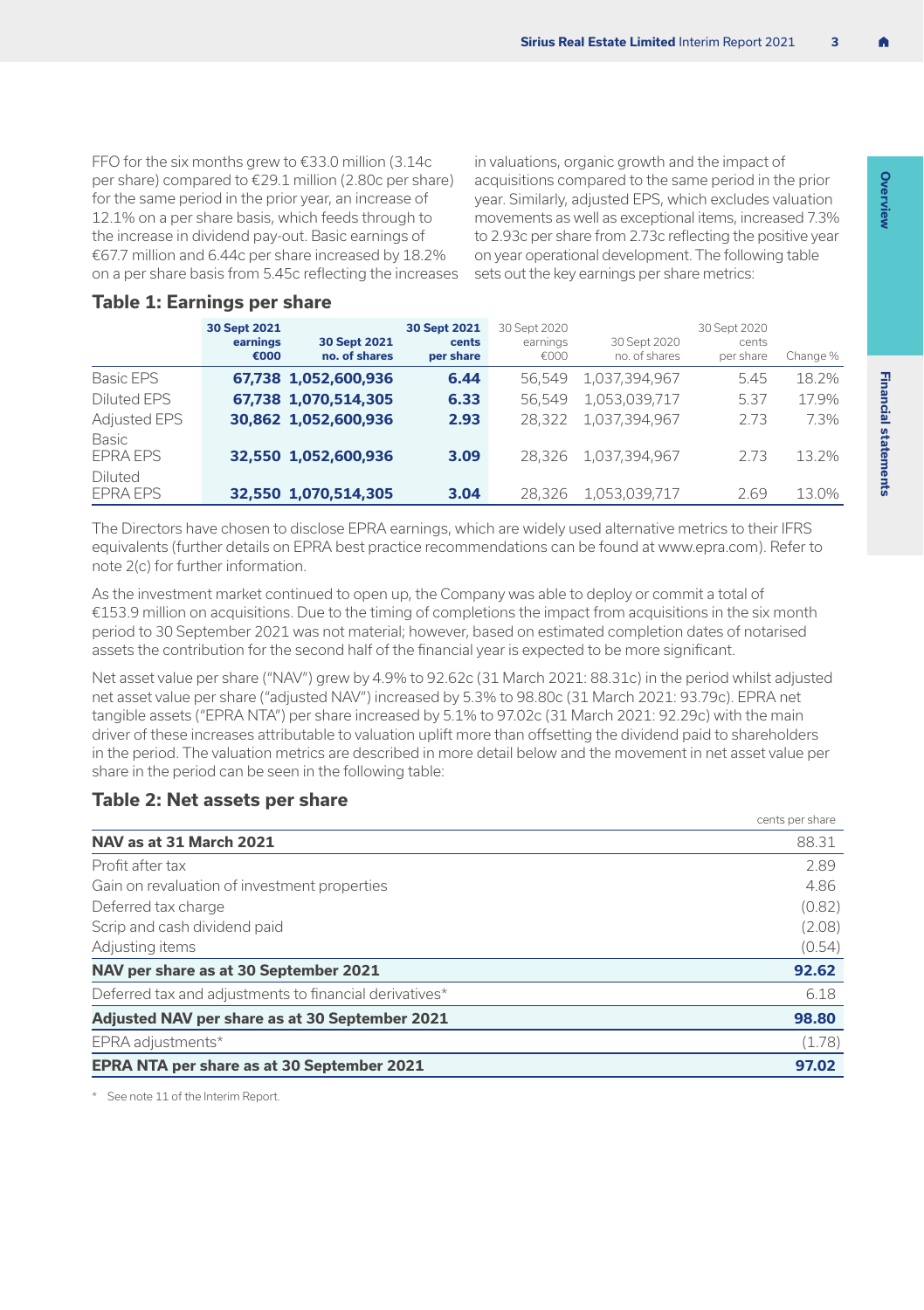#### BUSINESS UPDATE CONTINUED

#### **Lettings and rental growth**

Like-for-like annualised rent roll increased by 2.5% to €98.9 million (31 March 2021: €96.5 million\*) driven by a 2.6% increase in like-for-like average rental rate to €6.33 per sqm from €6.17 per sqm highlighting strong occupier demand and realisation of some potential within the portfolio whilst total annualised rent roll increased by 3.3% to €99.7 million (31 March 2021: €96.5 million\*). Like-for-like occupancy remained broadly flat at 86%, whilst total occupancy reduced to 85% (31 March 2021: 87%) primarily as a result of the acquisition of 21,000 sqm of vacant space within the Essen and Öhringen assets that completed within the period. The movement in annualised rent roll is described in more detail below:

#### **Table 3: Annualised rent roll**

|                                              | €m    |
|----------------------------------------------|-------|
| Annualised rent roll as at 31 March 2021*    | 96.5  |
| Acquisitions                                 | 0.8   |
| Move-outs                                    | (5.7) |
| Move-ins                                     | 6.8   |
| Contracted uplifts                           | 1.3   |
| Annualised rent roll as at 30 September 2021 | 99.7  |

\* Excludes €0.7 million of annualised rent roll relating to the expected Daimler move-out in the Fellbach 2 asset that was acquired in March 2021.

Sirius generated a total of 8,036 enquiries\*\* during the period compared to 8,284 for the same period in the prior year. Analysis of the enquiries showed an increase in demand for commercial and self-storage spaces as onshoring of production and the related impact on supply chains continues to gain momentum. The monthly development of like-for-like enquiries compared to the same period in the prior year is detailed in the table below:

\*\* Includes enquiries relating to assets under operating and management contracts and Titanium.

#### **Table 4: Enquiries**

|              | No. of enquiries<br>six months to | <b>No. of enquiries</b><br>six months to |            |  |
|--------------|-----------------------------------|------------------------------------------|------------|--|
|              | Sept 2020                         | <b>Sept 2021</b>                         | Change %   |  |
| April        | 1,202                             | 1,235                                    | 2.7%       |  |
| May          | 1,248                             | 1,333                                    | 6.8%       |  |
| June         | 1,368                             | 1,341                                    | $(2.0\%)$  |  |
| July         | 1,367                             | 1,305                                    | $(4.5\%)$  |  |
| August       | 1,477                             | 1,435                                    | $(2.9\%)$  |  |
| September    | 1,622                             | 1,387                                    | $(14.5\%)$ |  |
| <b>Total</b> | 8,284                             | 8,036                                    | $(3.0\%)$  |  |

Whilst the six months to September 2021 saw a similar number of leasing deals to the same period in the prior year the volume of square metres let in the period increased to 83,757 from 74,095 whilst the average deal size increased to 82 sqm from 67 sqm. Conversion rates remained stable at 13.1% compared to 13.4% for the same period in the prior year. Details of monthly letting numbers and square metre volumes compared to the same period in the previous year are set out in the table below:

#### **Table 5: Lettings**

|              | New lettings<br>six months to<br>Sept 2020 | <b>New lettings</b><br>six months to<br><b>Sept 2021</b> | sqm<br>six months to<br>Sept 2020 | sqm<br>six months to<br><b>Sept 2021</b> | Average sam<br>six months to<br>Sept 2020 | Average sam<br>six months to<br><b>Sept 2021</b> |
|--------------|--------------------------------------------|----------------------------------------------------------|-----------------------------------|------------------------------------------|-------------------------------------------|--------------------------------------------------|
| April        | 115                                        | 219                                                      | 8,025                             | 13,463                                   | 70                                        | 61                                               |
| May          | 130                                        | 170                                                      | 11,282                            | 15,953                                   | 87                                        | 94                                               |
| June         | 165                                        | 166                                                      | 11,242                            | 12,629                                   | 68                                        | 76                                               |
| July         | 215                                        | 139                                                      | 13,170                            | 15,185                                   | 61                                        | 109                                              |
| August       | 259                                        | 182                                                      | 15,324                            | 11,877                                   | 59                                        | 65                                               |
| September    | 226                                        | 175                                                      | 15,052                            | 14,650                                   | 67                                        | 84                                               |
| <b>Total</b> | 1,110                                      | 1,051                                                    | 74,095                            | 83,757                                   | 69                                        | 82                                               |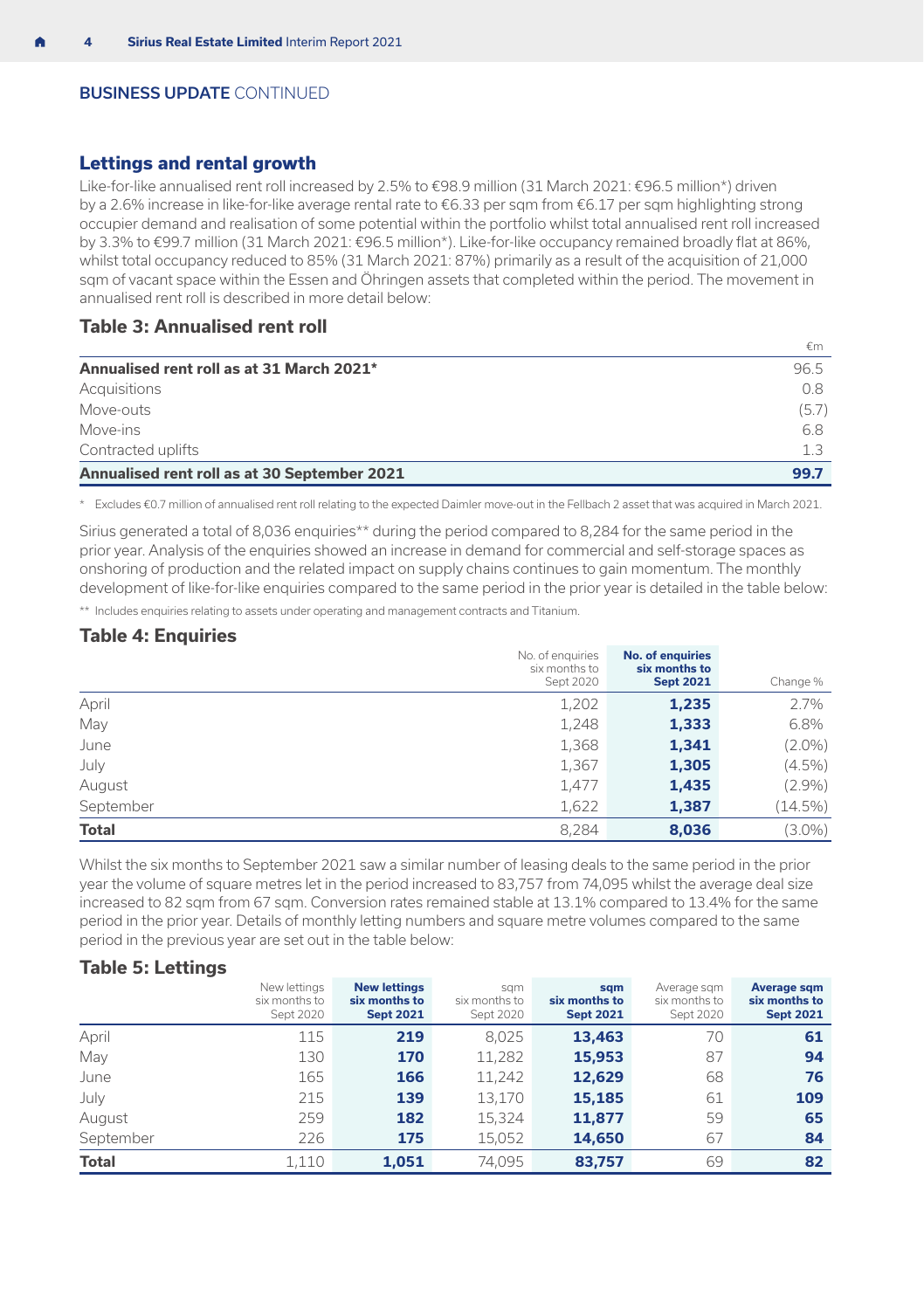Tenant retention in the period was encouraging with 71% of square metres up for renewal in the period being successfully extended (30 September 2020: 68%), especially given the changeable economic environment during the period. The consistency in renewals, enquiry levels and sales conversion levels demonstrates the capability of the Company's internal operating platform to create value in a variety of market conditions. Furthermore, with a number of new acquisition assets expected to complete in the second half of the financial year, the Company is well placed to take advantage of the opportunity those assets present to increase occupancy and operating income.

#### **Cash collection**

The Company benefits from an experienced in-house team of cash collection professionals who maintain close relationships with tenants. During the period under review Sirius worked with its tenants as they continued to adapt to new ways of working and related space requirements whilst actively managing their debt. The Group's cash collection performance in the six month period to 30 September 2021 relating to rent and service charge prepayments (excluding VAT) is detailed in the following table:

#### **Table 6: Cash collection to 30 September 2021**

|              | Invoiced €000 | Outstanding €000 | Collection % |
|--------------|---------------|------------------|--------------|
| April        | 12,551        | 179              | 98.6%        |
| May          | 12,488        | 220              | 98.2%        |
| June         | 12.747        | 232              | 98.2%        |
| July         | 12,895        | 284              | 97.8%        |
| August       | 12,932        | 373              | 97.1%        |
| September    | 13,113        | 722              | 94.5%        |
| <b>Total</b> | 76.726        | 2.010            | 97.4%        |

In the six month period to 30 September 2021 the Company billed a total of €76.7 million (excluding VAT) to tenants of which €74.7 million or 97.4% was collected. The Company expects to collect the majority of the €2.0 million outstanding debt from the period through its regular collection activities over the coming months. Write-offs with a value of less than €50,000 relating to the period under review were recorded. The rolling twelve month cash collection rate was 98.2% in line with the 98.2% reported for the twelve month period to 31 March 2021. This consistency in cash collection demonstrates the benefits of a well-diversified portfolio and tenant base that represents a wide range of industries combined with the asset management expertise of the Company's internal operating platform. Further, the Group continued to collect cash from rent and service charge invoices that were outstanding as at 31 March 2021.

#### **Portfolio valuation**

Demand from investors for industrial and office business parks in Germany has increased as vaccination rates accelerate and markets return to growth. Domestic and foreign sources of capital are again active in the market and competing for assets that provide well-diversified, attractive cash flows and growth potential. Whilst yield movement has been a strong feature of valuation development in recent periods, the upgrading and repositioning of assets through the Company's capex investment programmes and the resulting organic rental growth continue to be a major driver of value for the Company.

The portfolio of owned investment properties, which excludes leased investment properties and the assets within Titanium, comprised 62 assets as at 30 September 2021 and was independently valued by Cushman & Wakefield LLP at €1,432.0 million (31 March 2021: €1,350.8 million), converting to a book value of €1,428.5 million (31 March 2021: €1,347.2 million) after allowing for the provision for lease incentives.

The movement in book value for the period relating to owned investment properties can be reconciled as follows:

#### **Table 7: Reconciliation of market value to book value**

|                                             | <b>30 September</b><br>2021<br>€m | 31 March<br>2021<br>€m |
|---------------------------------------------|-----------------------------------|------------------------|
| Owned investment properties at market value | 1,432.0                           | 1,350.8                |
| Adjustment in respect of lease incentives   | (3.5)                             | (3.6)                  |
| Book value as at period end                 | 1.428.5                           | 1,347.2                |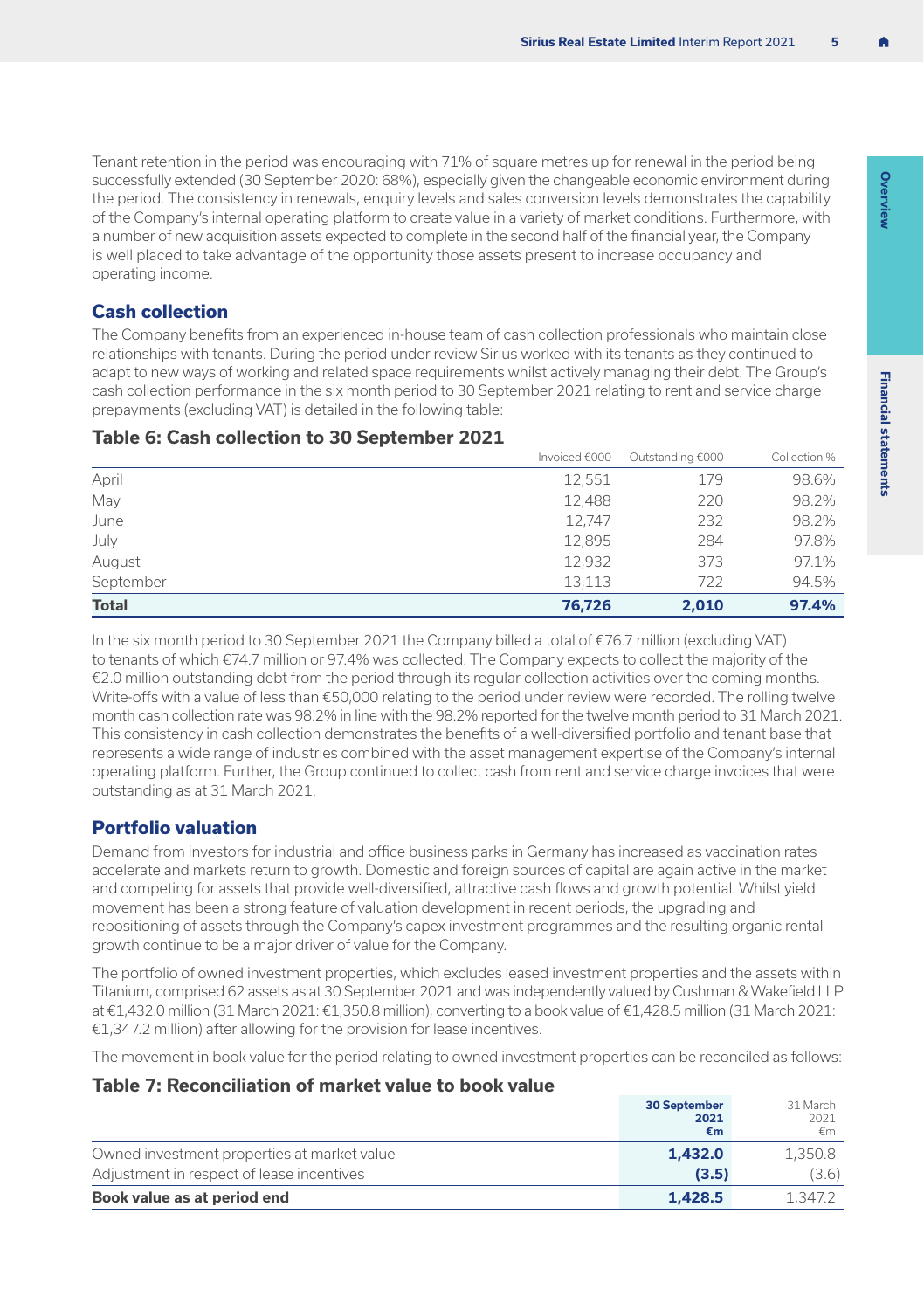#### BUSINESS UPDATE CONTINUED

#### **Portfolio valuation** continued

Taking into account investment property relating to leased assets the total investment property book value as at 30 September 2021 was €1,444.8 million (31 March 2021: €1,362.2 million). The movement in book value in the period is set out in the table below:

#### **Table 8: Movement in book value in the period**

| Investment properties at book value as at 30 September 2021     | 1.428.459                              | 16,320                                  | 1.444.779                              |
|-----------------------------------------------------------------|----------------------------------------|-----------------------------------------|----------------------------------------|
| Adjustment in respect of lease incentives                       | 52                                     |                                         | 52                                     |
| Deficit on revaluation relating to leased investment properties |                                        | (3,083)                                 | (3,083)                                |
| Surplus on revaluation above capex investment and broker fees   | 51,445                                 |                                         | 51,445                                 |
| <b>Disposals</b>                                                |                                        |                                         |                                        |
| Capex investment and capitalised broker fees                    | 9.574                                  |                                         | 9,574                                  |
| <b>Additions</b>                                                | 20,221                                 | 4,378                                   | 24,599                                 |
| Investment properties at book value as at 31 March 2021         | 1,347,167                              | 15,025                                  | 1,362,192                              |
|                                                                 | Investment<br>property - owned<br>€000 | Investment<br>property - leased<br>€000 | Investment<br>property - total<br>€000 |

The positive movement in owned investment property of €81.3 million was made up of €20.2 million of acquisitions and a net €51.0 million valuation uplift, after taking into account €9.6 million of capital expenditure and a €0.1 million adjustment in respect of lease incentives. In accordance with IFRS 16, the Group recognises lease liabilities of €14.7 million relating to leases on assets meeting the definition of investment property. Accordingly, an expense of €3.1 million representing the fair value adjustment in the year was recorded in the statement of comprehensive income. During the period under review the Group entered into a ground lease agreement meeting the definition of investment property as a result of acquisition activity. Accordingly, an addition to leased investment property was recorded amounting to €4.4 million.

Whilst the valuation uplift for the period relating to owned investment properties was €61.0 million, the net valuation gain after taking into account €9.6 million of capital expenditure and adjustments for broker fees was €51.5 million. The gain on revaluation on investment properties recorded in the consolidated statement of comprehensive income, which also adjusts for lease incentives and deficit on revaluation relating to leased assets, was €48.4 million.

The book value of the like-for-like assets increased by €62.1 million or 4.6% from €1,347.2 million to €1,409.3 million. The assets that were acquired in the period were revalued at €0.3 million above the property purchase prices paid but €1.1 million less than the total acquisition costs paid for them.

#### **Table 9: Book value valuation metrics**

| Owned properties | Annualised<br>rent roll<br>€m | Book value<br>€m         | <b>NOI</b><br>€m | Capital<br>value/sɑm     | Gross<br>vield | Net<br>vield | Vacant<br>space<br>sam | Rate<br>per sqm | Occupancy<br>$\%$ |
|------------------|-------------------------------|--------------------------|------------------|--------------------------|----------------|--------------|------------------------|-----------------|-------------------|
| Value-add assets | 624                           | 851.1                    | 54.6             | 794                      | 7.3%           |              | 6.4% 204.936           | 6.23            | 80.3%             |
| Mature assets    | 37.3                          | 5774                     | 35.8             | 1,103                    | 6.5%           | 6.2%         | 23,620                 | 6.49            | 95.3%             |
| Other            | _                             | $\overline{\phantom{a}}$ | (1.3)            | $\overline{\phantom{a}}$ | -              |              |                        |                 |                   |
| <b>Total</b>     |                               | 99.7 1.428.5             | 89.1             | 895                      | 7.0%           |              | 6.2% 228.556           | 6.33            | 85.2%             |

The 30 September 2021 book value of owned properties of €1,428.5 million represents an average gross yield of 7.0% (31 March 2021: 7.2%) which translates to a net yield of 6.2% (31 March 2021: 6.5%). The valuation increase compared to 31 March 2021 was primarily driven by organic increases in annualised rent roll of €2.4 million reflecting the ability of the operating platform to consistently grow income. Gross yield compression was approximately 20 bps.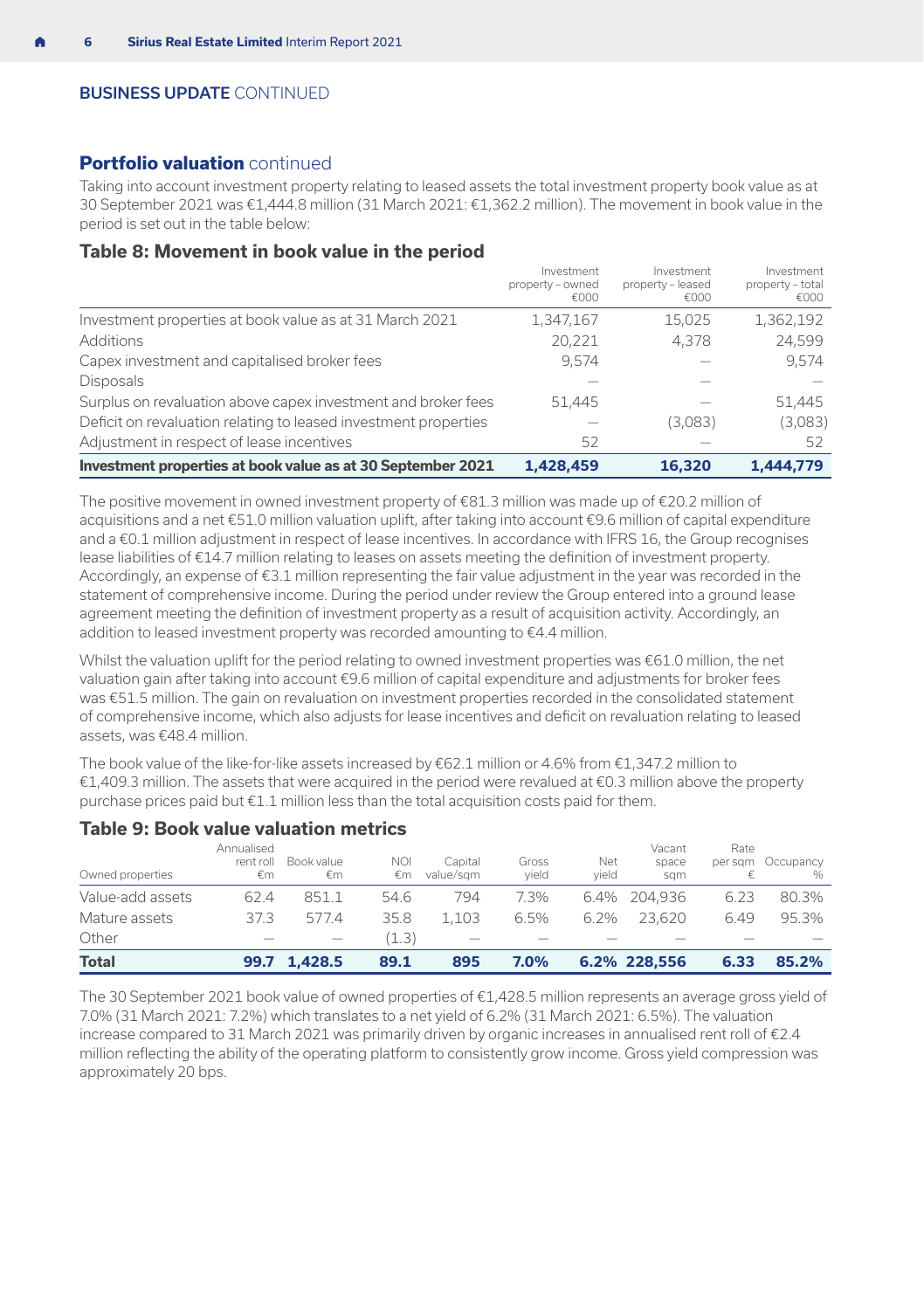Importantly, just over 60% of the total portfolio relates to assets with value-add potential which can be unlocked by utilising the Company's platform to undertake intensive asset management and selective capex investment. With average occupancy of 80.3% and valuations at a gross yield of 7.3%, significant income and capital value growth within the value-add assets can be achieved in future periods. Whilst the average occupancy of the mature assets has now increased to 95.3%, they are valued at a yield that is around 80 bps lower than the value-add assets highlighting the scope for growth in the value-add assets.

The average capital value per sqm of the portfolio of €895 per sqm remains well below replacement cost and illustrates the potential for further growth from transformative investment within the Group's capex investment programmes.

#### **Capex investment programmes**

The Group's capex investment programmes have historically been focused on the transformation of underutilised vacant space that is typically acquired at low cost due to it being considered as structurally void by former owners, and is subject to ongoing capex investment programmes. The take up of this space has resulted in significant improvements in service charge cost recovery and therefore increased operating income and consistently makes a strong contribution to the valuation increases the Company has been recording now for many years. The completed original capex programme included an investment of €25.7 million into 204,182 sqm which, at 30 September 2021, was generating €12.8 million in annualised rent roll representing a return on cost of 49.8%.

The new acquisition programme which began in 2017 now extends to 185,180 sqm of space that is subject to a budgeted investment of €40.3 million from which the Company expects to generate €13.2 million in annualised rent roll. As at 30 September 2021 a total of 154,905 sqm had been transformed with an investment of €30.8 million which, at 72% occupancy, was generating annualised rent roll of €10.0 million. In addition to the space that has been completed and let or is currently being marketed, a total of approximately 30,275 sqm of space is either in progress of being transformed or is awaiting approval to commence transformation. A further €4.9 million is expected to be invested into this space on top of the €0.8 million already spent, and, based on achieving budgeted occupancy, incremental annualised rent roll in the region of €1.9 million is expected to be generated. Further information on the new acquisition capex programme is detailed below:

| New capex investment<br>programme progress | sam               | Investment<br>budgeted<br>€m | Actual<br>spend<br>€m    | Annualised<br>rent roll<br>increase<br>budgeted<br>€m | <b>Annualised</b><br>rent roll<br>increase<br>achieved to<br><b>September</b><br>2021<br>€m | Occupancy<br>budgeted | Occupancy<br>achieved to<br>September<br>2021 | Rate<br>per sam<br>budgeted<br>€ | Rate<br>per sqm<br>achieved to<br><b>September</b><br>2021<br>€ |
|--------------------------------------------|-------------------|------------------------------|--------------------------|-------------------------------------------------------|---------------------------------------------------------------------------------------------|-----------------------|-----------------------------------------------|----------------------------------|-----------------------------------------------------------------|
| Completed<br>In progress                   | 154,905<br>13,934 | 34.6<br>2.3                  | 30.8<br>0.8              | 11.2<br>0.9                                           | 10.0<br>0.1                                                                                 | 82%<br>95%            | 72%<br>$\overline{\phantom{a}}$               | 7.31<br>5.65                     | 7.49                                                            |
| To commence in<br>next financial year      | 16,341            | 3.4                          | $\overline{\phantom{a}}$ | 1.1                                                   |                                                                                             | 80%                   | $\overline{\phantom{a}}$                      | 7.01                             |                                                                 |
| <b>Total</b>                               | 185,180           | 40.3                         | 31.6                     | 13.2                                                  | 10.1                                                                                        | 83%                   | $\overline{\phantom{a}}$                      | 7.14                             |                                                                 |

#### **Table 10: New acquisition capex investment programme**

Whilst the income returns expected to be achieved on the more recent projects are less than those of the original programme, the extent of transformative work involved suggests the impact on valuations may be more pronounced. The capex investment programmes have been one of the key income and valuation growth drivers over the last few years and, as a result, the Company continues to seek to acquire assets with sub-optimal vacancy in order to refuel them.

In addition to the capex investment programmes Sirius also looks for opportunities to upgrade recently vacated space that is returned each year as a result of move-outs. Within the existing vacancy at 30 September 2021, the Company has identified approximately 34,273 sqm of recently vacated space that has potential to be upgraded. This space can be upgraded with an investment of €7.2 million and generate €2.8 million in annualised rent roll when re-let. This selective investment into vacated space allows the Company to capture reversionary potential whilst significantly enhancing the desirability and value of lower quality space.

The Company's headline 85% occupancy rate means that in total 228,556 sqm of space is vacant as at 30 September 2021. When excluding the vacancy, which is subject to investment (4% of total space), and the structural vacancy, which is not economically viable to develop (3% of total space), the Company's occupancy rate based on space that is readily lettable is approximately 92%.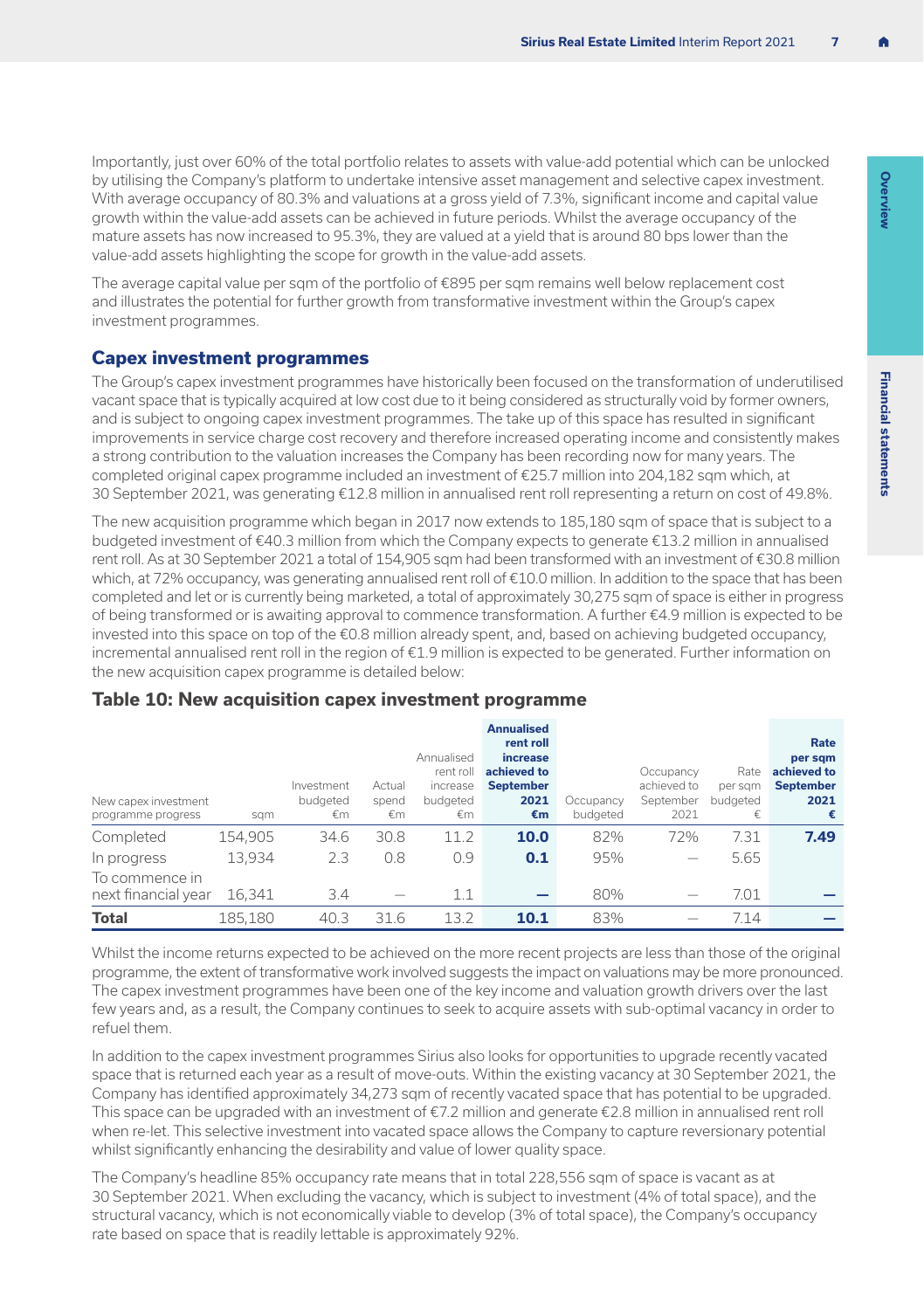#### BUSINESS UPDATE CONTINUED

#### **Capex investment programmes** continued

The analysis below details the underutilised space and vacancy at 30 September 2021 and highlights the opportunity from developing this space.

#### **Table 11: Vacancy**

|                                          |                  |         | Capex            | <b>FRV</b>           |
|------------------------------------------|------------------|---------|------------------|----------------------|
|                                          | % of total space | sqm     | investment<br>€m | (post<br>investment) |
| Subject to capex investment programmes   | 2%               | 28,821  | (4.9)            | 1.9                  |
| Recently vacated space                   | 7%               | 34,273  | (7.2)            | 2.8                  |
| <b>Total space subject to investment</b> | 4%               | 63,094  | (12.1)           | 4.7                  |
| Lettable vacancy                         |                  |         |                  |                      |
| <b>Structural vacancy</b>                | 3%               | 40.090  |                  |                      |
| Smartspace vacancy                       | 7%               | 26,116  |                  | 2.6                  |
| Other vacancy                            | 6%               | 99,256  | (0.9)            | 6.3                  |
| <b>Total lettable space</b>              | 8%               | 125,372 | (0.9)            | 8.9                  |
| <b>Total vacancy</b>                     | 15%              | 228,556 | (13.0)           | 13.6                 |

The opportunity within the vacant space as at 30 September 2021 can be summarised as follows:

- » 63,094 sqm of sub-optimal and recently vacated space, which requires €12.1 million of capex and will have an ERV of €4.7 million when completed; and
- » 125,372 sqm of lettable space, which requires €0.9 million of capex and has an ERV of €8.9 million.

Whilst the capex investment programmes are a key part of Sirius' strategy, they represent one of several ways in which the Company can organically grow income and capital values. A wide range of asset management capabilities including the capturing of contractual rent increases, uplifts on renewals and the re-letting of space at higher rates are expected to continue to make a strong contribution to the Company's annualised rent roll growth.

#### **Excellent progress with acquisitions**

Building on the momentum achieved when the investment markets in Germany gathered momentum at the end of last year, the Company made good progress in terms of capital deployment in the period. A total of €153.4 million was committed to eight business park acquisitions, with two assets completing in the period and the remaining six notarised for completion post period end. In addition, the Company completed the purchase of a land parcel adjacent to an existing business park asset for €0.5 million.

The Company also completed the previously announced acquisition of a business park in Augsburg for €79.9 million through its Titanium venture with AXA IM Alts, which comprises seven assets with a combined value of €333.3 million for the period ended 30 September 2021 (31 March 2021: €244.2 million).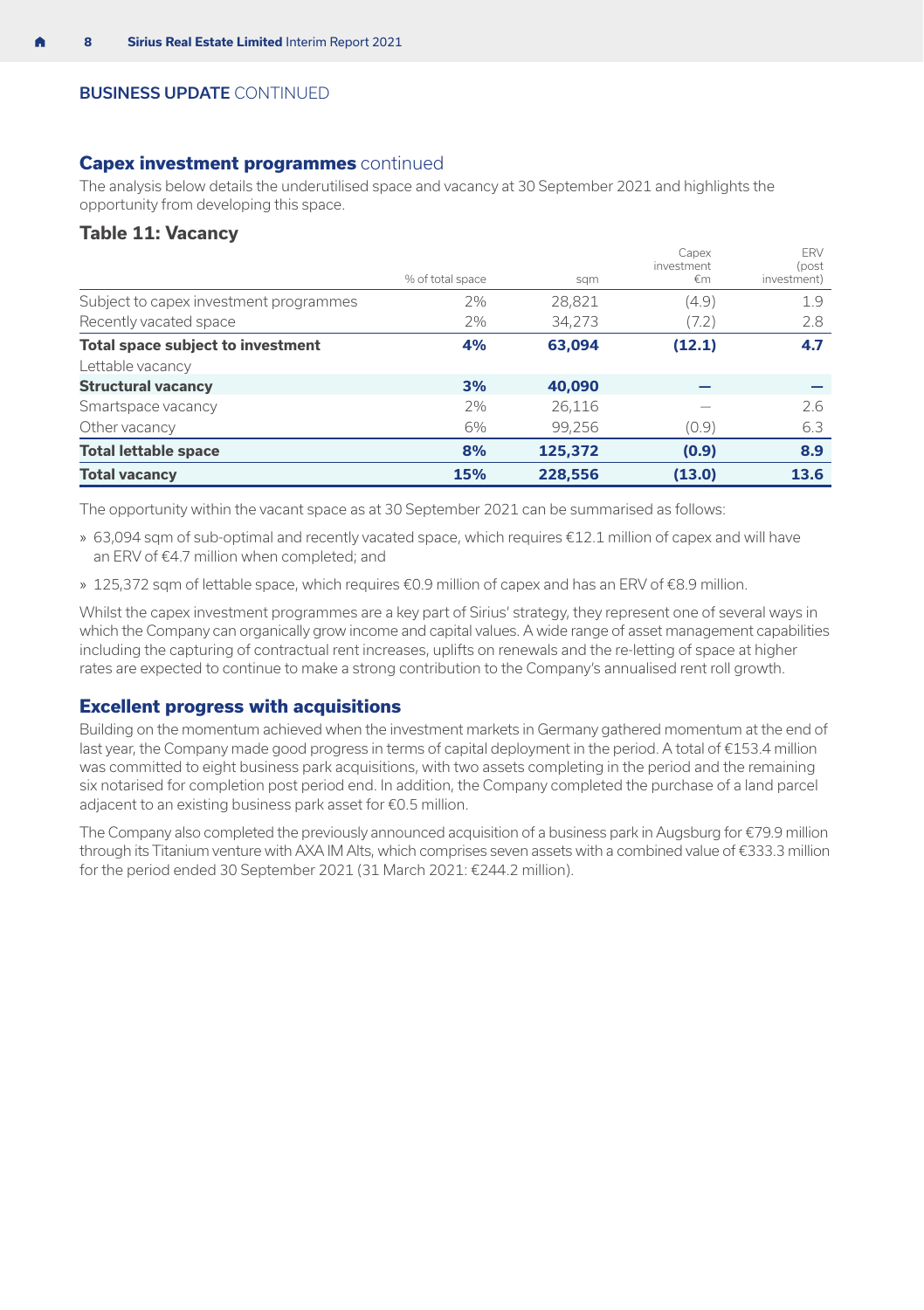| <b>Table 12: Acquisitions</b>                   |                               |                             |                          |                              |                     |                                    |                                      |                                |                           |
|-------------------------------------------------|-------------------------------|-----------------------------|--------------------------|------------------------------|---------------------|------------------------------------|--------------------------------------|--------------------------------|---------------------------|
|                                                 | Total<br>investment<br>(incl. |                             |                          |                              | Annualised          | Acquisition<br>non-<br>recoverable | Acquisition                          | Annualised                     |                           |
| Completed<br>acquisitions                       | acquisition<br>costs)<br>€000 | Total<br>acquisition<br>sgm | Acquisition<br>occupancy | Acquisition<br>vacant<br>sqm | acquisition<br>€000 | rent roll charge costs<br>€000     | service maintenance<br>costs<br>€000 | acquisition<br><b>NOI</b><br>€ | EPRA net<br>initial yield |
| Essen I                                         | 10,706                        | 14,711                      | 80%                      | 2,897                        | 829                 | (125)                              | (13)                                 | 691                            | 6.5%                      |
| Ohringen                                        | 9,023                         | 18,010                      | 0%                       | 18,010                       |                     | (609)                              | (32)                                 | (641)                          | $(7.1\%)$                 |
| Sub-total                                       | 19,729                        | 32,721                      | 36%                      | 20,907                       | 829                 | (734)                              | (45)                                 | 50                             | 0.3%                      |
| Notarised<br>acquisitions                       |                               |                             |                          |                              |                     |                                    |                                      |                                |                           |
| Oberhausen                                      | 39,843                        | 77,605                      | 63%                      | 28,680                       | 3,218               | (795)                              | (90)                                 | 2,334                          | 5.9%                      |
| Heiligenhaus                                    | 14,237                        | 45,081                      | 77%                      | 10,269                       | 1,396               | (233)                              | (41)                                 | 1,123                          | 7.9%                      |
| Frankfurt III                                   | 21,245                        | 10,187                      | 54%                      | 4,696                        | 849                 | (209)                              | (43)                                 | 598                            | 2.8%                      |
| Fssen II                                        | 12,151                        | 11,709                      | 81%                      | 2,248                        | 954                 | (92)                               | (11)                                 | 851                            | 7.0%                      |
| Frfurt                                          | 11,679                        | 22,333                      | 81%                      | 4,143                        | 766                 | (123)                              | (20)                                 | 623                            | 5.3%                      |
| Neckartenzlingen                                | 34,485                        | 54,514                      | 80%                      | 10,705                       | 2,196               | (237)                              | (22)                                 | 1,937                          | 5.6%                      |
| Sub-total                                       |                               | 133,640 221,429             | 73%                      | 60,741                       | 9,379               | (1,689)                            | (227)                                | 7,466                          | 5.6%                      |
| Core portfolio<br>total                         |                               | 153,369 254,150             | 68%                      | 81,648                       | 10,208              | (2, 423)                           | (272)                                | 7,515                          | 4.9%                      |
| Notarised<br>acquisitions<br>(Titanium venture) |                               |                             |                          |                              |                     |                                    |                                      |                                |                           |
| Augsburg                                        | 79,896                        | 112,784                     | 90%                      | 11,481                       | 5,426               | (569)                              | (71)                                 | 4,786                          | 6.0%                      |
| <b>Titanium</b><br>venture<br>sub-total         | 79.896                        | 112.784                     | 90%                      | 11,481                       | 5,426               | (569)                              | (71)                                 | 4,786                          | 6.0%                      |
| <b>Grand total</b>                              |                               | 233,265 366,934             | 75%                      | 93,129                       | 15,635              | (2,992)                            | (342)                                | 12,301                         | 5.3%                      |

A summary of acquisitions is set out in the table below:

The acquisition assets are located in markets underpinned by strong demand dynamics that in some cases are complementary to the Company's existing business parks. With total annualised net operating income of €7.5 million, the acquisition assets provide attractive and well-diversified cash flows that, once fully integrated, will make a significant contribution to the Company's FFO growth. Additionally, with approximately 82,000 sqm of vacant space these acquisition assets provide opportunity for the Company to make selective investments that upgrade the space and drive income growth. Further information on the acquisition assets is detailed below:

- » The Essen I asset completed in May 2021 was acquired for total acquisition costs of €10.7 million and provides a mix of production, storage and office space located in the heart of Germany's industrial Rhein-Ruhr region. Whilst the acquisition represents the Company's first of two investments in Essen during the period, the Company knows the location well through its long-standing management of an asset located in the city.
- » The Öhringen asset was completed in August 2021 for total acquisition costs of €9.0 million. Located in the town of Öhringen in Baden-Württemberg, the asset provides approximately 18,000 sqm of lettable space including 15,800 sqm of warehouse space. The site includes a land parcel that may be considered for future light industrial development amounting to 11,600 sqm. The asset, having been acquired wholly vacant has already benefited from integration into the Sirius operating platform with occupancy increasing to approximately 50% as at 30 September 2021.
- » The Oberhausen business park notarised for €39.8 million, and once completed will be one of the Company's physically larger assets, and is located in a well-developed commercial area of the city of Oberhausen, in the northwest of Germany's Rhein-Ruhr region. The asset offers a wide mix of uses with approximately 77,600 sqm of lettable space, comprising around 47,400 sqm of offices, 19,200 sqm of warehouse space, 4,600 sqm of storage and 6,400 sqm of other space. The asset is 63% occupied and provides strong day one cash flows with the opportunity to grow income through the letting of vacant space and reduction of service charge costs supported by targeted investment and refurbishment.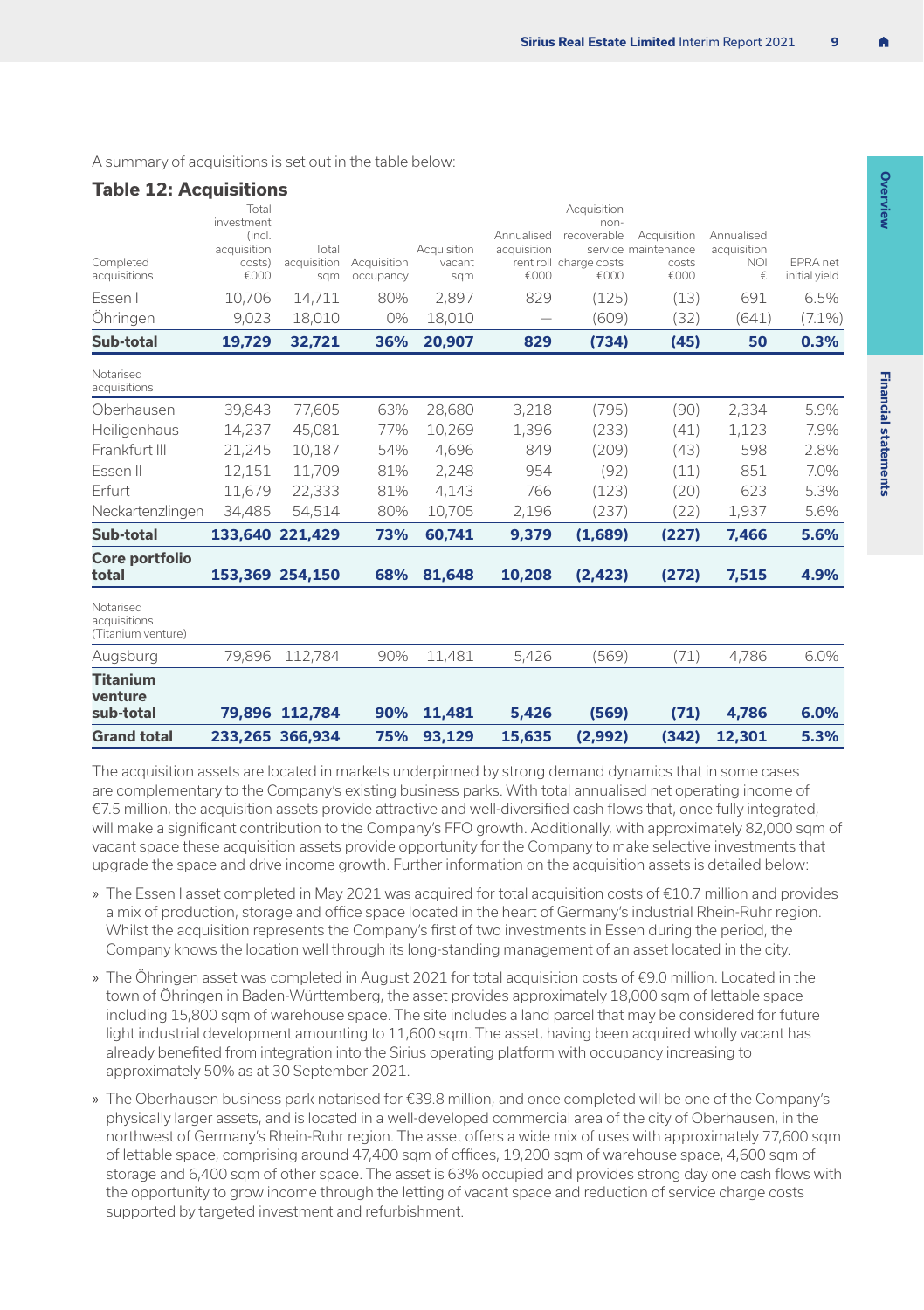#### BUSINESS UPDATE CONTINUED

#### **Excellent progress with acquisitions** continued

- » The multi-tenanted business park at Heiligenhaus, Nord Rhein-Westfalen, was notarised in the period under review for total acquisition costs amounting to €14.2 million. The asset provides approximately 45,000 sqm of lettable space consisting of around 23,200 sqm of office space, 11,400 sqm of warehouse space, 7,800 sqm of production space and 2,600 sqm of other space. The town of Heiligenhaus is located between the cities of Essen, Duisburg, Düsseldorf and Wuppertal and benefits from good autobahn and public transport links. The property currently generates annualised net operating income of €1.1 million per annum at 77% occupancy and, with an undemanding average rent of €2.44 per sqm (excluding parking and other income), provides the opportunity to capture reversionary income growth.
- » The Company notarised the acquisition of its third asset in Frankfurt, a multi-tenanted office tower comprising total lettable area of approximately 10,000 sqm for total acquisition costs of €21.2 million. The property generates annualised net operating income of €598,000 per annum at 54% occupancy at an average rent of €11.02 per sam (excluding parking and other income) and has a remaining WALE of 2.9 years. The property benefits from its location close to two of this major city's main autobahns and aligns to the Company's strategy of providing a range of flexible out of town office products that it expects to appeal to the local market.
- » Following on from the completion of the Company's first investment in Essen in May 2021 the Company was able to build scale in the local market through the notarisation of the Essen II property for total acquisition costs of €12.2 million in August 2021. The Essen II asset comprises 11,709 sqm of office and production space and, at 81% occupancy, generates annualised net operating income of €851,000.
- » The notarisation of the multi-tenanted business park in Erfurt represents the Company's first investment into this key logistics location. With total acquisition costs of €11.7 million the asset consists of 14,000 sqm of industrial space, 7,400 sqm of office space and 760 sqm of other space. The site generates €623,000 of annualised net operating income at 81% occupancy providing opportunity to grow income through the letting of vacant space and potential investment into an 18,000 sqm development land parcel that formed part of the acquisition.
- » The Company notarised the acquisition of the high quality Neckartenzlingen property, located to the south of Stuttgart, for total acquisition costs of €34.5 million shortly before the period end. The asset comprises 54,515 sqm of predominantly production and warehouse space with net operating income of €1.9 million and WALE of 8.1 years providing stable, long-term cash flows with the opportunity to grow income coming from the let up of vacant space which amounts to more than 10,000 sqm at the date of notarisation.
- » The Company completed the acquisition of Augsburg within the Titanium venture with AXA IM Alts (of which Sirius owns 35%) which it had notarised in the prior year for total acquisition costs of €79.9 million. The business park is located in one of the most well-known industrial areas in Bavaria and benefits from strong public transportation connections to the city centre. The asset provides stable day one cash flows through its 90% occupancy rate whilst providing opportunity for Sirius to add value through redevelopment and active asset management. The site generates annualised rent roll of €5.4 million and has total lettable space of 112,784 sqm of which 11,300 sqm is vacant, and produces an average rate per sqm of €4.46.

In addition, the Company has also completed the acquisition of an approximately 16,000 sqm land parcel adjacent to its asset in Neuruppin for €0.5 million (total acquisition cost), to assist in its plans to expand and develop the existing property.

#### **Inaugural bond issuance**

As previously communicated to shareholders the Company had been assessing opportunities to optimise its funding structure to support its future growth ambitions. The Company's inaugural bond issuance was significantly oversubscribed and successfully completed in June 2021 following the award of a BBB stable investment grade credit rating from Fitch in May 2021. Bonds totalling €400.0 million, listed on the Luxembourg stock exchange, were issued attracting a coupon of 1.125% with a maturity date of June 2026.

The bond issuance, coupled with the repayment of €170.7 million of existing secured debt, provides the Group with a number of benefits including:

- » strong financial capacity to fund acquisitions and other investment opportunities;
- » reduction in the Group's weighted average cost of debt to 1.2% (31 March 2021: 1.5%) and increase in weighted average term of debt to 3.7 years (31 March 2021: 2.7 years); and
- » increase in the number of unencumbered assets to 48, with a book value of approximately €944.1 million.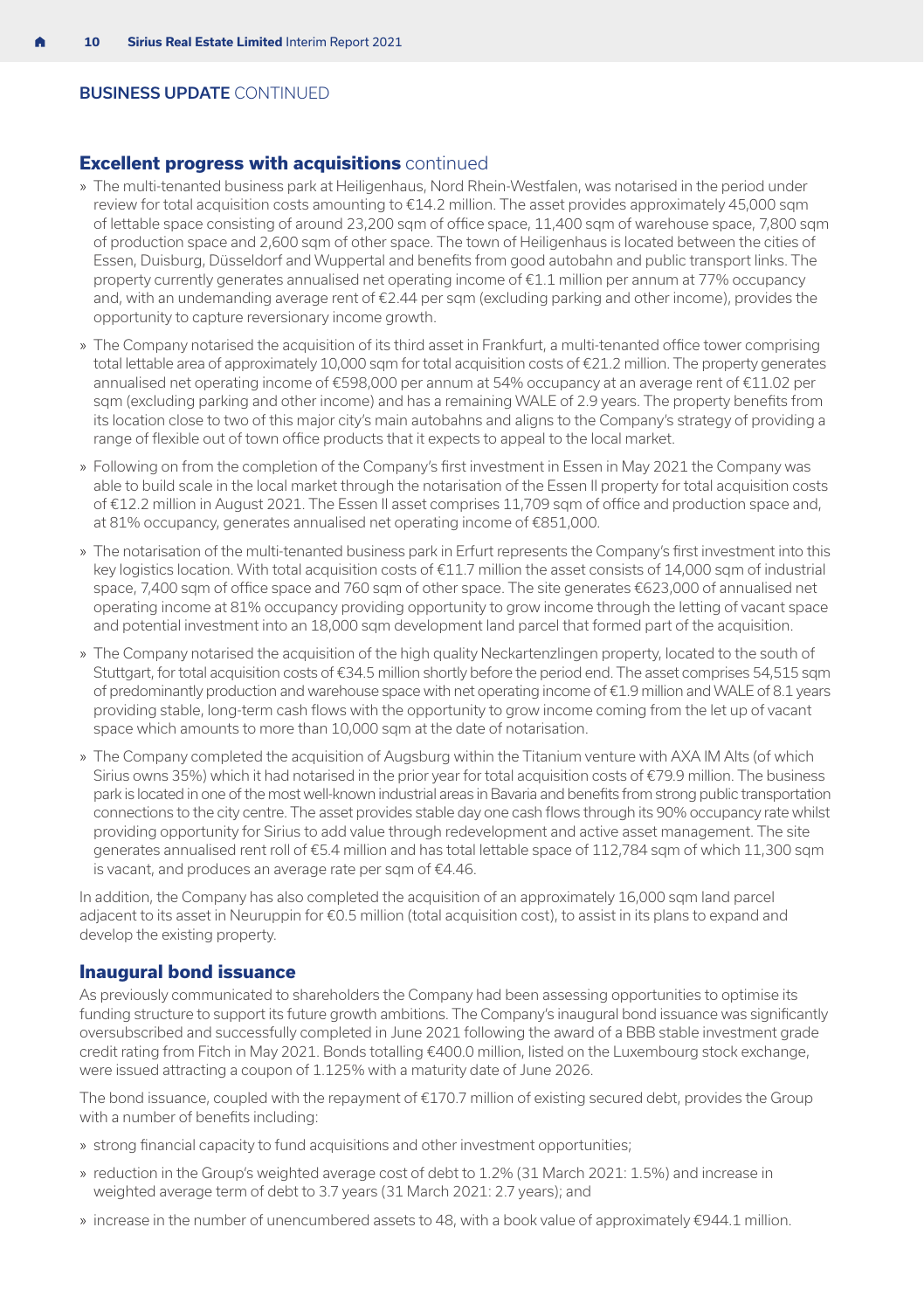Following the bond issuance and related secured debt repayments, the Group holds total debt amounting to €698.2 million of which €450.0 million or 65% is unsecured (31 March 2021: 11%). The transformation of the Group's financing arrangements is expected to provide positive support to Sirius' operations and notably will make asset recycling much easier and less expensive. Net LTV, which excludes restricted cash balances, was 36.8% (31 March 2021: 31.4%) whilst interest cover at EBITDA level was 9.8x as at 30 September 2021 (31 March 2021: 9.9x). All covenants were complied with in full during the period. A summary of the movement in the Group's debt is set out below:

#### **Table 13: Movement in debt\***

| Total debt as at 30 September 2021 | 698.242   |
|------------------------------------|-----------|
|                                    |           |
| Scheduled amortisation             | (3.081)   |
| Repayment of secured facilities    | (170.709) |
| Bond issuance                      | 400,000   |
| Total debt as at 31 March 2021     | 472,032   |
|                                    | €m        |

\* Excludes loan issue costs.

#### **Well-diversified income and tenant base**

Against the backdrop of the pandemic the combination of having a well-diversified tenant base and wide range of products underpinned by an established operating platform has proven to be beneficial. Sirius' portfolio includes production, storage and out of town office space that caters to multiple usages and a range of sizes and types of tenants. The Company's tenant base is well diversified providing stability through its large long-term anchor tenants and opportunity through the flexible SME and private customers.

The Group's large anchor tenants are typically multinational corporations occupying production, storage and related office space. The balance comprises primarily SME tenants and private customers who occupy space on both conventional and flexible basis including space marketed under the Company's popular Smartspace brand which provides tenants with a fixed cost and maximum flexibility. The Company's largest single tenant contributes 2.5% of total annualised rent roll whilst 7.9% of its annualised rent roll comes from government tenants.

The wide range of tenants that the Sirius marketing and sales team is able to attract is a key competitive advantage for the Company and results in a significantly de-risked business model when compared to other owners of multi-tenanted light industrial and business park assets.

The table below illustrates the diverse nature of tenant mix within the Sirius portfolio at the end of the reporting period:

#### **Table 14: Tenant breakdown**

|                                     | No. of<br>tenants as at<br><b>30 September</b><br>2021 | Occupied<br>sam | % of<br>occupied<br>sam | Annualised<br>rent income*<br>€m | % of total<br>annualised<br>rent income*<br>% | Rate<br>per sqm<br>€ |
|-------------------------------------|--------------------------------------------------------|-----------------|-------------------------|----------------------------------|-----------------------------------------------|----------------------|
| Top 50 anchor tenants $1$           | 50                                                     | 571,860         | 44%                     | 39.3                             | 39%                                           | 5.72                 |
| Smartspace SME tenants <sup>2</sup> | 2.921                                                  | 68,198          | 5%                      | 7.1                              | 7%                                            | 8.69                 |
| Other SMF tenants <sup>3</sup>      | 2.829                                                  | 673.011         | 51%                     | 53.3                             | 54%                                           | 6.60                 |
| <b>Total</b>                        | 5,800                                                  | 1,313,069       | 100%                    | 99.7                             | 100%                                          | 6.33                 |

1 Mainly large national/international private and public tenants.

2 Mainly small and medium-sized private and public tenants.

3 Mainly small and medium-sized private and retail tenants.

\* See glossary section of the Interim Report 2021.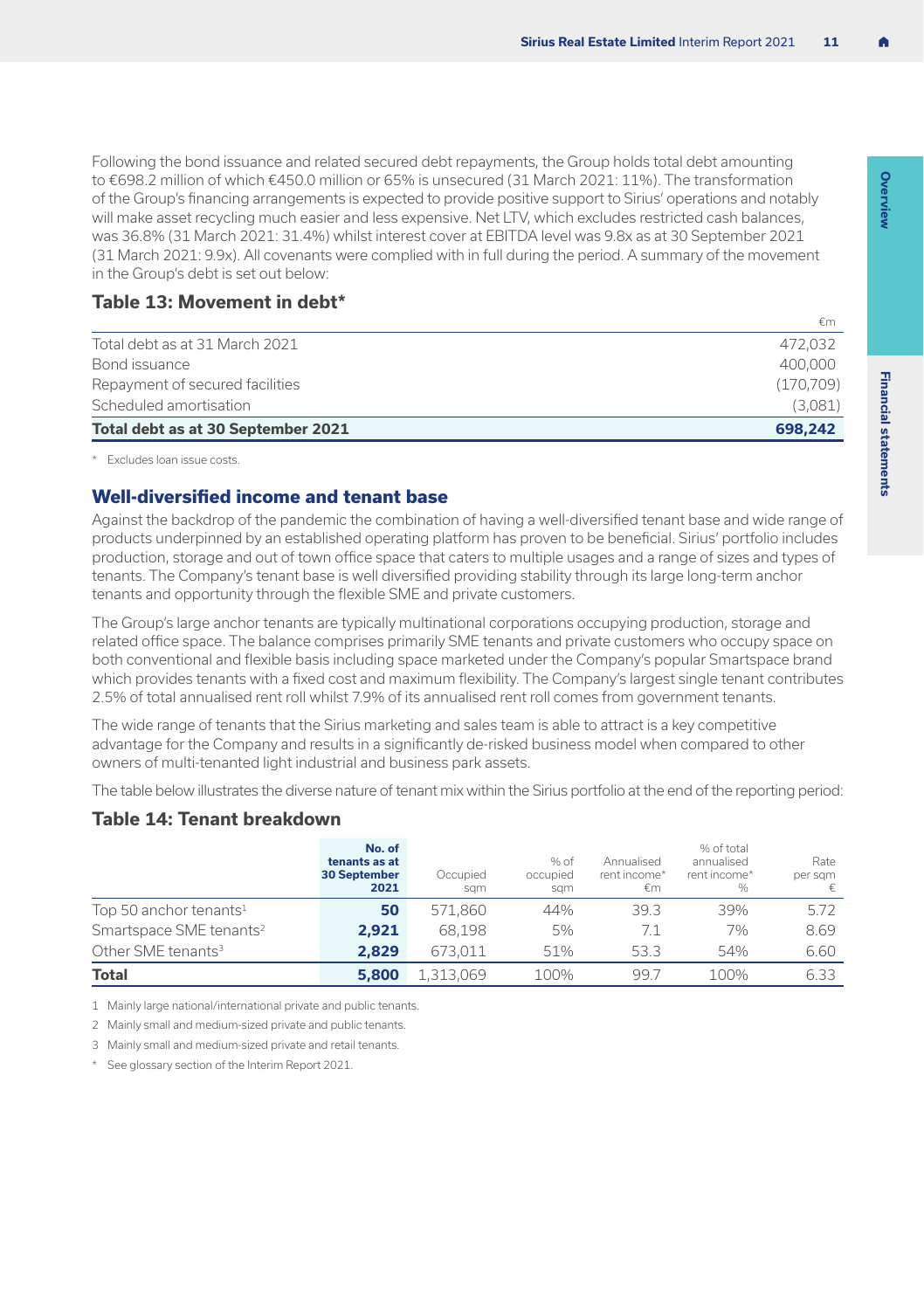#### **Smartspace**

A key differentiator for Sirius continues to be the ability to provide a variety of flexible products that meet local market demand. The Company's Smartspace products are specifically designed to provide tenants with a range of options in terms of type and size of space, price, lease length and the provision of services. As the pandemic has necessitated businesses to adapt to new and still evolving ways of working the Company's Smartspace products have proven popular with occupancy increasing to 72% from 69% and rate

increasing by 4.1% to  $€8.69$  per sqm within the six month period to 30 September 2021. The range of products and ability of the Sirius operating platform to increase occupancy and rate within this segment position the Company well as working patterns continue to shift. Smartspace now contributes total annualised rent roll of €7.1 million, an increase of 9.3% from the beginning of the period. A summary of Smartspace products and their contribution to the Group is set out below:

Annualised

#### **Table 15: Smartspace**

|                         | Total  | Occupied |                | rent roll<br>(excl. service | % of total<br>Smartspace | Rate per som<br>(excl. service |
|-------------------------|--------|----------|----------------|-----------------------------|--------------------------|--------------------------------|
| Smartspace product type | sqm    | sqm      | Occupancy<br>% | charge)<br>€                | annualised<br>rent roll  | charge)<br>€                   |
| First Choice Office     | 5.117  | 2.979    | 58%            | 760,000                     | 11%                      | 21.26                          |
| SMSP Office             | 31,171 | 23,631   | 76%            | 2,617,000                   | 36%                      | 9.23                           |
| <b>SMSP Workbox</b>     | 6.997  | 5,926    | 85%            | 409,000                     | 6%                       | 5.75                           |
| <b>SMSP Storage</b>     | 44,952 | 33,267   | 74%            | 2,884,000                   | 41%                      | 7.22                           |
| <b>SMSP Containers</b>  |        |          |                | 230,000                     | 3%                       |                                |
| <b>SMSP sub-total</b>   | 88,237 | 65,803   | 75%            | 6,900,000                   | 97%                      | 8.74                           |
| SMSP Flexilager         | 6.077  | 2,395    | 39%            | 214,000                     | 3%                       | 7.45                           |
| <b>SMSP total</b>       | 94.314 | 68.198   | 72%            | 7.114.000                   | 100%                     | 8.69                           |

In addition, having identified at an early stage an increase in demand for storage products, the Group has grown its storage container investment and is generating annualised rent roll of €230,000 as at 30 September 2021 (€168,000 as at 31 March 2021) on its otherwise non-income-producing land.

#### **Environmental, social and governance ("ESG")**

During the period under review the Company continued to develop its ESG programme and to integrate it into its strategy and business processes. Operating sustainably, recognising the importance of environmental responsibility, and creating long-term social and financial value are essential elements of the Company's purpose. The business is built on the recycling of working spaces and refurbishing and revitalising of older buildings. Sirius is committed to developing a carbon reduction strategy that will be based on solid analysis and delivered within a timeframe that is financially and sustainably viable. People also remain at the heart of the business, both our own employees and those of our tenants, and the Company has continued to enhance its engagement with these key stakeholders during the first half of the financial year. The Company looks forward to providing further information and more detailed reporting as part of its Annual Report and Accounts 2022.

#### **Outlook**

Sirius is pleased with the trading momentum achieved in the first six months of the financial year which came predominantly as a result of organic growth and

resulted in a 12.1% increase in dividend to 2.04c per share compared to the same period in the prior year. The inaugural €400.0 million bond issuance that completed in June 2021 has resulted in an improvement in the Company's financial position and balance sheet strength whilst also providing significant firepower for acquisitive growth. The Company has made good progress in deploying or committing funds raised through the bond issuance and looks forward to continuing to integrate acquisition assets into its platform in the second half of the financial year. The Company remains committed to delivering attractive risk-adjusted returns to shareholders and continues to assess a wide range of future growth opportunities, including planned acquisitions.

HKog

**Andrew Coombs Chief Executive Officer**

**Alistair Marks Chief Financial Officer** 5 November 2021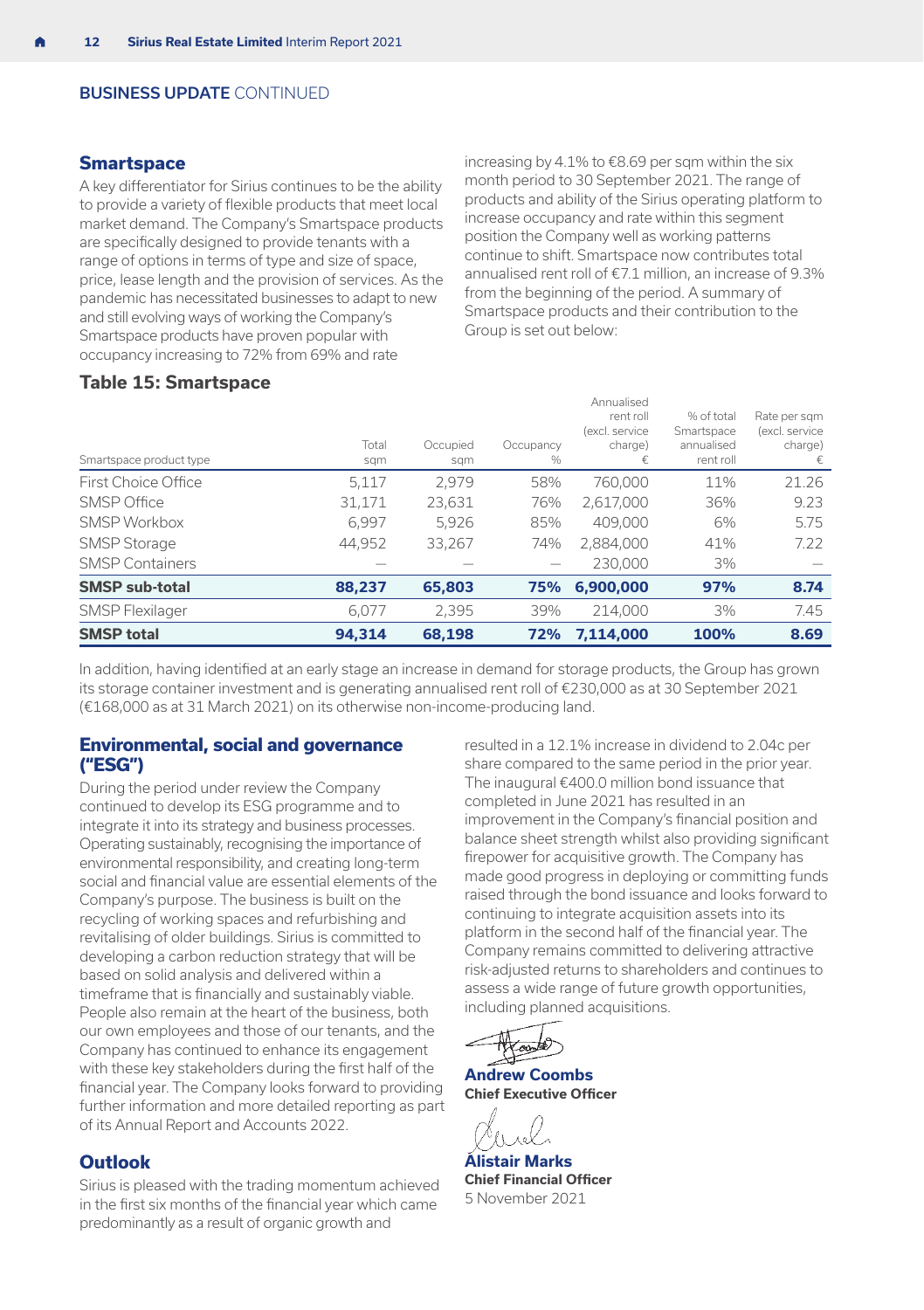#### <span id="page-14-0"></span>STATEMENT OF DIRECTORS' RESPONSIBILITIES

Each of the Directors, whose names and functions appear below, confirm to the best of their knowledge that the unaudited condensed consolidated interim financial statements have been prepared in accordance with IAS 34 "Interim Financial Reporting", as issued by the IASB, and the interim management report herein includes a fair review of the information required by the Disclosure Guidance and Transparency Rules ("DTR"), namely:

- » DTR 4.2.7 (R): an indication of important events that have occurred during the first six months of the financial year, and their impact on the condensed set of consolidated interim financial statements, and a description of the principal risks and uncertainties for the remaining six months of the financial year; and
- » DTR 4.2.8 (R): any related party transactions that have taken place in the six month period ended 30 September 2021 that have materially affected, and any changes in the related party transactions described in the 2021 Annual Report that could materially affect, the financial position or performance of Sirius Real Estate Limited during the period.

The Directors of Sirius Real Estate Limited as at the date of this announcement are set out below:

- » Daniel Kitchen, Chairman\*
- » James Peggie, Senior Independent Director\*
- » Andrew Coombs, Chief Executive Officer
- » Alistair Marks, Chief Financial Officer
- » Caroline Britton\*^
- » Mark Cherry\*
- » Kelly Cleveland\*^
- » Joanne Kenrick\*°
- \* Non-Executive Directors.
- ^ Appointed 1 June 2020.
- ° Appointed 1 September 2021.

A list of the current Directors is maintained on the Sirius Real Estate Limited website: [www.sirius-real-estate.com.](http://www.sirius-real-estate.com)

The Directors are responsible for the maintenance and integrity of the corporate and financial information included on the Company's website. Legislation in Guernsey governing the preparation and dissemination of financial information differs from legislation in other jurisdictions.

By order of the Board

**Andrew Coombs Chief Executive Officer**

**Alistair Marks Chief Financial Officer** 5 November 2021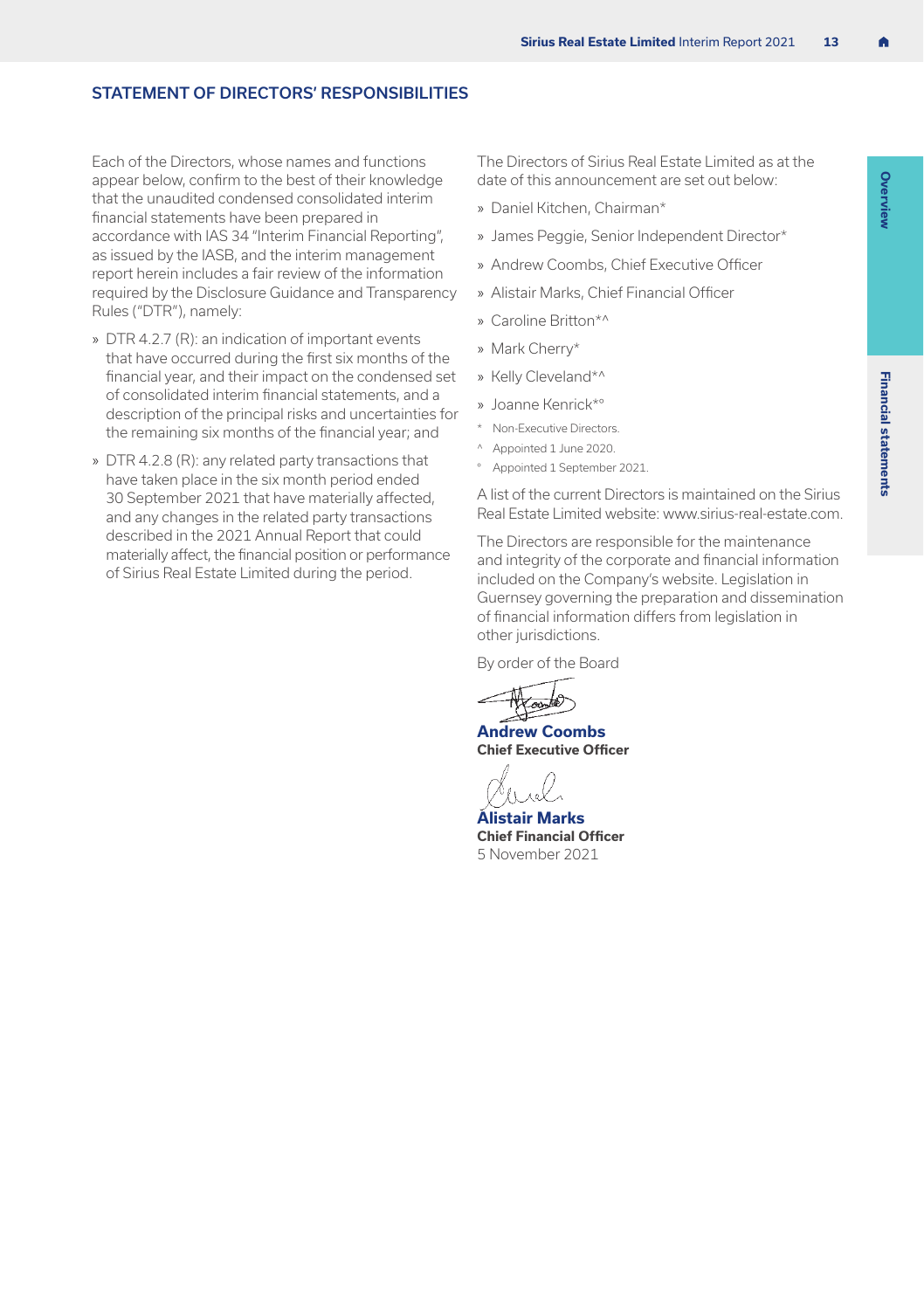#### <span id="page-15-0"></span>INDEPENDENT REVIEW REPORT

to Sirius Real Estate Limited

#### **Conclusion**

We have been engaged by the Company to review the condensed set of financial statements in the half-yearly financial report for the six months ended 30 September 2021 which comprises the unaudited consolidated statement of comprehensive income, the unaudited consolidated statement of financial position, the unaudited consolidated statement of changes in equity, the unaudited consolidated statement of cash flow and the related [notes 1 to 27.](#page-20-0) We have read the other information contained in the half yearly financial report and considered whether it contains any apparent misstatements or material inconsistencies with the information in the condensed set of financial statements.

Based on our review, nothing has come to our attention that causes us to believe that the condensed set of financial statements in the half-yearly financial report for the six months ended 30 September 2021 is not prepared, in all material respects, in accordance with International Accounting Standard 34, the Disclosure Guidance and Transparency Rules of the United Kingdom's Financial Conduct Authority, the South African Institute of Chartered Accountants (SAICA) Financial Reporting Guides, as issued by the South African Accounting Practices Committee and the Financial Pronouncements as issued by the Financial Reporting Standards Council of South Africa.

#### **Basis for Conclusion**

We conducted our review in accordance with International Standard on Review Engagements 2410 (UK and Ireland) "Review of Interim Financial Information Performed by the Independent Auditor of the Entity" issued by the UK Auditing Practices Board. A review of interim financial information consists of making enquiries, primarily of persons responsible for financial and accounting matters, and applying analytical and other review procedures. A review is substantially less in scope than an audit conducted in accordance with International Standards on Auditing (UK) and consequently does not enable us to obtain assurance that we would become aware of all significant matters that might be identified in an audit. Accordingly, we do not express an audit opinion.

As disclosed in [note 2](#page-20-0), the annual financial statements of the Group are prepared in accordance with International Financial Reporting Standards. The condensed set of financial statements included in this half-yearly financial report has been prepared in accordance with International Accounting Standard 34, "Interim Financial Reporting".

#### **Responsibilities of the Directors**

The directors are responsible for preparing the half-yearly financial report in accordance with:

- » the Disclosure Guidance and Transparency Rules of the United Kingdom's Financial Conduct Authority;
- » the South African Institute of Chartered Accountants (SAICA) Financial Reporting Guides, as issued by the Accounting Practices Committee;
- » the Financial Pronouncements as issued by the Financial Reporting Standards Council of South Africa.

#### **Auditor's Responsibilities for the review of the financial information**

In reviewing the half-yearly report, we are responsible for expressing to the Company a conclusion on the condensed set of financial statements in the half-yearly financial report. Our conclusion is based on procedures that are less extensive than audit procedures, as described in the Basis for Conclusion paragraph of this report.

#### **Use of our report**

This report is made solely to the Company in accordance with guidance contained in International Standard on Review Engagements 2410 (UK and Ireland) "Review of Interim Financial Information Performed by the Independent Auditor of the Entity" issued by the UK Auditing Practices Board. To the fullest extent permitted by law, we do not accept or assume responsibility to anyone other than the Company, for our work, for this report, or for the conclusions we have formed.

#### **Ernst & Young LLP London**

5 November 2021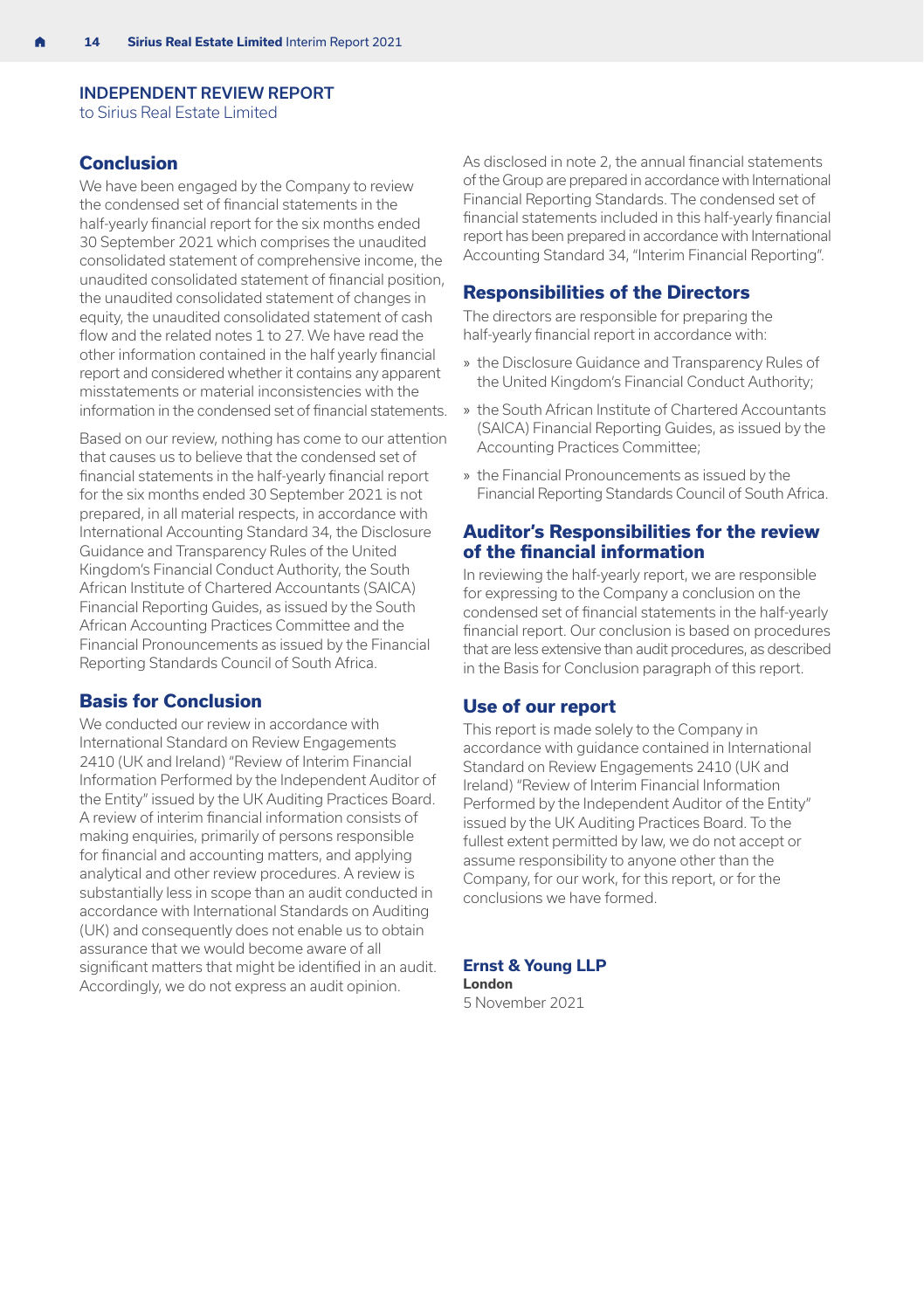#### <span id="page-16-0"></span>CONSOLIDATED STATEMENT OF COMPREHENSIVE INCOME

for the six months ended 30 September 2021

|                                                          |                          | <b>Unaudited</b><br>six months<br>ended | Unaudited<br>six months<br>ended |
|----------------------------------------------------------|--------------------------|-----------------------------------------|----------------------------------|
|                                                          |                          | <b>30 September</b>                     | 30 September                     |
|                                                          | Notes                    | 2021<br>€000                            | 2020<br>€000                     |
| Revenue                                                  | $\overline{\mathcal{L}}$ | 88,352                                  | 79,288                           |
| Direct costs                                             | 5                        | (38, 843)                               | (35, 377)                        |
| <b>Net operating income</b>                              |                          | 49,509                                  | 43,911                           |
| Gain on revaluation of investment properties             | 12                       | 48.414                                  | 31,909                           |
| Loss on disposal of properties                           |                          | (400)                                   | (10)                             |
| Gain on loss of control of subsidiaries                  |                          | 94                                      |                                  |
| Administrative expenses                                  | 5                        | (12, 311)                               | (11,864)                         |
| Share of profit of associates                            | 16                       | 2,463                                   | 2,096                            |
| <b>Operating profit</b>                                  |                          | 87.769                                  | 66,042                           |
| Finance income                                           | 8                        | 1.596                                   | 1,317                            |
| Finance expense                                          | 8                        | (11, 347)                               | (5,036)                          |
| Change in fair value of derivative financial instruments | 8                        | 160                                     | (132)                            |
| <b>Net finance costs</b>                                 |                          | (9,591)                                 | (3,851)                          |
| Profit before tax                                        |                          | 78,178                                  | 62,191                           |
| Taxation                                                 | 9                        | (10, 386)                               | (5,593)                          |
| Profit and total comprehensive income for the period     |                          |                                         |                                  |
| after tax                                                |                          | 67,792                                  | 56,598                           |
| Profit and total comprehensive income attributable to:   |                          |                                         |                                  |
| Owners of the Company                                    |                          | 67,738                                  | 56,549                           |
| Non-controlling interest                                 |                          | 54                                      | 49                               |
| Total comprehensive income for the period after tax      |                          | 67,792                                  | 56,598                           |
| <b>Earnings per share</b>                                |                          |                                         |                                  |
| Basic earnings per share                                 | 10                       | 6.44c                                   | 5.45c                            |
| Diluted earnings per share                               | 10                       | 6.33c                                   | 5.37c                            |

All operations of the Group have been classified as continuing.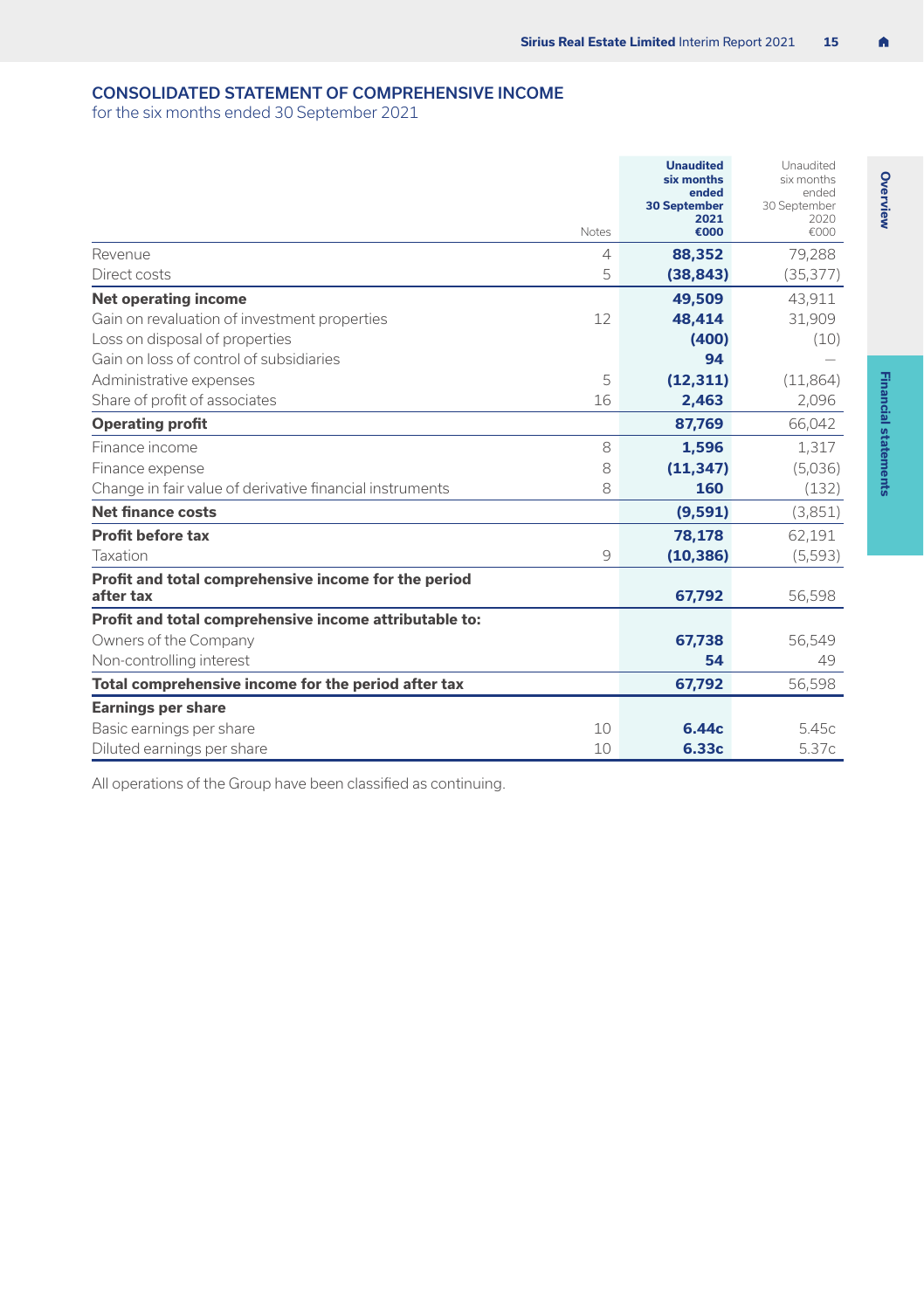#### <span id="page-17-0"></span>CONSOLIDATED STATEMENT OF FINANCIAL POSITION

as at 30 September 2021

|                                                        |       | <b>Unaudited</b><br><b>30 September</b> | 31 March   |
|--------------------------------------------------------|-------|-----------------------------------------|------------|
|                                                        |       | 2021                                    | 2021       |
|                                                        | Notes | €000                                    | €000       |
| Non-current assets                                     |       |                                         |            |
| Investment properties                                  | 12    | 1,444,779                               | 1,362,192  |
| Plant and equipment                                    |       | 2,623                                   | 2,682      |
| Intangible assets                                      | 13    | 7,175                                   | 6,568      |
| Right of use assets                                    | 14    | 1,659                                   | 1,919      |
| Other non-current assets                               | 15    | 47,585                                  | 44,960     |
| Investment in associates                               | 16    | 19,665                                  | 17,202     |
| <b>Total non-current assets</b>                        |       | 1,523,486                               | 1,435,523  |
| <b>Current assets</b>                                  |       |                                         |            |
| Trade and other receivables                            | 17    | 95,599                                  | 18,731     |
| Derivative financial instruments                       |       |                                         | 70         |
| Cash and cash equivalents                              | 18    | 187,606                                 | 65,674     |
| <b>Total current assets</b>                            |       | 283,205                                 | 84,475     |
| <b>Total assets</b>                                    |       | 1,806,691                               | 1,519,998  |
| <b>Current liabilities</b>                             |       |                                         |            |
| Trade and other payables                               | 19    | (49, 175)                               | (50, 527)  |
| Interest-bearing loans and borrowings                  | 20    | (4,786)                                 | (9,114)    |
| Lease liabilities                                      | 14    | (3,915)                                 | (5,857)    |
| Current tax liabilities                                |       | (3, 487)                                | (2,063)    |
| Derivative financial instruments                       |       | (234)                                   | (414)      |
| <b>Total current liabilities</b>                       |       | (61, 597)                               | (67, 975)  |
| <b>Non-current liabilities</b>                         |       |                                         |            |
| Interest-bearing loans and borrowings                  | 20    | (684, 345)                              | (458, 940) |
| Lease liabilities                                      | 14    | (12, 519)                               | (9, 130)   |
| Derivative financial instruments                       |       | (273)                                   | (797)      |
| Deferred tax liabilities                               | 9     | (65,037)                                | (56, 331)  |
| <b>Total non-current liabilities</b>                   |       | (762, 174)                              | (525, 198) |
| <b>Total liabilities</b>                               |       | (823,771)                               | (593, 173) |
| <b>Net assets</b>                                      |       | 982,920                                 | 926,825    |
| Equity                                                 |       |                                         |            |
| Issued share capital                                   | 22    |                                         |            |
| Other distributable reserve                            | 23    | 437.053                                 | 449,051    |
| Own shares held                                        | 22    | (2,597)                                 | (2,903)    |
| Retained earnings                                      |       | 548,123                                 | 480,385    |
| Total equity attributable to the owners of the Company |       | 982.579                                 | 926,533    |
| Non-controlling interest                               |       | 341                                     | 292        |
| <b>Total equity</b>                                    |       | 982,920                                 | 926,825    |
|                                                        |       |                                         |            |

The financial statements on [pages 15 to 49](#page-16-0) were approved by the Board of Directors on 5 November 2021 and were signed on its behalf by:

**Daniel Kitchen Chairman**

Company number: 46442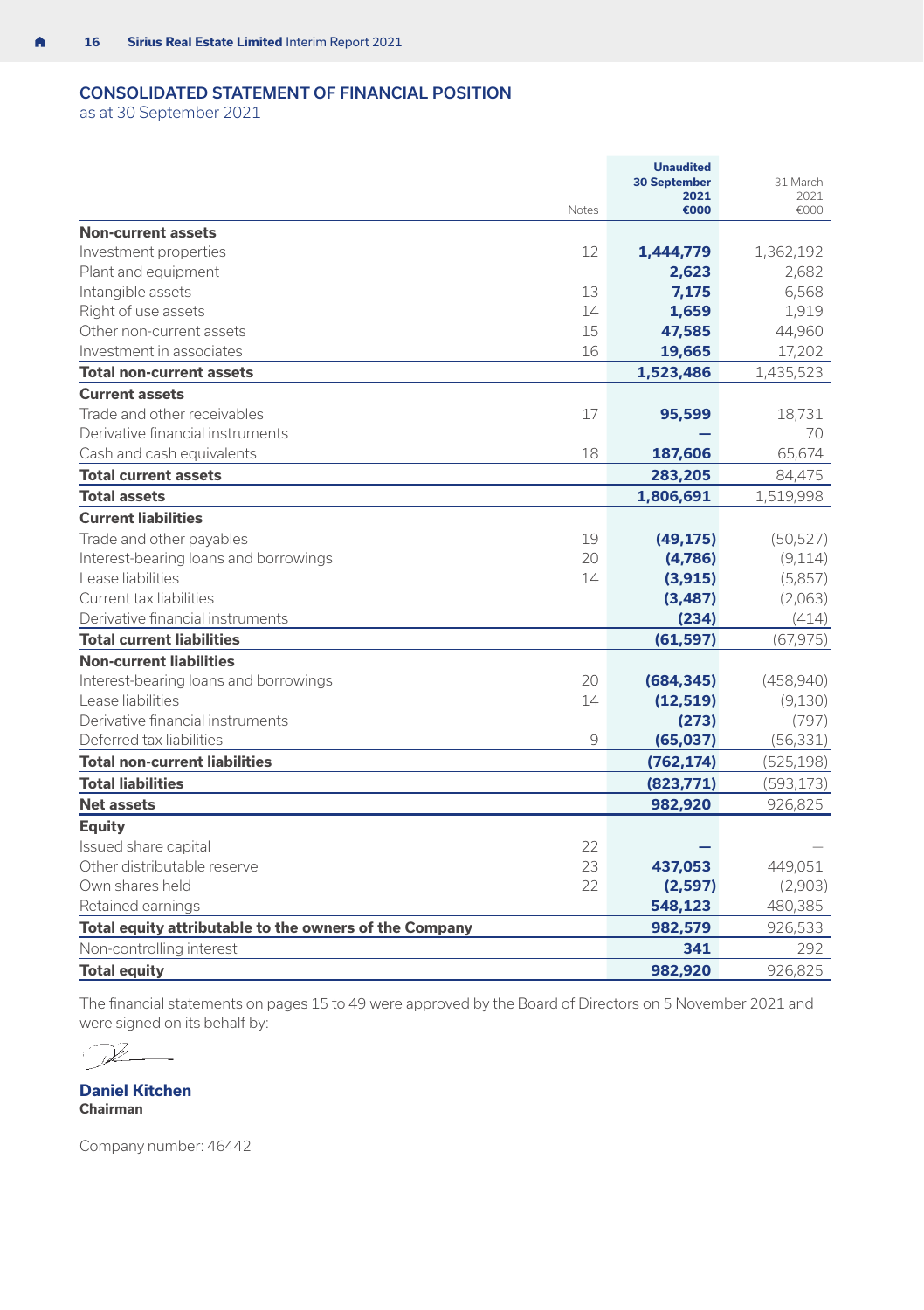#### <span id="page-18-0"></span>CONSOLIDATED STATEMENT OF CHANGES IN EQUITY

for the six months ended 30 September 2021

| Total comprehensive<br>income for the period<br>As at 30 September 2021 | 24<br>24 | (9, 195)                                  | 9,195                                     |                            | 67,738                       | 67,738                                                                             | 54                                      | 67,792                  |
|-------------------------------------------------------------------------|----------|-------------------------------------------|-------------------------------------------|----------------------------|------------------------------|------------------------------------------------------------------------------------|-----------------------------------------|-------------------------|
|                                                                         |          |                                           |                                           |                            |                              |                                                                                    |                                         |                         |
|                                                                         |          |                                           |                                           |                            |                              |                                                                                    |                                         |                         |
| Transfer of share capital                                               |          |                                           |                                           |                            |                              |                                                                                    |                                         |                         |
| Dividends paid                                                          |          | 9,195                                     | (20, 576)                                 |                            |                              | (11, 381)                                                                          | (5)                                     | (11, 386)               |
| Own shares allocated                                                    | 22       |                                           |                                           | 306                        |                              | 306                                                                                |                                         | 306                     |
| Own shares purchased                                                    | 22       |                                           |                                           |                            |                              |                                                                                    |                                         |                         |
| Value of shares withheld to<br>settle employee tax<br>obligations       | 7        |                                           | (2,020)                                   |                            |                              | (2,020)                                                                            |                                         | (2,020)                 |
| As at 31 March 2021<br>Share-based payment<br>transactions              | 7        |                                           | 449,051<br>1,403                          | (2,903)                    | 480,385                      | 926,533<br>1,403                                                                   | 292                                     | 926,825<br>1,403        |
| income for the period                                                   |          |                                           |                                           |                            | 90,902                       | 90,902                                                                             | 60                                      | 90,962                  |
| Total comprehensive                                                     |          |                                           |                                           |                            |                              |                                                                                    |                                         |                         |
| Transfer of share capital                                               |          | (7, 126)                                  | 7,126                                     |                            |                              |                                                                                    |                                         |                         |
| Dividends paid                                                          |          | 7,126                                     | (18, 779)                                 |                            |                              | (11, 653)                                                                          |                                         | (11, 653)               |
| Own shares allocated                                                    |          |                                           |                                           |                            |                              |                                                                                    |                                         |                         |
| transactions<br>Own shares purchased                                    |          |                                           | 1,700                                     |                            |                              | 1,700                                                                              |                                         | 1,700                   |
| As at 30 September 2020<br>(unaudited)<br>Share-based payment           |          |                                           | 459,004                                   | (2,903)                    | 389,483                      | 845,584                                                                            | 232                                     | 845,816                 |
| Total comprehensive<br>income for the period                            |          |                                           |                                           |                            | 56,549                       | 56,549                                                                             | 49                                      | 56,598                  |
| Transfer of share capital                                               |          | (6,043)                                   | 6,043                                     |                            |                              |                                                                                    |                                         |                         |
| Dividends paid                                                          |          | 6.043                                     | (18, 638)                                 |                            |                              | (12, 595)                                                                          | (63)                                    | (12, 658)               |
| Own shares allocated                                                    |          |                                           |                                           | 225                        |                              | 225                                                                                |                                         | 225                     |
| Own shares purchased                                                    |          |                                           |                                           | (1.613)                    |                              | (1,613)                                                                            |                                         | (1,613)                 |
| Share-based payment<br>transactions                                     | 7        |                                           | 1,448                                     |                            |                              | 1,448                                                                              |                                         | 1,448                   |
| As at 31 March 2020                                                     |          | $\overline{\phantom{0}}$                  | 470.151                                   | (1, 515)                   | 332,934                      | 801,570                                                                            | 246                                     | 801,816                 |
|                                                                         | Notes    | <b>Issued</b><br>share<br>capital<br>€000 | Other<br>distributable<br>reserve<br>€000 | Own shares<br>held<br>€000 | Retained<br>earnings<br>€000 | Total equity<br>attributable<br>to the equity<br>holders of<br>the Company<br>€000 | Non-<br>controlling<br>interest<br>€000 | Total<br>equity<br>€000 |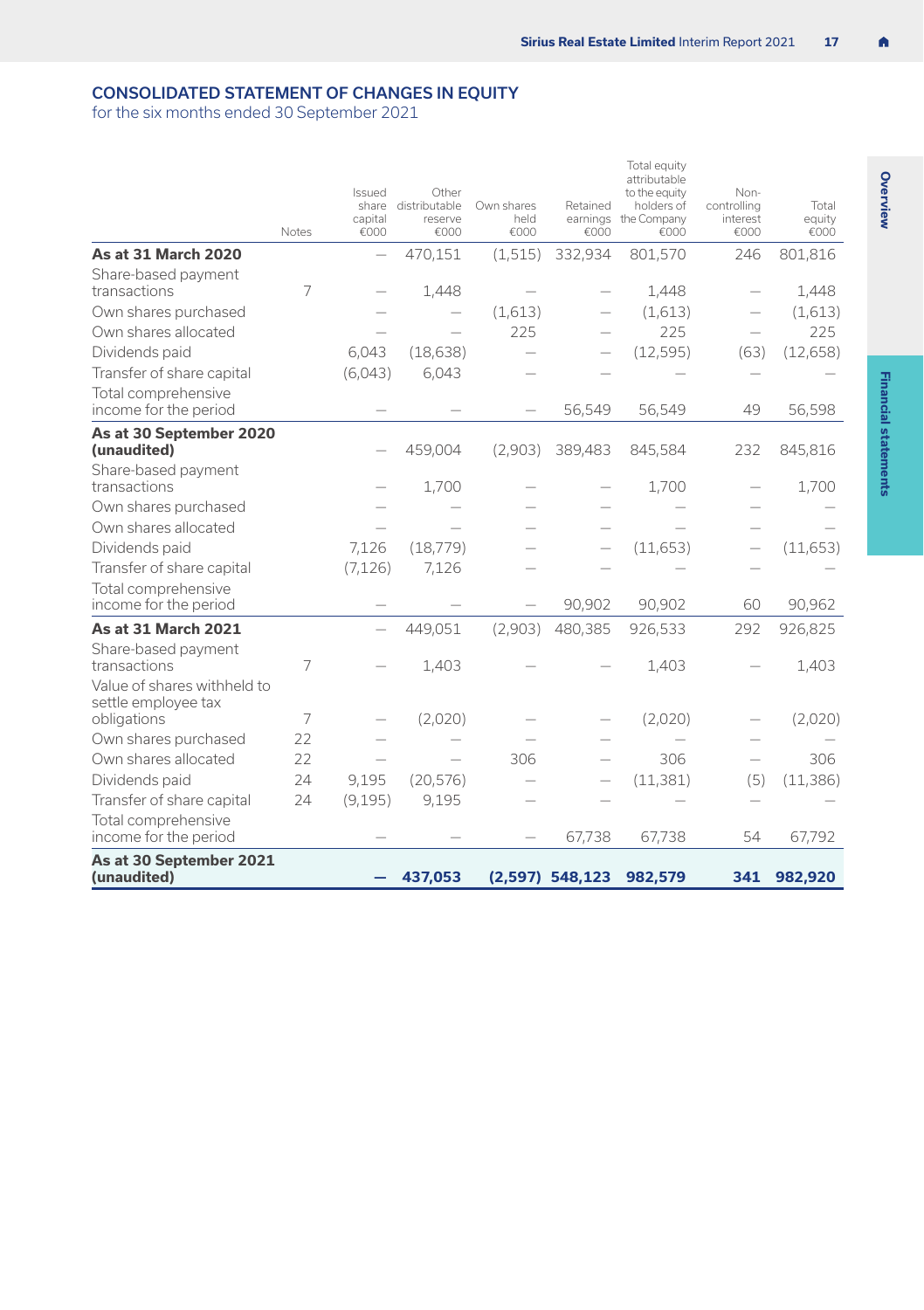#### <span id="page-19-0"></span>CONSOLIDATED STATEMENT OF CASH FLOW

for the six months ended 30 September 2021

| Notes                                                         | <b>Unaudited</b><br>six months<br>ended<br><b>30 September</b><br>2021<br>€000 | Unaudited<br>six months<br>ended<br>30 September<br>2020<br>€000 |
|---------------------------------------------------------------|--------------------------------------------------------------------------------|------------------------------------------------------------------|
| <b>Operating activities</b>                                   |                                                                                |                                                                  |
| Profit for the period after tax                               | 67,792                                                                         | 56,598                                                           |
| Taxation<br>9                                                 | 10,386                                                                         | 5,593                                                            |
| Loss on disposal of properties                                | 400                                                                            | 10                                                               |
| 7<br>Share-based payments                                     | 1.403                                                                          | 1,448                                                            |
| Gain on revaluation of investment properties<br>12            | (48, 414)                                                                      | (31,909)                                                         |
| Change in fair value of derivative financial instruments<br>8 | (160)                                                                          | 132                                                              |
| 5<br>Depreciation of property, plant and equipment            | 349                                                                            | 317                                                              |
| 5<br>Amortisation of intangible assets                        | 564                                                                            | 462                                                              |
| 5<br>Depreciation of right of use assets                      | 260                                                                            | 260                                                              |
| Share of profit of associates<br>16                           | (2, 463)                                                                       | (2,096)                                                          |
| Finance income<br>8                                           | (1, 596)                                                                       | (1, 317)                                                         |
| 8<br>Finance expense                                          | 11,347                                                                         | 5,036                                                            |
| <b>Changes in working capital</b>                             |                                                                                |                                                                  |
| Increase in trade and other receivables                       | (2, 598)                                                                       | (721)                                                            |
| Decrease in trade and other payables                          | (2,053)                                                                        | (1,502)                                                          |
| Taxation paid                                                 | (256)                                                                          | (228)                                                            |
| <b>Cash flows from operating activities</b>                   | 34,961                                                                         | 32,083                                                           |
| <b>Investing activities</b>                                   |                                                                                |                                                                  |
| Purchase of investment properties                             | (20, 221)                                                                      |                                                                  |
| Prepayments relating to new property acquisitions             | (75, 771)                                                                      | (871)                                                            |
| Capital expenditure on investment properties                  | (10, 494)                                                                      | (17,005)                                                         |
| Purchase of plant and equipment and intangible assets         | (1, 461)                                                                       | (1,211)                                                          |
| Increase in loan receivable due from associates               | (1, 124)                                                                       |                                                                  |
| Interest received                                             | 1,596                                                                          | 940                                                              |
| Cash flows used in investing activities                       | (107, 475)                                                                     | (18, 147)                                                        |
| <b>Financing activities</b>                                   |                                                                                |                                                                  |
| Shares purchased                                              |                                                                                | (1,613)                                                          |
| Payment relating to exercise of share options                 | (2,020)                                                                        |                                                                  |
| Dividends paid to owners of the Company                       | (11, 381)                                                                      | (12, 595)                                                        |
| Dividends paid to non-controlling interest                    | (5)                                                                            | (63)                                                             |
| Proceeds from loans                                           | 400,000                                                                        | 20,000                                                           |
| Repayment of loans                                            | (173, 791)                                                                     | (5, 585)                                                         |
| Payment of principal portion of lease liabilities             | (2,931)                                                                        | (2,827)                                                          |
| Exit fees/prepayment of financing penalties                   | (3,697)                                                                        |                                                                  |
| Capitalised Ioan issue cost                                   | (7, 559)                                                                       | (133)                                                            |
| Finance expenses paid                                         | (4, 170)                                                                       | (3,954)                                                          |
| Cash flows from/(used in) financing activities                | 194,446                                                                        | (6,770)                                                          |
| Increase in cash and cash equivalents                         | 121,932                                                                        | 7,166                                                            |
| Cash and cash equivalents at the beginning of the period      | 65,674                                                                         | 121,263                                                          |
| Cash and cash equivalents as at the period end<br>18          | 187,606                                                                        | 128,429                                                          |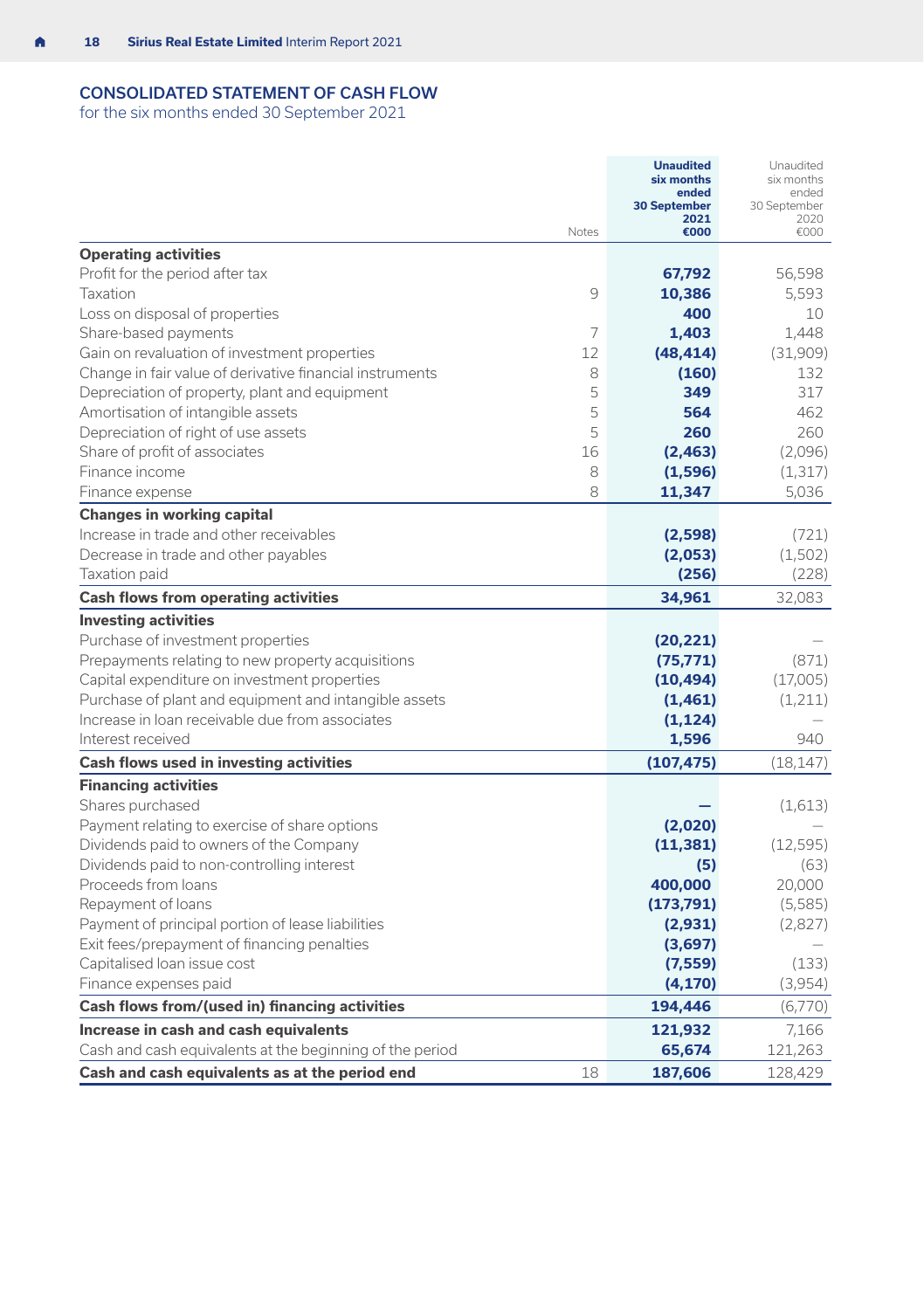<span id="page-20-0"></span>for the six months ended 30 September 2021

#### **1. General information**

Sirius Real Estate Limited (the "Company") is a company incorporated in Guernsey and resident in the United Kingdom for tax purposes, whose shares are publicly traded on the Main Market of the London Stock Exchange ("LSE") (primary listing) and the Main Board of the Johannesburg Stock Exchange ("JSE") (primary listing).

The consolidated financial information of the Company comprises that of the Company and its subsidiaries (together referred to as the "Group") for the six month period to 30 September 2021.

The principal activity of the Group is the investment in, and development of, commercial and industrial property to provide conventional and flexible workspace in Germany.

#### **2. Significant accounting policies**

#### **(a) Basis of preparation**

The unaudited interim condensed set of consolidated financial statements has been prepared on a historical cost basis, except for investment properties and derivative financial instruments, which have been measured at fair value. The unaudited interim condensed set of consolidated financial statements is presented in euros and all values are rounded to the nearest thousand (€000), except where otherwise indicated.

The Company has chosen to prepare its interim condensed set of consolidated financial statements in accordance with International Financial Reporting Standards as issued by the IASB ("IFRS") as a result of the primary listing on the JSE. See also [note 2\(d\)](#page-21-0) for statement of compliance.

The financial information in these unaudited interim condensed set of consolidated financial statements does not comprise statutory accounts. This unaudited interim condensed set of consolidated financial statements has been reviewed, not audited, by the Group's auditors, Ernst & Young LLP, which issued an unmodified review opinion. The financial information presented for the year ended 31 March 2021 is derived from the statutory accounts for that year. Statutory accounts for the year ended 31 March 2021 were approved by the Board on 4 June 2021. The report of the auditors on those accounts was (i) unqualified, (ii) did not include a reference to any matters to which the auditors drew attention by way of emphasis without qualifying their report, and (iii) did not contain a statement under Sections 263 (2) or (3) of the Companies (Guernsey) Law, 2008.

As at 30 September 2021 the Group's consolidated interim condensed financial statements reflect consistent accounting policies and methods of computation as used in the previous financial year, except for the changes in the application of accounting policies as described in note 2(b).

#### **(b) Changes in accounting policies**

The new standards and interpretations to be applied as at 1 April 2021 do not have an impact on the interim financial statements of the Group.

#### **(c) Non-IFRS measures**

The Directors have chosen to disclose EPRA earnings, which are widely used alternative metrics to their IFRS equivalents (further details on EPRA best practice recommendations can be found at [www.epra.com\)](http://www.epra.com). Note 10 to the interim financial statements includes a reconciliation of basic and diluted earnings to EPRA earnings.

The Directors are required, as part of the JSE Listing Requirements, to disclose headline earnings; accordingly, headline earnings are calculated using basic earnings adjusted for revaluation gain net of related tax, gain/loss on sale of properties net of related tax, gain/loss on loss of control of subsidiaries net of related tax, NCI relating to revaluation and revaluation gain/loss on investment property relating to associates net of related tax. Note 10 to the interim financial statements includes a reconciliation between IFRS and headline earnings.

The Directors have chosen to disclose adjusted earnings in order to provide an alternative indication of the Group's underlying business performance; accordingly, it excludes the effect of adjusting items net of related tax. [Note 10](#page-31-0)  to the interim financial statements includes a reconciliation of adjusting items included within adjusted earnings, with certain adjusting items stated within administrative expenses in [note 5](#page-24-0) and certain finance costs in [note 8.](#page-29-0)

The Directors have chosen to disclose adjusted profit before tax and funds from operations in order to provide an alternative indication of the Group's underlying business performance and to facilitate the calculation of its dividend pool; a reconciliation between profit before tax and funds from operations is included within [note 24](#page-48-0) to the interim financial statements. Within adjusted profit before tax are adjusting items as described above gross of related tax.

Further details on non-IFRS measures can be found in the business analysis section of this document.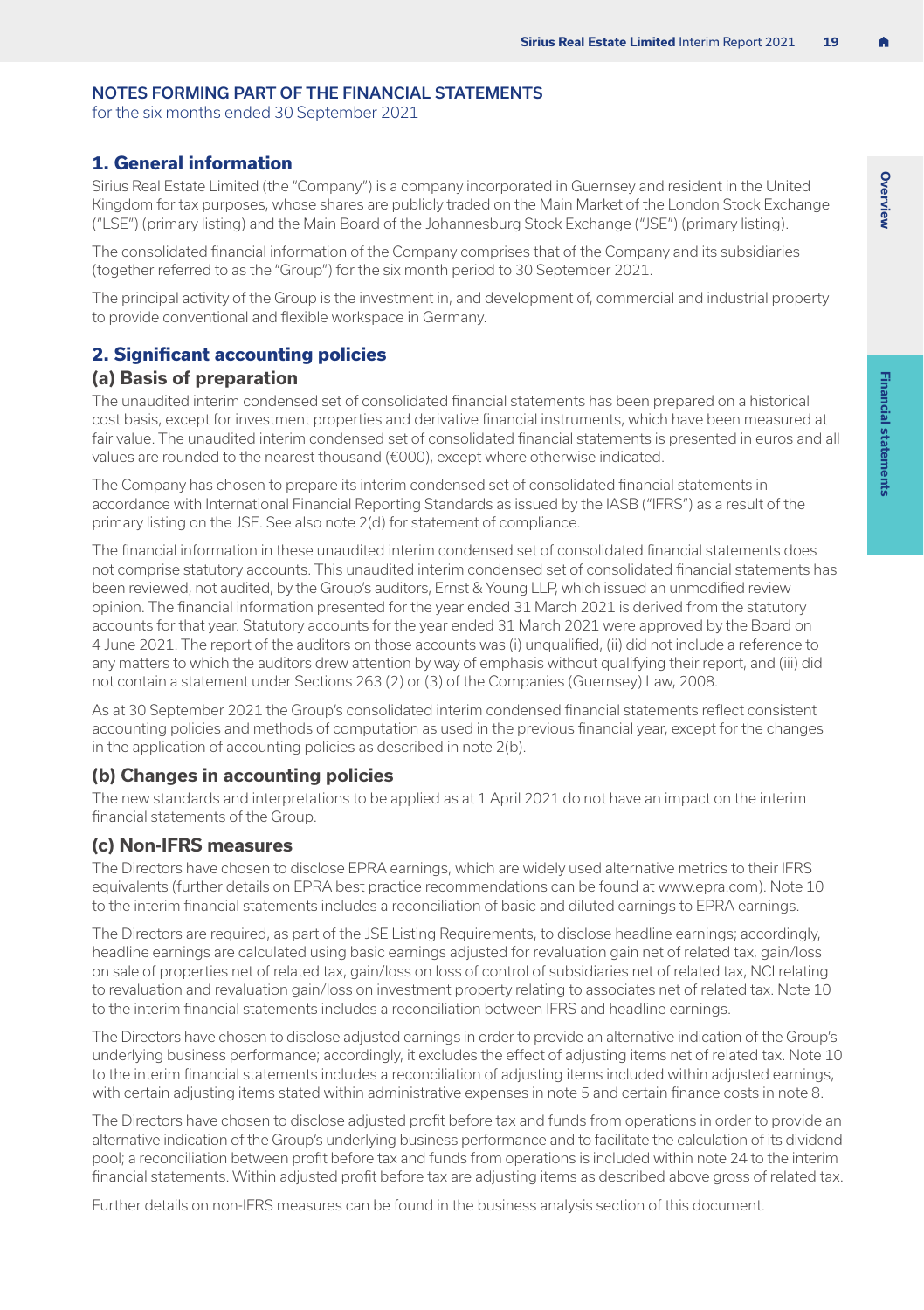<span id="page-21-0"></span>for the six months ended 30 September 2021

#### **2. Significant accounting policies** continued

#### **(d) Statement of compliance**

The unaudited condensed interim financial statements have been prepared in accordance with the Disclosure and Transparency Rules of the United Kingdom Financial Conduct Authority, the SAICA Financial Reporting Guides as issued by the Accounting Practices Committee, Financial Reporting Pronouncements as issued by the Financial Reporting Standards Council, the listing requirements of JSE Limited, IAS 34 "Interim Financial Reporting" and Companies (Guernsey) Law, 2008. They do not include all of the information required for the full annual financial statements and should be read in conjunction with the consolidated financial statements of the Group as at and for the year ended 31 March 2021. The unaudited condensed interim financial statements have been prepared on the basis of the accounting policies set out in the Group's annual financial statements for the year ended 31 March 2021 except for the changes in accounting policies as shown in [note 2\(b\)](#page-20-0). The financial statements for the year ended 31 March 2021 have been prepared in accordance with International Financial Reporting Standards ("IFRS") issued by the IASB.

#### **(e) Going concern**

The Group has prepared its going concern assessment for the period to the end of January 2023 (the "going concern period"), a period chosen in order to consider the repayment of €15 million of the Schuldschein facility in December 2022 and January 2023. The Group's going concern assessment is based on the same financial model that supported the Group's going concern and viability statement detailed within its Annual Report and Accounts 2021, updated on the basis of the assumptions set out below. It considers the Group's Principal Risks and Uncertainties set out in [note 2\(f\)](#page-22-0) and is dependent on a number of factors including financial performance, continued access to lending facilities (see [note 20](#page-42-0)) and the ability to continue to operate the Group's secured and unsecured debt structure within its financial covenants.

In considering going concern, the Directors reviewed a detailed base case scenario and a severe but plausible downside scenario provided by Management. The severe but plausible downside scenario takes into account a potential downturn in the Group's performance, including the potential impact of Covid-19 on the Group's financial position and future prospects. The cash flow projections incorporate assumptions on future trading performance, and potential valuation movements in order to estimate the level of headroom on facilities and covenants for loan to value, debt service cover and occupancy ratios set out within the respective loan agreements.

The impact of Covid-19 on the business within the six month period to 30 September 2021 indicated no deterioration in the Group's income streams or asset values, both of which increased in the period. The assumptions on which the base case and severe but plausible downside scenario relating to the going concern period are based included:

#### Base case and severe but plausible downside scenario

- » continuation of forecast capex investment;
- » continuation of forecast dividend payments;
- » payment of loan interest and loan repayment amounts, including €15 million of the Schuldschein facility in December 2022 and January 2023;
- » no acquisitions over and above those contractually committed to; and
- » sale of assets notarised for sale.

#### Severe but plausible downside scenario

- » reduction in occupancy of 5% per annum;
- » reduction in service charge recovery of 5% per annum; and
- » reduction in property valuations of 5% per annum.

In the severe but plausible downside scenario, the Group is expected to comply with its loan covenants with no breaches forecast, continue to operate within the terms of its facilities and have sufficient cash reserves, with a lowest cash position forecast in the going concern period of approximately €110 million in January 2023. As disclosed in [note 27,](#page-49-0) subsequent to year end a €75 million revolving credit facility was entered into, comprising a €25 million tranche with a two year term which may be extended for two additional one year terms, and a €50 million tranche with a six month term. This facility is available in addition to the forecast cash position of €110 million under the severe but plausible downside scenario.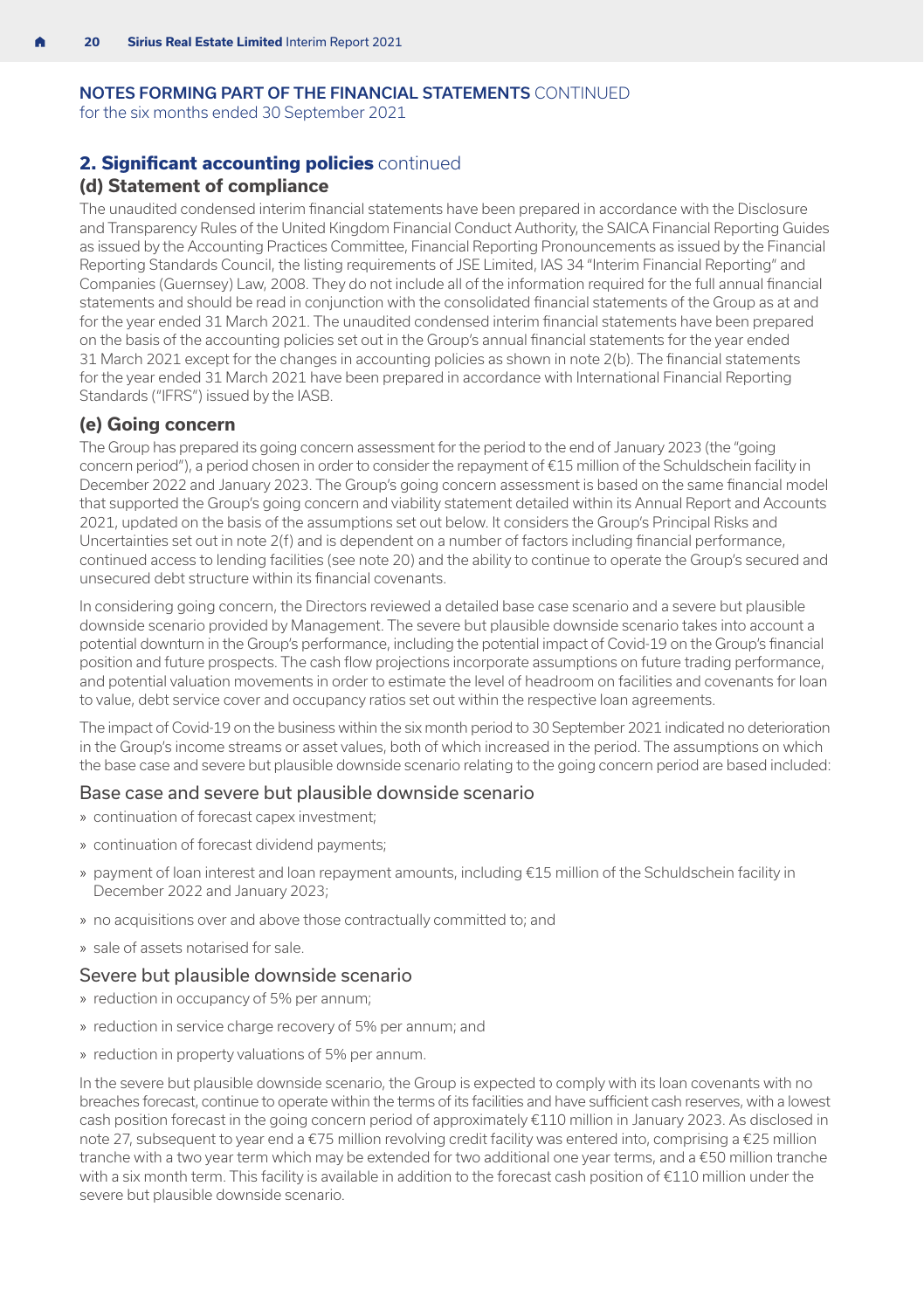#### <span id="page-22-0"></span>**2. Significant accounting policies** continued

#### **(e) Going concern** continued

The Directors also considered the impact of the planned acquisition of all shares of Helix Investments Limited held by BizSpace Group Limited (hereinafter referred to as "Bizspace") on the cash flow forecasts prepared for the base case scenario and severe but plausible downside scenario and its impact on the going concern assumption. The acquisition is conditional upon a successful equity raise of approximately €150 million.

Bizspace had external debt facilities of approximately €173 million which mature in July 2022. Consent from the existing lenders relating to the change of control of Bizspace is a condition precedent of the transaction. The Directors have also considered the likelihood of being able to access refinancing options for the Bizspace external debt facility and the €50 million tranche of the revolving credit facility with a six month term ahead of their maturity dates, including accessing the corporate bond market and refinancing with Bizspace's existing lender, who have provided the Directors with a non-binding term sheet to refinance the loan facility prior to its expiration.

The assessment of the probability of completing the refinancing of Bizspace's €173 million external debt facility, should the planned acquisition complete, and the refinancing of the €50 million tranche of the revolving credit facility in May 2022 is a significant judgement made by the Directors in assessing going concern. This judgement has been made by the Directors by assessing the refinancing options available to the Group, its history of refinancing debt facilities including accessing the corporate bond market, discussions with its advisers and its evaluation of the availability of debt financing from lenders and investors and ability to complete the refinancing in the approximately six months available subsequent to the approval of these financial statements.

Having considered these factors the Directors have concluded that should the Bizspace acquisition proceed, following a successful equity raise, the Group has sufficient available cash and facilities to complete the transaction and there is a remote likelihood of not being able to arrange the required refinancing of the loan facilities in the timeframe required within the going concern period. As such, the Directors have not identified any material uncertainties which would cast significant doubt on the Group's ability to continue as a going concern for the duration of the going concern period. In each of the scenarios considered for going concern, including the impact of the planned acquisition of Bizspace, the Company is not dependent on any mitigating actions which would be available to the Group and include restricting dividends, reducing capital expenditure or the disposal of unencumbered assets that have a book value of €944.1 million as at 30 September 2021.

After due consideration, the Board believes it is appropriate to adopt the going concern basis in preparing the financial statements.

#### **(f) Principal risks and uncertainties**

The key risks that could affect the Group's medium-term performance and the factors which mitigate these risks have not materially changed from those set out on [pages 38 to 47](#page-39-0) of the Group's Annual Report and Accounts 2021 (except for the principal risks and uncertainties related to the planned acquisition referred to in [note 2\(e\)](#page-21-0)) and have been assessed in line with the requirements of the 2018 UK Corporate Governance Code. The risks are reproduced below. The Board is satisfied that the Company continues to operate within its risk profile for the remaining six months of the financial year.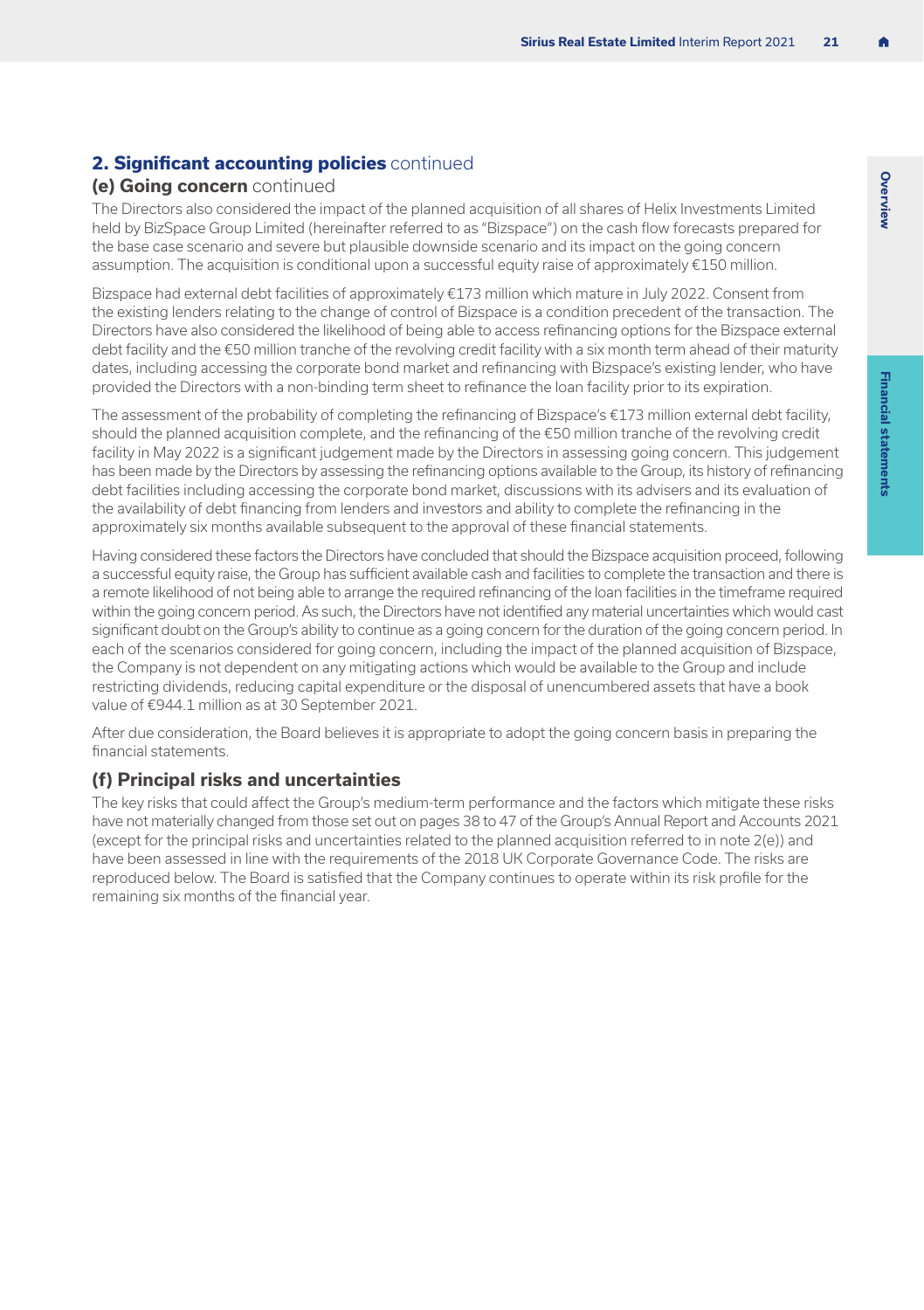<span id="page-23-0"></span>for the six months ended 30 September 2021

#### **2. Significant accounting policies** continued

#### **(f) Principal risks and uncertainties** continued

#### Principal risks summary

| Principal risk(s)                                                                                    |
|------------------------------------------------------------------------------------------------------|
| » Availability and pricing of debt                                                                   |
| » Compliance with facility covenants                                                                 |
| » Availability and pricing of equity capital                                                         |
| » Increased reputational risk                                                                        |
| » Property inherently difficult to value                                                             |
| » Susceptibility of property market to change in value                                               |
| » Reliance on Germany and the German economy                                                         |
| » Reliance on specific industries and the SME market                                                 |
| 4. Acquisitive growth » Decrease in number of acquisition opportunities coming to market             |
| » Failure to acquire suitable properties with desired returns                                        |
| » Failure to deliver capex investment programmes                                                     |
| » Failure to refuel capex investment programmes                                                      |
| » Failure to achieve targeted returns from investments                                               |
| » Decline in demand for space                                                                        |
| » Significant tenant move-outs or insolvencies                                                       |
| » Exposure to tenants' inability to meet rental and other lease commitments                          |
| » Non-compliance with tax or regulatory obligations                                                  |
| » Inability to recruit and retain people with the appropriate skillset to deliver the Group strategy |
| » System failures and loss of data                                                                   |
| » Security breaches                                                                                  |
| » Data protection                                                                                    |
| » Reduction in occupancy due to insolvencies                                                         |
| » Delays in cash collection                                                                          |
| » Impact on business continuity and wellbeing of colleagues                                          |
| » Climate change - physical and transition risks                                                     |
| » Ethics and governance                                                                              |
| » Diversity and inclusion                                                                            |
|                                                                                                      |

#### **3. Operating segments**

The Directors are of the opinion that the Group is engaged in a single segment of business, being property investment, and in one geographical area, Germany. All revenue is derived from operations in Germany. The majority of the Group's investment properties are multi-tenanted and mixed use and accordingly cannot be evaluated according to separate segments. There is no one tenant that represents more than 10% of Group revenues. The chief operating decision maker is considered to be the Senior Management Team, which is provided with consolidated IFRS information on a monthly basis.

#### **4. Revenue**

|                                                    | <b>Unaudited</b><br>six months<br>ended<br><b>30 September</b><br>2021<br>€000 | Unaudited<br>six months<br>ended<br>30 September<br>2020<br>€000 |
|----------------------------------------------------|--------------------------------------------------------------------------------|------------------------------------------------------------------|
| Rental and other income from investment properties | 50,082                                                                         | 46,676                                                           |
| Service charge income from investment properties   | 26,639                                                                         | 25,932                                                           |
| Rental and other income from managed properties    | 5,321                                                                          | 4,192                                                            |
| Service charge income from managed properties      | 6,310                                                                          | 2,488                                                            |
| <b>Total revenue</b>                               | 88,352                                                                         | 79,288                                                           |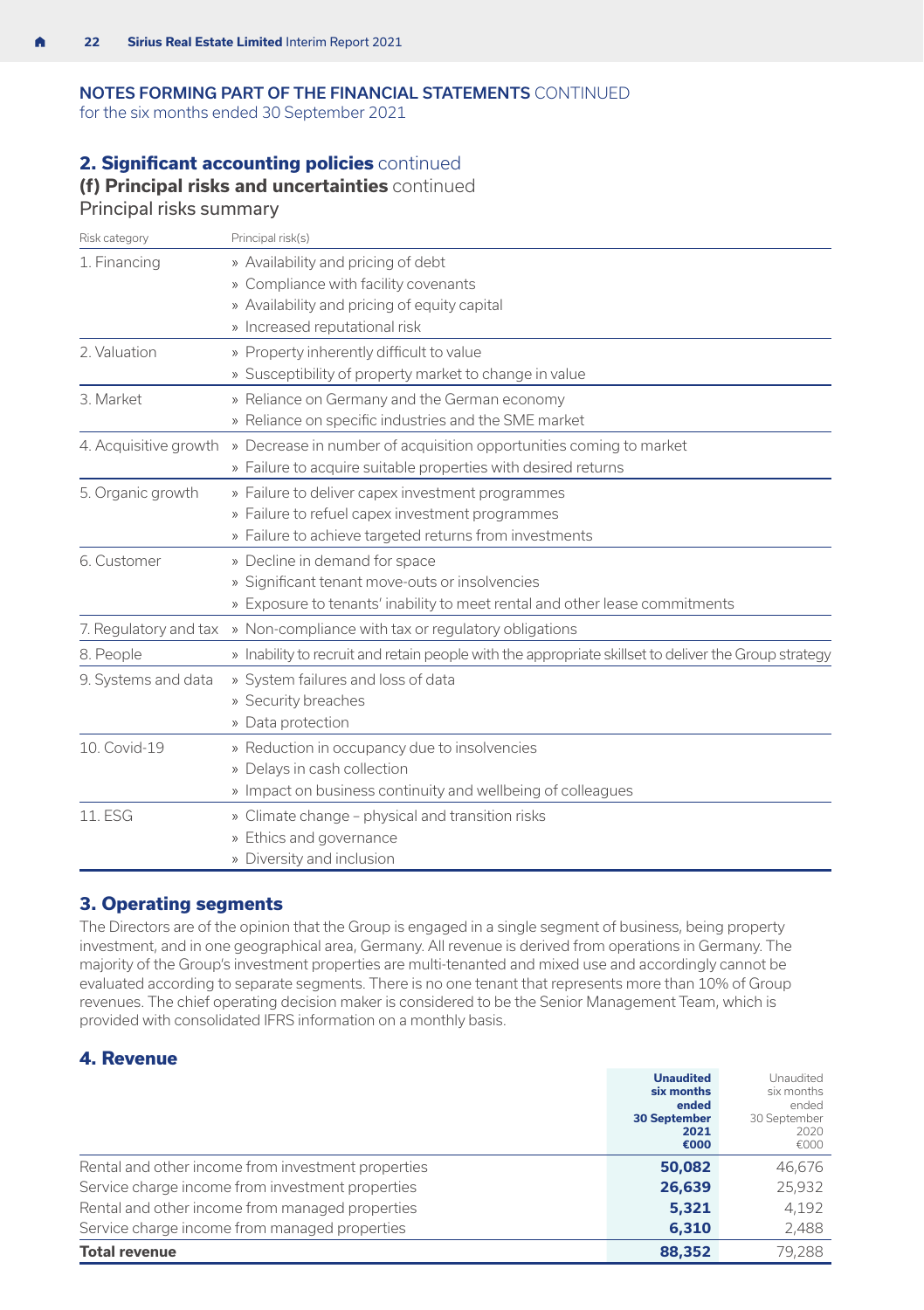#### <span id="page-24-0"></span>**4. Revenue** continued

Other income relates primarily to income associated with conferencing and catering of €1,265,000 (30 September 2020: €972,000) and fee income from managed properties of €1,782,000 (30 September 2020: €1,044,000).

#### **5. Operating profit**

The following items have been charged in arriving at operating profit:

#### **Direct costs**

|                                                        | <b>Unaudited</b>    | Unaudited    |
|--------------------------------------------------------|---------------------|--------------|
|                                                        | six months          | six months   |
|                                                        | ended               | ended        |
|                                                        | <b>30 September</b> | 30 September |
|                                                        | 2021                | 2020         |
|                                                        | €000                | €000         |
| Service charge costs relating to investment properties | 29,803              | 30,335       |
| Costs relating to managed properties                   | 7.296               | 3,377        |
| Non-recoverable maintenance                            | 1.744               | 1,665        |
| <b>Direct costs</b>                                    | 38,843              | 35,377       |

|                                                   | <b>Unaudited</b><br>six months<br>ended<br><b>30 September</b><br>2021<br>€000 | Unaudited<br>six months<br>ended<br>30 September<br>2020<br>€000 |
|---------------------------------------------------|--------------------------------------------------------------------------------|------------------------------------------------------------------|
| Audit and non-audit fees to audit firm            | 379                                                                            | 390                                                              |
| Legal and professional fees                       | 1,683                                                                          | 1,293                                                            |
| Expected credit loss provision                    | (1,081)                                                                        | (255)                                                            |
| Other administration costs                        | 521                                                                            | 1,168                                                            |
| <b>I TIP and SIP</b>                              | 1,403                                                                          | 1,448                                                            |
| Employee costs                                    | 6,934                                                                          | 5,397                                                            |
| Director fees and expenses                        | 271                                                                            | 253                                                              |
| Depreciation of plant and equipment               | 349                                                                            | 317                                                              |
| Amortisation of intangible assets                 | 564                                                                            | 462                                                              |
| Depreciation of right of use assets (see note 14) | 260                                                                            | 260                                                              |
| Marketing                                         | 1,036                                                                          | 966                                                              |
| Exceptional items                                 | (8)                                                                            | 165                                                              |
| <b>Administrative expenses</b>                    | 12,311                                                                         | 11,864                                                           |

The expected credit loss provision has decreased during the period mainly due to the successful cash collection of outstanding trade receivables that were previously provided for. Exceptional items relate to a legal claim accrual adjustment (30 September 2020: costs directly attributable to Covid-19 which were mainly costs for signage and hygiene products). Employee costs as stated above relate to costs which are not recovered through service charge.

#### **6. Employee costs and numbers**

|                        | <b>Unaudited</b>    | Unaudited    |
|------------------------|---------------------|--------------|
|                        | six months          | six months   |
|                        | ended               | ended        |
|                        | <b>30 September</b> | 30 September |
|                        | 2021                | 2020         |
|                        | €000                | €000         |
| Wages and salaries     | 9,940               | 8,816        |
| Social security costs  | 1,556               | 1,358        |
| Pension                | 148                 | 125          |
| Other employment costs | 39                  | 26           |
| <b>Total</b>           | 11,683              | 10,325       |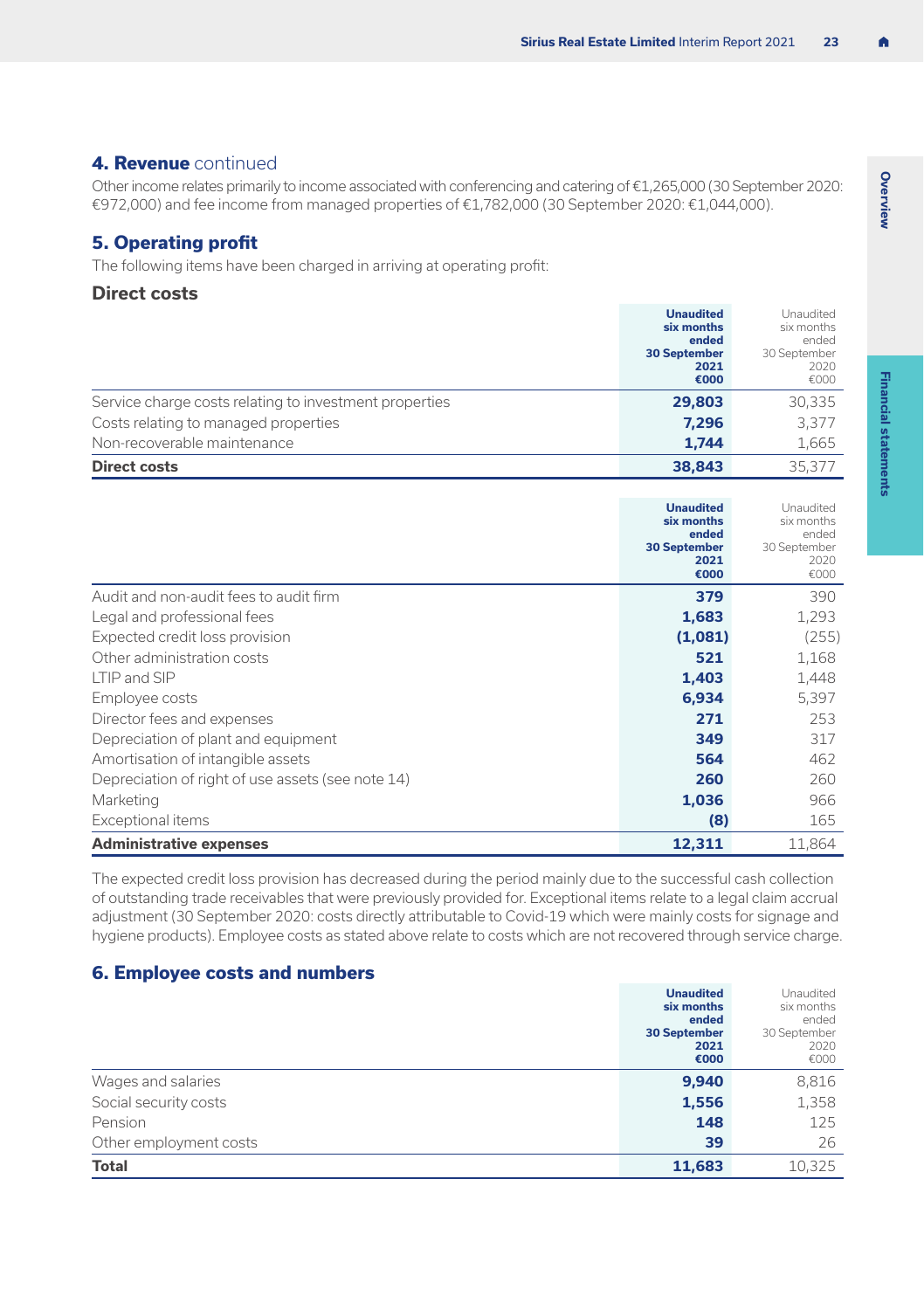<span id="page-25-0"></span>for the six months ended 30 September 2021

#### **6. Employee costs and numbers** continued

Included in the costs related to wages and salaries for the period are expenses of €1,403,000 (30 September 2020: €1,448,000) relating to the granting or award of shares under LTIPs and SIPs (see note 7). The costs for all periods include those relating to Executive Directors.

All employees are employed directly by one of the following Group subsidiary companies: Sirius Facilities GmbH, Sirius Facilities (UK) Limited, Curris Facilities & Utilities Management GmbH, SFG NOVA GmbH, Sirius Finance (Cyprus) Limited and Sirius Corporate Services B.V. The average number of people employed by the Group during the period was 270 (30 September 2020: 251) expressed in full-time equivalents. In addition, as at 30 September 2021, the Board of Directors consists of six Non-Executive Directors (30 September 2020: five) and two Executive Directors (30 September 2020: two).

#### **7. Employee schemes**

#### **Equity-settled share-based payments** 2018 LTIP

The LTIP for the benefit of the Executive Directors and the Senior Management Team was approved in 2018 with three separate grant dates. Awards granted under the LTIP are made in the form of nil-cost options which vest after the three year performance period with vested awards being subject to a further holding period of two years. Awards are split between ordinary and outperformance awards. Ordinary awards carry both adjusted net asset value per share ("TNR") (two-thirds of award) and relative total shareholder return ("TSR") (one-third of award) performance conditions and outperformance awards carry a sole TNR performance condition. The employees' tax obligation will be determined upon the vesting date of the share issue.

#### June 2020 grant

3,600,000 ordinary share awards were granted under the scheme on 15 June 2020 with a total charge for the award of €2,265,552. Charges for the awards are based on fair values calculated at the grant date and expensed on a straight-line basis over the period that individuals are providing service to the Company in respect of the awards. For the 15 June 2020 LTIP grant an expense of €405,000 is recognised in the half year consolidated statement of comprehensive income to 30 September 2021.

The following assumptions were used in calculating the fair value per share for the TNR and TSR elements of the awards that were granted on 15 June 2020:

|                                                                    | <b>TNR</b>     | <b>TSR</b>                            |
|--------------------------------------------------------------------|----------------|---------------------------------------|
| Valuation methodology                                              | Black-Scholes  | Monte-Carlo                           |
| Calculation for                                                    |                | 2/3 ordinary award 1/3 ordinary award |
| Share price at grant date - $\epsilon$                             | 0.84           | 0.84                                  |
| Exercise price $-\epsilon$                                         | nil            | nil                                   |
| Expected volatility - %                                            | 38.5           | 38.5                                  |
| Performance projection period - years                              | 279            | 2.67                                  |
| Expected dividend yield - %                                        | 4.28           | 4.28                                  |
| Risk-free rate based on European treasury bonds rate of return - % | $(0.677)$ p.a. | $(0.677)$ p.a.                        |
| Expected outcome of performance conditions - %                     | 100            | 67.2                                  |
| Fair value per share $-\epsilon$                                   | 0.745          | 0.564                                 |

The weighted average fair value of share options granted on 15 June 2020 is €0.68.

Assumptions considered in this model include: expected volatility of the Company's share price, as determined by calculating the historical volatility of the Company's share price over the period immediately prior to the date of grant and commensurate with the expected life of the awards; dividend yield based on the actual dividend yield as a percentage of the share price at the date of grant; performance projection period; risk-free rate; and correlation between comparators.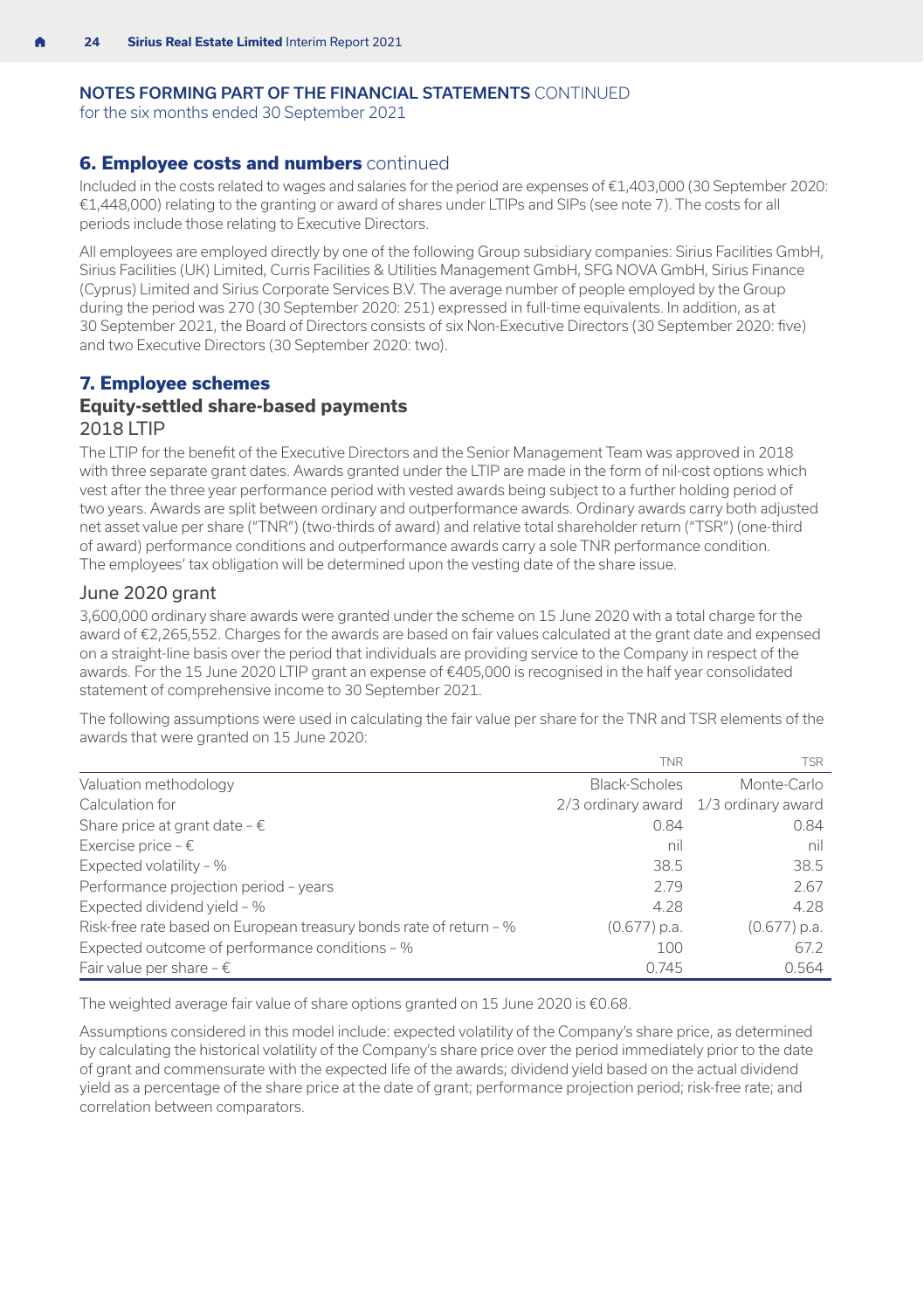# Overvies **Overview**

**7. Employee schemes** continued

#### **Equity-settled share-based payments** continued

#### June 2019 grant

3,760,000 ordinary share awards and 690,000 outperformance share awards were granted under the scheme on 16 June 2019 with a total charge for the awards of €2,145,511 over three years. Charges for the awards are based on fair values calculated at the grant date and expensed on a straight-line basis over the period that individuals are providing service to the Company in respect of the awards. For the 16 June 2019 LTIP grant an expense of €383,000 was recognised in the half year consolidated statement of comprehensive income to 30 September 2021.

The fair value per share for the TNR and TSR elements of the award was determined using Black-Scholes and Monte-Carlo models respectively with the following assumptions used in the calculation:

|                                                                    | <b>TNR</b>                                                     | <b>TSR</b>     |
|--------------------------------------------------------------------|----------------------------------------------------------------|----------------|
| Valuation methodology                                              | Black-Scholes                                                  | Monte-Carlo    |
| Calculation for                                                    | 2/3 ordinary award/ 1/3 ordinary award<br>outperformance award |                |
| Share price at grant date $-\epsilon$                              | 0.73                                                           | 0.73           |
| Exercise price $-\epsilon$                                         | nil                                                            | nil            |
| Expected volatility - %                                            | 23.8                                                           | 23.8           |
| Performance projection period - years                              | 2.80                                                           | 2.67           |
| Expected dividend yield - %                                        | 4.56                                                           | 4.56           |
| Risk-free rate based on European treasury bonds rate of return - % | $(0.695)$ p.a.                                                 | $(0.695)$ p.a. |
| Expected outcome of performance conditions - %                     | 100/24.5                                                       | 46.6           |
| Fair value per share - $\epsilon$                                  | 0.643                                                          | 0.340          |

The weighted average fair value of share options granted on 16 June 2019 is  $f \in \mathfrak{g}_4$ .

Assumptions considered in this model include: expected volatility of the Company's share price, as determined by calculating the historical volatility of the Company's share price over the period immediately prior to the date of grant and commensurate with the expected life of the awards; dividend yield based on the actual dividend yield as a percentage of the share price at the date of grant; performance projection period; risk-free rate; and correlation between comparators.

#### January 2019 grant

In addition, as disclosed in the 2019 Annual Report, 4,000,000 ordinary share awards and 700,000 outperformance share awards were previously granted under the scheme on 15 January 2019.

The January 2019 grant vested on 21 May 2021. Vesting was at maximum level for all participants resulting in the exercise of 3,266,210 shares with a weighted average share price of €1.20 at the date of exercise. 1,433,790 shares have been surrendered in relation to the partial settlement of certain participants' tax liabilities arising in respect of the vesting.

#### 2021 LTIP

The LTIP for the benefit of the Executive Directors and the Senior Management Team was approved in 2021. Awards granted under the LTIP are made in the form of nil-cost options which vest after the three year performance period with vested awards being subject to a further restricted period of two years when shares acquired on exercise cannot be sold. Awards are subject to adjusted net asset value per share ("TNR") (two-thirds of award) and relative total shareholder return ("TSR") (one-third of award) performance conditions. The employees' tax obligation will be determined upon the vesting date of the share issue.

#### August 2021 grant

4,154,119 ordinary share awards were granted under the scheme on 2 August 2021 with a total charge for the award of €4,705,196. Charges for the awards are based on fair values calculated at the grant date and expensed on a straight-line basis over the period that individuals are providing service to the Company in respect of the awards. For the 2 August 2021 LTIP grant an expense of €261,000 is recognised in the half year consolidated statement of comprehensive income to 30 September 2021.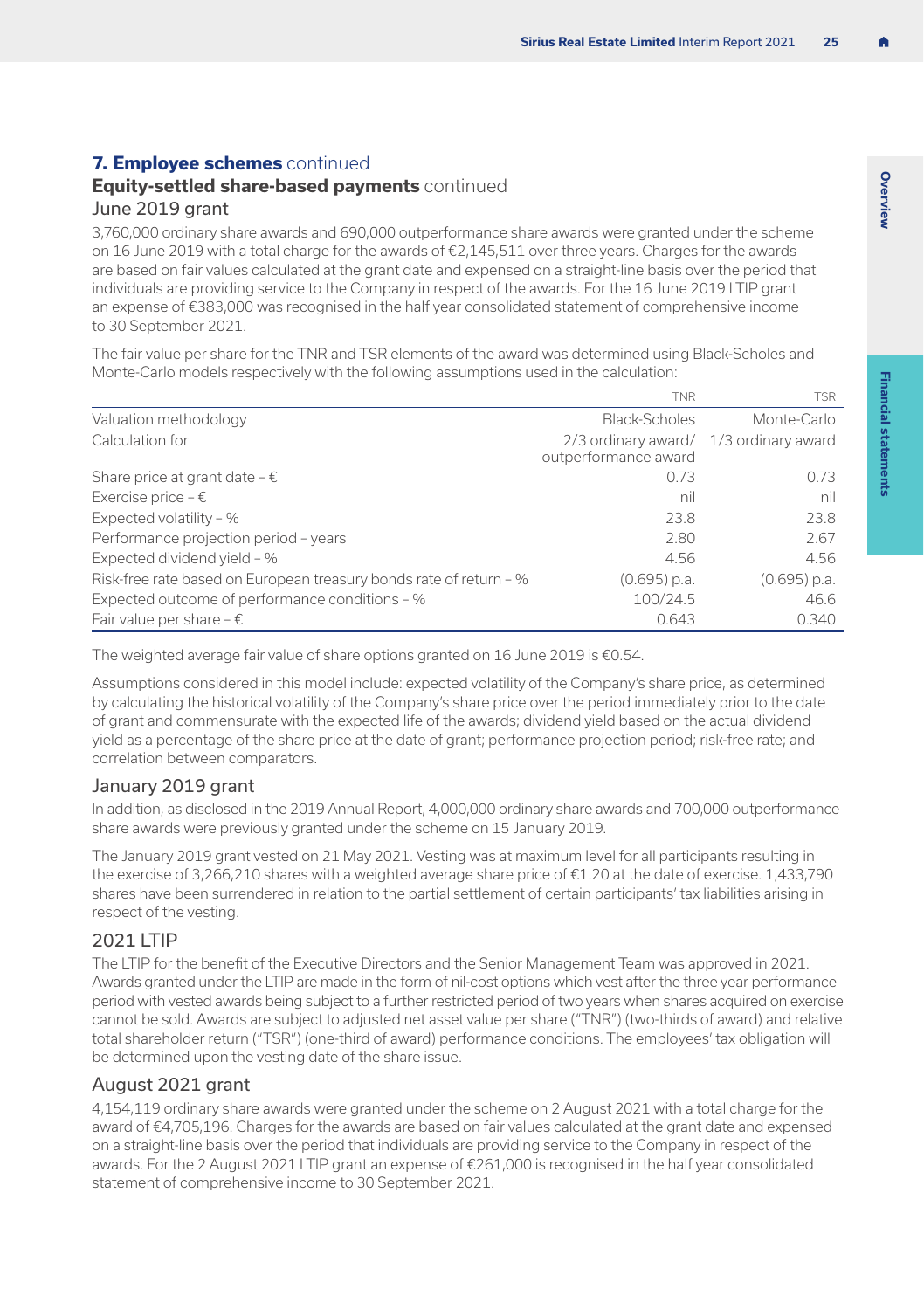for the six months ended 30 September 2021

#### **7. Employee schemes** continued

#### **Equity-settled share-based payments** continued

August 2021 grant continued

The following assumptions were used in calculating the fair value per share for the TNR and TSR elements of the awards that were granted on 2 August 2021:

|                                                                    | <b>TNR</b>     | <b>TSR</b>                            |
|--------------------------------------------------------------------|----------------|---------------------------------------|
| Valuation methodology                                              | Black-Scholes  | Monte-Carlo                           |
| Calculation for                                                    |                | 2/3 ordinary award 1/3 ordinary award |
| Share price at grant date - $\epsilon$                             | 1.39           | 1.39                                  |
| Exercise price $-\epsilon$                                         | nil            | nil                                   |
| Expected volatility - %                                            | 40.5           | 40.5                                  |
| Expected life - years                                              | 2.91           | 2.91                                  |
| Performance projection period - years                              | 2.66           | 2.66                                  |
| Expected dividend yield - %                                        | 2.79           | 2.79                                  |
| Risk-free rate based on European treasury bonds rate of return - % | $(0.817)$ p.a. | $(0.817)$ p.a.                        |
| Fair value per share $-\epsilon$                                   | $1.28*$        | $0.84**$                              |

\* In accordance with IFRS 2, TNR is classed as a non-market performance condition. As such, the fair value has been calculated using a Black-Scholes model and does not take the expected outcome of the performance condition into account. The Company currently estimates the expected vesting outcome for the TNR award to be 100%.

\*\* In accordance with IFRS 2, relative TSR is classed as a market-based performance condition. As such, projected performance and the likelihood of achieving the condition have been taken into account when calculating the fair value using a Monte-Carlo model. The model also uses assumptions for the expected volatility of comparator companies, the pairwise correlation between comparator companies and TSR performance between the start of the performance period and the date of grant.

The weighted average fair value of share options granted on 2 August 2021 is €1.13.

Expected volatility of the Company's share price was determined by calculating the historical volatility of the Company's share price over the period immediately prior to the date of grant, commensurate with the term to the end of the performance period.

#### 2019 SIP

A SIP for the benefit of senior employees of the Company was approved in August 2019. The fair value was based on the Company's estimate of the shares that will eventually vest. Under the SIP, the awards were granted in the form of whole shares at no cost to the participants. Shares will vest after a three year performance period followed by a holding period of twelve months. The performance conditions used to determine the vesting of the award were based on the adjusted net asset value including dividends paid. As a result, under the scheme in August 2019 2,784,750 shares were granted (with an additional 70,000 allocated in the 2021 financial year), subject to performance criteria, and an expense including related costs of €284,000 was recognised in the half year consolidated statement of comprehensive income to 30 September 2021.

During the period 180,000 shares were forfeited due to employees in the scheme leaving the employment of the Company.

#### 2020 SIP

Another SIP for the benefit of senior employees of the Company was approved in July 2020. The July 2020 grant vested on 21 May 2021. Vesting was at maximum level for all participants resulting in the exercise of 95,537 shares with a weighted average share price of €1.26 at the date of exercise. 24,463 shares have been surrendered in relation to the partial settlement of certain participants' tax liabilities arising in respect of the vesting.

#### 2021 SIP

Another SIP for the benefit of senior employees of the Company was approved in 2021. Awards granted under the SIP are made in the form of a conditional right to receive a specified number of shares for nil cost which vest after the three year performance period with vested awards being subject to a further restricted period of one year when shares cannot be sold. Awards are subject to adjusted net asset value per share ("TNR") (two-thirds of award) and relative total shareholder return ("TSR") (one-third of award) performance conditions. The employees' tax obligation will be determined upon the vesting date of the share issue.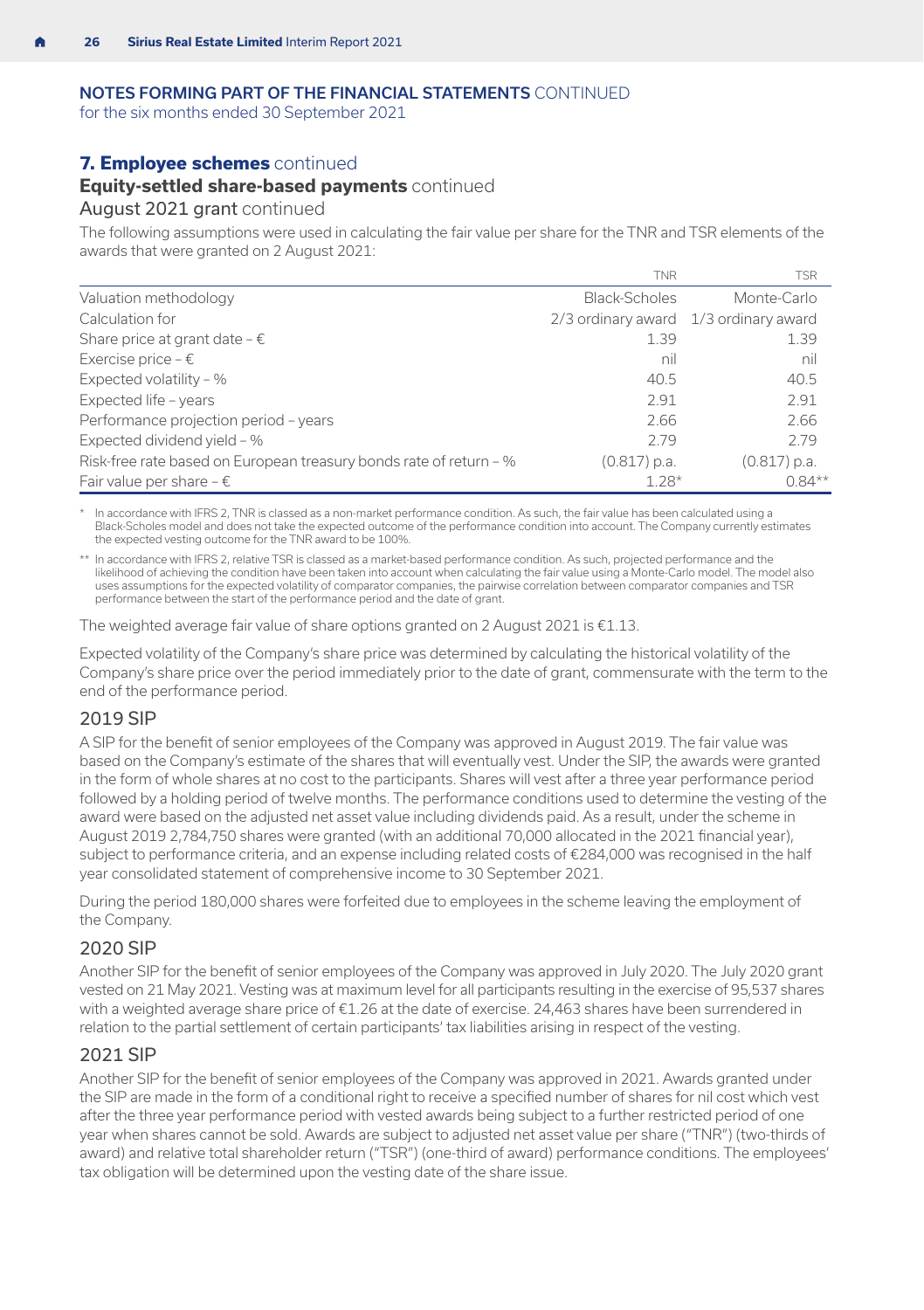## Overviev **Overview**

#### **7. Employee schemes** continued

#### **Equity-settled share-based payments** continued

#### September 2021 grant

3,174,500 ordinary share awards were granted under the scheme on 7 September 2021 with a total charge for the award of €3,857,195. Charges for the awards are based on fair values calculated at the grant date and expensed on a straight-line basis over the period that individuals are providing service to the Company in respect of the awards. For the 7 September 2021 SIP grant an expense of €70,000 is recognised in the half year consolidated statement of comprehensive income to 30 September 2021.

The following assumptions were used in calculating the fair value per share for the TNR and TSR elements of the awards that were granted on 7 September 2021:

|                                                                    | <b>TNR</b>                            | <b>TSR</b>     |
|--------------------------------------------------------------------|---------------------------------------|----------------|
| Valuation methodology                                              | Black-Scholes                         | Monte-Carlo    |
| Calculation for                                                    | 2/3 ordinary award 1/3 ordinary award |                |
| Share price at grant date $-\epsilon$                              | 1.49                                  | 1.49           |
| Exercise price $-\epsilon$                                         | n/a                                   | n/a            |
| Expected volatility - %                                            | 40.7                                  | 40.7           |
| Expected life - years                                              | 3.48                                  | 3.48           |
| Performance projection period - years                              | 2.56                                  | 2.56           |
| Expected dividend yield - %                                        | 2.60                                  | 2.60           |
| Risk-free rate based on European treasury bonds rate of return - % | $(0.737)$ p.a.                        | $(0.737)$ p.a. |
| Fair value per share - $\epsilon$                                  | $1.36*$                               | $0.92**$       |

\* In accordance with IFRS 2, TNR is classed as a non-market performance condition. As such, the fair value has been calculated using a Black-Scholes model and does not take the expected outcome of the performance condition into account. The Company currently estimates the expected vesting outcome for the TNR award to be 100%.

\*\* In accordance with IFRS 2, relative TSR is classed as a market-based performance condition. As such, projected performance and the likelihood of achieving the condition have been taken into account when calculating the fair value using a Monte-Carlo model. The model also uses assumptions for the expected volatility of comparator companies, the pairwise correlation between comparator companies and TSR performance between the start of the performance period and the date of grant.

The weighted average fair value of share options granted on 7 September 2021 is €1.21.

Expected volatility of the Company's share price was determined by calculating the historical volatility of the Company's share price over the period immediately prior to the date of grant, commensurate with the term to the end of the performance period.

Movements in the number of awards outstanding are as follows:

|                                                                            | <b>Unaudited</b><br>six months ended<br>30 September 2021 |                                                         | 31 March 2021             |                                                  |
|----------------------------------------------------------------------------|-----------------------------------------------------------|---------------------------------------------------------|---------------------------|--------------------------------------------------|
|                                                                            | <b>Number of</b><br>share awards                          | <b>Weighted</b><br>average<br>exercise<br>price<br>€000 | Number of<br>share awards | Weighted<br>average<br>exercise<br>price<br>€000 |
| Balance outstanding as at the beginning<br>of the period (nil exercisable) | 15,584,750                                                |                                                         | 11,934,750                |                                                  |
| Maximum granted during the period                                          | 7.328.619                                                 |                                                         | 3,790,000                 |                                                  |
| Forfeited during the period                                                | (180.000)                                                 |                                                         | (140,000)                 |                                                  |
| Exercised during the period                                                | (3,361,747)                                               |                                                         |                           |                                                  |
| Shares surrendered to cover employee<br>tax obligations                    | (1,458,253)                                               |                                                         | $\overline{\phantom{a}}$  |                                                  |
| Balance outstanding as at period end<br>(nil exercisable)                  | 17,913,369                                                |                                                         | 15,584,750                |                                                  |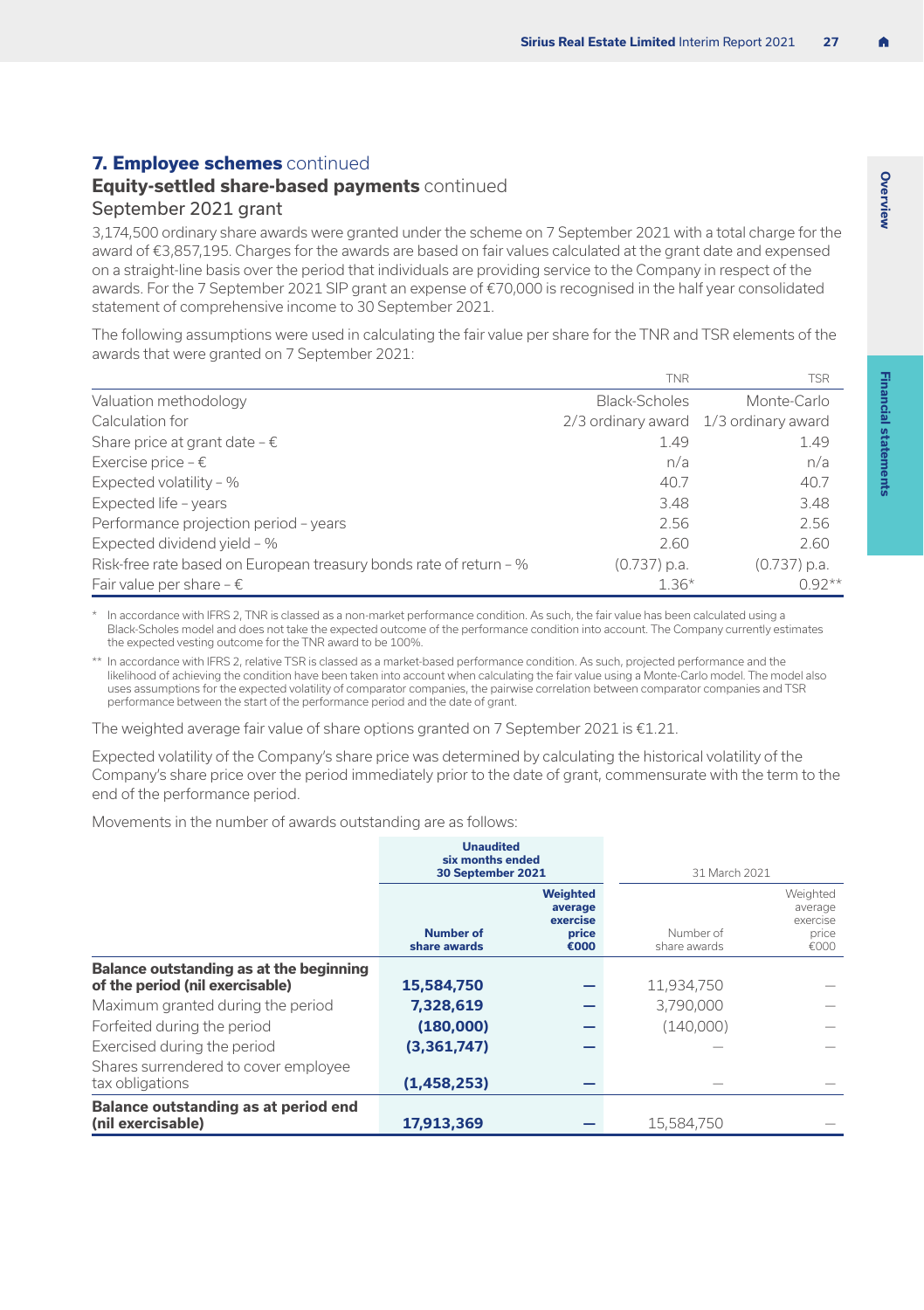<span id="page-29-0"></span>for the six months ended 30 September 2021

#### **7. Employee schemes** continued

#### **Employee benefit schemes**

A reconciliation of share-based payments and employee benefit schemes and their impact on the consolidated statement of comprehensive income is as follows:

|                                                             | <b>Unaudited</b><br>six months<br>ended<br><b>30 September</b><br>2021<br>€000 | Unaudited<br>six months<br>ended<br>30 September<br>2020<br>€000 |
|-------------------------------------------------------------|--------------------------------------------------------------------------------|------------------------------------------------------------------|
| Charge relating to 2018 LTIP - January 2019 grant           |                                                                                | 447                                                              |
| Charge relating to 2018 LTIP - June 2019 grant              | 383                                                                            | 383                                                              |
| Charge relating to 2018 LTIP - June 2020 grant              | 405                                                                            | 240                                                              |
| Charge relating to 2021 LTIP - August 2021 grant            | 261                                                                            |                                                                  |
| Charge relating to 2019 SIP - August 2019 grant             | 284                                                                            | 352                                                              |
| Charge relating to 2020 SIP - July 2020 grant               |                                                                                | 26                                                               |
| Charge relating to 2021 SIP - September 2021 grant          | 70                                                                             |                                                                  |
| Total consolidated statement of comprehensive income charge |                                                                                |                                                                  |
| relating to LTIP and SIP                                    | 1.403                                                                          | 1,448                                                            |

#### **8. Finance income, finance expense and change in fair value of derivative financial instruments**

|                                                             | <b>Unaudited</b><br>six months<br>ended<br><b>30 September</b><br>2021 | Unaudited<br>six months<br>ended<br>30 September<br>2020 |
|-------------------------------------------------------------|------------------------------------------------------------------------|----------------------------------------------------------|
| Bank interest income                                        | €000<br>42                                                             | €000<br>15                                               |
| Finance income from associates                              | 1,554                                                                  | 1,302                                                    |
| <b>Finance income</b>                                       | 1,596                                                                  | 1,317                                                    |
| Bank loan interest expense                                  | (4, 136)                                                               | (3,779)                                                  |
| Interest expense related to lease liabilities (see note 14) | (143)                                                                  | (188)                                                    |
| Bank charges and bank interest expense on deposits          | (473)                                                                  | (235)                                                    |
| Amortisation of capitalised finance costs                   | (1,016)                                                                | (834)                                                    |
| Refinancing costs, exit fees and prepayment penalties       | (5, 579)                                                               |                                                          |
| <b>Finance expense</b>                                      | (11, 347)                                                              | (5,036)                                                  |
| Change in fair value of derivative financial instruments    | 160                                                                    | (132)                                                    |
| Net finance expense                                         | (9,591)                                                                | (3,851)                                                  |

Included within refinancing costs in the six month period ended 30 September 2021 were exit fees and early prepayment penalties of €5,579,000 that directly related to the early repayment of loans.

The change in fair value of derivative financial instruments of €160,000 (30 September 2020: (€132,000)) reflects the change in the market valuation of these financial instruments.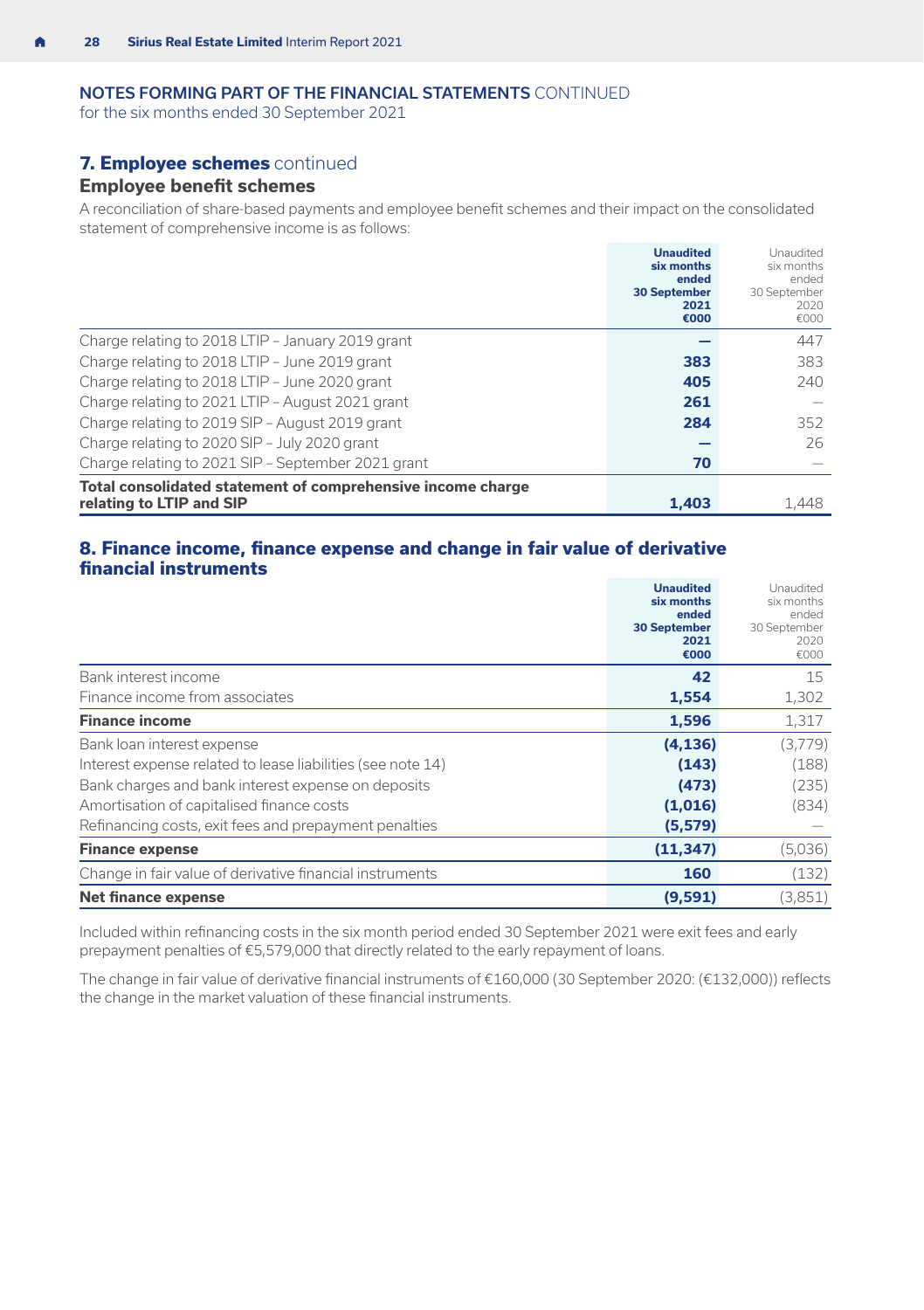#### <span id="page-30-0"></span>**9. Taxation**

#### **Consolidated statement of comprehensive income**

|                                                                          | <b>Unaudited</b><br>six months<br>ended<br><b>30 September</b><br>2021<br>€000 | Unaudited<br>six months<br>ended<br>30 September<br>2020<br>€000 |
|--------------------------------------------------------------------------|--------------------------------------------------------------------------------|------------------------------------------------------------------|
| <b>Current income tax</b>                                                |                                                                                |                                                                  |
| Current income tax charge                                                | (1,773)                                                                        | (636)                                                            |
| Current income tax charge relating to disposals of investment properties |                                                                                | (151)                                                            |
| Adjustment in respect of prior periods                                   | 93                                                                             | (132)                                                            |
| Total current income tax                                                 | (1,680)                                                                        | (919)                                                            |
| Deferred tax                                                             |                                                                                |                                                                  |
| Relating to origination and reversal of temporary differences            | (8,706)                                                                        | (4,674)                                                          |
| <b>Total deferred tax</b>                                                | (8,706)                                                                        | (4,674)                                                          |
| Income tax charge reported in the statement of comprehensive income      | (10, 386)                                                                      | (5,593)                                                          |

#### **Deferred income tax liability**

|                                                                  | <b>Unaudited</b><br><b>30 September</b><br>2021<br>€000 | 31 March<br>2021<br>€000 |
|------------------------------------------------------------------|---------------------------------------------------------|--------------------------|
| Balance as at beginning of the period                            | (56, 331)                                               | (42, 151)                |
| Release due to disposals                                         |                                                         | 483                      |
| Taxes on the revaluation of investment properties and derivative |                                                         |                          |
| financial instruments                                            | (8,706)                                                 | (14,663)                 |
| <b>Balance as at period end</b>                                  | (65,037)                                                | (56.331)                 |

The Group is mainly subject to taxation in Germany with the income from the Germany-located rental business with a tax rate of 15.825% (31 March 2021: 15.825%). It has tax losses of €338,289,000 (31 March 2021: €325,257,000) that are for an indefinite period of time available for offset against future profits of its subsidiaries in which the losses arose under the restrictions of the minimum taxation rule. Deferred tax assets have not been recognised in respect of the revaluation losses on investment properties, the valuation of the Company LTIP and SIP, interest rate swaps and IFRS 16 "Leases" as they may not be used to offset taxable profits elsewhere in the Group as realisation is not assured. However, the available losses have been considered in the calculation of the deferred tax liability in relation to the revaluation of investment properties.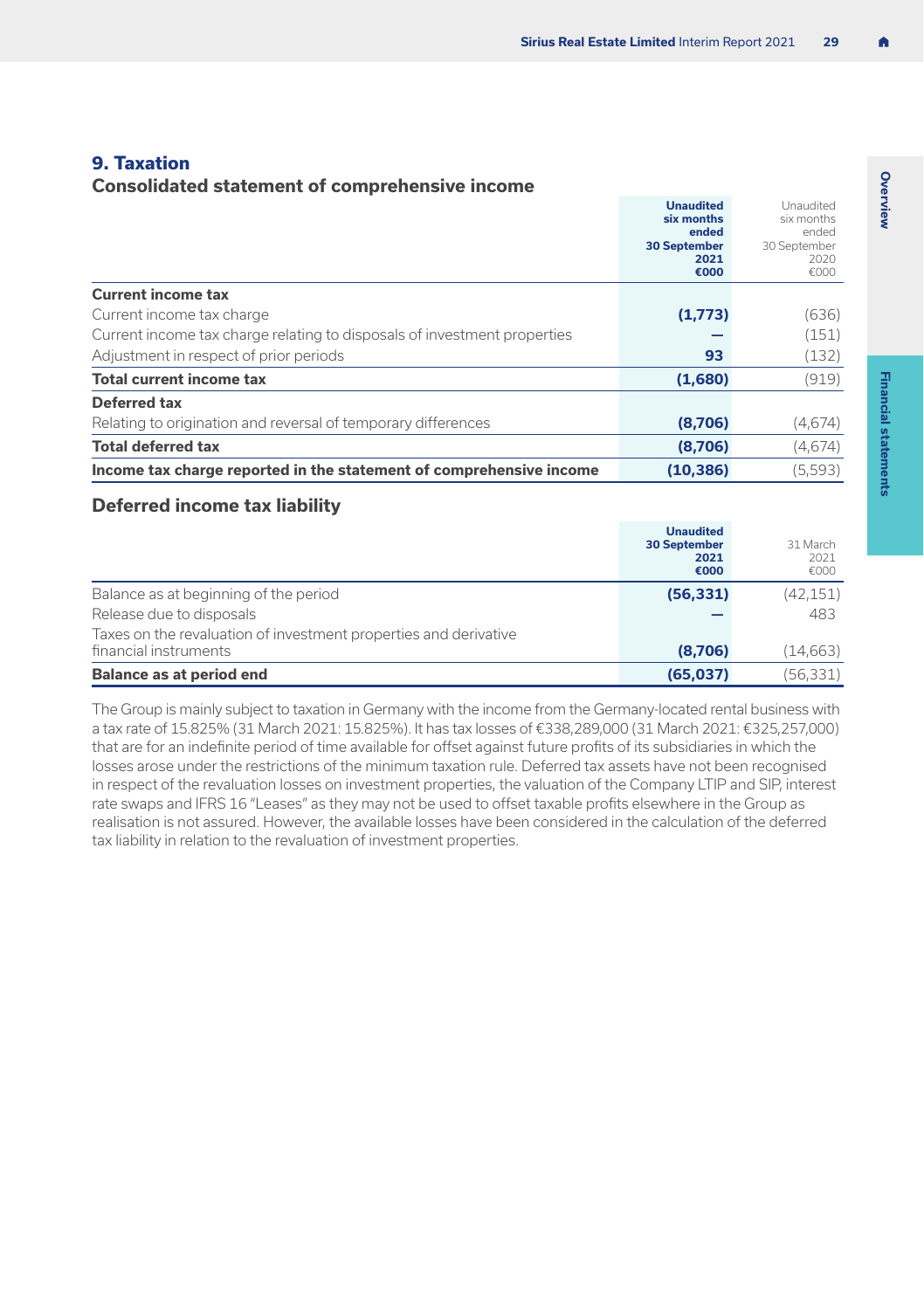<span id="page-31-0"></span>for the six months ended 30 September 2021

#### **10. Earnings per share**

The calculation of the basic, diluted, EPRA, headline and adjusted earnings per share is based on the following data:

|                                                                                                                                                  | <b>Unaudited</b><br>six months | Unaudited<br>six months |
|--------------------------------------------------------------------------------------------------------------------------------------------------|--------------------------------|-------------------------|
|                                                                                                                                                  | ended<br><b>30 September</b>   | ended<br>30 September   |
|                                                                                                                                                  | 2021<br>€000                   | 2020<br>€000            |
| Earnings attributable to the owners of the Company                                                                                               |                                |                         |
| Basic earnings                                                                                                                                   | 67,738                         | 56,549                  |
| Diluted earnings                                                                                                                                 | 67,738                         | 56,549                  |
| EPRA earnings                                                                                                                                    | 32,550                         | 28,326                  |
| Diluted EPRA earnings                                                                                                                            | 32,550                         | 28,326                  |
| Headline earnings                                                                                                                                | 27,035                         | 28,246                  |
| Diluted headline earnings                                                                                                                        | 27,035                         | 28,246                  |
| <b>Adjusted</b>                                                                                                                                  |                                |                         |
| Basic earnings                                                                                                                                   | 67,738                         | 56,549                  |
| Deduct gain on revaluation of investment properties                                                                                              | (48, 414)                      | (31,909)                |
| Add loss on sale of properties                                                                                                                   | 400                            | 10                      |
| Deduct gain on loss of control of subsidiaries                                                                                                   | (94)                           |                         |
| Tax in relation to the gain on revaluation of investment properties and loss                                                                     |                                |                         |
| on sale of properties above                                                                                                                      | 8.610                          | 4,877                   |
| Non-controlling interest ("NCI") relating to revaluation, net of related tax                                                                     | 42                             | 46                      |
| Deduct revaluation gain on investment property relating to associates<br>Tax in relation to the revaluation gain on investment property relating | (1,665)                        | (1,673)                 |
| to associates above                                                                                                                              | 418                            | 346                     |
| <b>Headline earnings after tax</b>                                                                                                               | 27.035                         | 28,246                  |
| Add change in fair value of derivative financial instrument, net of related tax<br>and NCI                                                       | (64)                           | 80                      |
| Deduct revaluation expense relating to leased investment properties                                                                              | (3,083)                        | (1,617)                 |
| Add adjusting items, net of related tax and NCI*                                                                                                 | 6,974                          | 1,613                   |
| <b>Adjusted earnings after tax</b>                                                                                                               | 30,862                         | 28,322                  |
| Number of shares                                                                                                                                 |                                |                         |
| Weighted average number of ordinary shares for the purpose of basic,<br>headline, adjusted and basic EPRA earnings per share                     | 1,052,600,936                  | 1,037,394,967           |
| Weighted average number of ordinary shares for the purpose of diluted                                                                            |                                |                         |
| earnings, diluted headline earnings, diluted adjusted earnings and diluted                                                                       |                                |                         |
| EPRA earnings per share                                                                                                                          | 1,070,514,305                  | 1,053,039,717           |
| <b>Basic earnings per share</b>                                                                                                                  | 6.44c                          | 5.45c                   |
| Diluted earnings per share                                                                                                                       | 6.33c                          | 5.37c                   |
| <b>Basic EPRA earnings per share</b>                                                                                                             | 3.09 <sub>c</sub>              | 2.73c                   |
| <b>Diluted EPRA earnings per share</b>                                                                                                           | 3.04c                          | 2.69с.                  |
| <b>Headline earnings per share</b>                                                                                                               | 2.57c                          | 2.72c                   |
| Diluted headline earnings per share                                                                                                              | 2.53c                          | 2.68c                   |
| Adjusted earnings per share                                                                                                                      | 2.93c                          | 2.73c                   |
| Adjusted diluted earnings per share                                                                                                              | 2.88c                          | 2.69c                   |

\* See reconciliation between adjusting items as stated within earnings per share and those stated within administrative expenses in [note 5](#page-24-0).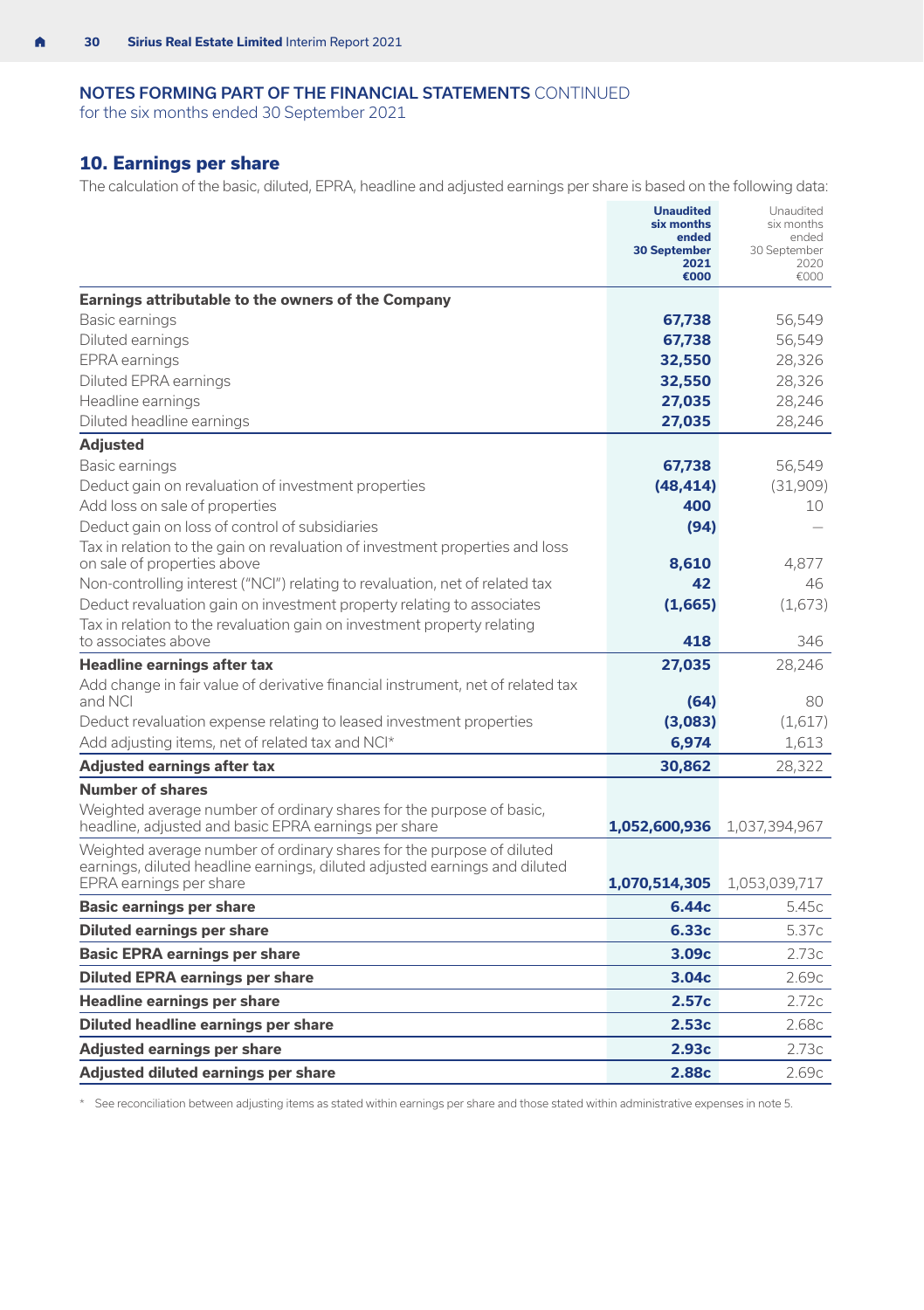#### **10. Earnings per share** continued

| Adjusting items as per note 10                        |              | 6.974                       | 1,613                |
|-------------------------------------------------------|--------------|-----------------------------|----------------------|
| LTIP and SIP                                          | 5            | 1,403                       | 1,448                |
| Refinancing costs, exit fees and prepayment penalties | 8            | 5,579                       |                      |
| Exceptional items                                     | 5            | (8)                         | 165                  |
|                                                       | <b>Notes</b> | €000                        | €000                 |
|                                                       |              | <b>30 September</b><br>2021 | 30 September<br>2020 |
|                                                       |              | ended                       | ended                |
|                                                       |              | six months                  | six months           |
|                                                       |              | Unaudited                   | Unaudited            |

The following table shows the reconciliation of basic to headline earnings, separately disclosing the impact before tax (gross column) and after tax (net column):

|                                                                                  | <b>Unaudited six months</b><br>ended 30 September 2021<br>€000 |             | Unaudited six months<br>ended 30 September 2020<br>€000 |          |  |
|----------------------------------------------------------------------------------|----------------------------------------------------------------|-------------|---------------------------------------------------------|----------|--|
|                                                                                  | <b>Gross</b>                                                   | <b>Net</b>  | Gross                                                   | Net      |  |
| Basic earnings                                                                   |                                                                | 67,738      |                                                         | 56,549   |  |
| Deduct gain on revaluation of<br>investment properties                           | (48, 414)                                                      | (39, 804)   | (31,909)                                                | (27,183) |  |
| Add loss on sale of properties<br>Deduct gain on loss of control of subsidiaries | 400<br>(94)                                                    | 400<br>(94) | 10                                                      | 161      |  |
| NCI relating to revaluation<br>Deduct revaluation gain on investment             | 50                                                             | 42          | 46                                                      | 46       |  |
| property relating to associates                                                  | (1,665)                                                        | (1, 247)    | (1,673)                                                 | (1,327)  |  |
| <b>Headline earnings</b>                                                         |                                                                | 27.035      |                                                         | 28,246   |  |

#### **EPRA earnings**

|                                                                                       | <b>Unaudited</b><br>six months<br>ended<br><b>30 September</b><br>2021<br>€000 | Unaudited<br>six months<br>ended<br>30 September<br>2020<br>€000 |
|---------------------------------------------------------------------------------------|--------------------------------------------------------------------------------|------------------------------------------------------------------|
| Basic and diluted earnings attributable to owners of the Company                      | 67,738                                                                         | 56,549                                                           |
| Gain on revaluation of investment properties                                          | (48, 414)                                                                      | (31,909)                                                         |
| Add loss on disposal of properties (including tax)                                    | 400                                                                            | 161                                                              |
| Deduct gain on loss of control of subsidiaries                                        | (94)                                                                           |                                                                  |
| Refinancing costs, exit fees and prepayment penalties                                 | 5,579                                                                          |                                                                  |
| Change in fair value of derivative financial instruments                              | (160)                                                                          | 132                                                              |
| Deferred tax in respect of EPRA earnings adjustments                                  | 8.706                                                                          | 4,674                                                            |
| NCI in respect of the above                                                           | 42                                                                             | 46                                                               |
| Deduct revaluation gain on investment property relating to associates                 | (1,665)                                                                        | (1,673)                                                          |
| Tax in relation to the revaluation gain on investment property relating to associates | 418                                                                            | 346                                                              |
| <b>EPRA earnings</b>                                                                  | 32,550                                                                         | 28,326                                                           |

For more information on EPRA earnings refer to Annex 1.

For the calculation of basic, headline, adjusted, EPRA and diluted earnings per share the number of shares has been reduced by 3,295,750 own shares held (30 September 2020: 3,684,608), which are held by an Employee Benefit Trust on behalf of the Group.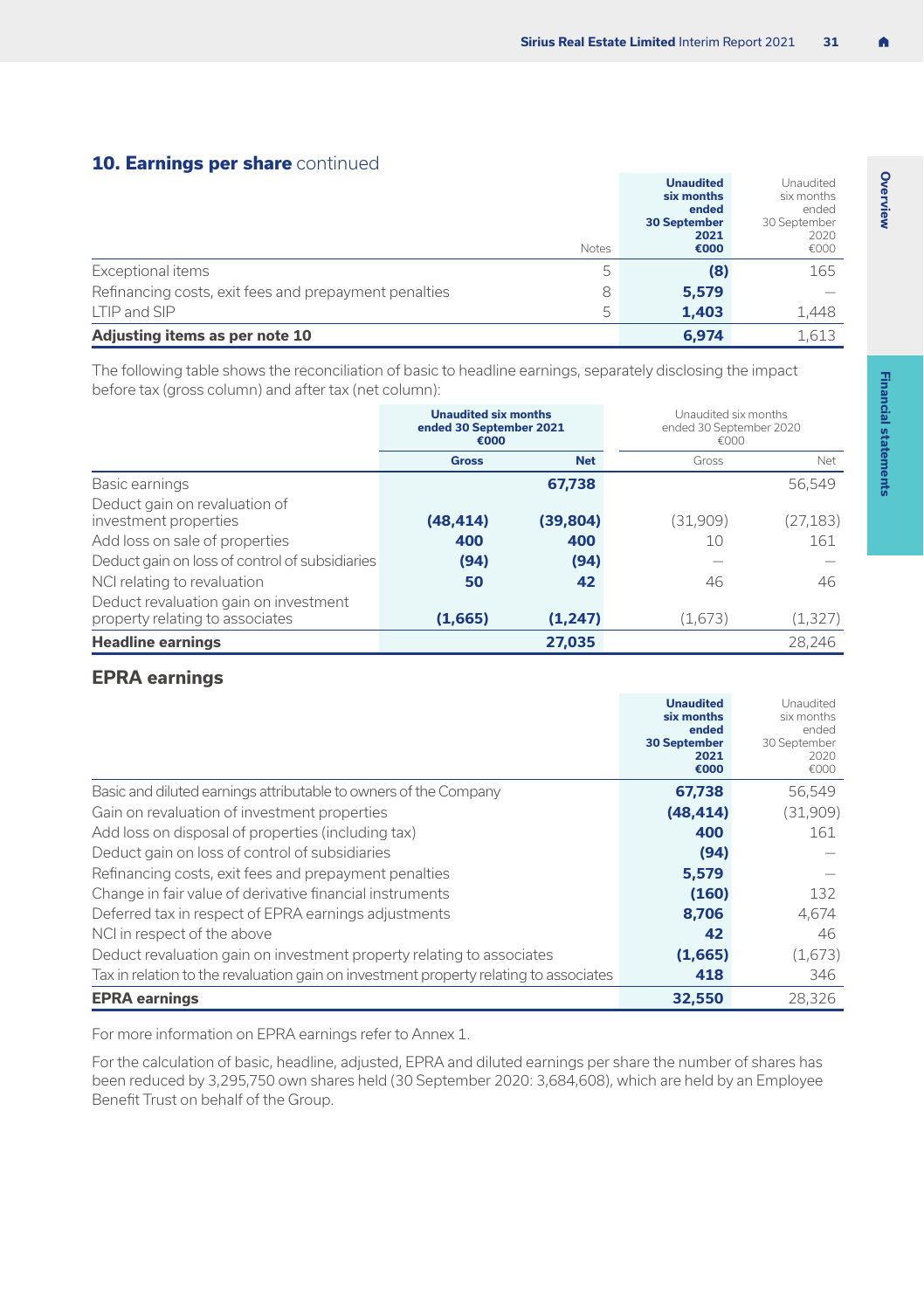<span id="page-33-0"></span>for the six months ended 30 September 2021

#### **10. Earnings per share** continued

#### **EPRA earnings** continued

The weighted average number of shares for the purpose of diluted, diluted EPRA, diluted headline and adjusted diluted earnings per share is calculated as follows:

|                                                                            | <b>Unaudited</b>    | Unaudited     |
|----------------------------------------------------------------------------|---------------------|---------------|
|                                                                            | six months          | six months    |
|                                                                            | ended               | ended         |
|                                                                            | <b>30 September</b> | 30 September  |
|                                                                            | 2021                | 2020          |
| Weighted average number of ordinary shares for the purpose of basic, basic |                     |               |
| EPRA, headline and adjusted earnings per share                             | 1,052,600,936       | 1,037,394,967 |
| Effect of grant of SIP shares                                              | 5,709,250           | 2,894,750     |
| Effect of grant of LTIP shares                                             | 12.204.119          | 12,750,000    |
| Weighted average number of ordinary shares for the purpose of diluted,     |                     |               |
| diluted EPRA, diluted headline and adjusted diluted earnings per share     | 1.070.514.305       | 1,053,039,717 |

The Company has chosen to report EPRA earnings per share ("EPRA EPS"). EPRA EPS is a definition of earnings as set out by the European Public Real Estate Association. EPRA earnings represents earnings after adjusting for the revaluation of investment properties, changes in fair value of derivative financial instruments, gains and losses on disposals of properties (net of related tax), the gain on loss of control of subsidiaries (net of related tax), refinancing costs, exit fees and prepayment penalties (collectively the "EPRA earnings adjustments"), deferred tax in respect of the EPRA earnings adjustments, NCI relating to gain on revaluation and gain on sale of properties net of related tax, revaluation gain on investment property relating to associates and the related tax thereon.

#### **11. Net asset value per share**

|                                                                                                                  | <b>Unaudited</b><br><b>30 September</b><br>2021<br>€000 | 31 March<br>2021<br>€000 |
|------------------------------------------------------------------------------------------------------------------|---------------------------------------------------------|--------------------------|
| Net asset value                                                                                                  |                                                         |                          |
| Net asset value for the purpose of assets per share (assets attributable to<br>the owners of the Company)        | 982.579                                                 | 926,533                  |
| Deferred tax arising on revaluation gain, derivative financial instruments<br>and I TIP valuation                | 65,037                                                  | 56,331                   |
| Derivative financial instruments at fair value                                                                   | 507                                                     | 1,141                    |
| Adjusted net asset value attributable to the owners of the Company                                               | 1,048,123                                               | 984,005                  |
| Number of shares                                                                                                 |                                                         |                          |
| Number of ordinary shares for the purpose of net asset value per share<br>and adjusted net asset value per share | 1,060,888,489 1,049,132,259                             |                          |
| Number of ordinary shares for the purpose of EPRA NTA per share                                                  | 1,078,801,858 1,064,717,009                             |                          |
| Net asset value per share                                                                                        | 92.62c                                                  | 88.31c                   |
| Adjusted net asset value per share                                                                               | 98.80c                                                  | 93.79c                   |
| <b>EPRA NTA per share</b>                                                                                        | 97.02c                                                  | 92.29c                   |
| Net asset value at the end of the period (basic)                                                                 | 982,579                                                 | 926,533                  |
| Derivative financial instruments at fair value                                                                   | 507                                                     | 1,141                    |
| Deferred tax in respect of EPRA earnings adjustments                                                             | 65,037                                                  | 56,331                   |
| Goodwill as per note 13                                                                                          | (3,738)                                                 | (3,738)                  |
| Intangibles as per note 13                                                                                       | (3, 437)                                                | (2,830)                  |
| Deferred tax in respect of EPRA adjustments in relation to investment<br>in associates                           | 5,676                                                   | 5,212                    |
| <b>EPRA NTA</b>                                                                                                  | 1,046,624                                               | 982,649                  |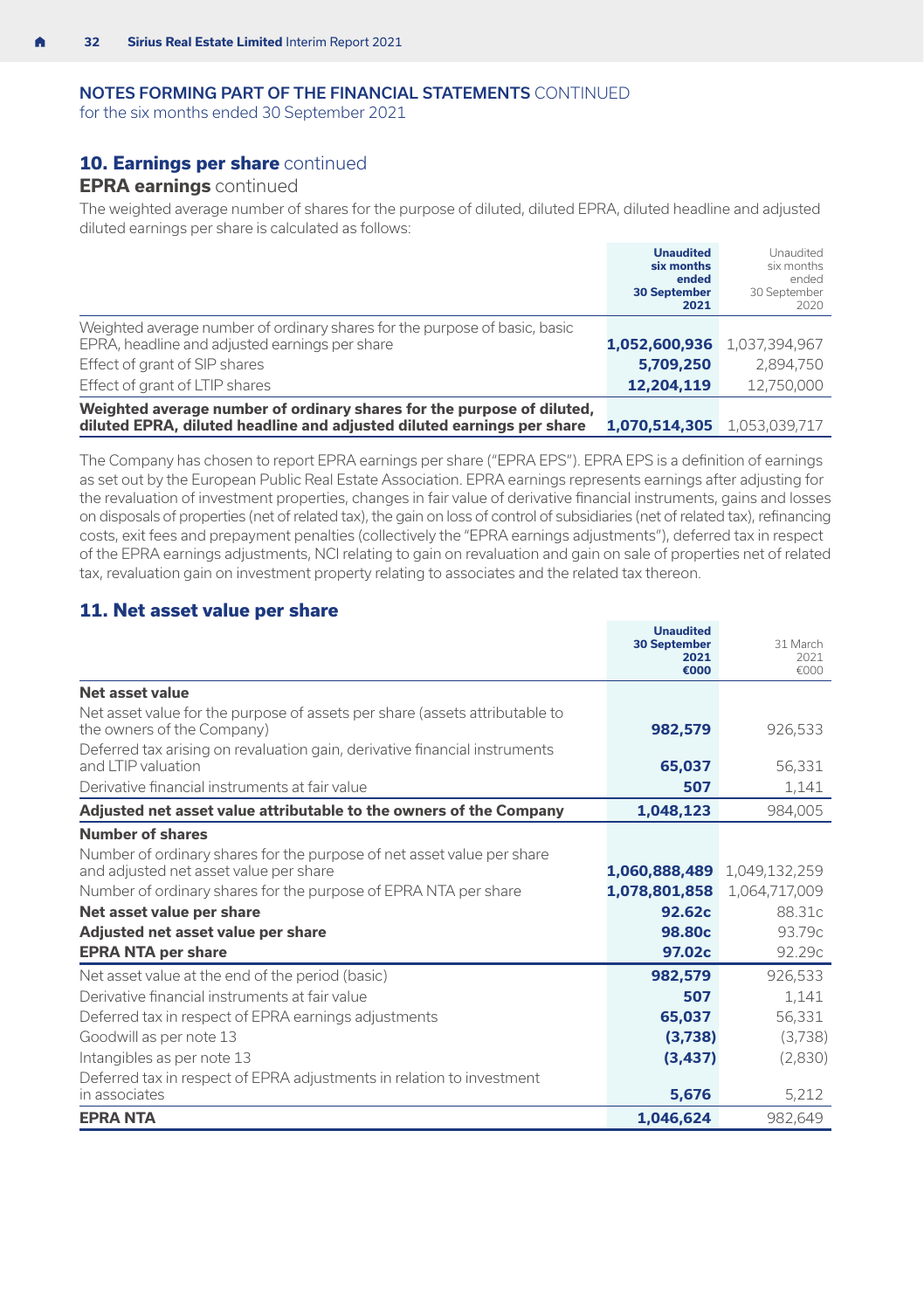#### **11. Net asset value per share** continued

|                                                      | <b>EPRA NRV</b>                     | <b>EPRA NTA</b>                     | <b>EPRA NDV</b>                     |
|------------------------------------------------------|-------------------------------------|-------------------------------------|-------------------------------------|
|                                                      | <b>30 September</b><br>2021<br>€000 | <b>30 September</b><br>2021<br>€000 | <b>30 September</b><br>2021<br>€000 |
| Net asset value as at period end (basic)             | 982,579                             | 982,579                             | 982,579                             |
| Diluted EPRA net asset value at fair value           | 982,579                             | 982,579                             | 982,579                             |
| Group                                                |                                     |                                     |                                     |
| Derivative financial instruments at fair value       | 507                                 | 507                                 | n/a                                 |
| Deferred tax in respect of EPRA earnings adjustments | 65.037                              | 65,037*                             | n/a                                 |
| Goodwill as per note 13                              | n/a                                 | (3,738)                             | (3,738)                             |
| Intangibles as per note 13                           | n/a                                 | (3, 437)                            | n/a                                 |
| Fair value of fixed interest rate debt               | n/a                                 | n/a                                 | (12, 253)                           |
| Real estate transfer tax                             | 112,700                             | n/a                                 | n/a                                 |
| Investment in associate                              |                                     |                                     |                                     |
| Deferred tax in respect of EPRA earnings adjustments | 5,676                               | 5,676*                              | n/a                                 |
| Fair value of fixed interest rate debt               | n/a                                 | n/a                                 | (3,757)                             |
| Real estate transfer tax                             | 8,684                               | n/a                                 | n/a                                 |
| <b>Total EPRA NRV, NTA and NDV</b>                   | 1,175,183                           | 1,046,624                           | 962,831                             |
| EPRA NRV, NTA and NDV per share                      | 108.93c                             | 97.02c                              | 89.25c                              |
|                                                      |                                     |                                     |                                     |
|                                                      | <b>EPRA NRV</b>                     | <b>EPRANTA</b>                      | EPRA NDV                            |
|                                                      | 31 March                            | 31 March                            | 31 March                            |
|                                                      | 2021<br>€000                        | 2021<br>€000                        | 2021<br>€000                        |
| Net asset value as at period end (basic)             | 926,533                             | 926,533                             | 926,533                             |
| Diluted EPRA net asset value at fair value           | 926,533                             | 926,533                             | 926,533                             |
| Group                                                |                                     |                                     |                                     |
| Derivative financial instruments at fair value       | 1,141                               | 1,141                               | n/a                                 |
| Deferred tax in respect of EPRA earnings adjustments | 56,331                              | 56,331*                             | n/a                                 |
| Goodwill as per note 13                              | n/a                                 | (3,738)                             | (3,738)                             |
| Intangibles as per note 13                           | n/a                                 | (2,830)                             | n/a                                 |
| Fair value of fixed interest rate debt               | n/a                                 | n/a                                 | (3,485)                             |
| Real estate transfer tax                             | 106,274                             | n/a                                 | n/a                                 |
| Investment in associate                              |                                     |                                     |                                     |
| Deferred tax in respect of EPRA earnings adjustments | 5,212                               | $5,212*$                            | n/a                                 |
| Fair value of fixed interest rate debt               | n/a                                 | n/a                                 | (1,772)                             |
| Real estate transfer tax                             | 6,772                               | n/a                                 | n/a                                 |
| <b>Total EPRA NRV, NTA and NDV</b>                   | 1,102,263                           | 982,649                             | 917,538                             |

\* The Company intends to hold and does not intend in the long term to sell any of the investment properties and has excluded such deferred taxes for the whole portfolio as at period end.

**EPRA NRV, NTA and NDV per share** 103.53c 92.29c 86.18c

For more information on adjusted net asset value and EPRA NRV, NTA and NDV, refer to Annex 1.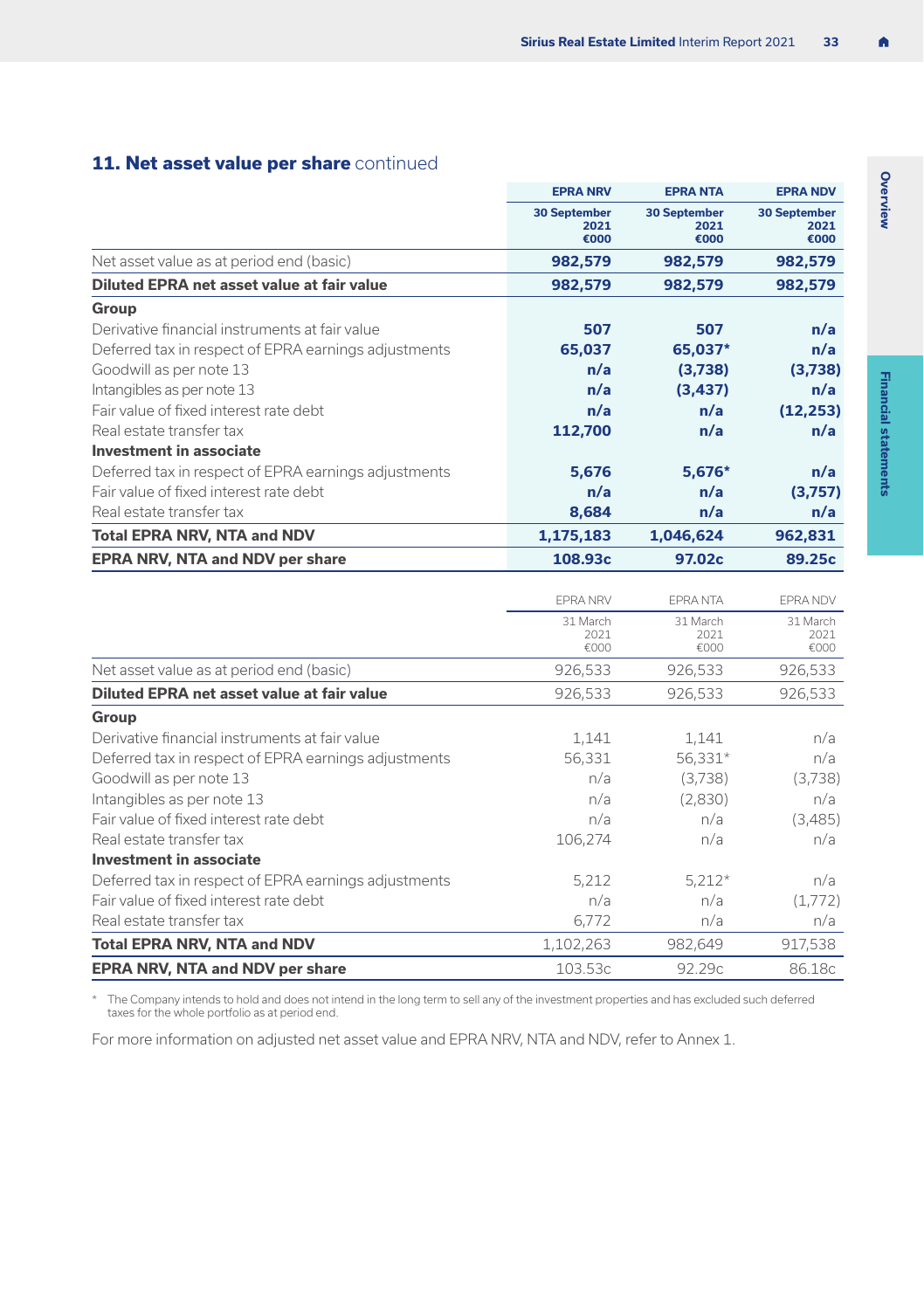<span id="page-35-0"></span>for the six months ended 30 September 2021

#### **11. Net asset value per share** continued

The number of ordinary shares for the purpose of EPRA NRV, NTA and NDV per share is calculated as follows:

|                                                                                                                  | <b>Unaudited</b><br><b>30 September</b><br>2021 | 31 March<br>2021 |
|------------------------------------------------------------------------------------------------------------------|-------------------------------------------------|------------------|
| Number of ordinary shares for the purpose of net asset value per share and<br>adjusted net asset value per share | 1,060,888,489                                   | 1,049,132,259    |
| Effect of grant of SIP shares                                                                                    | 5.709.250                                       | 2,834,750        |
| Effect of grant of LTIP shares                                                                                   | 12.204.119                                      | 12,750,000       |
| Number of ordinary shares for the purpose of EPRA NRV, NTA<br>and NDV per share                                  | 1,078,801,858                                   | 1,064,717,009    |

The number of shares has been reduced by 3,295,750 own shares held (31 March 2021: 3,684,608 shares), which are held by an Employee Benefit Trust on behalf of the Group.

#### **12. Investment properties**

The movement in the book value of investment properties is as follows:

|                                                                             | <b>Unaudited</b><br><b>30 September</b><br>2021<br>€000 | 31 March<br>2021<br>€000 |
|-----------------------------------------------------------------------------|---------------------------------------------------------|--------------------------|
| Total investment properties at book value as at the beginning of the period | 1,362,192                                               | 1,193,915                |
| Additions - owned investment properties                                     | 20,221                                                  | 35,484                   |
| Additions - leased investment properties                                    | 4,378                                                   | 1,518                    |
| Capital expenditure and broker fees                                         | 9,574                                                   | 31,720                   |
| <b>Disposals</b>                                                            |                                                         | (30)                     |
| Gain on revaluation above capex and broker fees                             | 51,445                                                  | 104,156                  |
| Adjustment in respect of lease incentives                                   | 52                                                      | (246)                    |
| Deficit on revaluation relating to leased investment properties             | (3,083)                                                 | (4, 325)                 |
| Total investment properties at book value as at period end                  | 1,444,779                                               | 1,362,192                |

The reconciliation of the valuation carried out by the external valuer to the carrying values shown in the statement of financial position is as follows:

|                                                                 | <b>Unaudited</b><br><b>30 September</b><br>2021<br>€000 | 31 March<br>2021<br>€000 |
|-----------------------------------------------------------------|---------------------------------------------------------|--------------------------|
| Owned investment properties at market value per valuer's report | 1,432,010                                               | 1,350,770                |
| Adjustment in respect of lease incentives                       | (3, 551)                                                | (3,603)                  |
| Leased investment property market value                         | 16,320                                                  | 15,025                   |
| Total investment properties at book value as at period end      | 1,444,779                                               | 1,362,192                |

The fair value (market value) of the Group's owned investment properties at 30 September 2021 has been arrived at on the basis of a valuation carried out at that date by Cushman & Wakefield LLP (31 March 2021: Cushman & Wakefield LLP), an independent valuer accredited in terms of the RICS. The fee arrangement with Cushman & Wakefield LLP for the valuation of the Group's properties is fixed, subject to an adjustment for acquisitions and disposals.

The value of each of the properties has been assessed in accordance with the RICS valuation standards on the basis of market value. The methodology and assumptions used to determine the fair value of the properties are consistent with the previous year.

The weighted average lease expiry remaining across the whole portfolio at 30 September 2021 was 2.7 years (31 March 2021: 2.9 years).

The fair value (market value) of the Group's leased investment properties as at 30 September 2021 has been arrived at on the basis of a valuation carried out by management using discounted cash flows similar to the approach of Cushman & Wakefield LLP.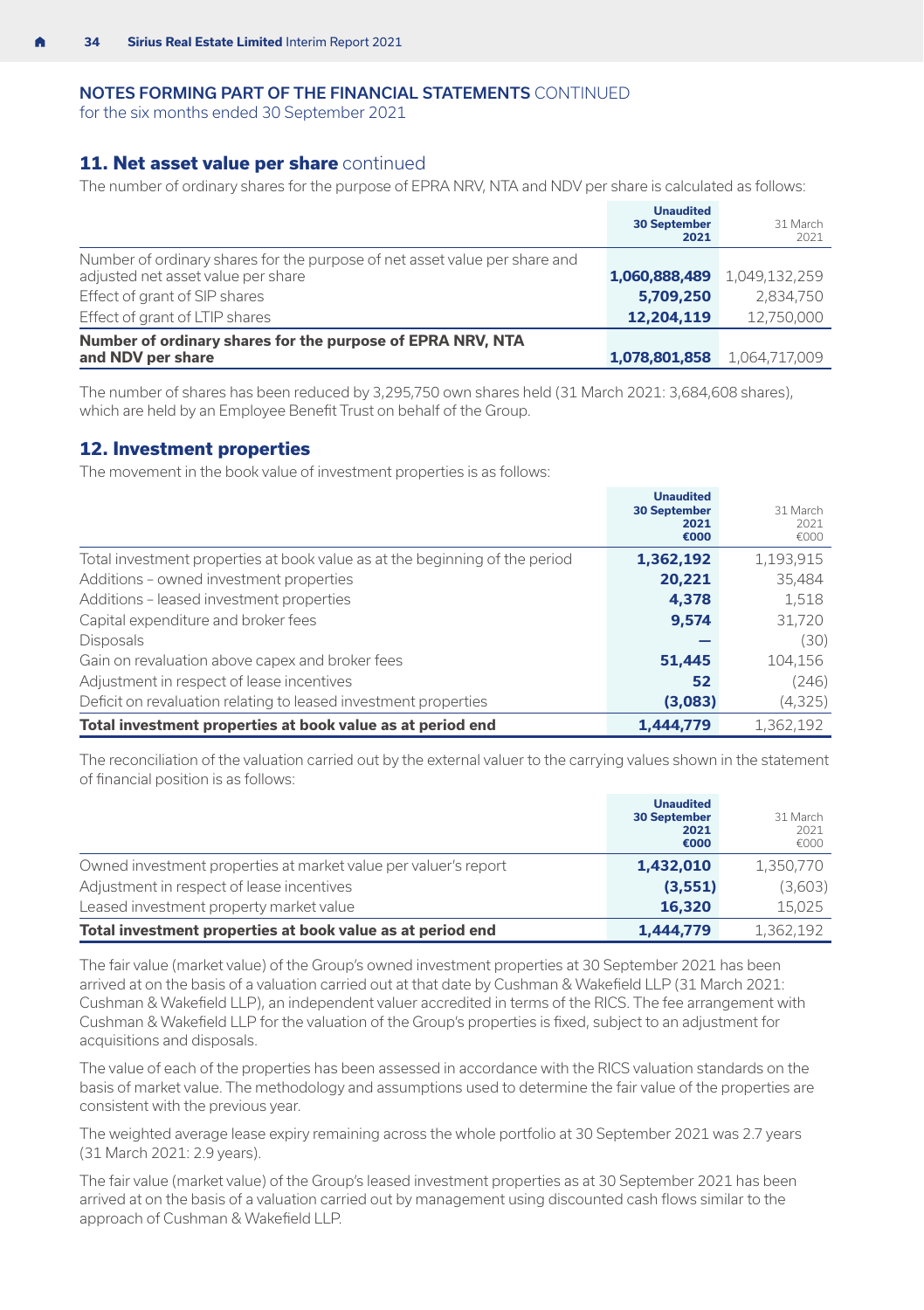#### **12. Investment properties** continued

The reconciliation of gain on revaluation above capex as per the statement of comprehensive income is as follows:

|                                                                        | <b>Unaudited</b><br>six months<br>ended<br><b>30 September</b><br>2021 | Unaudited<br>six months<br>ended<br>30 September<br>2020 |
|------------------------------------------------------------------------|------------------------------------------------------------------------|----------------------------------------------------------|
|                                                                        | €000                                                                   | €000                                                     |
| Gain on revaluation above capex and broker fees                        | 51.445                                                                 | 34,379                                                   |
| Adjustment in respect of lease incentives                              | 52                                                                     | (853)                                                    |
| Deficit on revaluation relating to leased investment properties        | (3,083)                                                                | (1,617)                                                  |
| Gain on revaluation of investment properties reported in the statement |                                                                        |                                                          |
| of comprehensive income                                                | 48.414                                                                 | 31,909                                                   |

Included in the gain on revaluation of investment properties reported in the statement of comprehensive income (excluding the revaluation effects in respect of leased investment properties) are gross gains of €55.9 million and gross losses of €7.5 million (30 September 2020: gross gains of €42.2 million and gross losses of €10.3 million).

Other than the capital commitments disclosed in [note 26](#page-49-0) the Group is under no contractual obligation to purchase, construct or develop any investment property. The Group is responsible for routine maintenance to the investment properties.

All investment properties are categorised as Level 3 fair values as they use significant unobservable inputs. There have not been any transfers between levels during the period. Investment properties have been classed according to their asset type. Information on these significant unobservable inputs per class of investment property is disclosed below (excluding leased investment properties).

The valuation for owned investment properties is performed on a lease-by-lease basis due to the mixed-use nature of the sites using the discounted cash flow technique. This gives rise to large ranges in the inputs.

|                                           | <b>Market</b><br>value |      | <b>Current rental</b><br>rate per sqm $(\epsilon)$ |      | <b>Market rental</b><br>rate per sqm $(\epsilon)$ |      | Occupancy (%) | <b>Gross initial</b><br>vield (%) |      | <b>Discount factor</b><br>(96) |             | <b>Void period</b><br>(months) |      |
|-------------------------------------------|------------------------|------|----------------------------------------------------|------|---------------------------------------------------|------|---------------|-----------------------------------|------|--------------------------------|-------------|--------------------------------|------|
|                                           | (6000)                 | Low  | High                                               | Low  | <b>High</b>                                       | Low  | <b>High</b>   | Low                               | High | Low                            | <b>High</b> | Low                            | High |
| <b>Traditional</b><br>business<br>parks   |                        |      |                                                    |      |                                                   |      |               |                                   |      |                                |             |                                |      |
| Mature                                    | 341.010                | 2.67 | 8.29                                               | 2.65 | 8.46                                              | 87.9 | 100.0         | 4.0                               | 8.6  | 3.6                            | 5.8         | 6                              | 12   |
| Value add                                 | 476.540 2.14           |      | 6.46                                               | 3.41 | 6.91                                              | 49.4 | 96.4          | 4.0                               | 9.1  | 4.1                            | 7.5         | 9                              | 18   |
| Total<br>traditional<br>business<br>parks | 817,550                | 2.14 | 8.29                                               | 2.65 | 8.46                                              |      | 49.4 100.0    | 4.0                               | 9.1  | 3.6                            | 7.5         | 6                              | 18   |
| <b>Modern</b><br>business<br>parks        |                        |      |                                                    |      |                                                   |      |               |                                   |      |                                |             |                                |      |
| Mature                                    | 220.190                |      | 5.05 10.14                                         | 3.66 | 9.92                                              | 93.9 | 100.0         | 4.7                               | 10.1 | 3.6                            | 5.3         | 6                              | 15   |
| Value add                                 | 154.200                | 3.76 | 7.54                                               | 4.36 | 8.24                                              | 77.2 | 90.6          | 5.4                               | 8.3  | 4.6                            | 5.6         | 9                              | 18   |
| Total<br>modern<br>business<br>parks      | 374.390                |      | 3.76 10.14                                         | 3.66 | 9.92                                              |      | 77.2 100.0    | 4.7                               | 10.1 | 3.6                            | 5.6         | 6                              | 18   |
| Office                                    |                        |      |                                                    |      |                                                   |      |               |                                   |      |                                |             |                                |      |
| Mature                                    | 17.480                 | 7.72 | 9.70                                               | 9.19 | 9.30                                              | 86.6 | 89.9          | 4.6                               | 6.6  | 4.5                            | 4.8         | 9                              | 9    |
| Value add                                 | 222,590                |      | 0.86 11.27                                         |      | 5.98 10.30                                        | 17.9 | 92.0          | 1.1                               | 9.9  | 4.8                            | 6.8         | 9                              | 15   |
| <b>Total</b><br>office                    | 240.070                |      | 0.86 11.27                                         |      | 5.98 10.30                                        | 17.9 | 92.0          | 1.1                               | 9.9  | 4.5                            | 6.8         | 9                              | 15   |
| Total                                     | 1.432.010              |      | 0.86 11.27                                         |      | 2.65 10.30                                        |      | 17.9 100.0    | 1.1                               | 10.1 | 3.6                            | 7.5         | 6                              | 18   |

#### **30 September 2021**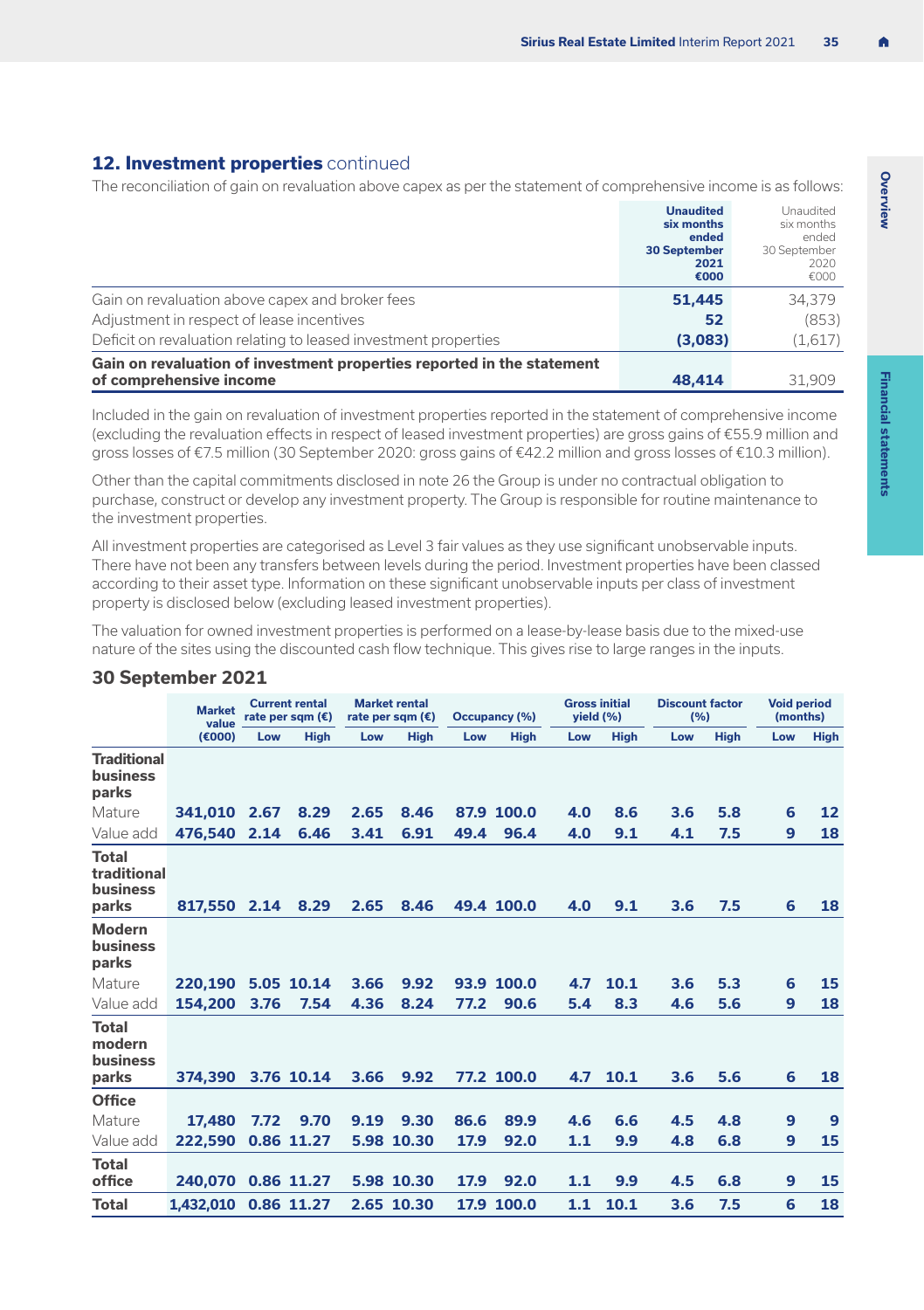for the six months ended 30 September 2021

#### **12. Investment properties** continued

#### **31 March 2021**

|                                                  | Market<br>value |      | Current rental rate<br>per sam (€) |      | Market rental rate<br>per sqm $(\epsilon)$ |      | Occupancy (%) |     | Gross initial yield<br>(96) | Discount factor<br>(96) |      | Void period<br>(months) |      |
|--------------------------------------------------|-----------------|------|------------------------------------|------|--------------------------------------------|------|---------------|-----|-----------------------------|-------------------------|------|-------------------------|------|
|                                                  | (6000)          | Low  | High                               | Low  | High                                       | Low  | High          | Low | High                        | Low                     | High | Low                     | High |
| <b>Traditional</b><br>business<br>parks          |                 |      |                                    |      |                                            |      |               |     |                             |                         |      |                         |      |
| Mature                                           | 326,650         | 2.67 | 8.16                               | 2.65 | 8.46                                       | 91.3 | 100.0         | 4.7 | 8.8                         | 3.8                     | 5.9  | 6                       | 12   |
| Value add                                        | 439,100         | 1.99 | 6.44                               | 3.33 | 6.91                                       | 49.5 | 97.3          | 4.7 | 9.3                         | 4.3                     | 7.4  | 9                       | 18   |
| <b>Total</b><br>traditional<br>business<br>parks | 765,750         | 1.99 | 8.16                               | 2.65 | 8.46                                       | 49.5 | 100.0         | 4.7 | 9.3                         | 3.8                     | 7.4  | 6                       | 18   |
| <b>Modern</b><br>business<br>parks               |                 |      |                                    |      |                                            |      |               |     |                             |                         |      |                         |      |
| Mature                                           | 209,600         |      | 4.78 10.01                         | 3.63 | 9.79                                       | 91.6 | 100.0         | 5.4 | 10.0                        | 3.8                     | 5.4  | 6                       | 15   |
| Value add                                        | 144,400         | 3.61 | 7.09                               | 4.35 | 8.24                                       | 77.2 | 88.2          | 5.9 | 8.6                         | 5.0                     | 5.9  | 9                       | 24   |
| <b>Total</b><br>modern<br>business<br>parks      | 354,000         |      | 3.61 10.01                         | 3.63 | 9.79                                       |      | 77.2 100.0    | 5.4 | 10.0                        | 3.8                     | 5.9  | 6                       | 24   |
| Office                                           |                 |      |                                    |      |                                            |      |               |     |                             |                         |      |                         |      |
| Mature                                           | 17,080          | 7.81 | 9.70                               | 9.19 | 9.21                                       | 91.6 | 94.0          | 4.7 | 6.9                         | 4.6                     | 4.8  | 9                       | 9    |
| Value add                                        | 213,940         | 3.93 | 11.35                              | 6.02 | 10.30                                      | 57.9 | 99.5          | 2.6 | 10.4                        | 4.9                     | 6.9  | 9                       | 15   |
| <b>Total</b><br>office                           | 231,020         |      | 3.93 11.35                         |      | 6.02 10.30                                 | 57.9 | 99.5          | 2.6 | 10.4                        | 4.6                     | 6.9  | 9                       | 15   |
| <b>Total</b>                                     | 1,350,770       | 1.99 | 11.35                              | 2.65 | 10.30                                      | 49.5 | 100.0         | 2.6 | 10.4                        | 3.8                     | 7.4  | 6                       | 24   |

As a result of the level of judgement and estimates used in arriving at the market valuations, the amounts which may ultimately be realised in respect of any given property may differ from valuations shown in the statement of financial position. Key inputs are considered to be interrelated whereby changes in one key input can result in changes in other key inputs. The impact of changes in relation to the key inputs is also shown in the table below:

#### **30 September 2021**

|                                            | <b>Market</b><br>value<br>(6000) | Change of 5% in<br>market rental rates (€000) |                 | Change of 0.25% in<br>discount rates (€000) |                 | Change of 0.5% in<br>gross initial yield (€000) |                 |  |
|--------------------------------------------|----------------------------------|-----------------------------------------------|-----------------|---------------------------------------------|-----------------|-------------------------------------------------|-----------------|--|
|                                            |                                  | <b>Increase</b>                               | <b>Decrease</b> | <b>Increase</b>                             | <b>Decrease</b> | Increase                                        | <b>Decrease</b> |  |
| <b>Total traditional</b><br>business parks | 817.550                          | 40.990                                        | (41.270)        | (16.910)                                    | 17.250          | (66, 605)                                       | 80.237          |  |
| <b>Total modern</b><br>business parks      | 374.390                          | 18.270                                        | (18.250)        | (7,800)                                     | 8.050           | (27.258)                                        | 32.114          |  |
| <b>Total office</b>                        | 240.070                          | 12.480                                        | (12.220)        | (4,910)                                     | 5,060           | (21, 561)                                       | 30,568          |  |
| <b>Market value</b>                        | 1,432,010                        | 71.740                                        | (71.740)        | (29, 620)                                   | 30,360          | (115.424)                                       | 142.919         |  |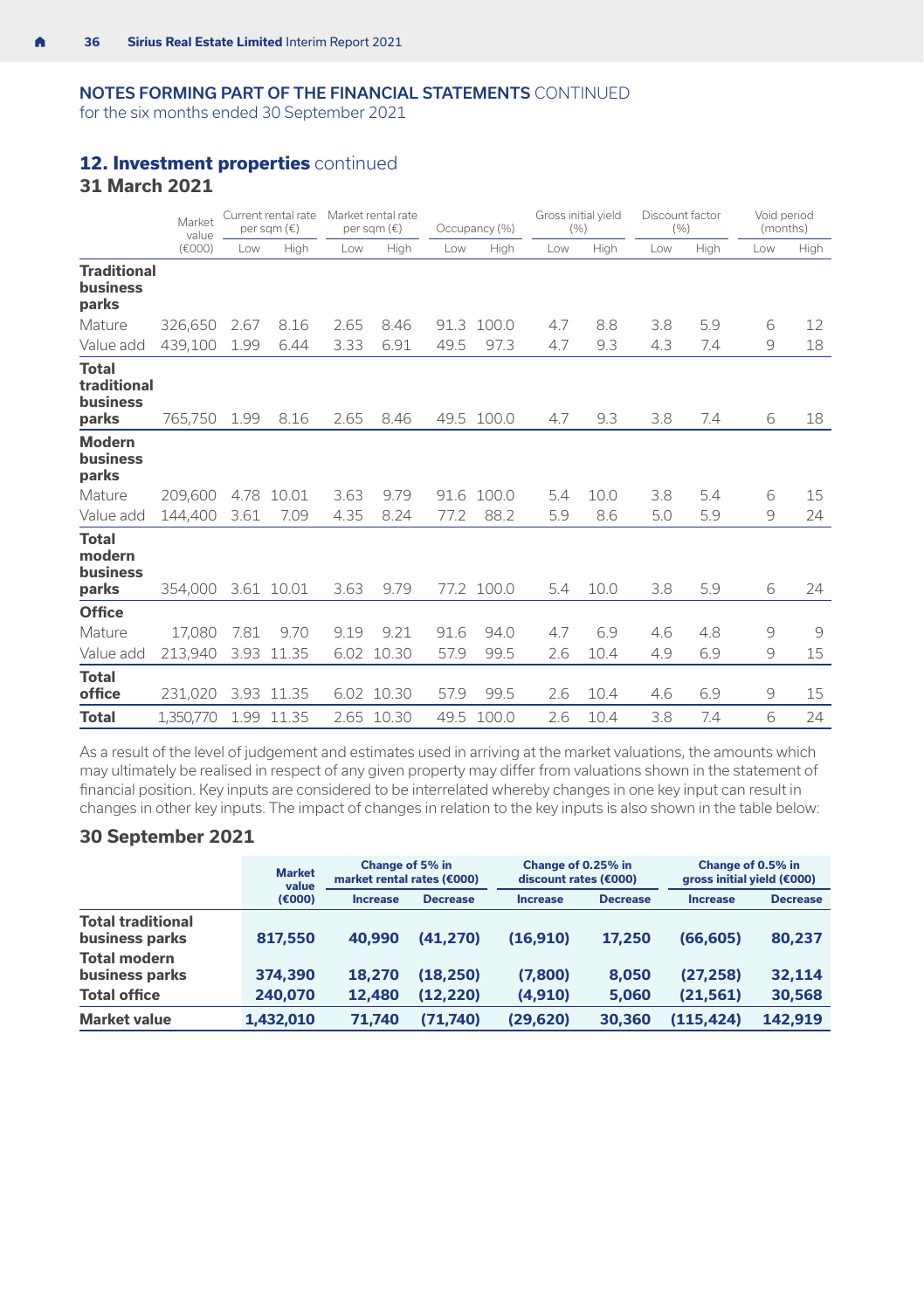#### <span id="page-38-0"></span>**12. Investment properties** continued

#### **31 March 2021**

|                                            | Market<br>value | Change of 5% in<br>market rental rates (€000) |          | Change of 0.25% in<br>discount rates (€000) |          | Change of 0.5% in<br>gross initial yield (€000) |          |
|--------------------------------------------|-----------------|-----------------------------------------------|----------|---------------------------------------------|----------|-------------------------------------------------|----------|
|                                            | (€000)          | Increase                                      | Decrease | Increase                                    | Decrease | Increase                                        | Decrease |
| <b>Total traditional</b><br>business parks | 765,750         | 38,310                                        | (38,000) | (15.030)                                    | 15,950   | (58.824)                                        | 69,947   |
| <b>Total modern</b><br>business parks      | 354,000         | 17,350                                        | (17.190) | (7.560)                                     | 7,960    | (24, 479)                                       | 28,561   |
| <b>Total office</b>                        | 231,020         | 11,680                                        | (11,480) | (4.520)                                     | 4,850    | (18.859)                                        | 23,308   |
| <b>Market value</b>                        | 1,350,770       | 67,340                                        | (66.670) | (27.110)                                    | 28,760   | (102.162)                                       | 121,816  |

#### **13. Intangible assets**

|                                 | <b>Unaudited</b><br><b>30 September</b><br>2021<br>€000 | 31 March<br>2021<br>€000 |
|---------------------------------|---------------------------------------------------------|--------------------------|
| Goodwill                        | 3.738                                                   | 3,738                    |
| Software and licences           | 3.437                                                   | 2,830                    |
| <b>Balance as at period end</b> | 7.175                                                   | 6,568                    |

#### **14. Right of use assets and lease liabilities**

Set out below are the carrying amounts of right of use assets (excluding those classified as investment properties) recognised and the movements during the period:

| Depreciation expense                | (260)          | (260)         |
|-------------------------------------|----------------|---------------|
| Additions                           |                |               |
| As at 31 March 2021                 | 1,919          | 1,919         |
| Depreciation expense                | (261)          | (261)         |
| Additions                           |                |               |
| As at 30 September 2020 (unaudited) | 2,180          | 2,180         |
| Depreciation expense                | (260)          | (260)         |
| Additions                           |                |               |
| As at 31 March 2020                 | 2,440          | 2,440         |
|                                     | Office<br>€000 | Total<br>€000 |

In addition to office spaces the Group is also counterparty to long-term leasehold agreements and head leases relating to commercial property. Right of use assets amounting to €16,320,000 (31 March 2021: €15,025,000) are classified as investment properties, of which €6,355,000 (31 March 2021: €9,355,000) relate to commercial property.

Set out below are the carrying amounts of lease liabilities and the movements during the period:

|                                                | <b>Unaudited</b><br><b>30 September</b><br>2021<br>€000 | 31 March<br>2021<br>€000 |
|------------------------------------------------|---------------------------------------------------------|--------------------------|
| Balance as at the beginning of the period      | (14, 987)                                               | (19, 150)                |
| Accretion of interest                          | (143)                                                   | (349)                    |
| Additions                                      | (4, 378)                                                | (1,518)                  |
| Payments                                       | 3,074                                                   | 6,030                    |
| <b>Balance as at period end</b>                | (16, 434)                                               | (14, 987)                |
| Current lease liabilities as at period end     | (3,915)                                                 | (5,857)                  |
| Non-current lease liabilities as at period end | (12, 519)                                               | (9, 130)                 |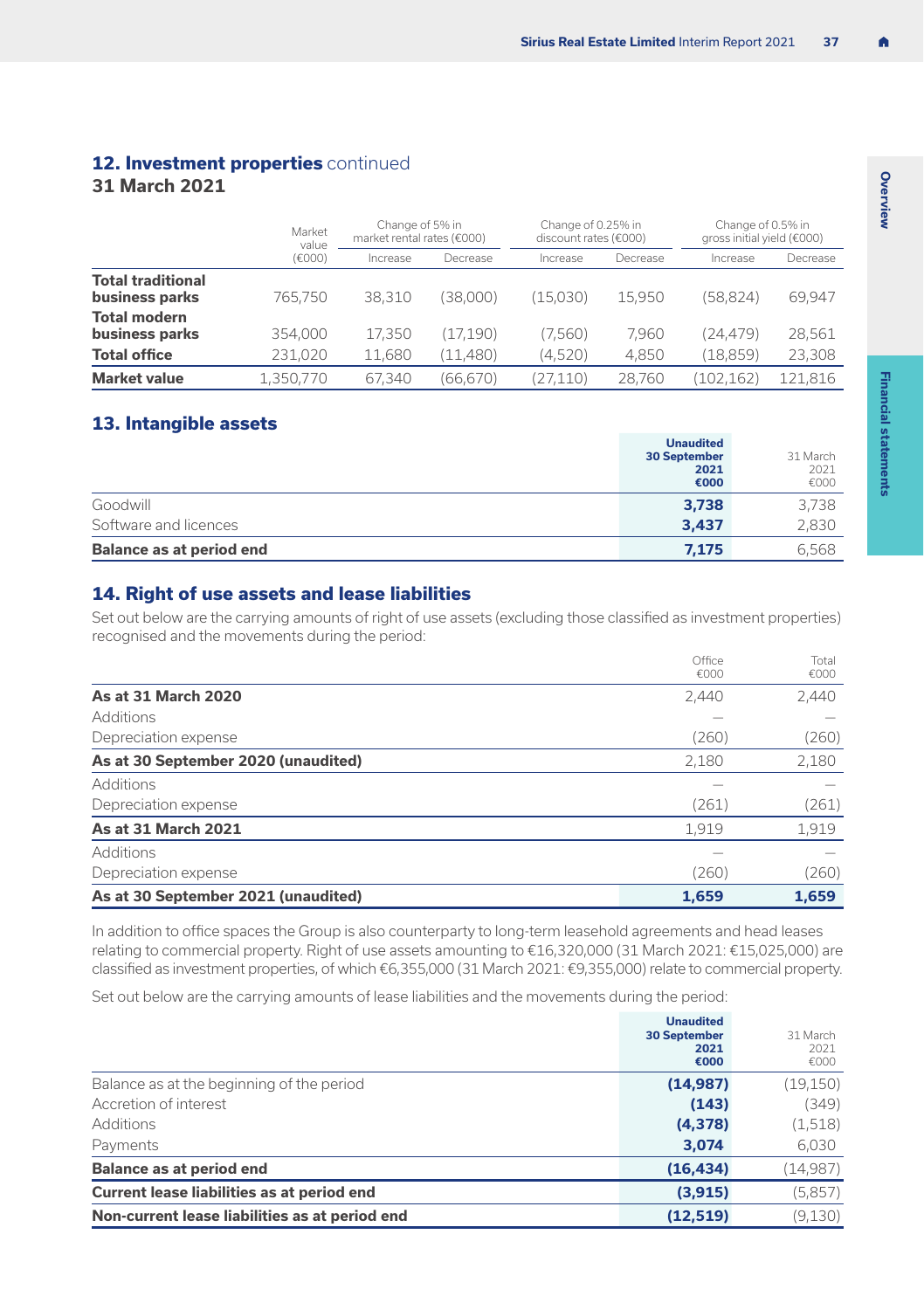<span id="page-39-0"></span>for the six months ended 30 September 2021

#### **14. Right of use assets and lease liabilities** continued

The following table sets out the carrying amount, by maturity, of the Group's lease liabilities:

| 30 September 2021    | <b>Within 1 year</b><br>€000 | $1-5$ years<br>€000 | 5+ years<br>€000 | <b>Total</b><br>€000 |
|----------------------|------------------------------|---------------------|------------------|----------------------|
| Commercial property* | (3, 159)                     | (945)               | (653)            | (4,757)              |
| Long-term leasehold* | (234)                        | (978)               | (8,753)          | (9, 965)             |
| Office space         | (522)                        | (1, 190)            |                  | (1,712)              |
| <b>Total</b>         | (3, 915)                     | (3, 113)            | (9,406)          | (16, 434)            |
|                      |                              |                     |                  |                      |
| 31 March 2021        | Within 1 year<br>€000        | 1-5 years<br>€000   | 5+ years<br>€000 | Total<br>€000        |
| Commercial property* | (5,208)                      | (1, 364)            | (776)            | (7, 348)             |
| Long-term leasehold* | (133)                        | (560)               | (4, 977)         | (5,670)              |
| Office space         | (516)                        | (1,453)             |                  | (1,969)              |
| <b>Total</b>         | (5,857)                      | (3.377)             | (5.753)          | (14, 987)            |

\* These lease liabilities relate to right of use assets recorded as investment properties.

The overall weighted average discount rate used for the period is 1.9% (31 March 2021: 1.9%).

#### **15. Other non-current assets**

|                                 | <b>Unaudited</b><br><b>30 September</b><br>2021<br>€000 | 31 March<br>2021<br>€000 |
|---------------------------------|---------------------------------------------------------|--------------------------|
| Guarantees and deposits         | 3.307                                                   | 1,806                    |
| Loans to associates             | 44.278                                                  | 43,154                   |
| <b>Balance as at period end</b> | 47.585                                                  | 44,960                   |

Loans to associates relate to shareholder loans granted to associates by the Group. The loans terminate on 31 December 2026, are fully subordinated and are charged at a fixed interest rate.

#### **16. Investment in associates**

The principal activity of the associates is the investment in, and development of, commercial property located in Germany and to provide conventional and flexible workspace. Since the associates are individually immaterial the Group is disclosing aggregated information for the associates.

The following table illustrates the summarised financial information of the Group's investment in associates:

|                                 | <b>Unaudited</b><br><b>30 September</b><br>2021<br>€000 | 31 March<br>2021<br>€000 |
|---------------------------------|---------------------------------------------------------|--------------------------|
| Current assets                  | 18,603                                                  | 31,183                   |
| Non-current assets              | 332,451                                                 | 244,289                  |
| Current liabilities             | (8, 346)                                                | (10, 224)                |
| Non-current liabilities         | (291, 380)                                              | (221, 756)               |
| Equity                          | 51,328                                                  | 43,492                   |
| Unrecognised accumulated losses | 4,858                                                   | 5,657                    |
| Sub-total                       | 56,186                                                  | 49,149                   |
| Group's share in equity - 35%   | 19.665                                                  | 17,202                   |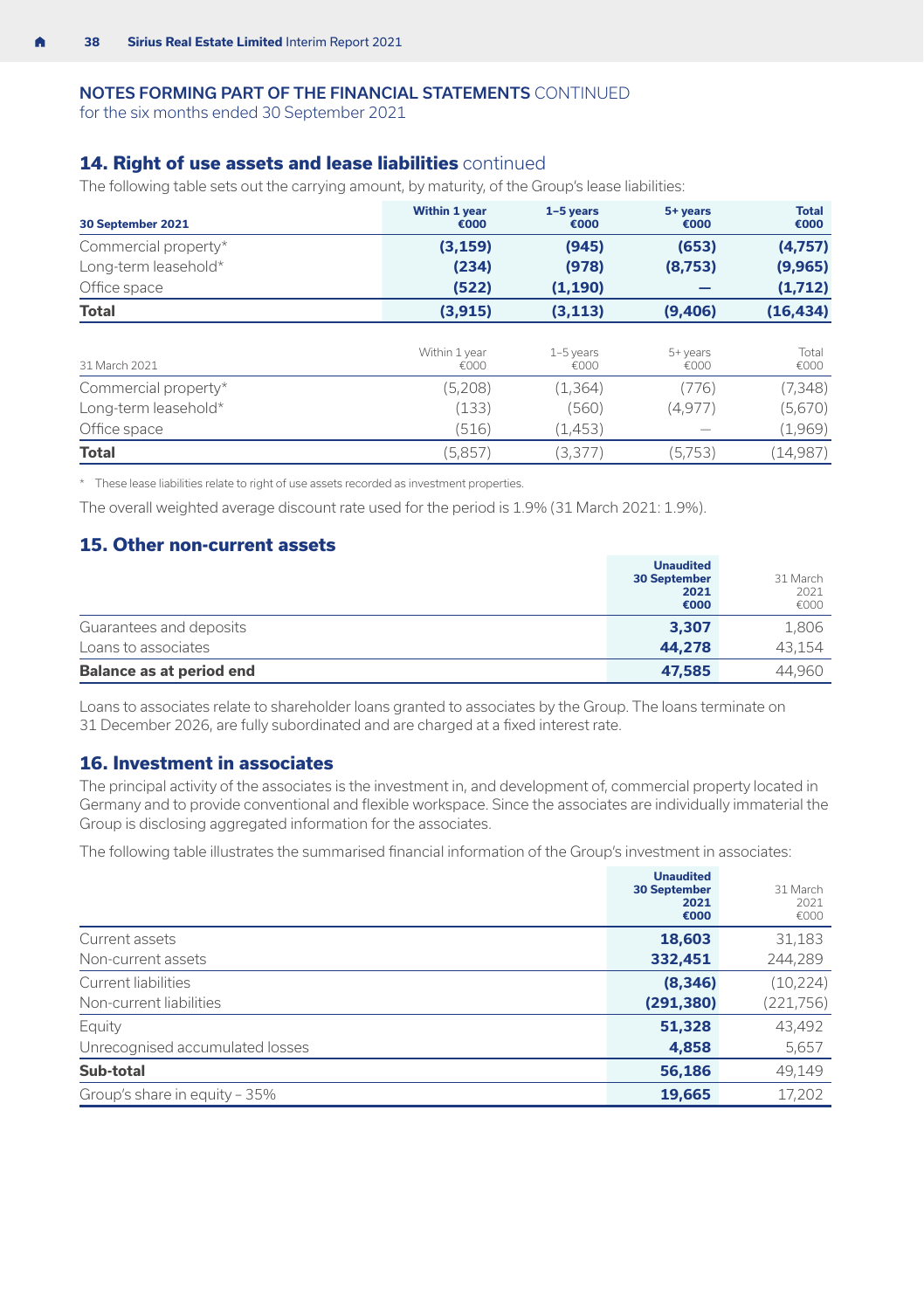#### <span id="page-40-0"></span>**16. Investment in associates** continued

|                                                     | <b>Unaudited</b><br>six months<br>ended<br><b>30 September</b><br>2021<br>€000 | 31 March<br>2021<br>€000 |
|-----------------------------------------------------|--------------------------------------------------------------------------------|--------------------------|
| Net operating income                                | 9.934                                                                          | 14,063                   |
| Gain on revaluation of investment properties        | 5,717                                                                          | 12,693                   |
| Administrative expense                              | (1, 448)                                                                       | (1,976)                  |
| Operating profit                                    | 14.203                                                                         | 24,780                   |
| Net finance costs                                   | (4,744)                                                                        | (9,078)                  |
| Profit before tax                                   | 9,459                                                                          | 15,702                   |
| Taxation                                            | (1,624)                                                                        | (2,590)                  |
| Unrecognised (profit)/loss                          | (799)                                                                          | 1,109                    |
| Total comprehensive income for the period after tax | 7,036                                                                          | 14,221                   |
| Group's share of profit for the period - 35%        | 2.463                                                                          | 4.977                    |

Included within the non-current liabilities are shareholder loans amounting to €126,509,000 (31 March 2021: €123,296,000). As at period end no contingent liabilities existed (31 March 2021: none). The associates had contracted capital expenditure for development and enhancements of €2,783,000 as at period end (31 March 2021: €296,000).

The following table illustrates the movement in investment in associates:

|                                           | <b>Unaudited</b>    |          |
|-------------------------------------------|---------------------|----------|
|                                           | <b>30 September</b> | 31 March |
|                                           | 2021                | 2021     |
|                                           | €000                | €000     |
| Balance as at the beginning of the period | 17,202              | 12,306   |
| Dividend received                         |                     | (81)     |
| Share of profit                           | 2.463               | 4.977    |
| <b>Balance as at period end</b>           | 19.665              | 17,202   |

#### **17. Trade and other receivables**

|                                                  | <b>Unaudited</b><br><b>30 September</b><br>2021<br>€000 | 31 March<br>2021<br>€000 |
|--------------------------------------------------|---------------------------------------------------------|--------------------------|
| Gross trade receivables                          | 10.968                                                  | 11,758                   |
| Expected credit loss provision (refer to note 5) | (4, 350)                                                | (5,431)                  |
| Net trade receivables                            | 6,618                                                   | 6,327                    |
| Other receivables                                | 10.914                                                  | 11,334                   |
| Prepayments                                      | 78.067                                                  | 1,070                    |
| <b>Balance as at period end</b>                  | 95.599                                                  | 18,731                   |

Other receivables include lease incentives of €3,551,000 (31 March 2021: €3,603,000).

Prepayments include costs totalling €75,771,000 (31 March 2021: €nil) relating to the acquisitions of new sites in Oberhausen, Frankfurt, Essen, Heiligenhaus and Neckartenzlingen that were notarised before 30 September 2021 and are expected to complete in the second half of the financial year (see [note 27\)](#page-49-0).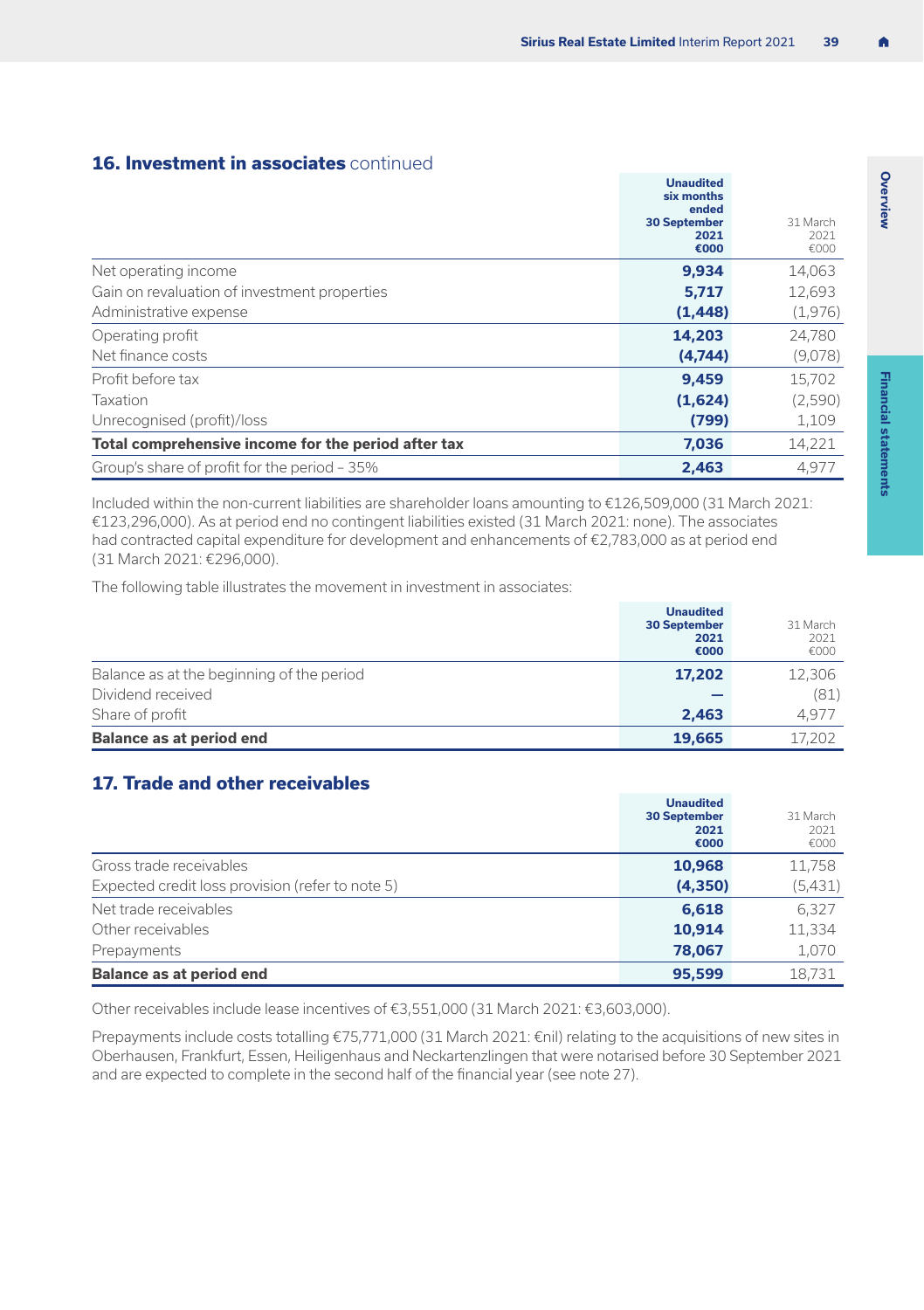<span id="page-41-0"></span>for the six months ended 30 September 2021

#### **18. Cash and cash equivalents**

|                                 | <b>Unaudited</b> |          |
|---------------------------------|------------------|----------|
|                                 | 30 September     | 31 March |
|                                 | 2021             | 2021     |
|                                 | €000             | €000     |
| Cash at bank                    | 172,715          | 49,305   |
| Restricted cash                 | 14.891           | 16,369   |
| <b>Balance as at period end</b> | 187,606          | 65,674   |

Cash at bank earns interest at floating rates based on daily bank deposit rates. The fair value of cash as at period end is €187,606,000 (31 March 2021: €65,674,000).

The following table illustrates the breakdown of cash held in restricted accounts:

|                                                                                                            | <b>Unaudited</b><br><b>30 September</b><br>2021<br>€000 | 31 March<br>2021<br>€000 |
|------------------------------------------------------------------------------------------------------------|---------------------------------------------------------|--------------------------|
| Deposits received from tenants                                                                             | 13,551                                                  | 12,736                   |
| Office rent deposits                                                                                       |                                                         | 131                      |
| Cash reserved for future bank loan interest and amortisation payments of the<br>Group's banking facilities |                                                         | 2,192                    |
| Deposit for bank quarantees                                                                                | 1.340                                                   | 1,310                    |
| <b>Total</b>                                                                                               | 14.891                                                  | 16,369                   |

#### **19. Trade and other payables**

|                                   | <b>Unaudited</b><br><b>30 September</b><br>2021<br>€000 | 31 March<br>2021<br>€000 |
|-----------------------------------|---------------------------------------------------------|--------------------------|
| Trade payables                    | 6.130                                                   | 7.107                    |
| Accrued expenses                  | 18,891                                                  | 19,034                   |
| Interest and amortisation payable | 1.495                                                   | 489                      |
| Tenant deposits                   | 13,551                                                  | 12,736                   |
| Unearned revenue                  | 4,373                                                   | 4,642                    |
| Other payables                    | 4,735                                                   | 6,519                    |
| <b>Balance as at period end</b>   | 49.175                                                  | 50,527                   |

Accrued expenses include costs totalling €8,789,000 (31 March 2021: €9,465,000) relating to service charge costs that have not been invoiced to the Group.

Included within other payables are mainly credit balances due to tenants in relation to over collections of service charge in amount of €2,260,000 (31 March 2021: €3,830,000).

Unearned revenue includes service charge amounts of €952,000 (31 March 2021: €1,068,000). Service charge income is only recognised as income when the performance obligations are met. All unearned revenue of the prior period was recognised as revenue in the current period.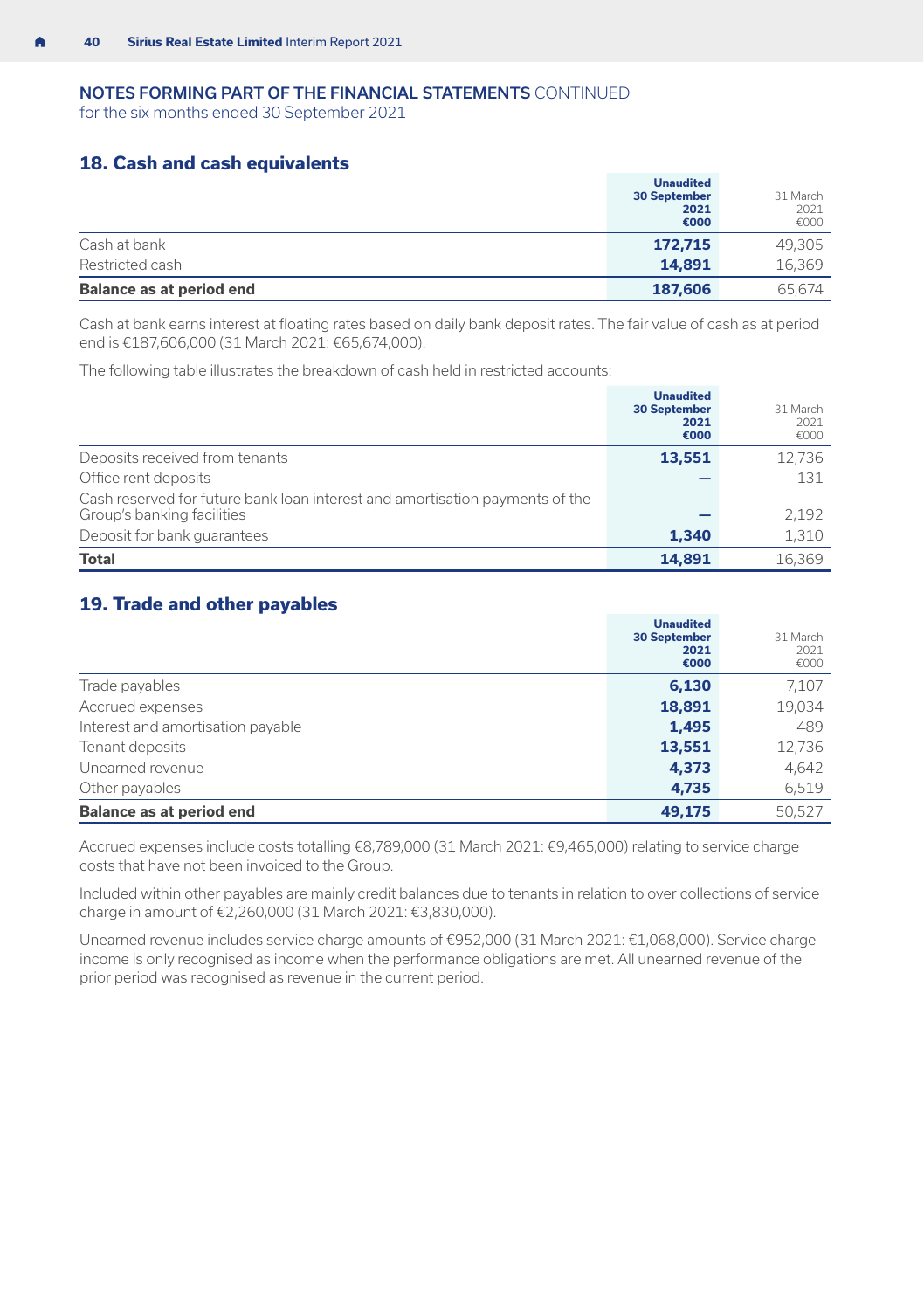#### <span id="page-42-0"></span>**20. Interest-bearing loans and borrowings**

|                                          | Interest rate<br>$\%$  | Loan maturity date | <b>Unaudited</b><br><b>30 September</b><br>2021<br>€000 | 31 March<br>2021<br>€000 |
|------------------------------------------|------------------------|--------------------|---------------------------------------------------------|--------------------------|
| Current                                  |                        |                    |                                                         |                          |
| SFB AG                                   |                        |                    |                                                         |                          |
| - fixed rate facility                    | 1.84                   | 1 September 2022   |                                                         | 1,180                    |
| - hedged floating rate facility          | $H$ edged <sup>1</sup> | 30 October 2024    |                                                         | 459                      |
| - capped floating rate facility          | Capped <sup>2</sup>    | 25 March 2025      |                                                         | 760                      |
| Berlin Hyp AG/Deutsche Pfandbriefbank AG |                        |                    |                                                         |                          |
| - fixed rate facility                    | 1.66                   | 27 April 2023      |                                                         | 2,968                    |
| Berlin Hyp AG                            |                        |                    |                                                         |                          |
| - fixed rate facility                    | 1.48                   | 31 October 2023    | 1,895                                                   | 1,881                    |
| - fixed rate facility                    | 0.90                   | 31 October 2023    | 1,473                                                   | 1,467                    |
| Saarbrücken Sparkasse                    |                        |                    |                                                         |                          |
| - fixed rate facility                    | 1.53                   | 28 February 2025   | 766                                                     | 760                      |
| Deutsche Pfandbriefbank AG               |                        |                    |                                                         |                          |
| - hedged floating rate facility          | Hedged <sup>3</sup>    | 31 December 2023   | 1,110                                                   | 1,110                    |
| - floating rate facility                 | Floating <sup>3</sup>  | 31 December 2023   | 140                                                     | 140                      |
| Capitalised finance charges on all loans |                        |                    | (598)                                                   | (1,611)                  |
|                                          |                        |                    | 4,786                                                   | 9,114                    |

1 Tranche 1 of this facility is fully hedged with a swap charged at a rate of 2.58%; tranche 2 of this facility is fully hedged with a swap charged at a rate of 2.56%. The capex facility is charged with a floating rate of 1.88% over six month EURIBOR (not less than 0%) for the full term of the loan. The facility was repaid in full during the six month period ended 30 September 2021.

2 This facility is hedged with a cap rate at 0.75% and charged with a floating rate of 1.58% over six month EURIBOR (not less than 0%) for the full term of the loan. The facility was repaid in full during the six month period ended 30 September 2021.

3 Tranche 1 of this facility is fully hedged with a swap charged at a rate of 1.40%; tranche 2 of this facility is fully hedged with a swap charged at<br>a rate of 1.25%; and €1.9.1 million of tranche 3 of this facility is f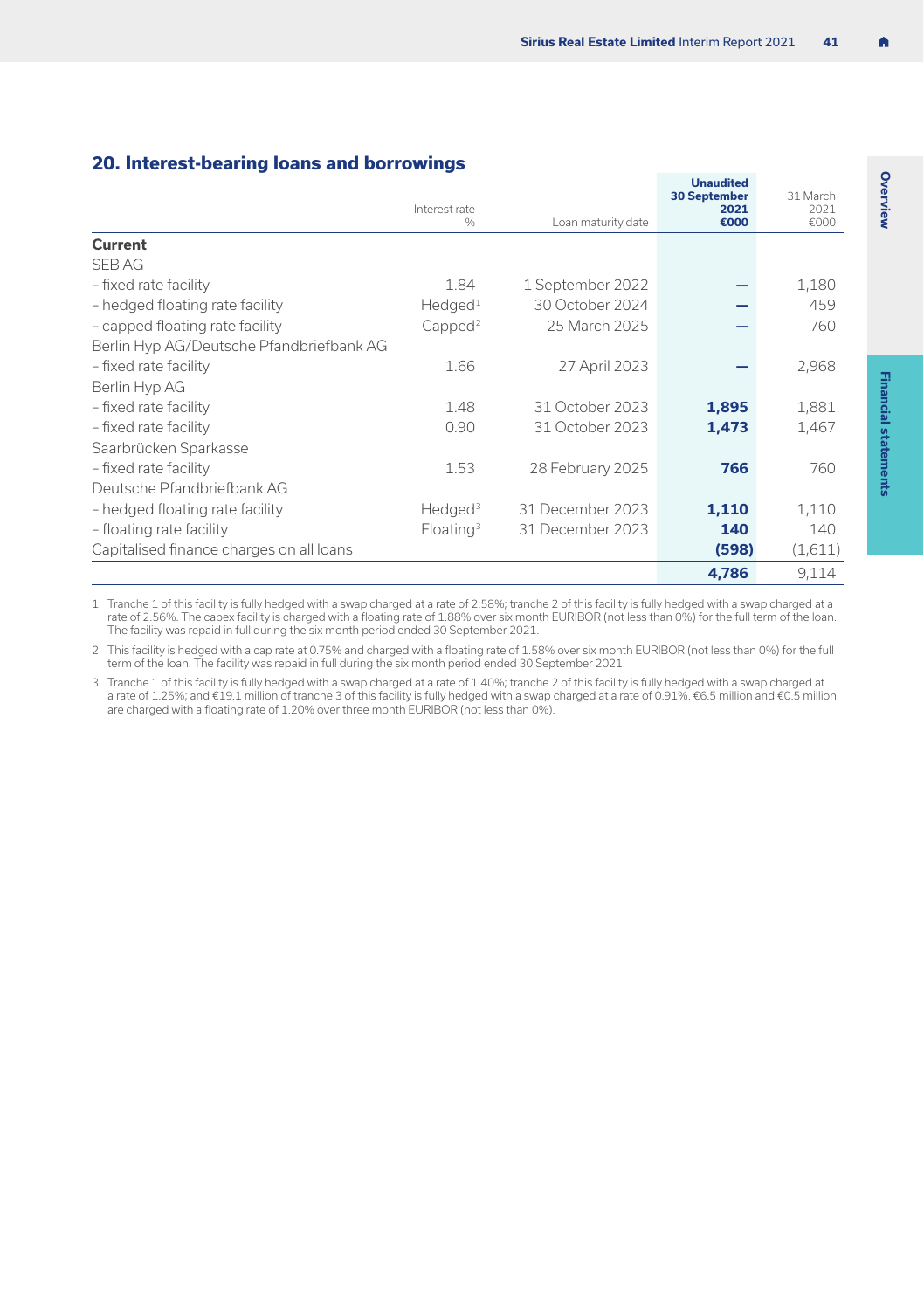for the six months ended 30 September 2021

#### **20. Interest-bearing loans and borrowings** continued

|                                          | Interest rate<br>$\frac{0}{n}$ | Loan maturity date | <b>Unaudited</b><br><b>30 September</b><br>2021<br>€000 | 31 March<br>2021<br>€000 |
|------------------------------------------|--------------------------------|--------------------|---------------------------------------------------------|--------------------------|
| Non-current                              |                                |                    |                                                         |                          |
| SEB AG                                   |                                |                    |                                                         |                          |
| - fixed rate facility                    | 1.84                           | 1 September 2022   |                                                         | 51,330                   |
| - hedged floating rate facility          | Hedged <sup>1</sup>            | 30 October 2024    |                                                         | 21,325                   |
| - floating rate facility                 | Floating <sup>1</sup>          | 30 October 2024    |                                                         | 2,000                    |
| - capped floating rate facility          | Capped <sup>2</sup>            | 25 March 2025      |                                                         | 34,960                   |
| Berlin Hyp AG/Deutsche Pfandbriefbank AG |                                |                    |                                                         |                          |
| - fixed rate facility                    | 1.66                           | 27 April 2023      |                                                         | 56,135                   |
| Berlin Hyp AG                            |                                |                    |                                                         |                          |
| - fixed rate facility                    | 1.48                           | 31 October 2023    | 59,186                                                  | 60,137                   |
| - fixed rate facility                    | 0.90                           | 31 October 2023    | 111,105                                                 | 111,843                  |
| Saarbrücken Sparkasse                    |                                |                    |                                                         |                          |
| - fixed rate facility                    | 1.53                           | 28 February 2025   | 14,645                                                  | 15,030                   |
| Deutsche Pfandbriefbank AG               |                                |                    |                                                         |                          |
| - hedged floating rate facility          | Hedged <sup>3</sup>            | 31 December 2023   | 51,611                                                  | 52,166                   |
| - floating rate facility                 | Floating <sup>3</sup>          | 31 December 2023   | 6,311                                                   | 6,381                    |
| Schuldschein                             |                                |                    |                                                         |                          |
| - floating rate facility                 | Floating <sup>4</sup>          | 5 December 2022    | 5.000                                                   | 5,000                    |
| - floating rate facility                 | Floating <sup>4</sup>          | 6 January 2023     | 10,000                                                  | 10,000                   |
| - floating rate facility                 | Floating <sup>4</sup>          | 6 January 2025     | 5,000                                                   | 5,000                    |
| - fixed rate facility                    | 1.70                           | 3 March 2025       | 10,000                                                  | 10,000                   |
| - fixed rate facility                    | 1.60                           | 3 July 2023        | 20,000                                                  | 20,000                   |
| Capitalised finance charges on all loans |                                |                    | (8, 513)                                                | (2, 367)                 |
|                                          |                                |                    | 684,345                                                 | 458,940                  |
| <b>Total</b>                             |                                |                    | 689,131                                                 | 468,054                  |

1 Tranche 1 of this facility is fully hedged with a swap charged at a rate of 2.58%; tranche 2 of this facility is fully hedged with a swap charged at a rate of 2.56%. The capex facility is charged with a floating rate of 1.88% over six month EURIBOR (not less than 0%) for the full term of the loan. The facility was repaid in full during the six month period ended 30 September 2021.

2 This facility is hedged with a cap rate at 0.75% and charged with a floating rate of 1.58% over six month EURIBOR (not less than 0%) for the full term of the loan. The facility was repaid in full during the six month period ended 30 September 2021.

3 Tranche 1 of this facility is fully hedged with a swap charged at a rate of 1.40%; tranche 2 of this facility is fully hedged with a swap charged at a rate of 1.25%; and €19.1 million of tranche 3 of this facility is fully hedged with a swap charged at a rate of 0.91%. €6.5 million and €0.5 million are charged with a floating rate of 1.20% over three month EURIBOR (not less than 0%).

4 This unsecured facility has a floating rate of 1.50% over six month EURIBOR (not less than 0%) for the first two tranches and a floating rate of 1.70% over six month EURIBOR (not less than 0%) for tranche 3.

The Group has pledged 15 (31 March 2021: 42) investment properties to secure several separate interest-bearing debt facilities granted to the Group. The 15 (31 March 2021: 42) properties had a combined valuation of €484,329,000 as at period end (31 March 2021: €1,101,689,000).

#### **SEB AG**

On 2 September 2015, the Group agreed to a facility agreement with SEB AG for €59.0 million to refinance two existing Macquarie loan facilities. The loan was scheduled to terminate on 1 September 2022. Amortisation was charged at 2% per annum with the remainder scheduled to be due in the seventh year. The loan facility was charged at a fixed interest rate of 1.84%. This facility was secured over eleven property assets that were previously financed through the Macquarie loan facilities. The facility was subject to various covenants with which the Group had complied. The facility was repaid in full during the six month period ended 30 September 2021.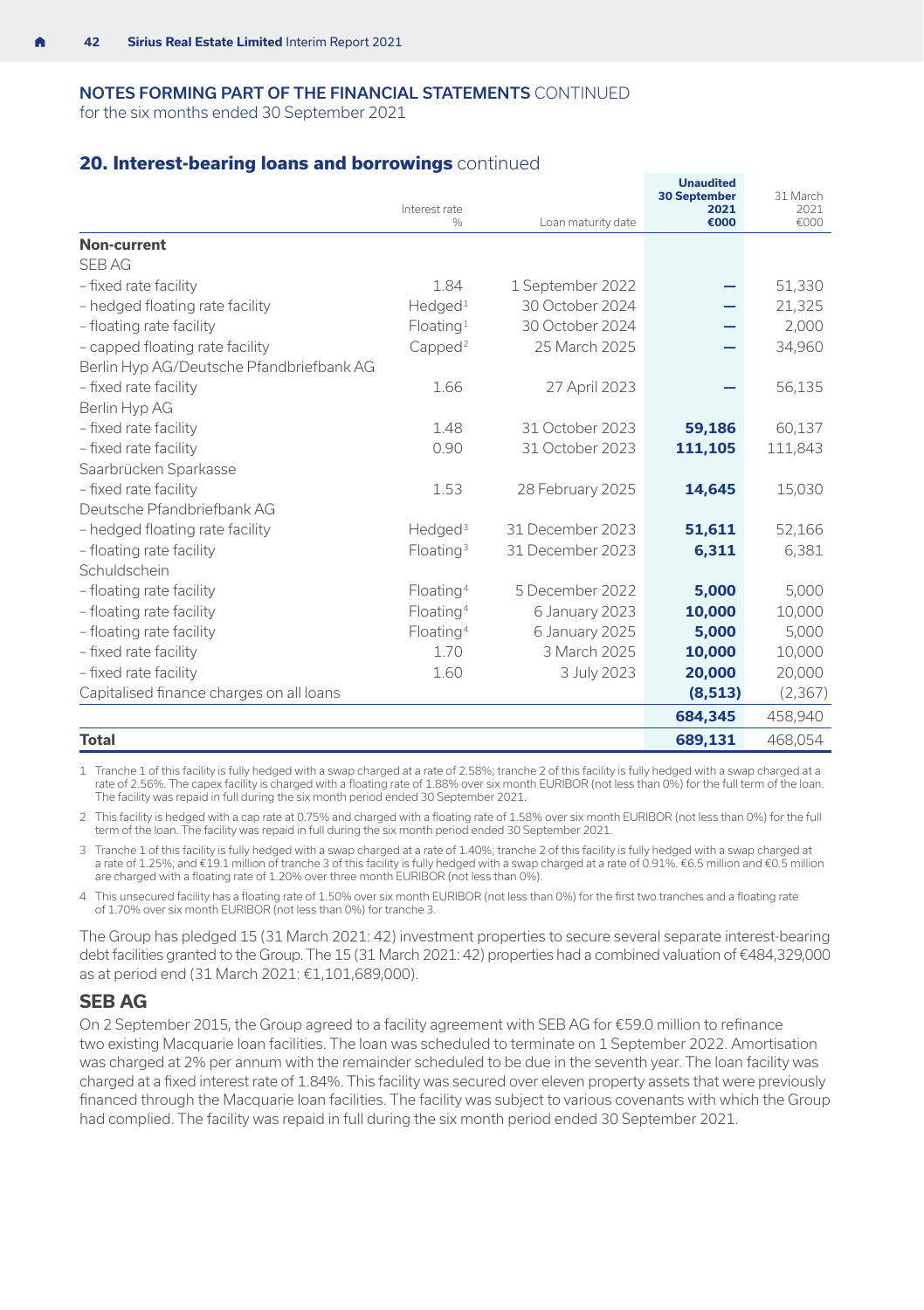#### **20. Interest-bearing loans and borrowings** continued

#### **SEB AG** continued

On 30 October 2017, the Group agreed to a second facility agreement with SEB AG for €22.9 million. Tranche 1, totalling €20.0 million, was hedged at a rate of 2.58% until 30 October 2024 by way of an interest rate swap. Tranche 2, totalling €2.9 million, was hedged at a rate of 2.56% until 30 October 2024 by way of an interest rate swap. The loan was scheduled to terminate on 30 October 2024. Amortisation was 2.0% per annum across the full facility with the remainder scheduled to be due in one instalment on the final maturity date. The facility was secured over three property assets and was subject to various covenants with which the Group had complied. In addition, the Group agreed a capex facility for €7.1 million until 30 October 2024. The capex facility was not subject to amortisation and was charged with a floating interest rate of 1.88% over six month EURIBOR (not less than 0%) for the full term of the loan. The capex facility is no longer available following the repayment of the SEB AG debt facilities during the six month period ended 30 September 2021.

On 26 March 2018, the Group agreed to a third facility agreement with SEB AG for €38.0 million. The loan was scheduled to terminate on 25 March 2025. Amortisation was 2% per annum with the remainder scheduled to be due in one instalment on the final maturity date. The loan facility was charged with a floating rate of 1.58% over six month EURIBOR (not less than 0%) for the full term of the loan. In accordance with the requirements of the loan facility the Group hedged its exposure to floating interest rates by purchasing a cap in June 2018 which limited the Group's interest rate exposure on the facility to 2.33%. The facility was secured over six property assets and was subject to various covenants with which the Group had complied. In addition, the Group agreed a capex facility for €8.0 million until 25 March 2025. The capex facility was not subject to amortisation and was charged at an interest rate of 1.58%. The capex facility was undrawn and is no longer available following the repayment of the SEB AG debt facilities during the six month period ended 30 September 2021.

#### **Berlin Hyp AG/Deutsche Pfandbriefbank AG**

On 31 March 2014, the Group agreed to a facility agreement with Berlin Hyp AG and Deutsche Pfandbriefbank AG for €115.0 million. Amortisation was 2% p.a. for the first two years, 2.5% for the third year and 3.0% thereafter, with the remainder due in the fifth year. Half of the facility (€55.2 million) was charged interest at 3% plus three months' EURIBOR and was capped at 4.5%, and the other half (€55.2 million) was hedged at a rate of 4.265% until 31 March 2019. This facility was secured over nine property assets and was subject to various covenants with which the Group has complied. On 28 April 2016, the Group agreed to refinance this facility which had an outstanding balance of €110.4 million at 31 March 2016. The new facility was split into two tranches totalling €137.0 million and was scheduled to terminate on 27 April 2023. Tranche 1, totalling €94.5 million, was charged at a fixed interest rate of 1.66% for the full term of the loan. Tranche 2, totalling €42.5 million, was charged with a floating rate of 1.57% over three month EURIBOR (not less than 0%) for the full term of the loan. Amortisation was set at 2.5% across the full facility with the remainder scheduled to be due in one instalment on the final maturity date.

On 30 June 2017, the Group repaid a total of €5.8 million following the disposal of the Düsseldorf asset. On 30 September 2017, the Group repaid tranche 2 of the loan in full, amounting to €40.9 million, following the disposal of the Munich Rupert Mayer Strasse asset.

On 1 August 2019, the Group repaid a total of €16.8 million including €10.1 million recorded within liabilities directly associated with assets held for sale as at 31 March 2019, following the disposal of two assets that acted as security for the loan into the Titanium venture with AXA Investment Managers – Real Assets.

The facility was repaid in full during the six month period ended 30 September 2021.

#### **Berlin Hyp AG**

On 20 October 2016, the Group concluded an agreement with Berlin Hyp AG to refinance and extend a facility which had an outstanding balance of €39.2 million at 30 September 2016. The facility totals €70.0 million and was scheduled to terminate on 29 October 2023. Amortisation was 2.5% per annum with the remainder due at maturity. The facility was charged with an all-in fixed interest rate of 1.48% for the full term of the loan. The facility was secured over six property assets. The loan was subject to various covenants with which the Group had complied. On 13 September 2019, the facility was incorporated into the agreement as detailed below. As a result, the maturity date of the loan was extended to 31 October 2023 with all other conditions remaining unchanged.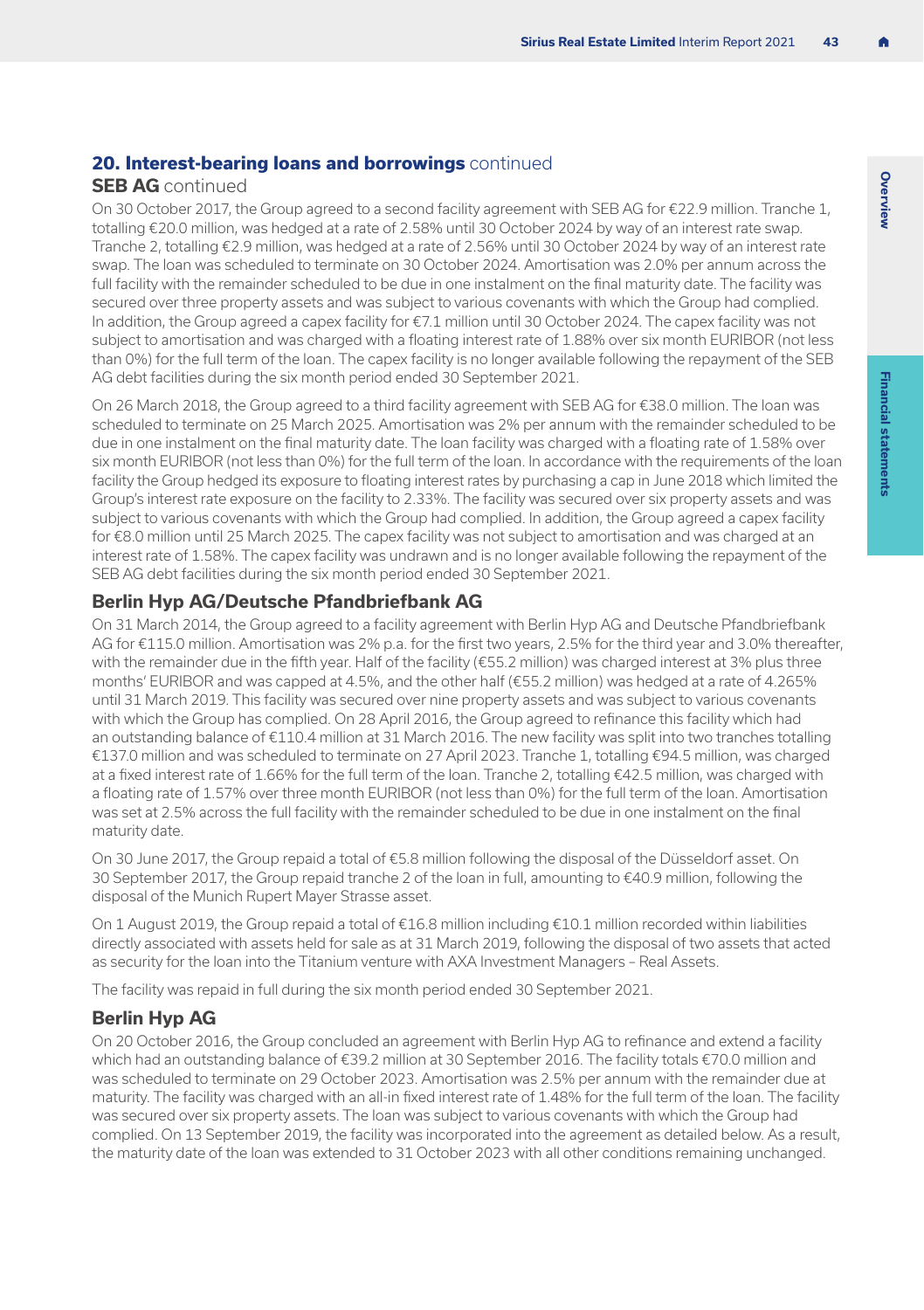for the six months ended 30 September 2021

#### **20. Interest-bearing loans and borrowings** continued

#### **Berlin Hyp AG** continued

On 13 September 2019, the Group agreed to a facility agreement with Berlin Hyp AG for €115.4 million. The loan terminates on 31 October 2023. Amortisation is 1.25% per annum with the remainder due in the fourth year. The loan facility is charged at a fixed interest rate of 0.90%. This facility is secured over nine property assets. The facility is subject to various covenants with which the Group has complied. No changes to the terms of the facility have occurred during the six month period ended 30 September 2021.

#### **Saarbrücken Sparkasse**

On 28 March 2018, the Group agreed to a facility agreement with Saarbrücken Sparkasse for €18.0 million. The loan terminates on 28 February 2025. Amortisation is 4.0% per annum with the remainder due in one instalment on the final maturity date. The facility is charged with an all-in fixed interest rate of 1.53% for the full term of the loan. The facility is secured over one property asset and is subject to various covenants with which the Group has complied. No changes to the terms of the facility have occurred during the six month period ended 30 September 2021.

#### **Deutsche Pfandbriefbank AG**

On 19 January 2019, the Group agreed to a facility agreement with Deutsche Pfandbriefbank AG for €56.0 million. Tranche 1, totalling €21.6 million, has been hedged at a rate of 1.40% until 31 December 2023 by way of an interest rate swap. A first drawdown of tranche 3 totalling €0.5 million was charged at a fixed interest rate of 1.20%. On 3 April 2019, tranche 2 was drawn down, totalling €14.8 million, and has been hedged at a rate of 1.25% until 31 December 2023 by way of an interest rate swap. On 28 June 2019, tranche 3 was drawn down, totalling €19.1 million. Tranche 3 has been hedged at a rate of 0.91% until 31 December 2023 by way of an interest rate swap. The facility is secured over five property assets and is subject to various covenants with which the Group has complied.

On 19 February 2020, the Group agreed to extend tranche 3 of its existing facility by €6.5 million. The loan is coterminous with the existing facility maturing in December 2023. The loan has been treated as a new loan and is charged with a floating interest rate of 1.20% plus three month EURIBOR (not less than 0%). Amortisation is 2% per annum with the remainder due in one instalment on the final maturity date. No changes to the terms of the facility have occurred during the six month period ended 30 September 2021.

#### **Schuldschein**

On 2 December 2019, the Group agreed new loan facilities in the form of an unsecured Schuldschein for €20.0 million. On 25 February 2020, the Group agreed new loan facilities in the form of an unsecured Schuldschein for €30.0 million. In total the fully drawn down unsecured facility amounts to €50.0 million spread over five tranches and is charged at a blended interest rate of 1.60% and average maturity of 2.6 years with no amortisation. The Schuldschein is subject to various covenants with which the Group has complied. No changes to the terms of the facility have occurred during the six month period ended 30 September 2021.

#### **Corporate bond**

On 22 June 2021, the Group raised its inaugural corporate bond for €400.0 million. The bond has a term of five years and an interest rate of 1.125% due annually on its anniversary date, with the principal balance coming due on 22 June 2026. The funds from the bond have been partially utilised to repay the SEB AG and Berlin Hyp AG/ Deutsche Pfandbriefbank AG loans and fund acquisitions. The corporate bond is subject to various covenants with which the Group has complied.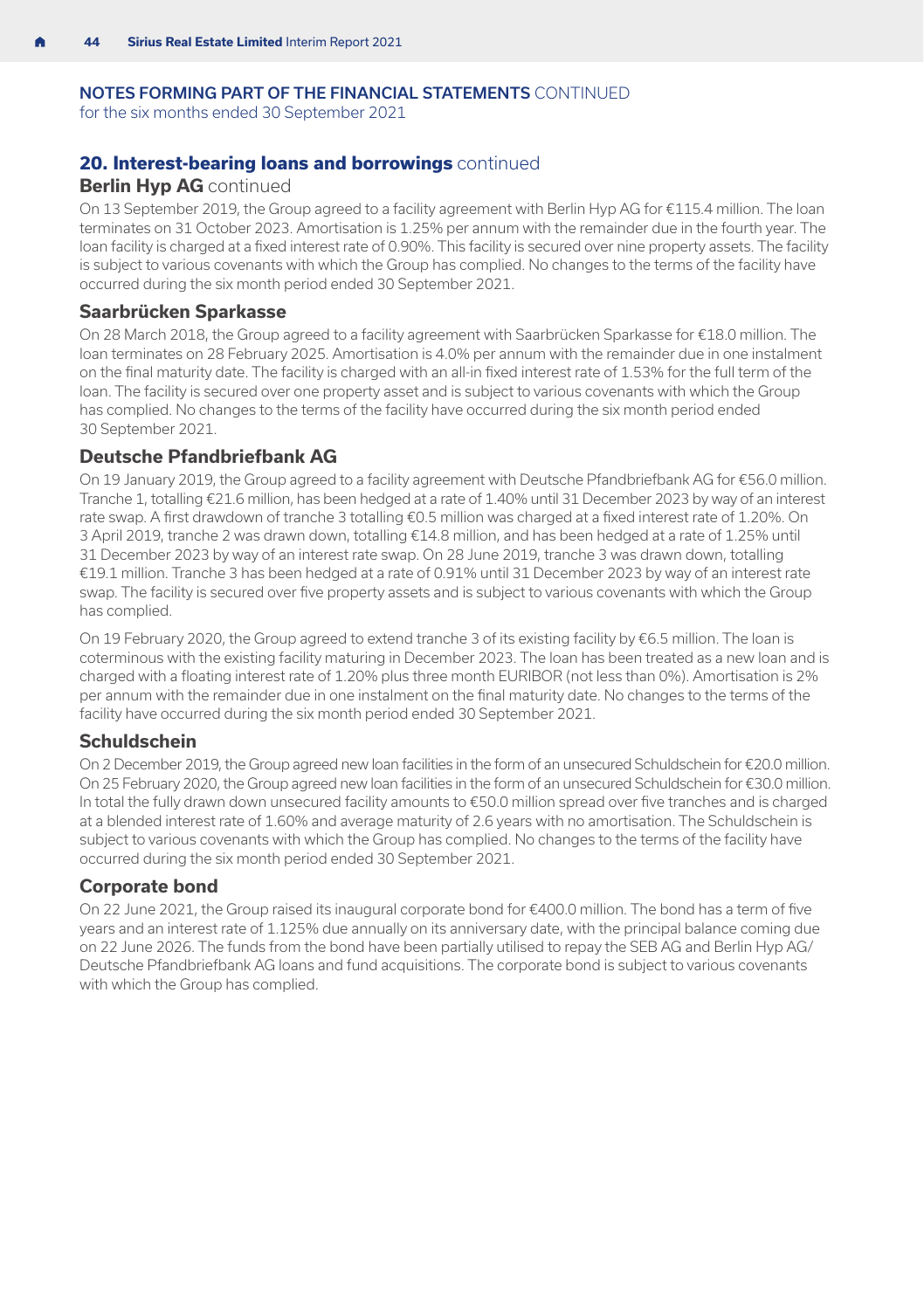#### **21. Financial instruments**

#### **Fair values**

Set out below is a comparison by category of carrying amounts and fair values of all of the Group's financial instruments that are carried in the financial statements:

|                                        |                                         | <b>Unaudited</b><br>30 September 2021 |                       | 31 March 2021              |                       |
|----------------------------------------|-----------------------------------------|---------------------------------------|-----------------------|----------------------------|-----------------------|
|                                        | <b>Fair value</b><br>hierarchy<br>level | <b>Carrying</b><br>amount<br>€000     | Fair<br>value<br>€000 | Carrying<br>amount<br>€000 | Fair<br>value<br>€000 |
| <b>Financial assets</b>                |                                         |                                       |                       |                            |                       |
| Cash and cash equivalents              |                                         | 187,606                               | 187,606               | 65,674                     | 65,674                |
| Trade and other receivables            |                                         | 17,288                                | 17,288                | 15,864                     | 15,864                |
| Loans to associates                    | $\overline{2}$                          | 44.278                                | 44,278                | 43,154                     | 43,154                |
| Derivative financial instruments       | $\overline{2}$                          |                                       |                       | 70                         | 70                    |
| <b>Financial liabilities</b>           |                                         |                                       |                       |                            |                       |
| Trade and other payables               |                                         | 25,911                                | 25,911                | 26,851                     | 26,851                |
| Derivative financial instruments       | $\overline{2}$                          | 507                                   | 507                   | 1,211                      | 1,211                 |
| Interest-bearing loans and borrowings* |                                         |                                       |                       |                            |                       |
| Floating rate borrowings               | $\overline{2}$                          | 26,451                                | 26,451                | 28,521                     | 28,521                |
| Floating rate borrowings - hedged**    | $\overline{2}$                          | 52,721                                | 52,721                | 75,060                     | 75,060                |
| Floating rate borrowings - capped**    | $\overline{2}$                          |                                       |                       | 35,720                     | 35,720                |
| Fixed rate borrowings                  | 2                                       | 619,070                               | 631,323               | 332.731                    | 336,216               |

\* Excludes loan issue costs.

\*\* The Group holds interest rate swap contracts designed to manage the interest rate and liquidity risks of expected cash flows of its borrowings with the variable rate facilities with Deutsche Pfandbriefbank AG. Please refer to [note 20](#page-42-0) for details of swap contracts.

#### **Fair value hierarchy**

For financial assets or liabilities measured at amortised cost and whose carrying value is a reasonable approximation to fair value there is no requirement to analyse their value in the fair value hierarchy.

The table above analyses financial instruments measured at fair value into a fair value hierarchy based on the valuation technique used to determine fair value:

- Level 1: quoted prices (unadjusted) in active markets for identical assets or liabilities;
- Level 2: inputs other than quoted prices included within Level 1 that are observable for the asset or liability, either directly (i.e. as prices) or indirectly (i.e. derived from prices); and
- Level 3: inputs for the asset or liability that are not based on observable market data (unobservable inputs).

The Group holds interest rate swap contracts and interest rate cap contracts. The interest rate swap contract is reset on a quarterly basis, the cap contract on a half year basis. The fair value of interest rate swaps is based on broker quotes. Those quotes are tested for reasonableness by discounting estimated future cash flows based on the terms and maturity of each contract and using market interest rates for a similar instrument at the measurement date. The average interest rate is based on the outstanding balances at the end of the reporting period. The interest rate swap is measured at fair value with changes recognised in profit or loss. The fair value of the interest rate cap reflects the mark to market valuation with changes recognised in the profit or loss.

The fair values of the loans and borrowings have been calculated based on a discounted cash flow model using the prevailing market rates of interest.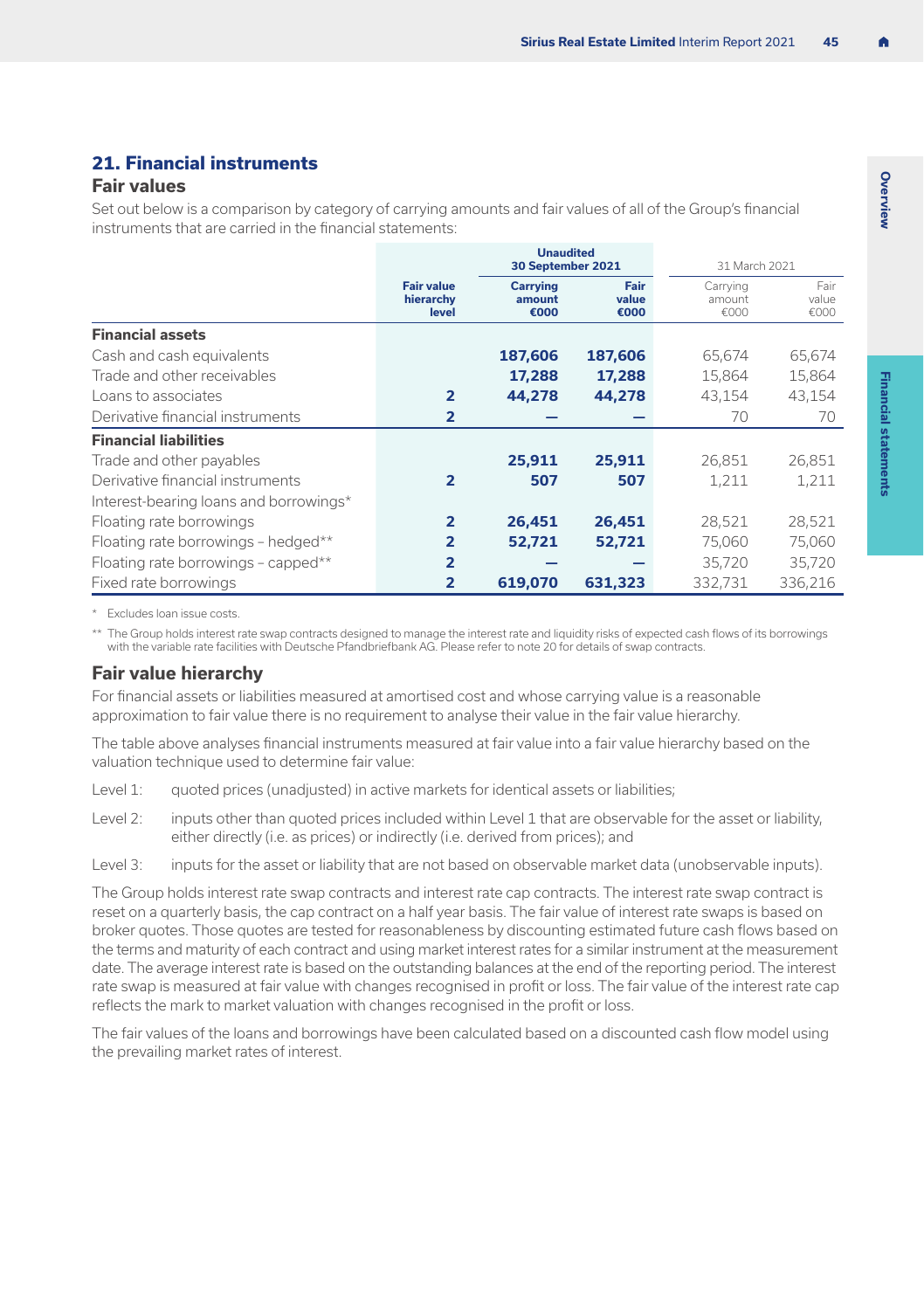<span id="page-47-0"></span>for the six months ended 30 September 2021

#### **22. Issued share capital**

|                                                           |                     | Share         |
|-----------------------------------------------------------|---------------------|---------------|
| Authorised                                                | Number<br>of shares | capital<br>€  |
| Ordinary shares of no par value                           | Unlimited           |               |
| As at 30 September 2021 and 31 March 2021                 | <b>Unlimited</b>    |               |
|                                                           |                     | Share         |
| Issued and fully paid                                     | Number<br>of shares | capital       |
| As at 31 March 2020                                       | 1,036,257,101       |               |
| Issued ordinary shares                                    | 6,981,451           | 6,043,000     |
| Transfer of share capital to other distributable reserves |                     | (6,043,000)   |
| <b>Issued Treasury Shares</b>                             |                     |               |
| Shares issued to the Employee Benefit Trust               | (1,883,980)         |               |
| Shares allocated by the Employee Benefit Trust            | 312,092             |               |
| As at 30 September 2020                                   | 1,041,666,664       |               |
| Issued ordinary shares                                    | 7,465,595           | 7,126,000     |
| Transfer of share capital to other distributable reserves |                     | (7, 126, 000) |
| <b>Issued Treasury Shares</b>                             |                     |               |
| Shares issued to the Employee Benefit Trust               |                     |               |
| Shares allocated by the Employee Benefit Trust            |                     |               |
| As at 31 March 2021                                       | 1,049,132,259       |               |
| Issued ordinary shares                                    | 11,367,372          | 9,195,000     |
| Transfer of share capital to other distributable reserves |                     | (9, 195, 000) |
| <b>Issued Treasury Shares</b>                             |                     |               |
| Shares issued to the Employee Benefit Trust               |                     |               |
| Shares allocated by the Employee Benefit Trust            | 388,858             |               |

**As at 30 September 2021 1,060,888,489 —**

Holders of the ordinary shares are entitled to receive dividends and other distributions and to attend and vote at any general meeting. Shares held in treasury are not entitled to receive dividends or to vote at general meetings.

Pursuant to a scrip dividend offering on 14 June 2021, the Company issued 8,101,162 ordinary shares at an issue price of £1.00432 resulting in the Company's overall issued share capital being 1,064,184,239 ordinary shares. In addition, the Company issued 3,266,210 shares in relation to the exercise of the LTIP 2019 (January 2019 grant) as per [note 7.](#page-25-0)

During the period no shares were acquired and 388,858 were allocated by the Employee Benefit Trust. A total of 3,295,750 shares purchased at an average share price of €0.7880 are held by the Employee Benefit Trust (31 March 2021: 3,684,608 shares purchased at an average share price of €0.7878). The total number of shares with voting rights was 1,064,184,239 (31 March 2021: 1,052,816,867). No votes are cast in respect of the shares held in the Employee Benefit Trust in connection with the Company's share plans and dividends paid and payable are subject to a standing waiver.

All shares issued in the period were issued under general authority. No shares were bought back in the period (31 March 2021: none) and there are no Treasury Shares held at the period end (31 March 2021: none).

#### **23. Other reserves**

#### **Other distributable reserve**

The other distributable reserve was created for the payment of dividends and the transfer of share capital in regard to scrip dividends, share-based payment transactions and the buyback of shares and is €437,053,000 in total at period end (31 March 2021: €449,051,000).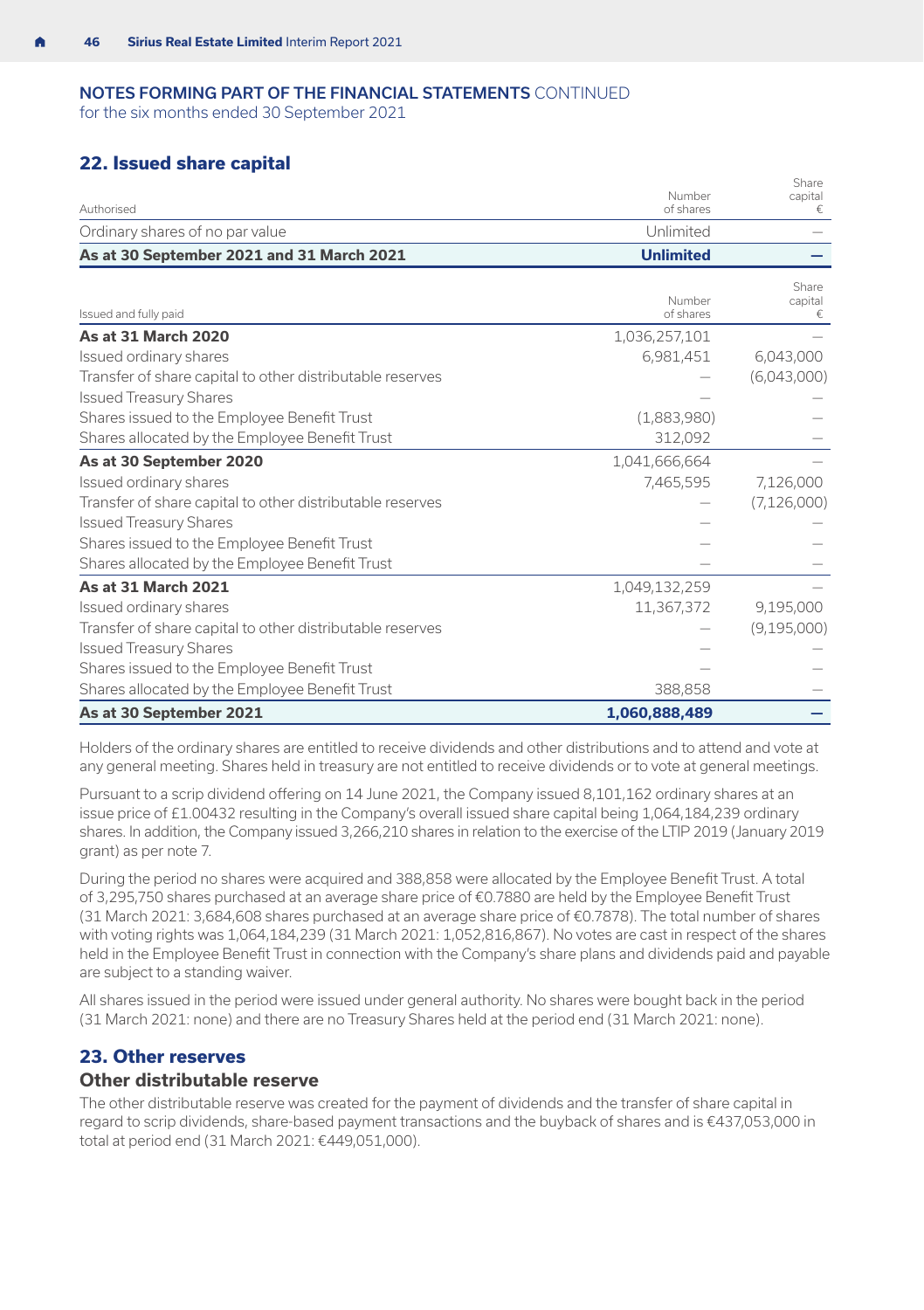#### <span id="page-48-0"></span>**24. Dividends**

On 7 June 2021, the Company announced a dividend of 1.98c per share, with a record date of 9 July 2021 for UK and South African shareholders and payable on 19 August 2021. On the record date, 1,054,755,527 shares were in issue. Since there were no shares held in treasury, 1,054,755,527 shares (including shares held by the Employee Benefit Trust) were entitled to participate in the dividend. Holders of 476,206,726 shares elected to receive the dividend in ordinary shares under the scrip dividend alternative, representing a dividend of €9,429,000 (€9,195,000 as at settlement date) while holders of 578,548,801 shares opted for a cash dividend with a value of €11,455,000. The Company's Employee Benefit Trust waived its rights to the dividend, reducing the cash payable to €11,388,000 (€11,381,000 as at settlement date). The total dividend was €20,817,000 (€20,576,000 as at settlement date).

The Group's profit attributable to the owners of the Company for the period was €67.7 million (30 September 2020: €56.5 million). The Board has authorised a dividend relating to the six month period ended 30 September 2021 of 2.04c per share, representing 65% of FFO\*.

It is expected that, for the dividend authorised relating to the six month period ended 30 September 2021, the ex-dividend date will be 14 December 2021 for shareholders on the South African register and 16 December 2021 for shareholders on the UK register. It is further expected that for shareholders on both registers the record date will be 17 December 2021 and the dividend will be paid on 20 January 2022. A detailed dividend announcement will be made on 29 November 2021, including details of a scrip dividend alternative.

The dividend paid per the statement of changes in equity is the value of the cash dividend.

\* Adjusted profit before tax adjusted for depreciation and amortisation (excluding depreciation relating to IFRS 16), amortisation of financing fees, adjustments in respect of IFRS 16, current tax receivable/incurred and current tax relating to disposals.

The dividend per share was calculated as follows:

|                                                                            | <b>Unaudited</b><br>six months | Unaudited<br>six months |
|----------------------------------------------------------------------------|--------------------------------|-------------------------|
|                                                                            | ended<br><b>30 September</b>   | ended<br>30 September   |
|                                                                            | 2021                           | 2020                    |
|                                                                            | €m                             | €m                      |
| Reported profit before tax                                                 | 78.2                           | 62.2                    |
| Adjustments for:                                                           |                                |                         |
| Gain on revaluation of investment properties                               | (48.4)                         | (31.9)                  |
| Deficit on revaluation expense relating to leased investment properties    | (3.1)                          | (1.6)                   |
| Loss on disposals of properties                                            | 0.4                            |                         |
| Gain on loss of control of subsidiaries                                    | (0.1)                          |                         |
| Deduct revaluation gain on investment property from associates and         |                                |                         |
| related tax                                                                | (1.5)                          | (1.3)                   |
| Other adjusting items*                                                     | 7.0                            | 1.6                     |
| Change in fair value of financial derivatives                              | (0.2)                          | 0.1                     |
| Adjusted profit before tax                                                 | 32.3                           | 29.1                    |
| Adjustments for:                                                           |                                |                         |
| Depreciation and amortisation (excluding depreciation relating to IFRS 16) | 0.9                            | 0.8                     |
| Amortisation of financing fees                                             | 1.0                            | 0.8                     |
| Adjustment in respect of IFRS 16                                           | 0.5                            | (1.0)                   |
| Current taxes incurred (see note 9)                                        | (1.7)                          | (0.9)                   |
| Add back current tax relating to disposals                                 |                                | 0.3                     |
| Funds from operations, six months ended 30 September                       | 33.0                           | 29.1                    |
| Dividend pool, six months ended 30 September**                             | 21.6                           | 19.0                    |
| Dividend per share, six months ended 30 September                          | 2.04c                          | 1.82c                   |

\* Includes expense relating to share awards and refinancing costs, exit fees and prepayment penalties. See [note 10](#page-31-0) for details.

\*\* Calculated as 65% of FFO of 3.14c per share (30 September 2020: 2.80c per share using 65% of FFO), based on average number of shares outstanding of 1,052,600,936 (30 September 2020: 1,037,394,967).

For more information on adjusted profit before tax and funds from operations, refer to Annex 1.

Calculations contained in this table are subject to rounding differences.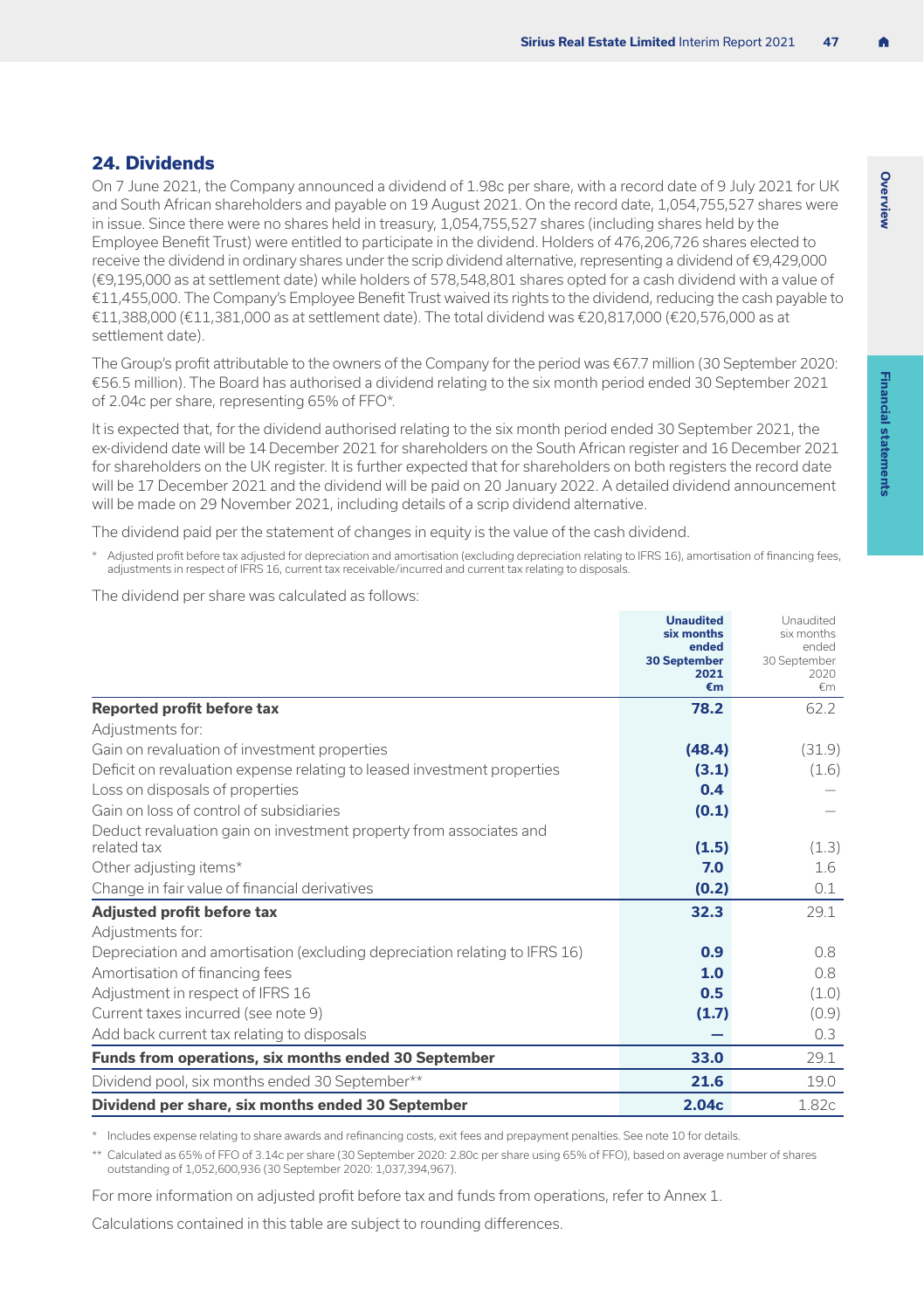<span id="page-49-0"></span>for the six months ended 30 September 2021

#### **25. Related parties**

Related parties are defined as those persons and companies that control the Group, or that are controlled, jointly managed, or subject to significant influence by the Group.

The following balances and transactions with associates exist as at the reporting date:

|                                              | <b>Unaudited</b>    |          |
|----------------------------------------------|---------------------|----------|
|                                              | <b>30 September</b> | 31 March |
|                                              | 2021                | 2021     |
| Consolidated statement of financial position | €000                | €000     |
| Loans to associates                          | 44.278              | 43,154   |
| Trade and other receivables                  | 2.014               | 3,371    |
| Total                                        | 46.292              | 46,525   |

Trade and other receivables relate to amounts owed from the services supplied to the associates and are due to be settled 14 days after being invoiced.

As a result of unchanged credit quality no material impairments have been recognised in the period.

|                                                | <b>Unaudited</b><br>six months | Unaudited<br>six months |
|------------------------------------------------|--------------------------------|-------------------------|
|                                                | ended                          | ended                   |
|                                                | <b>30 September</b>            | 30 September            |
|                                                | 2021                           | 2020                    |
| Consolidated statement of comprehensive income | €000                           | €000                    |
| Services supplied                              | 5,568                          | 1,045                   |
| Interest income                                | 1.554                          | 1,302                   |
| Total                                          | 7,122                          | 2.347                   |

Services provided to related parties primarily relate to the provision of property and asset management services. A performance fee arrangement is in place between the associates and the Group. The performance fee was €nil during the period.

#### **26. Capital and other commitments**

As at period end, the Group had contracted capital expenditure for development and enhancements on existing properties of €8,389,000 (31 March 2021: €8,666,000) and capital commitments in relation to the notarised asset of €52,150,000.

These were committed but not yet provided for in the financial statements.

#### **27. Post balance sheet events**

On 1 October 2021, the Group completed the acquisition of a business park at Heiligenhaus, North Rhine-Westphalia. The total acquisition cost amounted to €14.2 million. The property is a multi-tenant business park, providing approximately 45,000 sqm of lettable space consisting of around 23,200 sqm of office space, 11,400 sqm of warehouse space, 7,800 sqm of production space and 2,600 sqm of other space. The property currently generates annualised net operating income of €1.12 million per annum on 77% occupancy.

On 1 November 2021, the Group completed the acquisition of a business park in Frankfurt, a multi-tenanted office tower comprising total lettable area of approximately 10,000 sqm for €21.2 million. The property generates annualised net operating income of €0.6 million per annum at 54% occupancy and has a remaining weighted average lease term of 2.9 years.

On 1 November 2021, the Group completed the acquisition of a business park in Erfurt. The total acquisition cost amounted to €11.7 million. The multi-tenant park consists of 14,000 sqm of lettable industrial space with an office portion of c.7,400 sqm and 760 sqm of other space. The property currently generates annualised net operating income of €0.6 million per annum at 81% occupancy.

On 1 November 2021, the Group completed the acquisition of a business park in Essen. The total acquisition cost amounted to €12.2 million. The property generates annualised net operating income of €0.8 million per annum at 81% occupancy.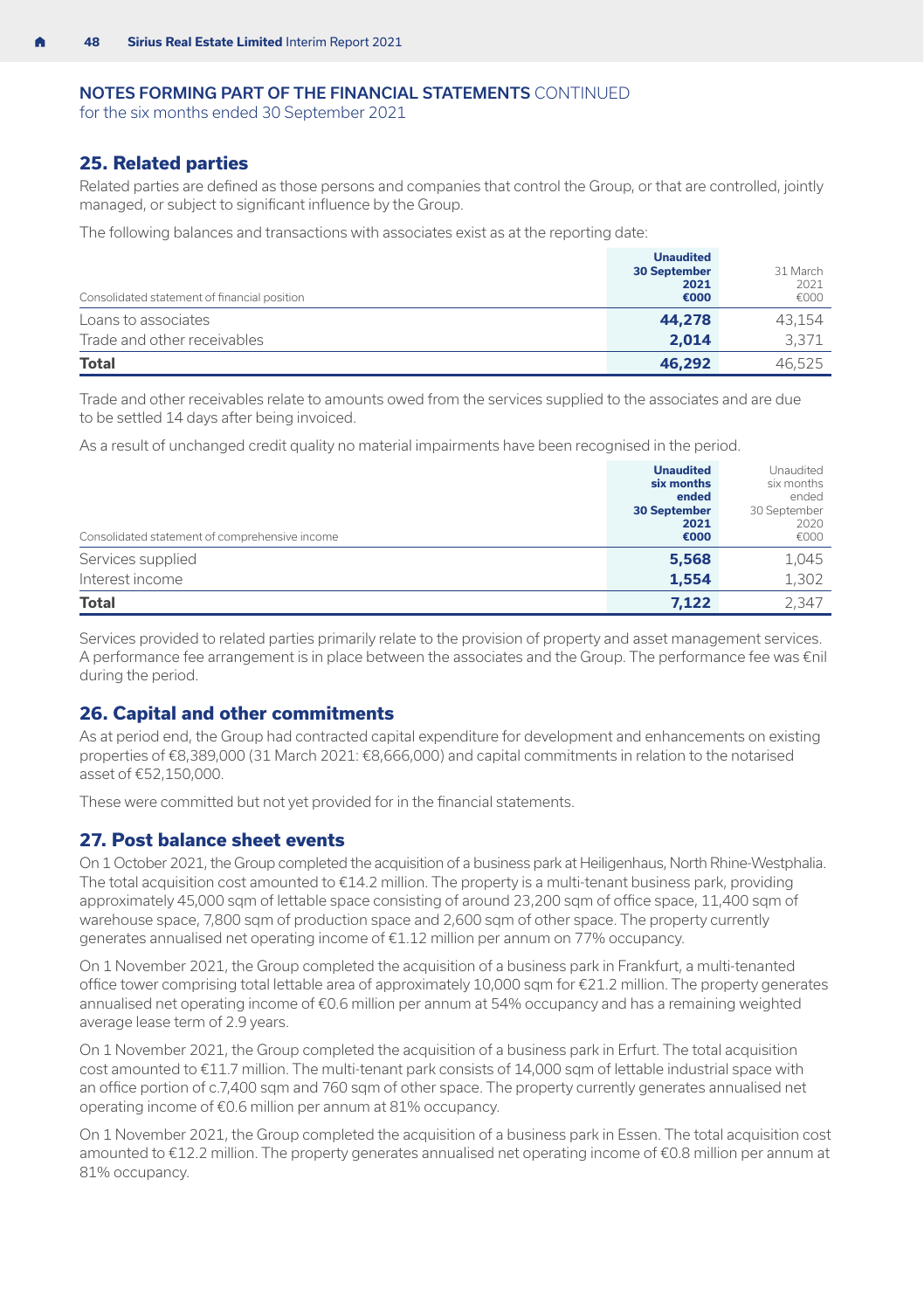#### **27. Post balance sheet events** continued

On 29 October 2021, the Company notarised for the disposal of an asset in Magdeburg for a sale price of €13.8 million. The transaction is expected to complete in the second half of the financial year.

On 4 November 2021 the Company agreed a €75.0 million bilateral revolving credit facility with HSBC Trinkaus & Burkhardt. The loan facility is charged with a variable interest rate tied to the Company's Fitch credit rating as follows: (a) BBB+ (1.2%); (b) BBB (1.2%); and (c) BBB- or lower (1.5%) with a 0% EURIBOR floor. In addition, the facility's loan covenants are consistent with the corporate bond covenants described in [note 20](#page-42-0). The loan facility is comprised of: (i) a €25.0 million bilateral credit facility which has a two year term and which may be extended twice for an additional year per extension; and (ii) a €50 million bilateral top-up credit facility which is repayable in full six months after draw down. At the approval date of the Interim Report, no drawdowns of this facility have been made.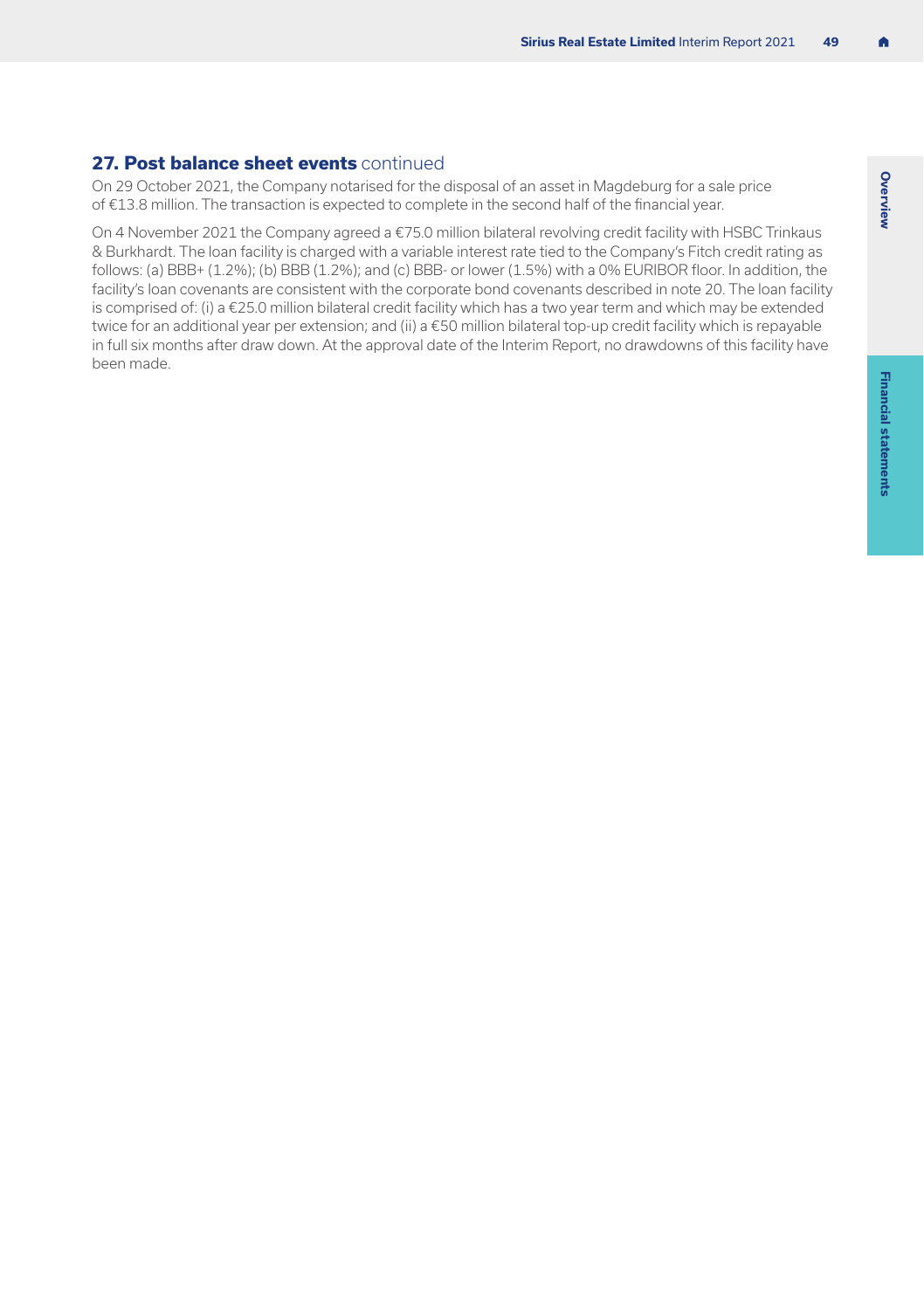#### <span id="page-51-0"></span>BUSINESS ANALYSIS

#### **Non-IFRS measures**

|                                                                                   | <b>Unaudited</b><br>six months | Unaudited<br>six months |
|-----------------------------------------------------------------------------------|--------------------------------|-------------------------|
|                                                                                   | ended                          | ended                   |
|                                                                                   | <b>30 September</b><br>2021    | 30 September<br>2020    |
|                                                                                   | €000                           | €000                    |
| Total comprehensive income for the period attributable to the owners of           |                                |                         |
| the Company                                                                       | 67,738                         | 56,549                  |
| Gain on revaluation of investment properties                                      | (48, 414)                      | (31,909)                |
| Loss on disposal of properties (net of related tax)                               | 400                            | 161                     |
| Gain on loss of control of subsidiaries (net of related tax)                      | (94)                           |                         |
| Add finance restructuring costs                                                   | 5.579                          |                         |
| Change in fair value of derivative financial instruments                          | (160)                          | 132                     |
| Deferred tax in respect of EPRA earnings adjustments                              | 8,706                          | 4,674                   |
| NCI in respect of the above                                                       | 42                             | 46                      |
| Deduct revaluation gain relating to investment in associates                      | (1,665)                        | (1,673)                 |
| Tax in relation to the above                                                      | 418                            | 346                     |
| <b>EPRA</b> earnings                                                              | 32,550                         | 28,326                  |
| Add change in deferred tax relating to derivative financial instruments           | (96)                           | 52                      |
| Add change in fair value of derivative financial instruments                      | 160                            | (132)                   |
| Deduct finance restructuring costs                                                | (5, 579)                       |                         |
| NCI in respect of the above                                                       |                                |                         |
| <b>Headline earnings after tax</b>                                                | 27,035                         | 28,246                  |
| Add change in fair value of derivative financial instruments (net of related tax) | (64)                           | 80                      |
| Deduct revaluation expense relating to leased investment properties               | (3,083)                        | (1,617)                 |
| Add adjusting items* (net of related tax)                                         | 6,974                          | 1,613                   |
| Adjusted earnings after tax                                                       | 30,862                         | 28,322                  |

\* See [note 10](#page-31-0) of the Interim Report.

For more information on EPRA earnings refer to Annex 1.

|                                            | <b>Unaudited</b><br>six months<br>ended<br><b>30 September</b><br>2021 | Unaudited<br>six months<br>ended<br>30 September<br>2020 |
|--------------------------------------------|------------------------------------------------------------------------|----------------------------------------------------------|
|                                            | €000                                                                   | €000                                                     |
| <b>EPRA earnings</b>                       | 32,550                                                                 | 28,326                                                   |
| Weighted average number of ordinary shares | 1,052,600,936                                                          | 1,037,394,967                                            |
| <b>EPRA earnings per share (cents)</b>     | 3.09                                                                   | 2.73                                                     |
| Headline earnings after tax                | 27.035                                                                 | 28,246                                                   |
| Weighted average number of ordinary shares | 1,052,600,936                                                          | 1,037,394,967                                            |
| Headline earnings per share (cents)        | 2.57                                                                   | 2.72                                                     |
| Adjusted earnings after tax                | 30,862                                                                 | 28,322                                                   |
| Weighted average number of ordinary shares | 1,052,600,936                                                          | 1,037,394,967                                            |
| Adjusted earnings per share (cents)        | 2.93                                                                   | 2.73                                                     |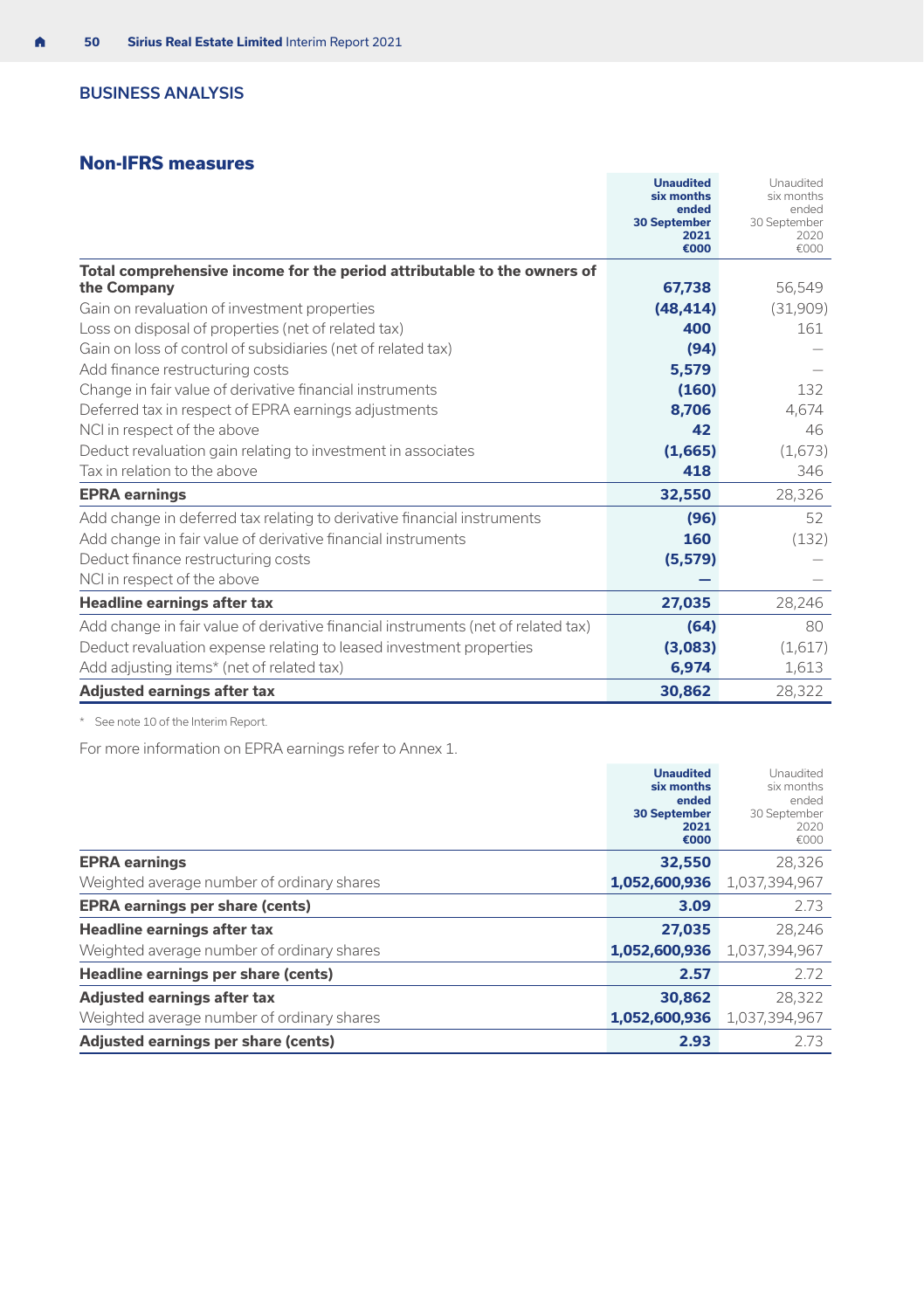#### <span id="page-52-0"></span>ANNEX 1 – NON-IFRS MEASURES

#### **Basis of preparation**

The Directors of Sirius Real Estate Limited ("Sirius") have chosen to disclose additional non-IFRS measures; these include EPRA earnings, adjusted net asset value, EPRA net reinstatement value, EPRA net tangible assets, EPRA net disposal value, adjusted profit before tax and funds from operations (collectively "Non-IFRS Financial Information").

The Directors have chosen to disclose:

- » EPRA earnings in order to assist in comparisons with similar businesses in the real estate sector. EPRA earnings is a definition of earnings as set out by the European Public Real Estate Association. EPRA earnings represents earnings after adjusting for revaluation of investment properties, changes in fair value of derivative financial instruments, gains and losses on disposals of properties (including tax), the gain on loss of control of subsidiaries, refinancing costs, exit fees and prepayment penalties (collectively the "EPRA earnings adjustments"), deferred tax in respect of the EPRA earnings adjustments, NCI relating to gain on revaluation and gain on sale of properties (including tax), revaluation gain on investment property relating to associates and the related tax thereon. The reconciliation between basic and diluted earnings and EPRA earnings is detailed in table A below.
- » Adjusted net asset value in order to assist in comparisons with similar businesses. Adjusted net asset value represents net asset value after adjusting for derivative financial instruments at fair value and deferred tax relating to valuation movements, derivative financial instruments and LTIP valuation. The reconciliation for adjusted net asset value is detailed in table B below.
- » EPRA net reinstatement value ("EPRA NRV") in order to assist in comparisons with similar businesses in the real estate sector. EPRA NRV is a definition of net asset value as set out by the European Public Real Estate Association. EPRA NRV represents net asset value after adjusting for derivative financial instruments at fair value, deferred tax relating to valuation movements and derivatives and real estate transfer tax presented in the Valuation Certificate (for the entire consolidated Group including wholly owned entities and investment in associates). The reconciliation for EPRA NRV is detailed in table C below.
- » EPRA net tangible assets ("EPRA NTA") in order to assist in comparisons with similar businesses in the real estate sector. EPRA NTA is a definition of net asset value as set out by the European Public Real Estate Association. EPRA NTA represents net asset value after adjusting for derivative financial instruments at fair value, deferred tax relating to valuation movements (excluding that relating to assets held for sale) and derivatives, goodwill and intangible assets as per the note reference in the consolidated statement of financial position (for the entire consolidated Group including wholly owned entities and investment in associates). The reconciliation for EPRA NTA is detailed in table C below.
- » EPRA net disposal value ("EPRA NDV") in order to assist in comparisons with similar businesses in the real estate sector. EPRA NDV is a definition of net asset value as set out by the European Public Real Estate Association. EPRA NDV represents net asset value after adjusting for goodwill as per the note reference in the consolidated statement of financial position and the fair value of fixed interest rate debt (for the entire consolidated Group including wholly owned entities and investment in associates). The reconciliation for EPRA NDV is detailed in table C below.
- » Adjusted profit before tax in order to provide an alternative indication of Sirius Real Estate Limited and its subsidiaries' (the "Group") underlying business performance. Accordingly, it excludes the effect of the gain on revaluation of investment properties, other adjusting items, gains/losses on sale of properties, change in fair value of financial derivatives, gain on loss of control of subsidiaries, revaluation gain on investment property relating to associates and related tax and includes the deficit on revaluation expense relating to leased investment properties. The reconciliation for adjusted profit before tax is detailed in table D below.
- » Funds from operations in order to assist in comparisons with similar businesses and to facilitate the Group's dividend policy which is derived from funds from operations. Accordingly, funds from operations excludes depreciation and amortisation (excluding depreciation relating to IFRS 16), amortisation of financing fees, adjustment in respect of IFRS 16 and current tax excluding tax on disposals. The reconciliation for funds from operations is detailed in table D below.

The Non-IFRS Financial Information is presented in accordance with the JSE Listing Requirements and the guide on pro forma financial information issued by SAICA. The Non-IFRS Financial Information is the responsibility of the Directors. The Non-IFRS Financial Information has been presented for illustrative purposes and, due to its nature, may not fairly present the Group's financial position or result of operations.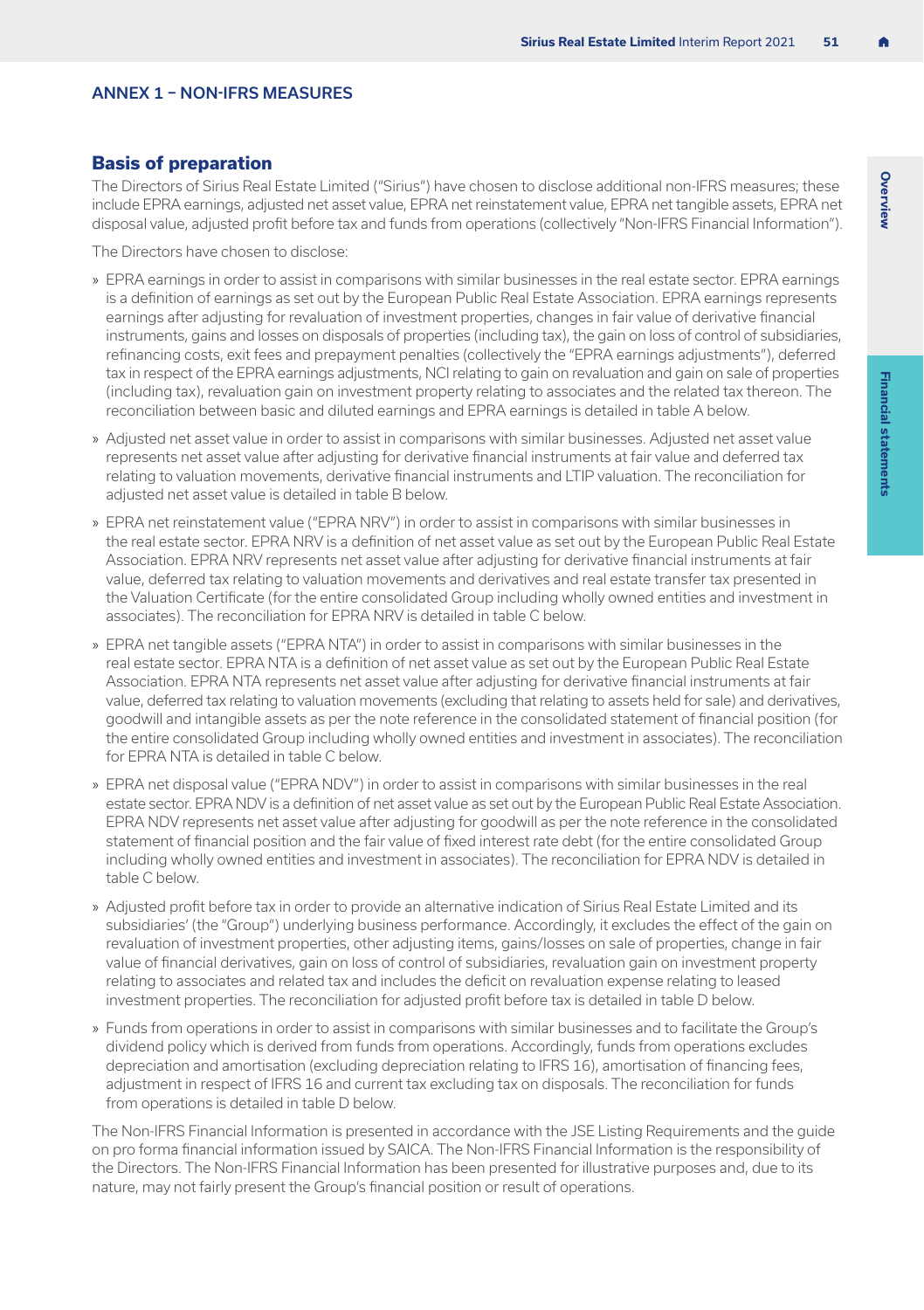#### <span id="page-53-0"></span>ANNEX 1 – NON-IFRS MEASURES CONTINUED

#### **Basis of preparation** continued

The Non-IFRS measures included in the Interim Report 2021 have not been reviewed nor reported on by the independent reporting accountant. The starting point for all the Non-IFRS Financial Information has been extracted from the Group's consolidated financial statements for the six months ended 30 September 2021 ("consolidated financial statements").

#### **Table A – EPRA earnings**

|                                                                                                        | <b>Unaudited</b><br>six months<br>ended<br><b>30 September</b><br>2021<br>€000 | Unaudited<br>six months<br>ended<br>30 September<br>2020<br>€000 |
|--------------------------------------------------------------------------------------------------------|--------------------------------------------------------------------------------|------------------------------------------------------------------|
| Basic and diluted earnings attributable to owners of the Company <sup>1</sup>                          | 67,738                                                                         | 56,549                                                           |
| Gain on revaluation of investment properties <sup>2</sup>                                              | (48, 414)                                                                      | (31,909)                                                         |
| Add loss on disposal of properties (including tax) <sup>3</sup>                                        | 400                                                                            | 161                                                              |
| Deduct gain on loss of control of subsidiaries <sup>4</sup>                                            | (94)                                                                           |                                                                  |
| Refinancing costs, exit fees and prepayment penalties <sup>5</sup>                                     | 5,579                                                                          |                                                                  |
| Change in fair value of derivative financial instruments <sup>6</sup>                                  | (160)                                                                          | 132                                                              |
| Deferred tax in respect of EPRA earnings adjustments <sup>7</sup>                                      | 8,706                                                                          | 4,674                                                            |
| NCI in respect of the above <sup>8</sup>                                                               | 42                                                                             | 46                                                               |
| Deduct revaluation gain on investment property relating to associates <sup>9</sup>                     | (1,665)                                                                        | (1,673)                                                          |
| Tax in relation to the revaluation gain on investment property relating<br>to associates <sup>10</sup> | 418                                                                            | 346                                                              |
| EPRA earnings <sup>11</sup>                                                                            | 32,550                                                                         | 28,326                                                           |

Notes:

- 1. Row 1 presents the profit and total comprehensive income attributable to owners of the Company which has been extracted from the unaudited consolidated statement of comprehensive income within the condensed set of consolidated financial statements for the six months ended 30 September 2021 (the "consolidated financial statements").
- 2. Row 2 presents the gain on revaluation of investment properties which has been extracted from the unaudited consolidated statement of comprehensive income within the consolidated financial statements.
- 3. Row 3 presents the gain or loss on disposal of properties (including tax) which has been extracted from note 10 within the consolidated financial statements.
- 4. Row 4 presents the gain on loss of control of subsidiaries which has been extracted from the unaudited consolidated statement of comprehensive income within the consolidated financial statements.
- 5. Row 5 presents the refinancing costs, exit fees and prepayment penalties which have been extracted from note 8 within the consolidated financial statements.
- 6. Row 6 presents the change in fair value of derivative financial instruments which has been extracted from the unaudited consolidated statement of comprehensive income within the consolidated financial statements.
- 7. Row 7 presents deferred tax relating to origination and reversal of temporary differences of the EPRA earnings adjustments which has been extracted from note 9 within the consolidated financial statements.
- 8. Row 8 presents the non-controlling interest relating to gain on revaluation and gain or loss on sale of properties (including tax) which has been extracted from note 10 within the consolidated financial statements.
- 9. Row 9 presents the revaluation gain on investment property relating to associates which has been extracted from note 10 within the consolidated financial statements.
- 10. Row 10 presents tax in relation to the revaluation gain on investment property relating to associates which has been extracted from note 10 within the consolidated financial statements.
- 11. Row 11 presents the EPRA earnings for the period.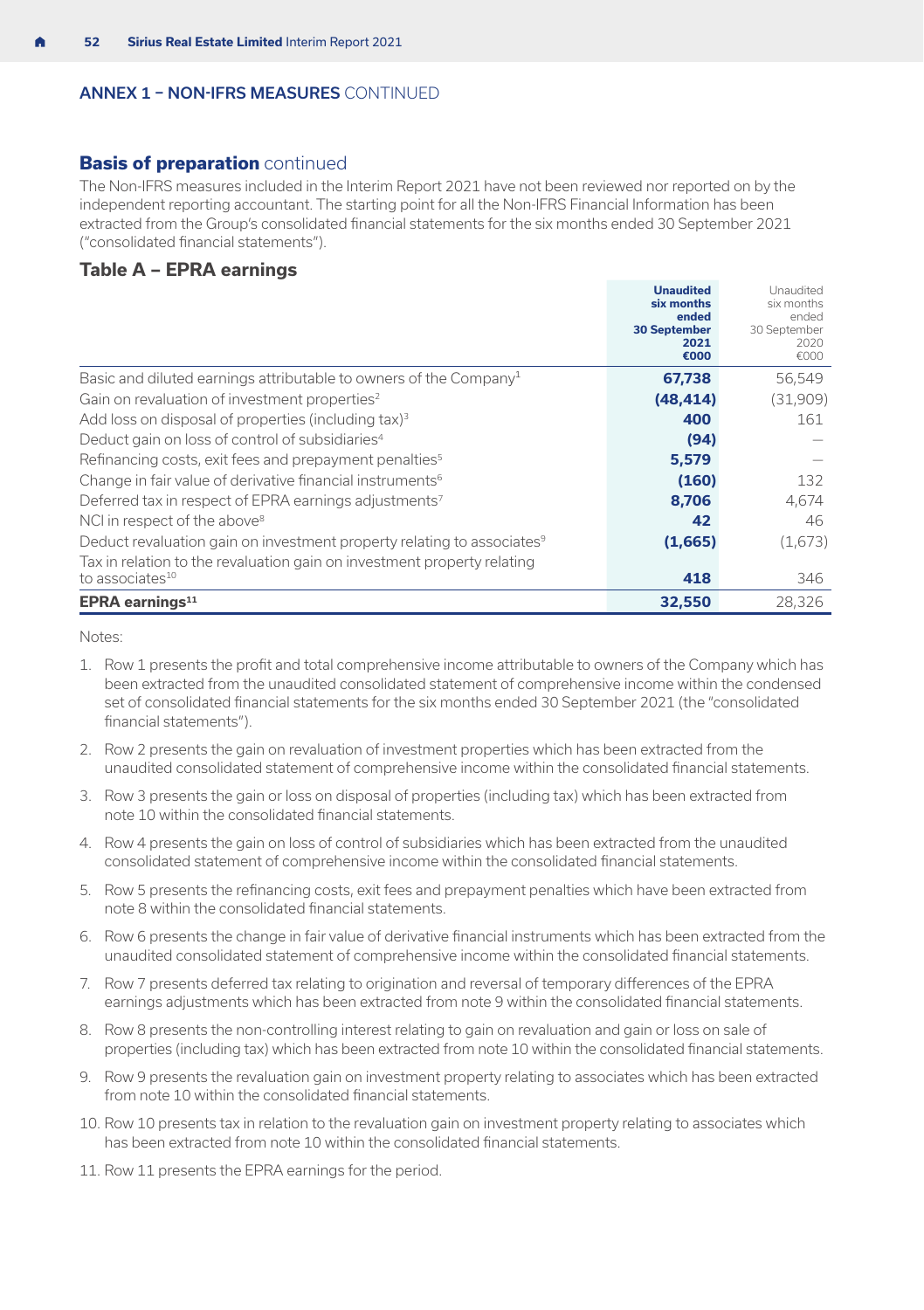#### **Basis of preparation** continued

#### **Table B – Adjusted net asset value**

|                                                                                                                        | <b>Unaudited</b><br><b>30 September</b><br>2021<br>€000 | 31 March<br>2021<br>€000 |
|------------------------------------------------------------------------------------------------------------------------|---------------------------------------------------------|--------------------------|
| Net asset value                                                                                                        |                                                         |                          |
| Net asset value for the purpose of assets per share (assets attributable to<br>the owners of the Company) <sup>1</sup> | 982,579                                                 | 926,533                  |
| Deferred tax arising on revaluation gain, derivative financial instruments<br>and I TIP valuation <sup>2</sup>         | 65,037                                                  | 56,331                   |
| Derivative financial instruments at fair value <sup>3</sup>                                                            | 507                                                     | 1,141                    |
| Adjusted net asset value attributable to the owners of the Company <sup>4</sup>                                        | 1,048,123                                               | 984,005                  |

Notes:

- 1. Row 1 presents net asset value for the purpose of assets per share (assets attributable to the owners of the Company) which has been extracted from the unaudited consolidated statement of financial position within the consolidated financial statements.
- 2. Row 2 presents deferred tax expense arising on revaluation gains of €65,094,000 (31 March 2021: €56,484,000) and a credit of €57,000 (31 March 2021: €153,000) arising on derivative financial instruments which have been extracted from note 9 within the consolidated financial statements. There is no deferred tax on the LTIP valuation.
- 3. Row 3 presents current derivative financial instrument assets of €nil (31 March 2021: €70,000) less current derivative financial instrument liabilities of €234,000 (31 March 2021: €414,000) less non-current derivative financial instrument liabilities of €273,000 (31 March 2021: €797,000) which have been extracted from the unaudited consolidated statement of financial position from the consolidated financial statements.
- 4. Row 4 presents the adjusted net asset value attributable to the owners of the Company as at period end.

#### **Table C – EPRA net asset measures**

|                                                                   | <b>EPRA NRV</b>                                            | <b>EPRA NTA</b> | <b>EPRA NDV</b>             |
|-------------------------------------------------------------------|------------------------------------------------------------|-----------------|-----------------------------|
|                                                                   | <b>New measures</b>                                        |                 |                             |
|                                                                   | <b>30 September</b><br><b>30 September</b><br>2021<br>2021 |                 | <b>30 September</b><br>2021 |
|                                                                   | €000                                                       | €000            | €000                        |
| Net asset value as at period end (basic) <sup>1</sup>             | 982,579                                                    | 982,579         | 982,579                     |
| Diluted EPRA net asset value at fair value                        | 982.579                                                    | 982.579         | 982,579                     |
| Group                                                             |                                                            |                 |                             |
| Derivative financial instruments at fair value <sup>2</sup>       | 507                                                        | 507             | n/a                         |
| Deferred tax in respect of EPRA earnings adjustments <sup>3</sup> | 65,037                                                     | 65.037*         | n/a                         |
| Goodwill as per note 13 <sup>4</sup>                              | n/a                                                        | (3,738)         | (3,738)                     |
| Intangibles as per note 13 <sup>5</sup>                           | n/a                                                        | (3, 437)        | n/a                         |
| Fair value of fixed interest rate debt <sup>6</sup>               | n/a                                                        | n/a             | (12, 253)                   |
| Real estate transfer tax <sup>7</sup>                             | 112,700                                                    | n/a             | n/a                         |
| Investment in associate                                           |                                                            |                 |                             |
| Deferred tax in respect of EPRA earnings adjustments <sup>3</sup> | 5,676                                                      | $5.676*$        | n/a                         |
| Fair value of fixed interest rate debt <sup>6</sup>               | n/a                                                        | n/a             | (3,757)                     |
| Real estate transfer tax <sup>7</sup>                             | 8,684                                                      | n/a             | n/a                         |
| Total EPRA NRV, NTA and NDV <sup>8</sup>                          | 1,175,183                                                  | 1.046.624       | 962.831                     |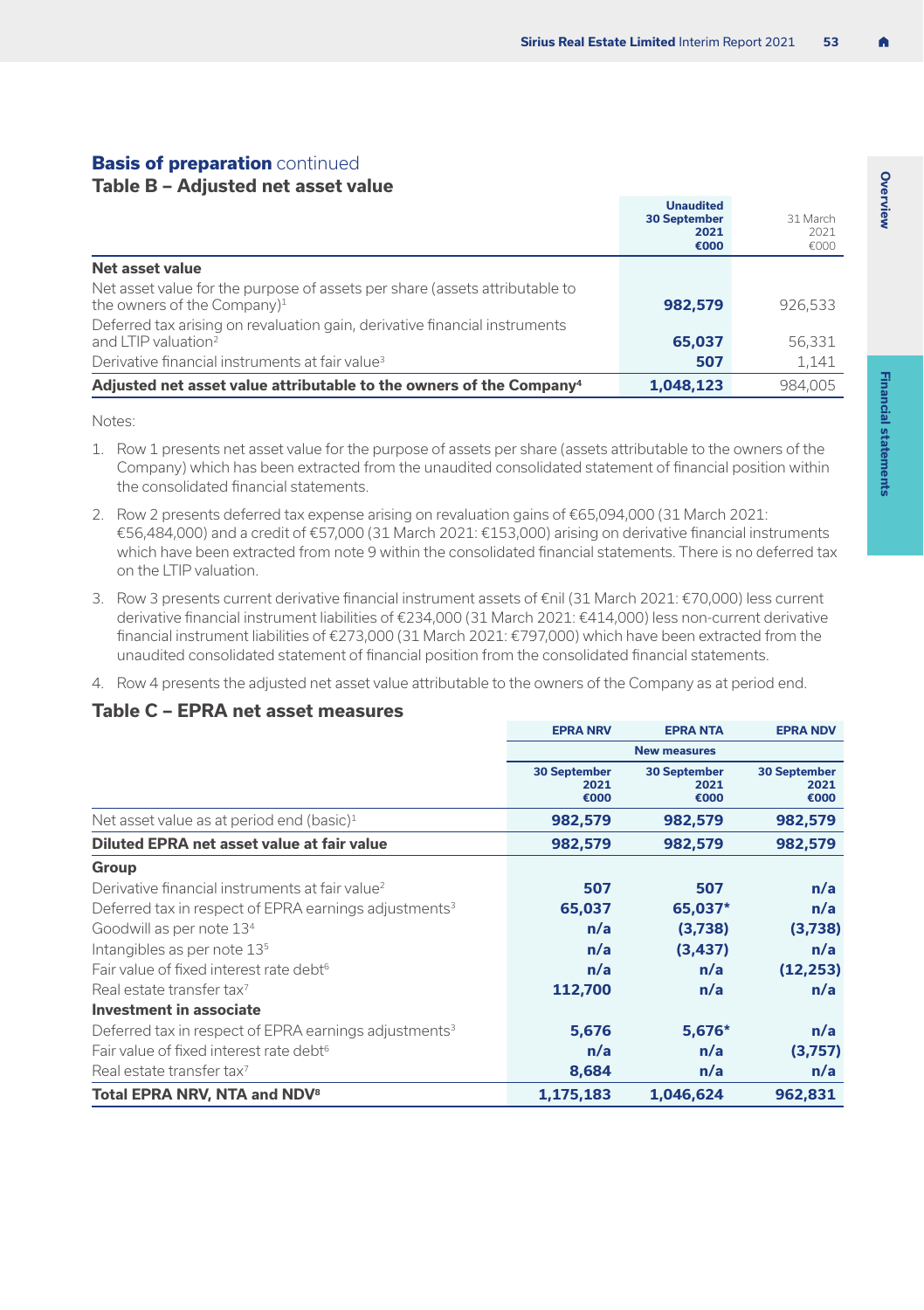#### ANNEX 1 – NON-IFRS MEASURES CONTINUED

#### **Basis of preparation** continued

#### **Table C – EPRA net asset measures** continued

|                                                                   | <b>EPRA NRV</b>          | <b>EPRANTA</b>           | EPRA NDV                 |
|-------------------------------------------------------------------|--------------------------|--------------------------|--------------------------|
|                                                                   | New measures             |                          |                          |
|                                                                   | 31 March<br>2021<br>€000 | 31 March<br>2021<br>€000 | 31 March<br>2021<br>€000 |
| Net asset value as at period end (basic) <sup>1</sup>             | 926,533                  | 926,533                  | 926,533                  |
| Diluted EPRA net asset value at fair value                        | 926,533                  | 926,533                  | 926,533                  |
| Group                                                             |                          |                          |                          |
| Derivative financial instruments at fair value <sup>2</sup>       | 1,141                    | 1,141                    | n/a                      |
| Deferred tax in respect of EPRA earnings adjustments <sup>3</sup> | 56,331                   | 56,331*                  | n/a                      |
| Goodwill as per note 13 <sup>4</sup>                              | n/a                      | (3,738)                  | (3,738)                  |
| Intangibles as per note 13 <sup>5</sup>                           | n/a                      | (2,830)                  | n/a                      |
| Fair value of fixed interest rate debt <sup>6</sup>               | n/a                      | n/a                      | (3,485)                  |
| Real estate transfer tax <sup>7</sup>                             | 106,274                  | n/a                      | n/a                      |
| <b>Investment in associate</b>                                    |                          |                          |                          |
| Deferred tax in respect of EPRA earnings adjustments <sup>3</sup> | 5,212                    | $5,212*$                 | n/a                      |
| Fair value of fixed interest rate debt <sup>6</sup>               | n/a                      | n/a                      | (1,772)                  |
| Real estate transfer tax <sup>7</sup>                             | 6,772                    | n/a                      | n/a                      |
| Total EPRA NRV, NTA and NDV <sup>8</sup>                          | 1,102,263                | 982,649                  | 917,538                  |

\* The Company intends to hold and does not intend in the long term to sell any of the investment properties and has excluded such deferred taxes for the whole portfolio as at period end.

Notes:

- 1. Row 1 presents net asset value for the purpose of assets per share (assets attributable to the owners of the Company) which has been extracted from the unaudited consolidated statement of financial position within the consolidated financial statements.
- 2. Row 2 presents current derivative financial instrument assets of €nil (31 March 2021: €70,000) less current derivative financial instrument liabilities of €234,000 (31 March 2021: €414,000) less non-current derivative financial instrument liabilities of €273,000 (31 March 2021: €797,000) which have been extracted from the unaudited consolidated statement of financial position within the consolidated financial statements.
- 3. Row 3 presents for the Group deferred tax expense arising on revaluation gains of €65,094,000 (31 March 2021: €56,484,000) and a credit of €57,000 (31 March 2021: €153,000) arising on derivative financial instruments which have been extracted from note 9 of the consolidated financial statements and for EPRA NTA only the additional credit adjustment for the deferred tax expense relating to assets held for sale of €nil (31 March 2021: €nil). For investment in associates the deferred tax expense arising on revaluation gains amounted to €5,676,000 (31 March 2021: €5,212,000). There is no deferred tax on the LTIP valuation.
- 4. Row 4 presents the net book value of goodwill which has been extracted from note 13 within the consolidated financial statements.
- 5. Row 5 presents the net book value of software and licences with definite useful life which has been extracted from note 13 within the consolidated financial statements.
- 6. Row 6 presents the fair value of financial liabilities and assets on the unaudited consolidated statement of financial position, net of any related deferred tax.
- 7. Row 7 presents the add-back of purchasers' costs in order to reflect the value prior to any deduction of purchasers' costs, as shown in the Valuation Certificate of Cushman & Wakefield LLP.
- 8. Row 8 presents the EPRA NRV, EPRA NTA and EPRA NDV, respectively, as at period end.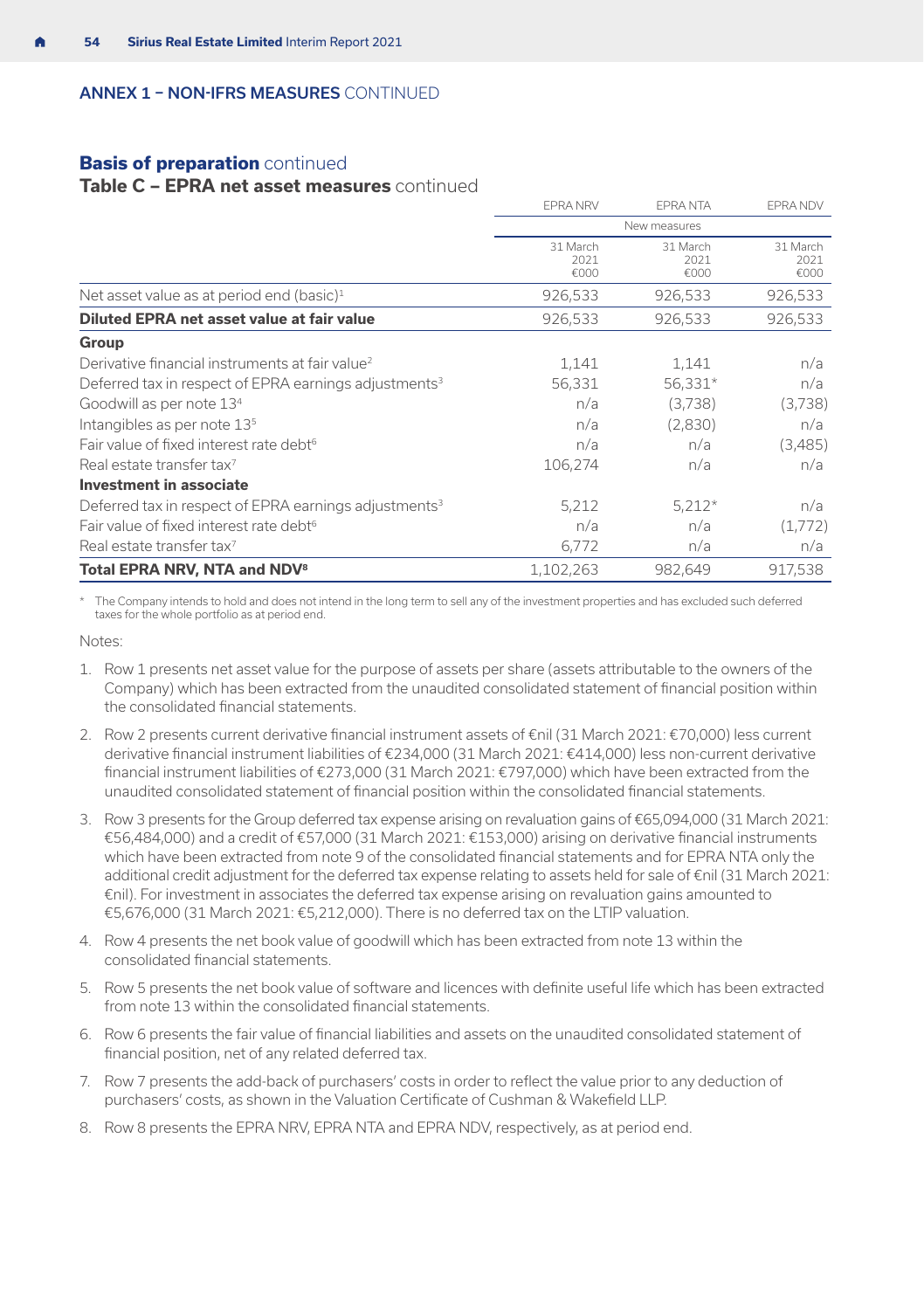#### **Basis of preparation** continued

#### **Table D – Adjusted profit before tax and funds from operations**

|                                                                                                | <b>Unaudited</b><br>six months<br>ended<br><b>30 September</b><br>2021 | Unaudited<br>six months<br>ended<br>30 September<br>2020 |
|------------------------------------------------------------------------------------------------|------------------------------------------------------------------------|----------------------------------------------------------|
|                                                                                                | €m                                                                     | €m                                                       |
| Reported profit before tax <sup>1</sup>                                                        | 78.2                                                                   | 62.2                                                     |
| Adjustments for:                                                                               |                                                                        |                                                          |
| Gain on revaluation of investment properties <sup>2</sup>                                      | (48.4)                                                                 | (31.9)                                                   |
| Deficit on revaluation relating to leased investment properties <sup>3</sup>                   | (3.1)                                                                  | (1.6)                                                    |
| Loss on disposals of properties <sup>4</sup>                                                   | 0.4                                                                    |                                                          |
| Gain on loss of control of subsidiaries <sup>5</sup>                                           | (0.1)                                                                  |                                                          |
| Deduct revaluation gain on investment property from associates and<br>related tax <sup>6</sup> | (1.5)                                                                  | (1.3)                                                    |
| Other adjusting items <sup>7</sup>                                                             | 7.0                                                                    | 1.6                                                      |
| Change in fair value of financial derivatives <sup>8</sup>                                     | (0.2)                                                                  | 0.1                                                      |
| Adjusted profit before tax <sup>9</sup>                                                        | 32.3                                                                   | 29.1                                                     |
| Adjustments for:                                                                               |                                                                        |                                                          |
| Depreciation and amortisation (excluding depreciation relating to IFRS $16)^{10}$              | 0.9                                                                    | 0.8                                                      |
| Amortisation of financing fees <sup>11</sup>                                                   | 1.0                                                                    | 0.8                                                      |
| Adjustment in respect of IFRS 1612                                                             | 0.5                                                                    | (1.0)                                                    |
| Current taxes incurred (see note 9) <sup>13</sup>                                              | (1.7)                                                                  | (0.9)                                                    |
| Add back current tax relating to disposals <sup>14</sup>                                       |                                                                        | 0.3                                                      |
| Funds from operations <sup>15</sup>                                                            | 33.0                                                                   | 29.1                                                     |

Notes:

- 1. Row 1 presents profit before tax which has been extracted from the unaudited consolidated statement of comprehensive income within the consolidated financial statements.
- 2. Row 2 presents the gain on revaluation of investment properties which has been extracted from the unaudited statement of comprehensive income within the consolidated financial statements.
- 3. Row 3 presents the deficit on revaluation relating to capitalised head leases which has been extracted from note 12 within the consolidated financial statements.
- 4. Row 4 presents the gain or loss on disposal of properties which has been extracted from the unaudited consolidated statement of comprehensive income within the consolidated financial statements.
- 5. Row 5 presents the gain on loss of control of subsidiaries which has been extracted from the unaudited consolidated statement of comprehensive income within the consolidated financial statements.
- 6. Row 6 presents the revaluation gain on investment property relating to associates and related tax which has been extracted from note 10 within the consolidated financial statements and non-FFO related depreciation and amortisation of finance costs totalling €237,000 (30 September 2020: €nil) relating to associates.
- 7. Row 7 presents the total adjusting items which has been extracted from note 10 within the consolidated financial statements.
- 8. Row 8 presents the change in fair value of derivative financial instruments which has been extracted from the unaudited consolidated statement of comprehensive income within the consolidated financial statements.
- 9. Row 9 presents the adjusted profit before tax for the period.
- 10. Row 10 presents depreciation of plant and equipment and amortisation of intangible assets which have been extracted from note 5 within the consolidated financial statements.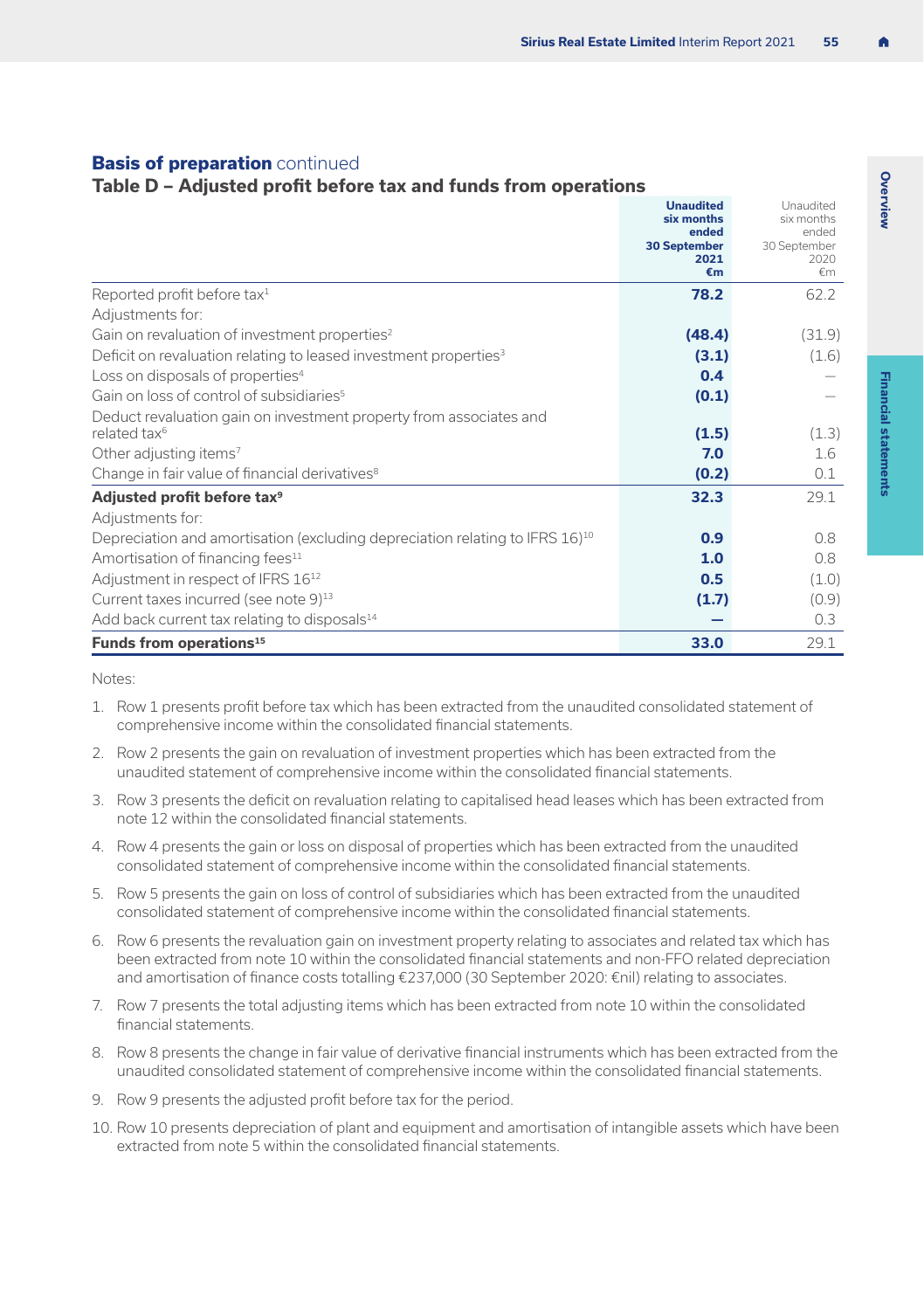#### ANNEX 1 – NON-IFRS MEASURES CONTINUED

#### **Basis of preparation** continued

#### **Table D – Adjusted profit before tax and funds from operations** continued

- 11. Row 11 presents amortisation of capitalised finance costs which has been extracted from note 8 within the consolidated financial statements.
- 12. Row 12 presents the differential between the expense recorded in the unaudited consolidated statement of comprehensive income for the period relating to head leases in accordance with IFRS 16 amounting to €3.6 million (30 September 2020: €2.0 million) and the actual cash expense recorded in the unaudited consolidated statement of cash flow for the period amounting to €3.1 million (30 September 2020: €3.0 million).
- 13. Row 13 presents the total current income tax which has been extracted from note 9 within the consolidated financial statements.
- 14. Row 14 presents the current income tax charge relating to disposals of investment properties which has been extracted from note 9 within the consolidated financial statements.
- 15. Row 15 presents the funds from operations for the period.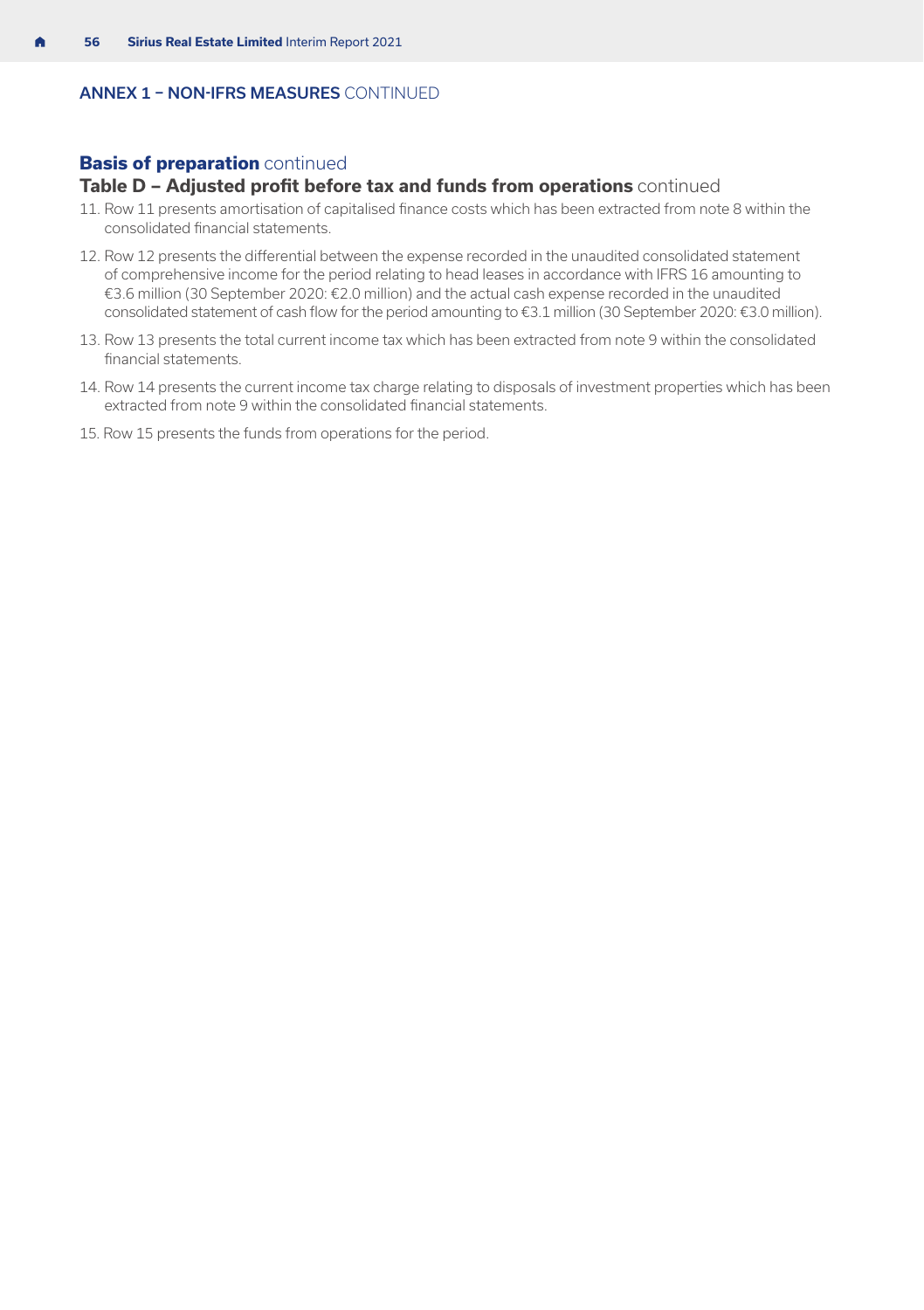#### <span id="page-58-0"></span>GLOSSARY OF TERMS

| <b>Adjusted earnings</b>                              | is the earnings attributable to the owners of the Company, excluding the effect of<br>adjusting items net of related tax, gains/losses on sale of properties net of related tax,<br>the revaluation gains/losses on the investment properties (also to associates) net of<br>related tax, profits and losses on disposals of properties net of related tax, changes in<br>fair value of derivative financial instruments net of related tax, gain on loss of control<br>of subsidiaries net of related tax, finance restructuring costs net of related tax and<br>adjustment on revaluation expense relating to leased investment properties |
|-------------------------------------------------------|----------------------------------------------------------------------------------------------------------------------------------------------------------------------------------------------------------------------------------------------------------------------------------------------------------------------------------------------------------------------------------------------------------------------------------------------------------------------------------------------------------------------------------------------------------------------------------------------------------------------------------------------|
| Adjusted net asset value                              | is the assets attributable to the owners of the Company adjusted for derivative financial<br>instruments at fair value and deferred tax arising on revaluation gain, financial derivative<br>instruments and ITIP valuation                                                                                                                                                                                                                                                                                                                                                                                                                  |
| <b>Adjusted profit before tax</b>                     | is the reported profit before tax adjusted for gain on revaluation of owned investment<br>properties, gains/losses on sale of properties, changes in fair value of derivative financial<br>instruments, other adjusting items, gain on loss of control of subsidiaries, revaluation<br>gain on investment property relating to associates and related tax                                                                                                                                                                                                                                                                                    |
| <b>Annualised acquisition net</b><br>operating income | is the income generated by a property less directly attributable costs at the date of<br>acquisition expressed in annual terms. Please see "annualised rent roll" definition below<br>for further explanatory information                                                                                                                                                                                                                                                                                                                                                                                                                    |
| <b>Annualised acquisition</b><br>rent roll            | is the contracted rental income of a property at the date of acquisition expressed in annual<br>terms. Please see "annualised rent roll" definition below for further explanatory information                                                                                                                                                                                                                                                                                                                                                                                                                                                |
| <b>Annualised rent roll</b>                           | is the contracted rental income of a property at a specific reporting date expressed<br>in annual terms. Unless stated otherwise the reporting date is 30 September 2021.<br>Annualised rent roll should not be interpreted nor used as a forecast or estimate.<br>Annualised rent roll differs from rental income described in note 4 of the Interim Report<br>and reported within revenue in the unaudited consolidated statement of comprehensive<br>income for reasons including:                                                                                                                                                        |
|                                                       | » annualised rent roll represents contracted rental income at a specific point in time<br>expressed in annual terms:                                                                                                                                                                                                                                                                                                                                                                                                                                                                                                                         |
|                                                       | » rental income as reported within revenue represents rental income recognised in the<br>period under review; and                                                                                                                                                                                                                                                                                                                                                                                                                                                                                                                            |
|                                                       | » rental income as reported within revenue includes accounting adjustments including<br>those relating to lease incentives                                                                                                                                                                                                                                                                                                                                                                                                                                                                                                                   |
| <b>Capital value</b>                                  | is the market value of a property divided by the total sqm of a property                                                                                                                                                                                                                                                                                                                                                                                                                                                                                                                                                                     |
| Cumulative total return                               | is the return calculated by combining the movement in investment property value net of<br>capex with the total net operating income less bank interest over a specified period of time                                                                                                                                                                                                                                                                                                                                                                                                                                                       |
| <b>EPRA earnings</b>                                  | is earnings after adjusting the revaluation of investment properties, changes in fair value<br>of derivative financial instruments, gains and losses on disposals of properties (net of<br>related tax), the gain on loss of control of subsidiaries (net of related tax), refinancing<br>costs, exit fees and prepayment penalties (collectively the "EPRA earnings adjustments"),<br>deferred tax in respect of the EPRA earnings adjustments, NCI relating to gain on<br>revaluation and gain on sale of properties net of related tax, revaluation gain on<br>investment property relating to associates and the related tax thereon     |
| <b>EPRA</b> net<br>reinstatement value                | is the net asset value after adjusting for derivative financial instruments at fair value,<br>deferred tax relating to valuation movements and derivatives and real estate transfer tax<br>presented in the Valuation Certificate, including the amounts of the above related to the<br>investment in associates                                                                                                                                                                                                                                                                                                                             |
| <b>EPRA net tangible assets</b>                       | is the net asset value after adjusting for derivative financial instruments at fair value,<br>deferred tax relating to valuation movements (just the part of the portfolio that the<br>Company intends to hold should be excluded) and derivatives, goodwill and intangible<br>assets as per the note reference in the unaudited consolidated statement of financial<br>position, including the amounts of the above related to the investment in associates                                                                                                                                                                                 |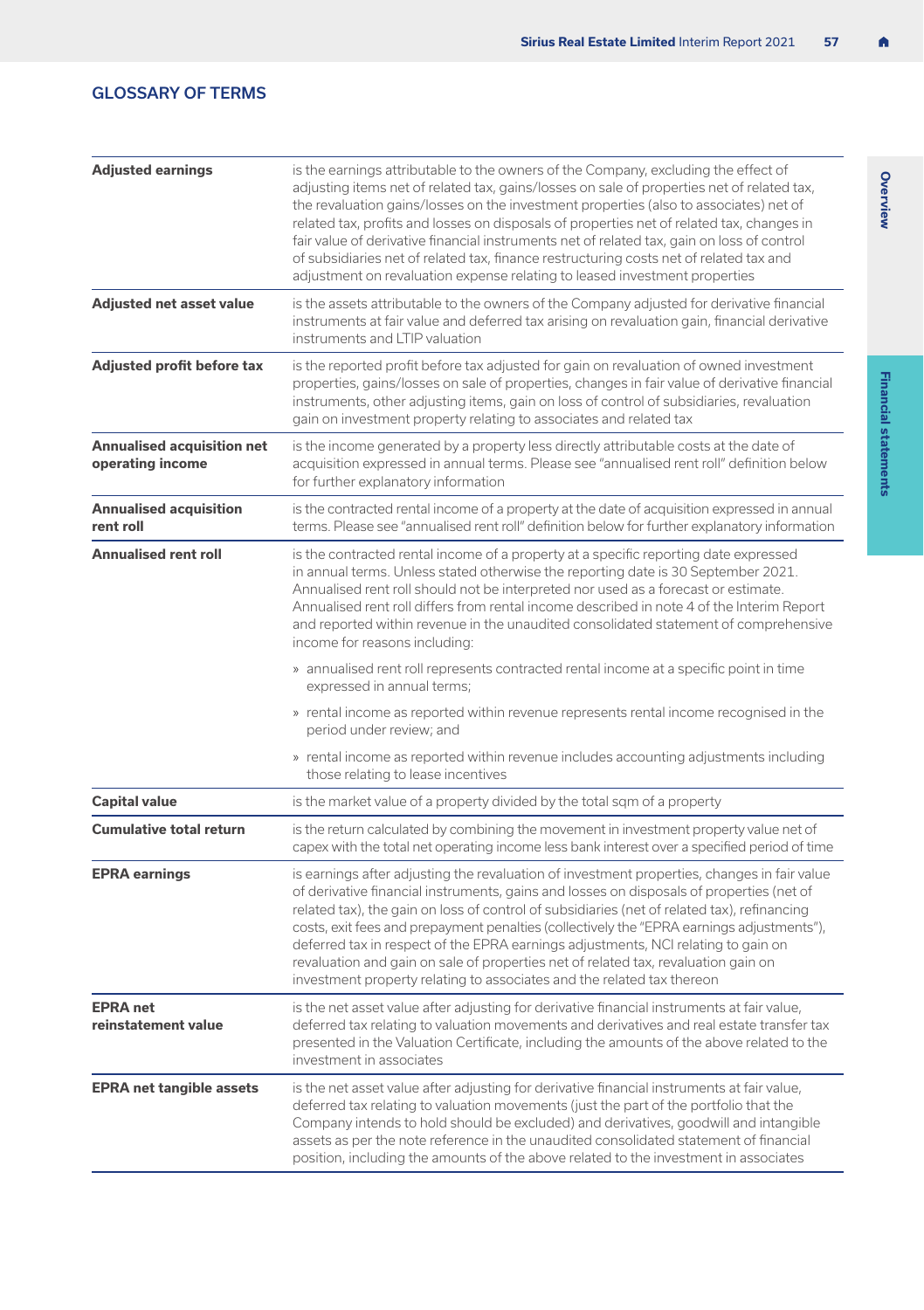#### GLOSSARY OF TERMS CONTINUED

| <b>EPRA net disposal value</b>                  | is the net asset value after adjusting for goodwill as per the note reference in the<br>unaudited consolidated statement of financial position and the fair value of fixed interest<br>rate debt including the amounts of the above related to the investment in associates                                    |
|-------------------------------------------------|----------------------------------------------------------------------------------------------------------------------------------------------------------------------------------------------------------------------------------------------------------------------------------------------------------------|
| <b>EPRA net initial yield</b>                   | is the annualised rent roll based on the cash rents passing as at the reporting date,<br>less non-recoverable property operating expenses, divided by the market value of the<br>property, increased by (estimated) purchasers' costs                                                                          |
| <b>EPRA net yield</b>                           | is the net operating income generated by a property expressed as a percentage of its<br>value plus purchase costs                                                                                                                                                                                              |
| <b>Funds from operations</b>                    | is adjusted profit before tax adjusted for depreciation and amortisation (excluding<br>depreciation relating to IFRS 16), amortisation of financing fees, adjustment in respect<br>of IFRS 16 and current tax excluding tax on disposals                                                                       |
| <b>Geared IRR</b>                               | is an estimate of the rate of return taking into consideration debt                                                                                                                                                                                                                                            |
| <b>Gross loan to value ratio</b>                | is the ratio of principal value of total debt to the aggregated value of investment property                                                                                                                                                                                                                   |
| Like for like                                   | refers to the manner in which metrics are subject to adjustment in order to make them<br>directly comparable. Like-for-like adjustments are made in relation to annualised rent roll,<br>rate and occupancy and eliminate the effect of asset acquisitions and disposals that<br>occur in the reporting period |
| Net loan to value ratio                         | is the ratio of principal value of total debt less cash, excluding that which is restricted,<br>to the aggregate value of investment property                                                                                                                                                                  |
| <b>Net operating income</b>                     | is the rental and other income from investment properties generated by a property less<br>directly attributable costs                                                                                                                                                                                          |
| Net yield                                       | is the net operating income generated by a property expressed as a percentage of its value                                                                                                                                                                                                                     |
| Occupancy                                       | is the percentage of total lettable space occupied as at reporting date                                                                                                                                                                                                                                        |
| Operating cash flow on<br>investment (geared)   | is an estimate of the rate of return based on operating cash flows and taking into<br>consideration debt                                                                                                                                                                                                       |
| Operating cash flow on<br>investment (ungeared) | is an estimate of the rate of return based on operating cash flows                                                                                                                                                                                                                                             |
| Rate                                            | is rental income per sqm expressed on a monthly basis as at a specific reporting date                                                                                                                                                                                                                          |
| Senior management team                          | as set out on page 52 of the Group's Annual Report and Accounts 2021                                                                                                                                                                                                                                           |
| <b>Total debt</b>                               | is the aggregate amount of the Company's interest-bearing loans and borrowings                                                                                                                                                                                                                                 |
| return                                          | Total shareholder accounting is the return obtained by a shareholder calculated by combining both movements<br>in adjusted NAV per share plus dividends paid                                                                                                                                                   |
| <b>Total return</b>                             | is the return for a set period of time combining valuation movement and income generated                                                                                                                                                                                                                       |
| <b>Ungeared IRR</b>                             | is an estimate of the rate of return                                                                                                                                                                                                                                                                           |
| <b>WALE</b>                                     | is the weighted average lease expiry remaining                                                                                                                                                                                                                                                                 |
| Weighted average cost<br>of debt                | is the weighted effective rate of interest of loan facilities expressed as a percentage                                                                                                                                                                                                                        |
| <b>Weighted average</b><br>debt expiry          | is the weighted average time to repayment of loan facilities expressed in years                                                                                                                                                                                                                                |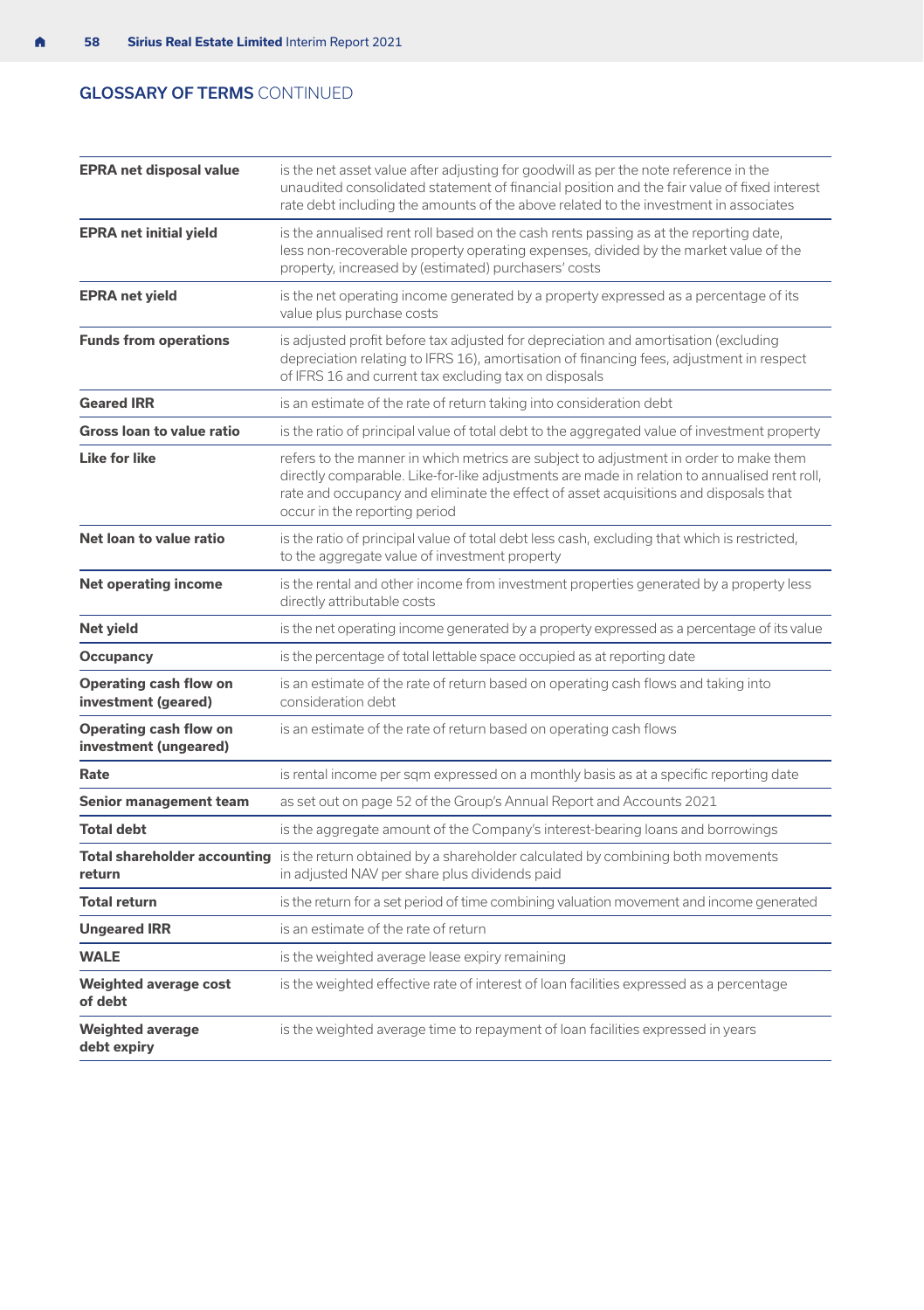#### <span id="page-60-0"></span>CORPORATE DIRECTORY

#### **SIRIUS REAL ESTATE LIMITED**

(Incorporated in Guernsey) Company Number: 46442 JSE Share Code: SRE LSE (GBP) Share Code: SRE LEI: 213800NURUF5W8QSK566ISIN Code: ISIN GG00B1W3VF54

#### **Registered office**

Trafalgar Court 2nd Floor East Wing Admiral Park St Peter Port Guernsey GY1 3EL Channel Islands

#### **Registered number**

Incorporated in Guernsey under the Companies (Guernsey) Law, 2008, as amended, under number 46442

#### **Company Secretary**

#### **A Gallagher**

Sirius Real Estate Limited Trafalgar Court 2nd Floor East Wing Admiral Park St Peter Port Guernsey GY1 3EL Channel Islands

#### **UK solicitors**

#### **Norton Rose Fulbright LLP**

3 More London Riverside London SE1 2AQ

### **Financial PR**

#### **FTI Consulting LLP** Aldersgate Street

London EC1A 4HD

#### **JSE sponsor**

#### **PSG Capital Proprietary Limited**

1st Floor, Ou Kollege 35 Kerk Street **Stellenbosch** 7600 South Africa

#### **Joint broker**

#### **Peel Hunt LLP**

120 London Wall London EC2Y 5ET

#### **Joint broker**

**Berenberg** 60 Threadneedle Street

London EC2R 8HP

#### **Property valuer**

#### **Cushman & Wakefield LLP**

Rathenauplatz 1 60313 Frankfurt am Main Germany

#### **Independent auditors Ernst & Young LLP**

1 More London Place London SE1 2AF United Kingdom

#### **Guernsey solicitors**

#### **Carey Olsen**

PO Box 98 7 New Street St Peter Port Guernsey GY1 4BZ Channel Islands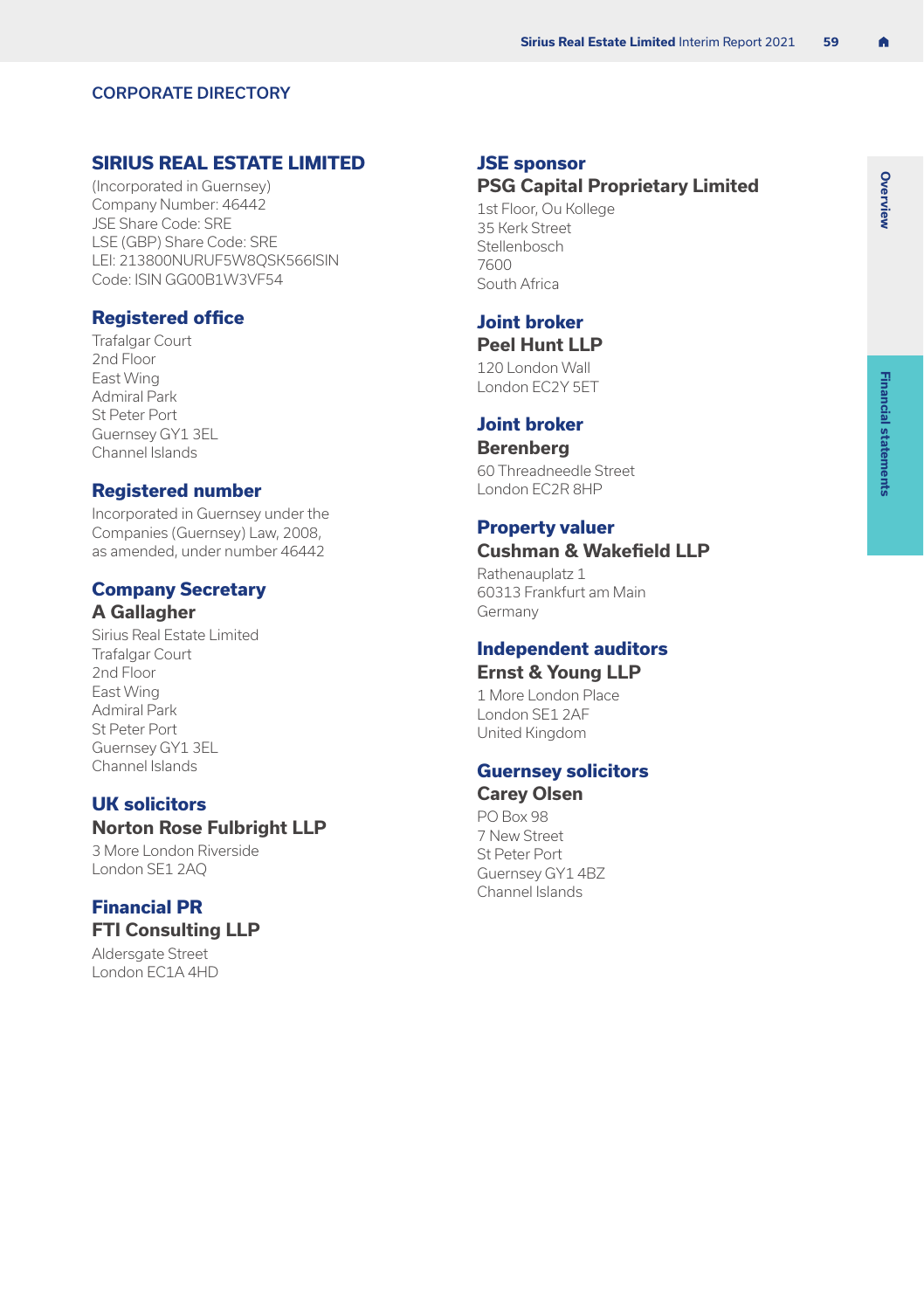#### <span id="page-61-0"></span>NOTES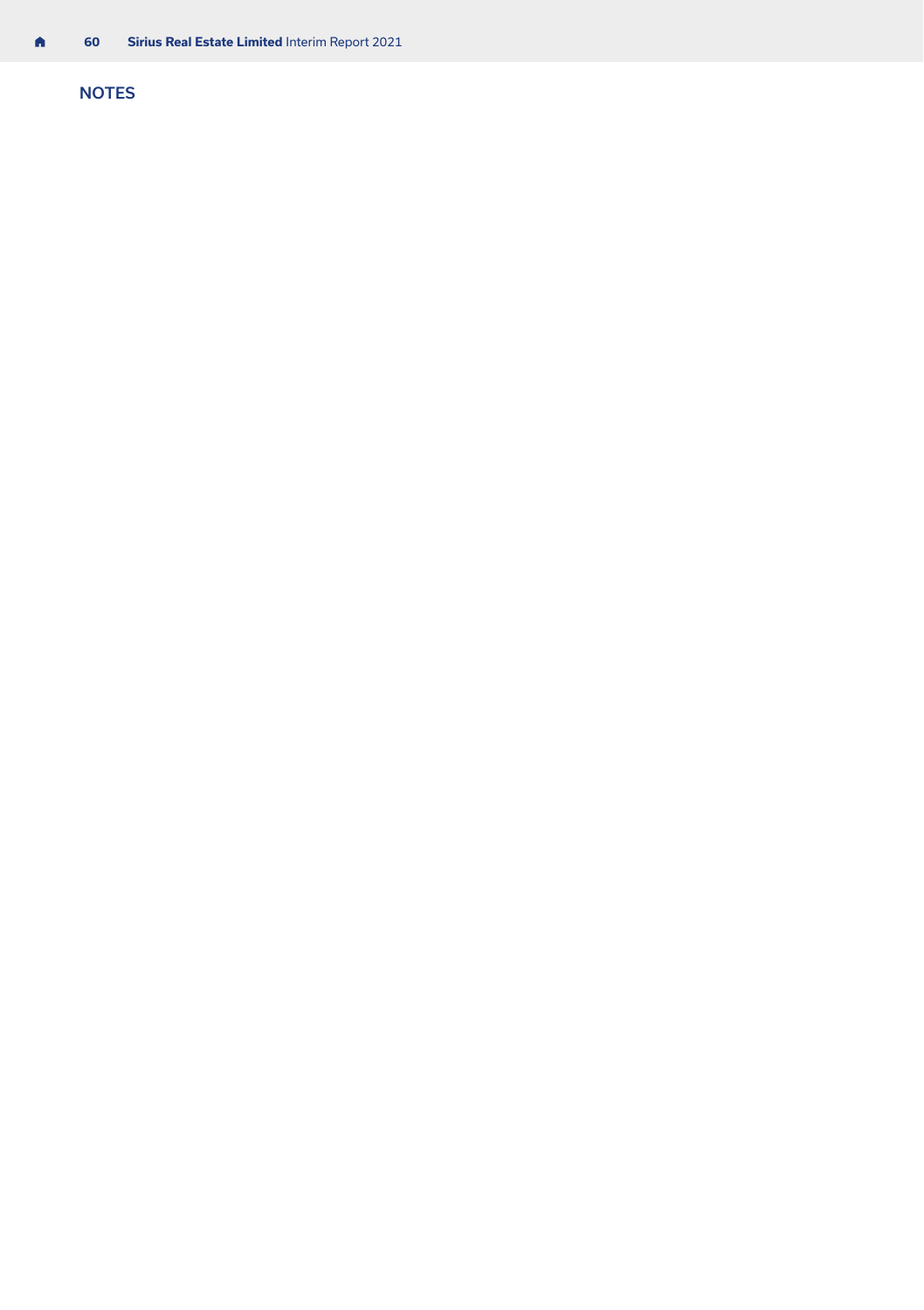

#### **Discover more online [sirius-real-estate.com](http://www.sirius-real-estate.com)**

#### in

**Sirius Real Estate** [Follow our business on LinkedIn.](http://de.linkedin.com/company/siriusrealestate)

#### **@SiriusRE**

[Follow our corporate news feeds on Twitter.](http://twitter.com/siriusre)



www.carbonbalancedpaper.com<br>CBP009631

Produced by

designportfolio